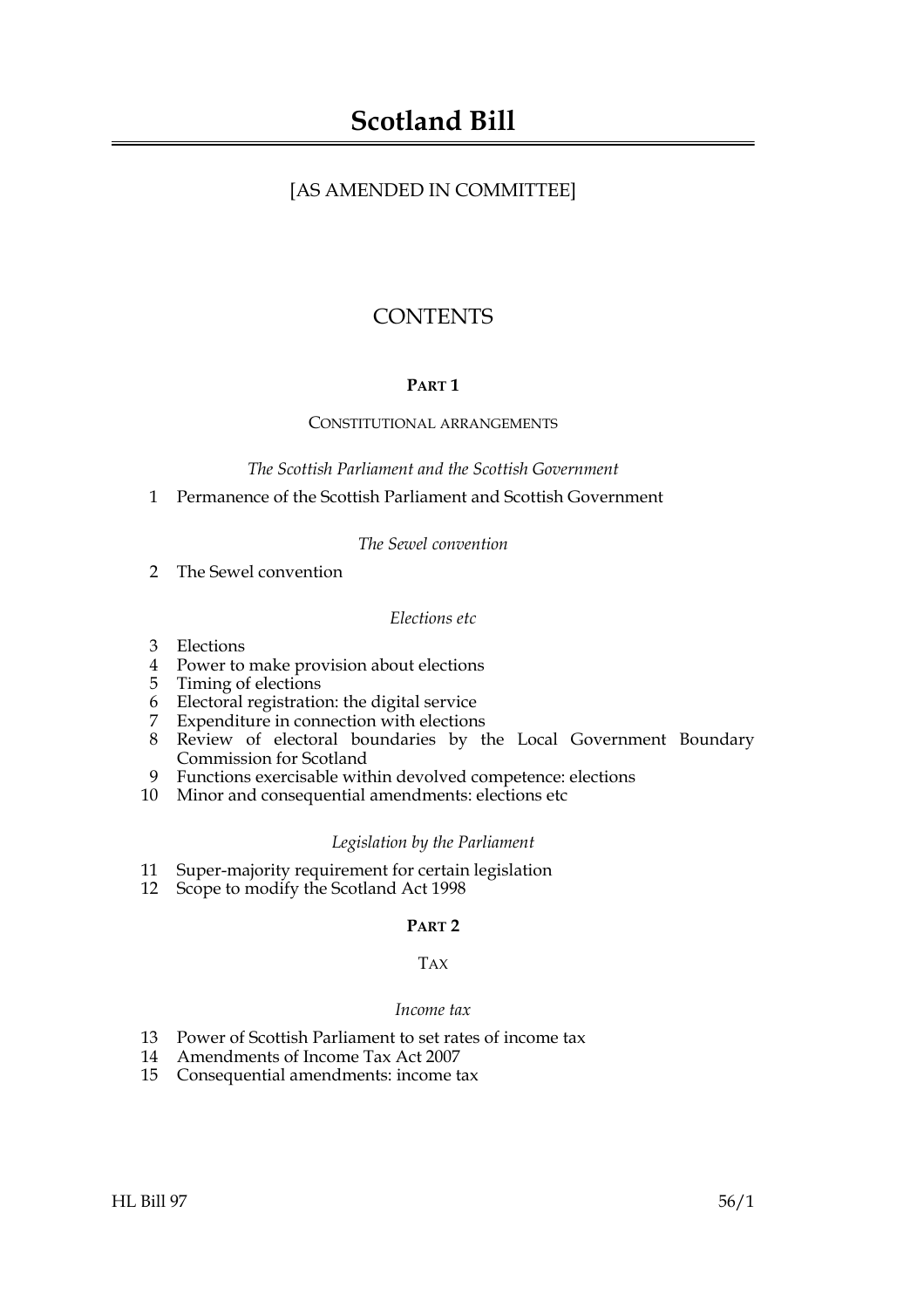## *Value added tax*

16 Assignment of VAT

#### *Devolved taxes*

- 17 Tax on carriage of passengers by air
- 18 Tax on commercial exploitation of aggregate
- 19 Devolved taxes: further provision

#### **PART 3**

#### WELFARE BENEFITS AND EMPLOYMENT SUPPORT

#### *Welfare benefits*

- 20 Disability, industrial injuries and carer's benefits
- 21 Benefits for maternity, funeral and heating expenses<br>22 Discretionary payments: top-up of reserved benefits
- 22 Discretionary payments: top-up of reserved benefits<br>23 Discretionary housing payments
- Discretionary housing payments
- 24 Discretionary payments and assistance
- 25 Welfare foods
- 26 Power to create other new benefits<br>27 Universal credit: costs of claimants
- Universal credit: costs of claimants who rent accommodation
- 28 Universal credit: persons to whom, and time when, paid

#### *Employment support*

29 Employment support

#### *General*

- 30 Functions exercisable within devolved competence
- 31 Social Security Advisory Committee and Industrial Injuries Advisory Council
- 32 Information-sharing
- 33 Extension of unauthorised disclosure offence

#### **PART 4**

#### OTHER LEGISLATIVE COMPETENCE

- 34 Crown Estate
- 35 Equal opportunities
- 36 Public sector duty regarding socio-economic inequalities
- 37 Tribunals
- 38 Roads
- 39 Roads: traffic signs etc
- 40 Roads: speed limits
- 41 Roads: consequential provision etc
- 42 Policing of railways and railway property
- 43 British Transport Police: cross-border public authorities
- 44 Onshore petroleum
- 45 Onshore petroleum: consequential amendments
- 46 Onshore petroleum: existing licences
- 47 Consumer advocacy and advice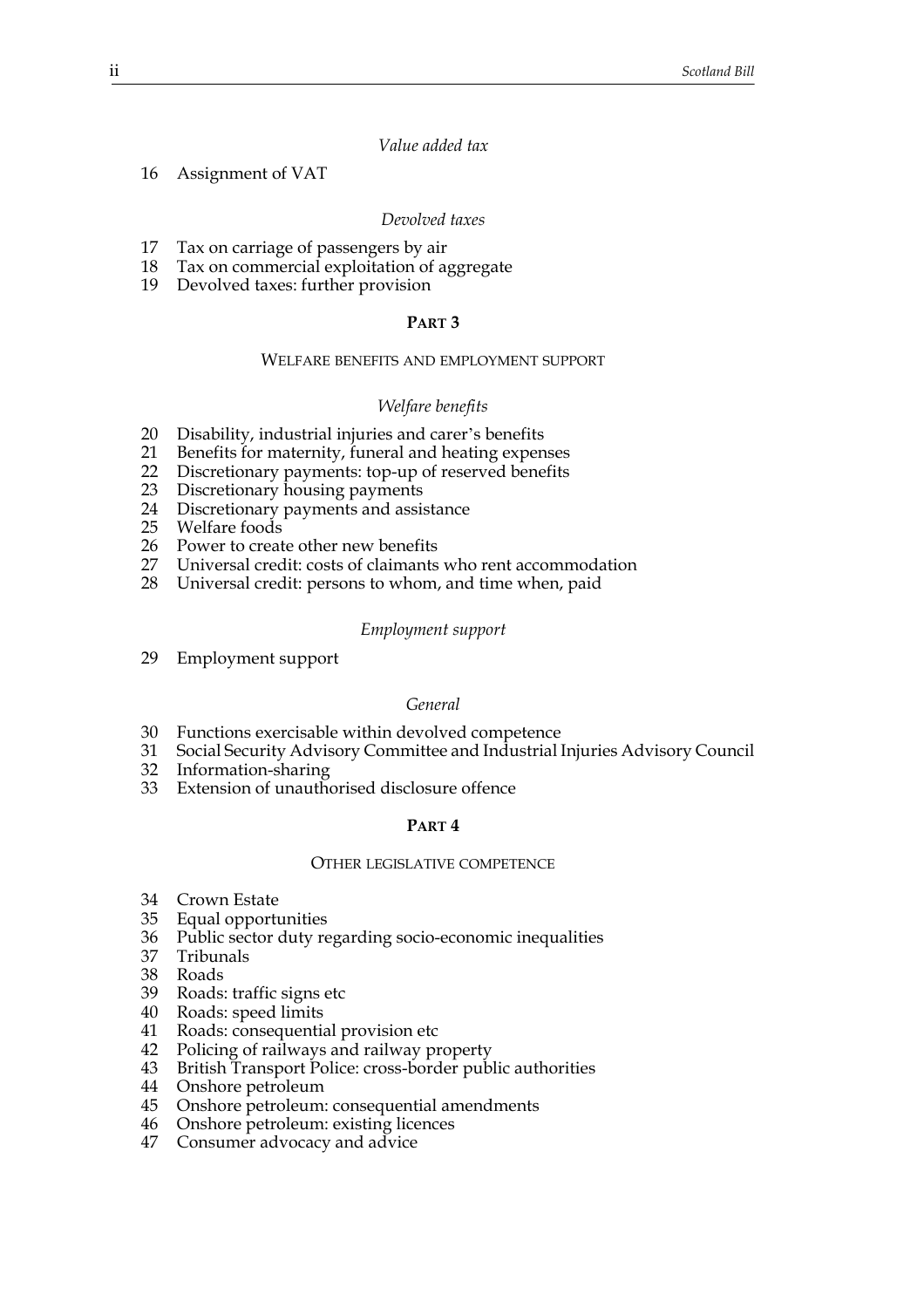- 48 Functions exercisable within devolved competence: consumer advocacy and advice
- 49 Gaming machines on licensed betting premises
- 50 Abortion

#### **PART 5**

#### OTHER EXECUTIVE COMPETENCE

- 51 Gaelic Media Service<br>52 Commissioners of No
- 52 Commissioners of Northern Lighthouses<br>53 Maritime and Coastguard Agency
- Maritime and Coastguard Agency
- 54 Rail: franchising of passenger services
- 55 Fuel poverty: support schemes
- 56 Energy company obligations<br>57 Apportionment of targets
- 57 Apportionment of targets
- 58 Renewable electricity incentive schemes: consultation
- 59 Offshore renewable energy installations
- 60 References to Competition and Markets Authority

#### **PART 6**

#### **MISCELLANEOUS**

- 61 Gas and Electricity Markets Authority
- 62 Office of Communications
- 63 Bodies that may be required to attend before the Parliament
- 64 Destination of fines, forfeitures and fixed penalties

#### **PART 7**

#### **GENERAL**

- 65 Subordinate legislation under functions exercisable within devolved competence
- 66 Transfers of property etc to the Scottish Ministers
- 67 Transitional provision
- 68 Power to make consequential, transitional and saving provision
- 69 Commencement
- 70 Short title

Schedule 1 — Disapplication of UK aggregates levy: further amendments Schedule 2 — Roads: consequential and related amendments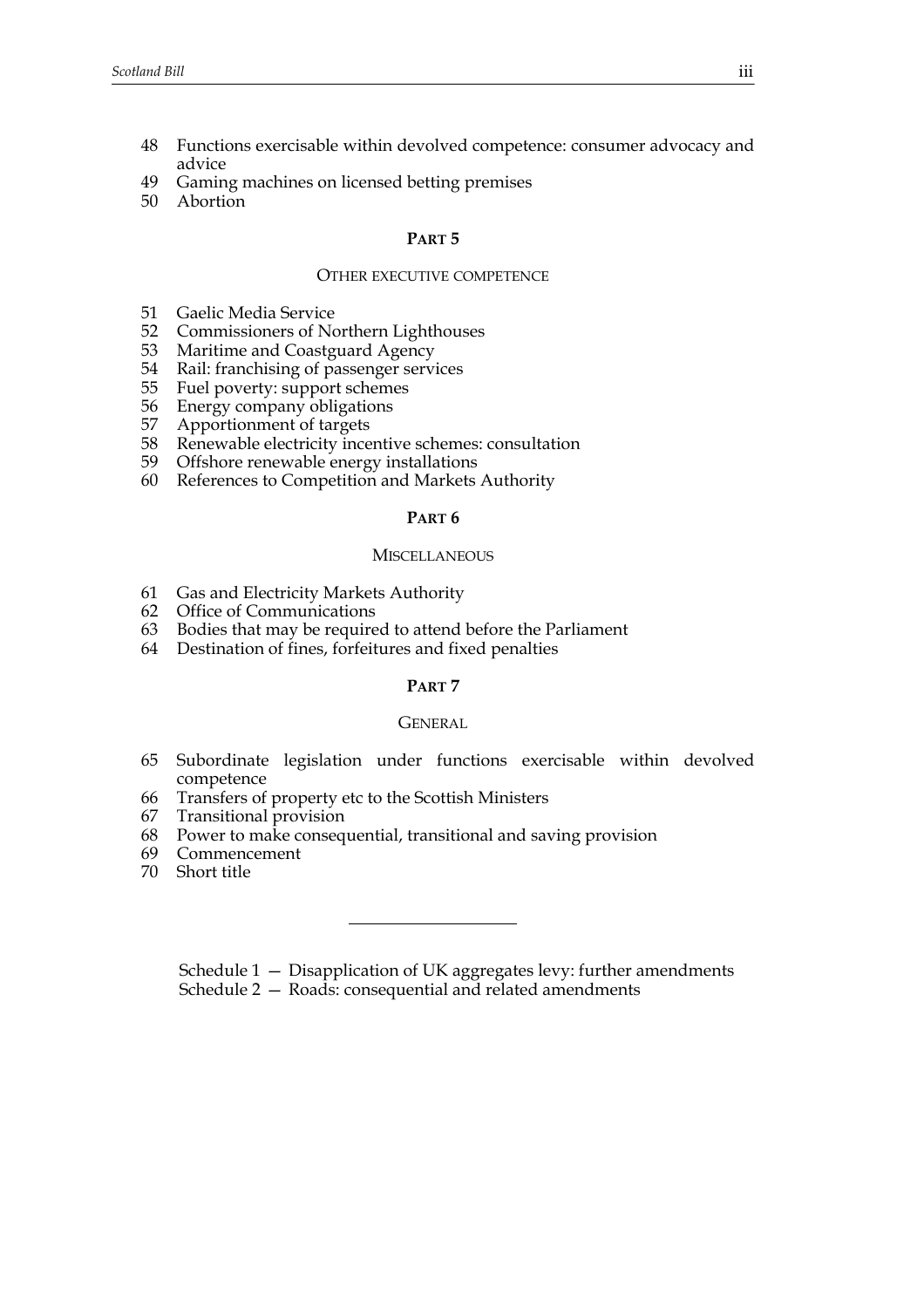# A **BILL**

## [AS AMENDED IN COMMITTEE]

TO

Amend the Scotland Act 1998 and make provision about the functions of the Scottish Ministers; and for connected purposes.

E IT ENACTED by the Queen's most Excellent Majesty, by and with the advice and consent of the Lords Spiritual and Temporal, and Commons, in this present Parliament assembled, and by the authority of the same, as follows: - $\mathbf{B}_{\text{rel}}$ 

## **PART 1**

#### CONSTITUTIONAL ARRANGEMENTS

*The Scottish Parliament and the Scottish Government*

## **1 Permanence of the Scottish Parliament and Scottish Government**

In the Scotland Act 1998 after Part 2 (the Scottish Administration) insert—

## **"PART 2A**

PERMANENCE OF THE SCOTTISH PARLIAMENT AND SCOTTISH GOVERNMENT

#### **63A Permanence of the Scottish Parliament and Scottish Government**

- (1) The Scottish Parliament and the Scottish Government are a permanent part of the United Kingdom's constitutional arrangements.
- (2) The purpose of this section is, with due regard to the other provisions of this Act, to signify the commitment of the Parliament and Government of the United Kingdom to the Scottish Parliament and the Scottish Government.
- (3) In view of that commitment it is declared that the Scottish Parliament and the Scottish Government are not to be abolished except on the basis of a decision of the people of Scotland voting in a referendum."

*5*

*10*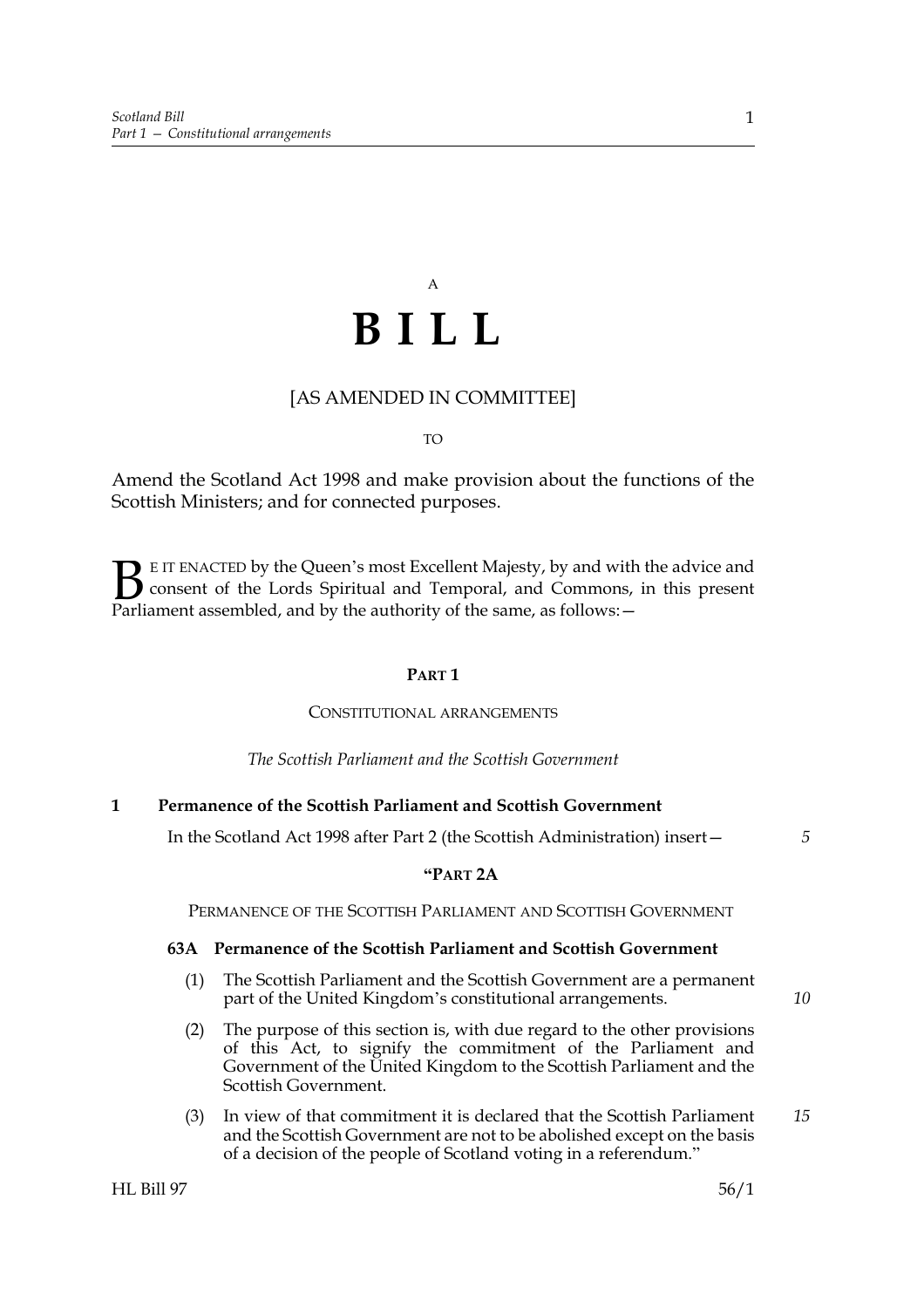## *The Sewel convention*

## **2 The Sewel convention**

In section 28 of the Scotland Act 1998 (Acts of the Scottish Parliament) at the end add—

"(8) But it is recognised that the Parliament of the United Kingdom will not normally legislate with regard to devolved matters without the consent of the Scottish Parliament." *5*

#### *Elections etc*

## **3 Elections**

- (1) Section B3 of Part 2 of Schedule 5 to the Scotland Act 1998 (elections) is amended as follows. *10*
- (2) Under the heading "B3 Elections" insert—
	- *"(A) Elections for membership of the House of Commons and the European Parliament".*
- (3) For ", the European Parliament and the Parliament" substitute "and the European Parliament". *15*
- (4) Omit "The franchise at local government elections."
- (5) At the end insert—
	- *"(B) Elections for membership of the Parliament and local government elections in Scotland*

The subject-matter of sections 2(2A) and 12A of this Act.

The combination of—

- (a) polls at elections or referendums that are outside the legislative competence of the Parliament with polls at—
	- (i) elections for membership of the Parliament, or
	- (ii) local government elections in Scotland, and
- (b) polls at ordinary general elections for membership of the Parliament with polls at ordinary local government elections in Scotland.

 The timing of ordinary local government elections in Scotland where the poll at such an election would otherwise be held on the same day as the poll at an ordinary general election for membership of the Parliament. *30*

 Any digital service provided by a Minister of the Crown for the registration of electors.

The subject matter of—

(a) Parts 5 and 6 of the Political Parties, Elections and Referendums Act 2000 (expenditure in connection with elections) where a limit applies to expenditure in relation to a period determined by reference both to the date of the poll for an election within

*40*

*35*

*20*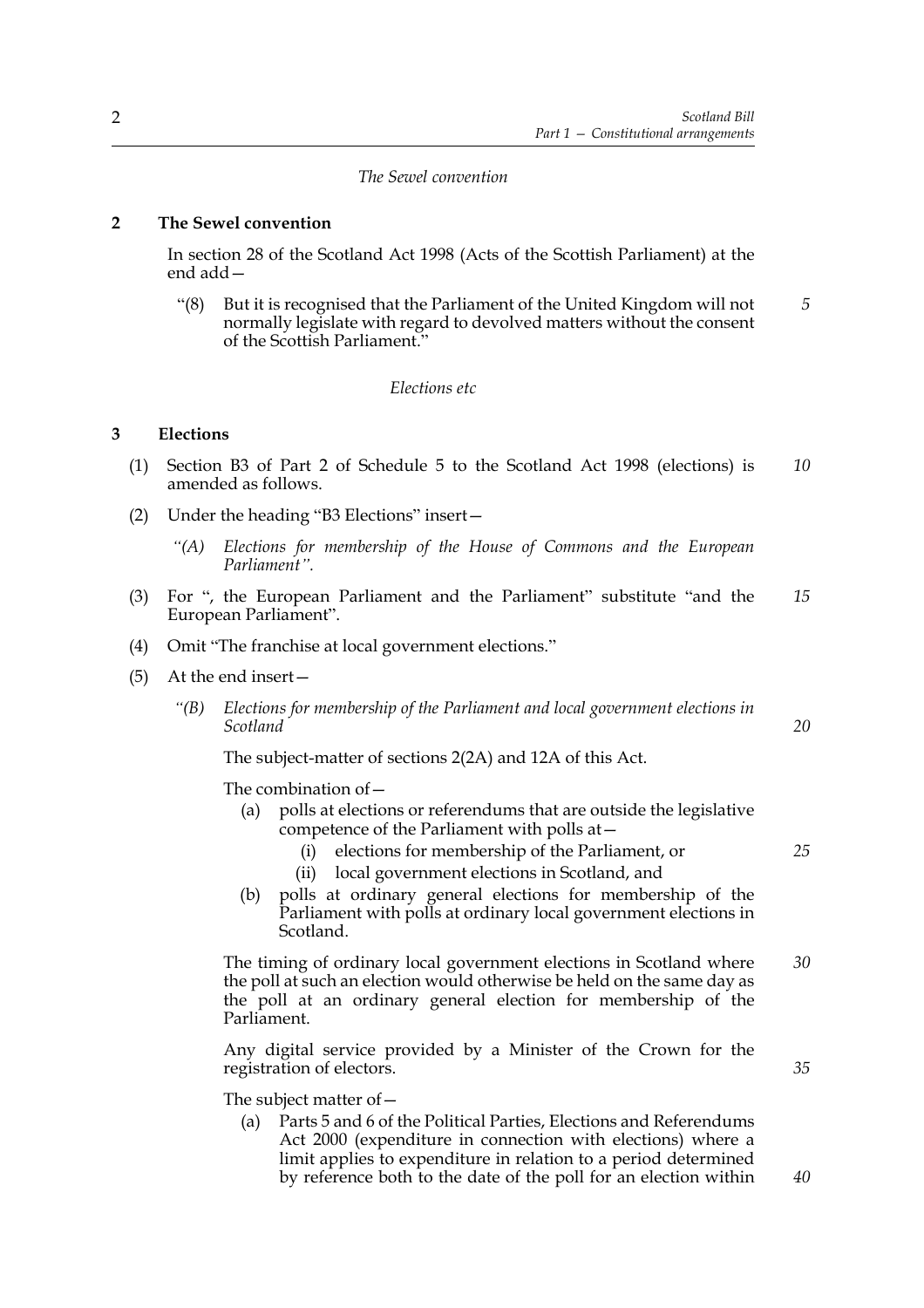the legislative competence of the Parliament and to the date of the poll at an election for membership of the House of Commons or the European Parliament, and

(b) sections 145 to 148 and 150 to 154 of that Act (enforcement) as they apply for the purposes of Part 5 or 6, so far as the subjectmatter of that Part is reserved by paragraph (a).

The subject matter of—

- (a) sections 155 and 156 of the Political Parties, Elections and Referendums Act 2000, except in relation to Parts 5 and 6 of that Act so far as those Parts relate to elections for membership of the Parliament, and *10*
- (b) sections 145 to 148 and 150 to 154 of that Act as they apply for the purposes of section 155 or 156, so far as the subject-matter of that section is reserved by paragraph (a).

 The subject-matter of the following sections of the Political Parties, Elections and Referendums Act 2000 in relation to elections for membership of the Parliament— *15*

- (a) section 1, except in relation to  $-$ 
	- (i) financing the Electoral Commission,
	- (ii) preparation, laying and publication by the Commission of reports about the performance of its functions, and *20*
	- (iii) provision by the Commission of copies of regulations made by it or notice of the alteration or revocation of such regulations,
- (b) sections 2 to 4,  $6(1)(e)$  and (f) (and (g) to the extent that it relates to the law mentioned in those paragraphs), *25*
- (c) sections 12, 21 to 33, 35 to 37, 39 to 57, 58 to 67, 69, 71, 71F, 71G, 71H to 71Y and 140A,
- (d) section 149 (except in relation to the register kept under section 89),
- (e) sections 157 and 159 to 163, and
- (f) sections 145 to 148 and 150 to 154 as they apply for the purposes of a provision mentioned in paragraphs  $\overline{a}$  to  $\overline{e}$ ), so far as the subject matter of that provision is reserved by those paragraphs.

#### *Interpretation*

 Paragraph 5(1) of Part 3 of this Schedule does not apply to the subjectmatter of the Political Parties, Elections and Referendums Act 2000; and references to the subject-matter of that Act are to be read as at the day on which the Scotland Act 2016 received Royal Assent."

#### **4 Power to make provision about elections**

(1) For sections 12 and 12A of the Scotland Act 1998 (power of Scottish Ministers and Secretary of State to make provision about elections) substitute—

#### **"12 Power of the Scottish Ministers to make provision about elections**

- (1) The Scottish Ministers may by order make any provision that would be within the legislative competence of the Parliament, if included in an Act of the Scottish Parliament, as to—
	- (a) the conduct of elections for membership of the Parliament,

*5*

*30*

*40*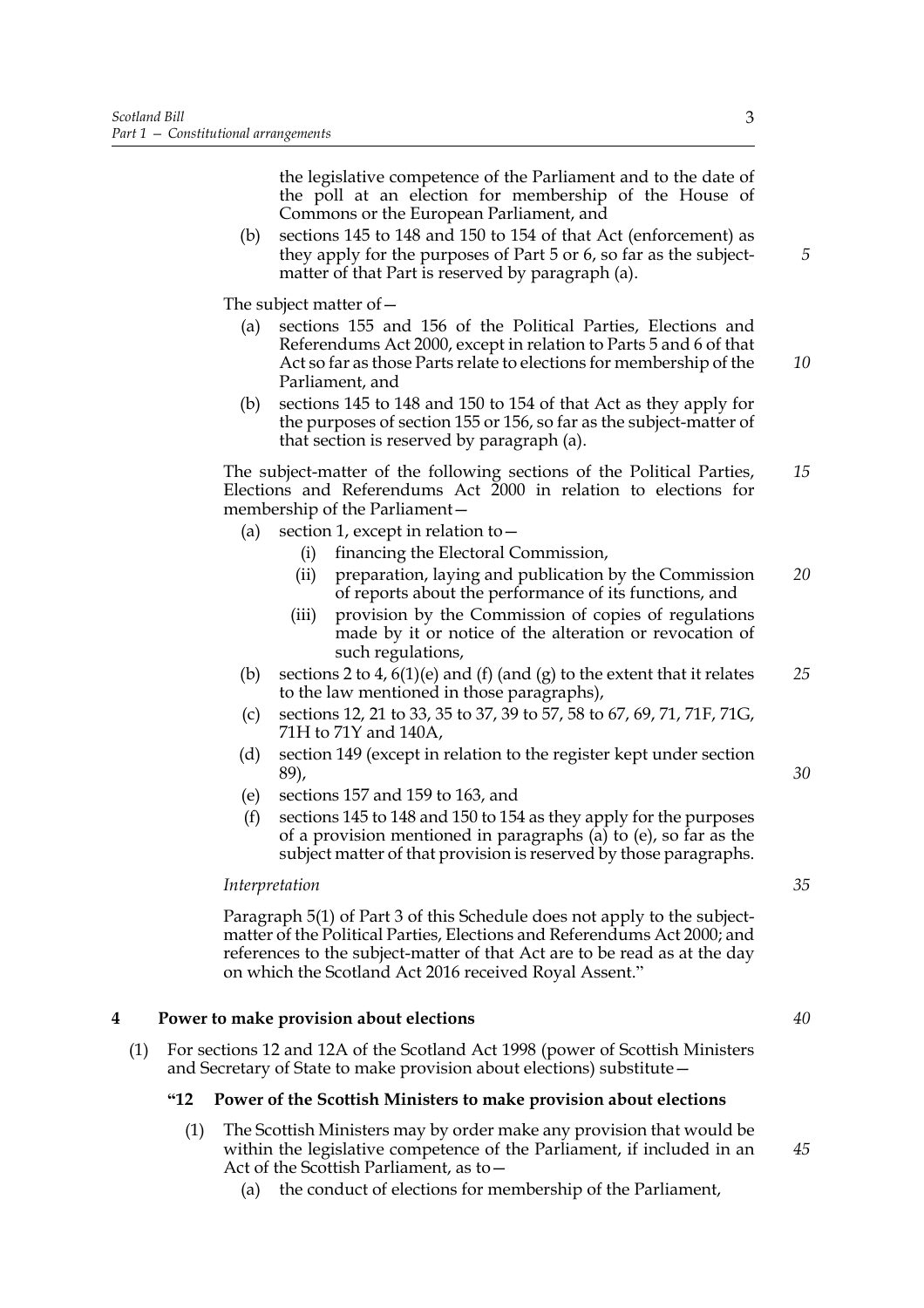- (b) the questioning of such an election and the consequences of irregularities, and
- (c) the return of members of the Parliament otherwise than at an election.
- (2) The provision that may be made under subsection (1)(a) includes, in particular, provision— *5*
	- (a) about the registration of electors,
	- (b) for disregarding alterations in a register of electors,
	- (c) about the limitation of the election expenses of candidates,
	- (d) for the combination of polls,
	- (e) for modifying the application of section  $7(1)$  where the poll at an election for the return of a constituency member is abandoned (or notice of it is countermanded), and
	- (f) for modifying section  $8(7)$  to ensure the allocation of the correct number of seats for the region.
- (3) The provision that may be made under subsection  $(1)(c)$  includes, in particular, provision modifying section 10(4) to (5A).
- (4) An order under subsection (1) may—
	- (a) apply, with or without modifications or exceptions, any provision made by or under the Representation of the People Acts or the European Parliamentary Elections Act 2002 or by any other enactment relating to parliamentary elections, European Parliamentary elections or local government elections, and *20*
	- (b) so far as may be necessary in consequence of any provision made by an order under subsection (1), modify any provision made by any enactment relating to the registration of parliamentary electors or local government electors. *25*
- (5) The return of a member of the Parliament at an election may be questioned only under Part 3 of the Representation of the People Act 1983 as applied by an order under subsection (1). *30*
- (6) For the purposes of this Act, the regional returning officer for any region is the person designated as such in accordance with an order made by the Scottish Ministers under this subsection.

#### **12A Power of the Secretary of State to make provision about the combination of polls**

- (1) The Secretary of State may by regulations make provision for—
	- (a) the combination of polls at ordinary general elections for membership of the Parliament with polls at the elections listed in subsection (2), and
	- (b) the combination of polls at extraordinary general elections for membership of the Parliament, and by-elections for membership of the Parliament, with polls at the elections listed in subsections (2) and (3).

## (2) The elections are—

- (a) early parliamentary general elections,
- (b) parliamentary by-elections, and

*45*

*40*

*35*

*10*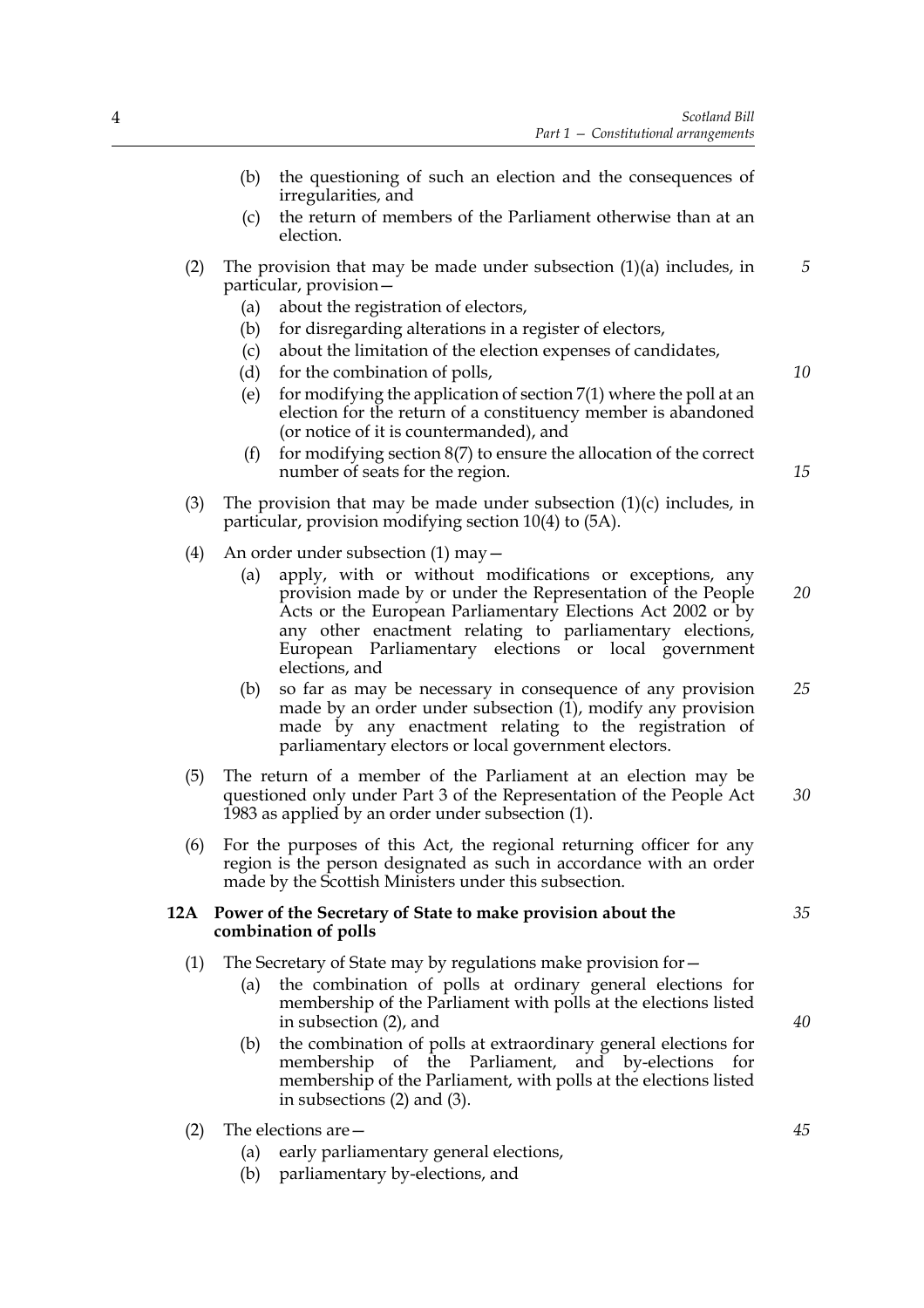- (c) European parliamentary by-elections.
- (3) The elections are—
	- (a) parliamentary general elections, and
	- (b) European parliamentary general elections.
- (4) The Secretary of State may not make regulations under this section without the agreement of the Scottish Ministers.
- (5) Regulations under subsection  $(1)$  may  $-$ 
	- (a) apply, with or without modifications or exceptions, any provision made by or under the Representation of the People Acts or the European Parliamentary Elections Act 2002 or by any other enactment relating to parliamentary elections, European Parliamentary elections or local government elections, and
	- (b) modify any form contained in, or in regulations or rules made under, the Representation of the People Acts so far as may be necessary to enable it to be used both for the original purpose and in relation to elections for membership of the Parliament." *15*
- (2) In section 15 of the Representation of the People Act 1985 (combination of polls) after subsection (5B) insert—
	- "(5C) Before making provision under subsection (5) in connection with the combination of polls where one of the elections is a local government election in Scotland, the Secretary of State must consult the Scottish Ministers." *20*

#### **5 Timing of elections**

- (1) Section 2 of the Scotland Act 1998 (ordinary general elections) is amended as follows. *25*
- (2) In subsection (2) from the words "the day" to the end substitute—
	- "(a) subsection (2A) prevents the poll being held on that day, or
	- (b) the day of the poll is determined by a proclamation under subsection (5)."
- (3) After subsection (2) insert—
	- "(2A) The poll shall not be held on the same date as the date of the poll at  $-$ 
		- (a) a parliamentary general election (other than an early parliamentary general election), or
		- (b) a European parliamentary general election.
	- (2B) Where subsection (2A) prevents the poll being held on the day specified in subsection (2), the poll shall be held on such day, subject to subsection (2A), as the Scottish Ministers may by order specify, unless the day of the poll is determined by a proclamation under subsection (5) as modified by subsection (5ZA)."
- (4) In subsection (3) after "May" insert ", or on the day specified by an order under subsection  $(2B)$ ".
- (5) In subsection (5) at the beginning insert "Subject to subsection (2A),".

*5*

*10*

*40*

*35*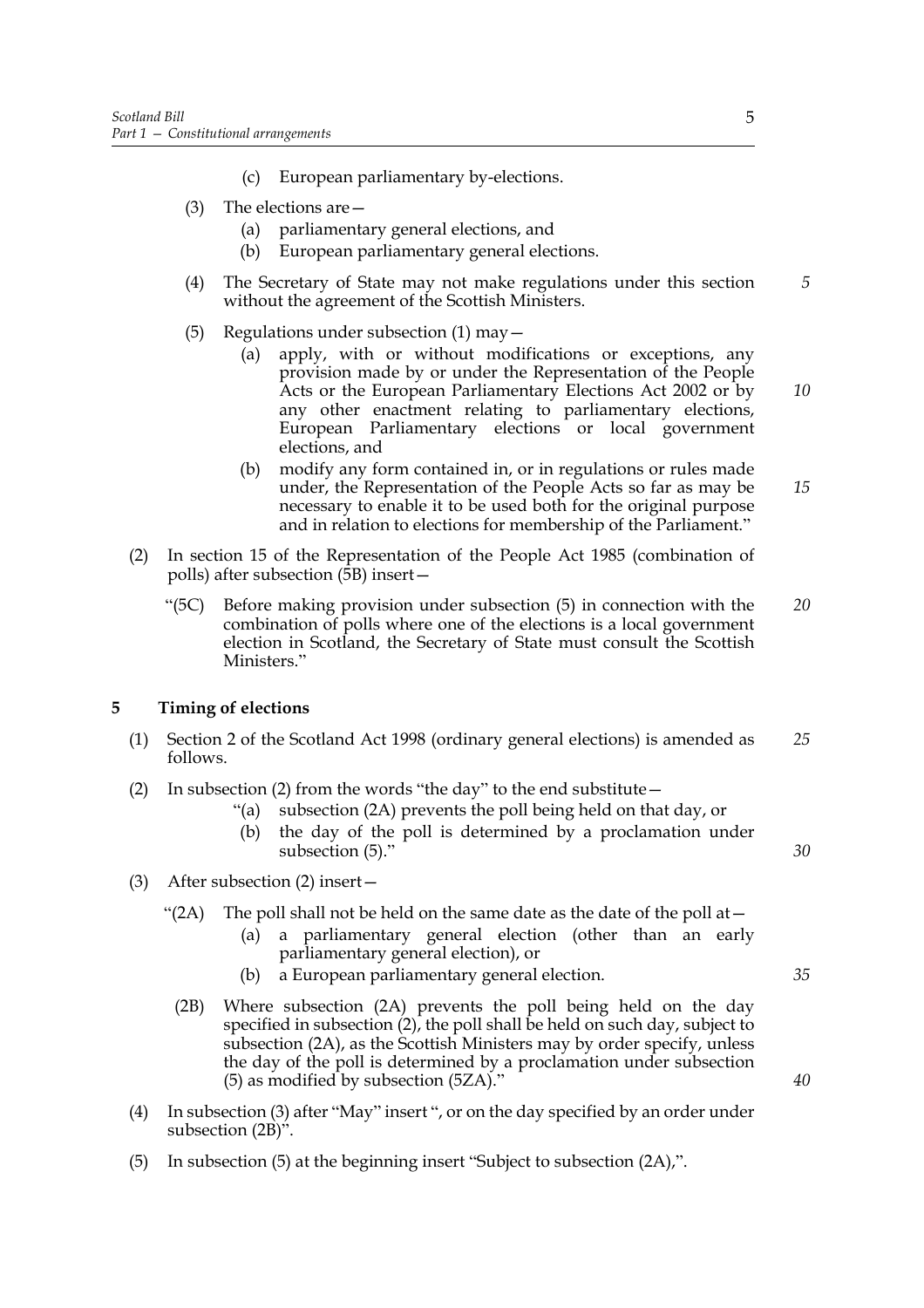*5*

*10*

*40*

- (6) After subsection (5) insert—
	- "(5ZA) Where a day is specified by order under subsection (2B), subsection (5) applies as if the reference to the first Thursday in May were a reference to that day."
- (7) In paragraph 1(2) of Schedule 7 (procedure for subordinate legislation) in the appropriate place insert—

"Section 2(2B) 
$$
\int
$$
 Type L"

- (8) Section 43 of the Representation of the People Act 1983 (day of ordinary local elections in Scotland, and other timing provisions) is amended as follows.
- (9) In subsection (1) at the beginning insert "Subject to subsection (1ZA),".
- (10) After subsection (1) insert—
	- "(1ZA) The poll shall not be held on the date specified by subsection (1) where that date is the same date as the poll at an ordinary general election for membership of the Scottish Parliament.
		- (1ZB) Subsection (1ZA) does not apply to elections to fill a casual vacancy. *15*
		- (1ZC) The Scottish Ministers may by order specify an alternative date for the poll at an ordinary local election where the date of the poll would, by virtue of subsection (1), be the same date as the poll at an ordinary general election for membership of the Scottish Parliament.
	- (1ZD) An order made under subsection (1ZC) is subject to the affirmative procedure." *20*

#### **6 Electoral registration: the digital service**

- (1) The Representation of the People Act 1983 is amended as follows.
- (2) In section 10ZC (registration of electors in Great Britain) at the end insert—
	- "(4) The power to make regulations under this section, so far as it is exercisable by a Minister of the Crown to make provision about a UK digital service in relation to elections in Scotland, is exercisable by the Scottish Ministers concurrently with that Minister. *25*
	- (5) The power of the Scottish Ministers to make regulations by virtue of subsection (4) is exercisable in the same ways and subject to the same provisions as their power to make other regulations under this section, except that— *30*
		- (a) the power is not exercisable without the agreement of a Minister of the Crown, and
		- (b) regulations made in exercise of the power are subject to the negative procedure. *35*
	- (6) In this section—
		- "election in Scotland" means
			- an election for membership of the Scottish Parliament, or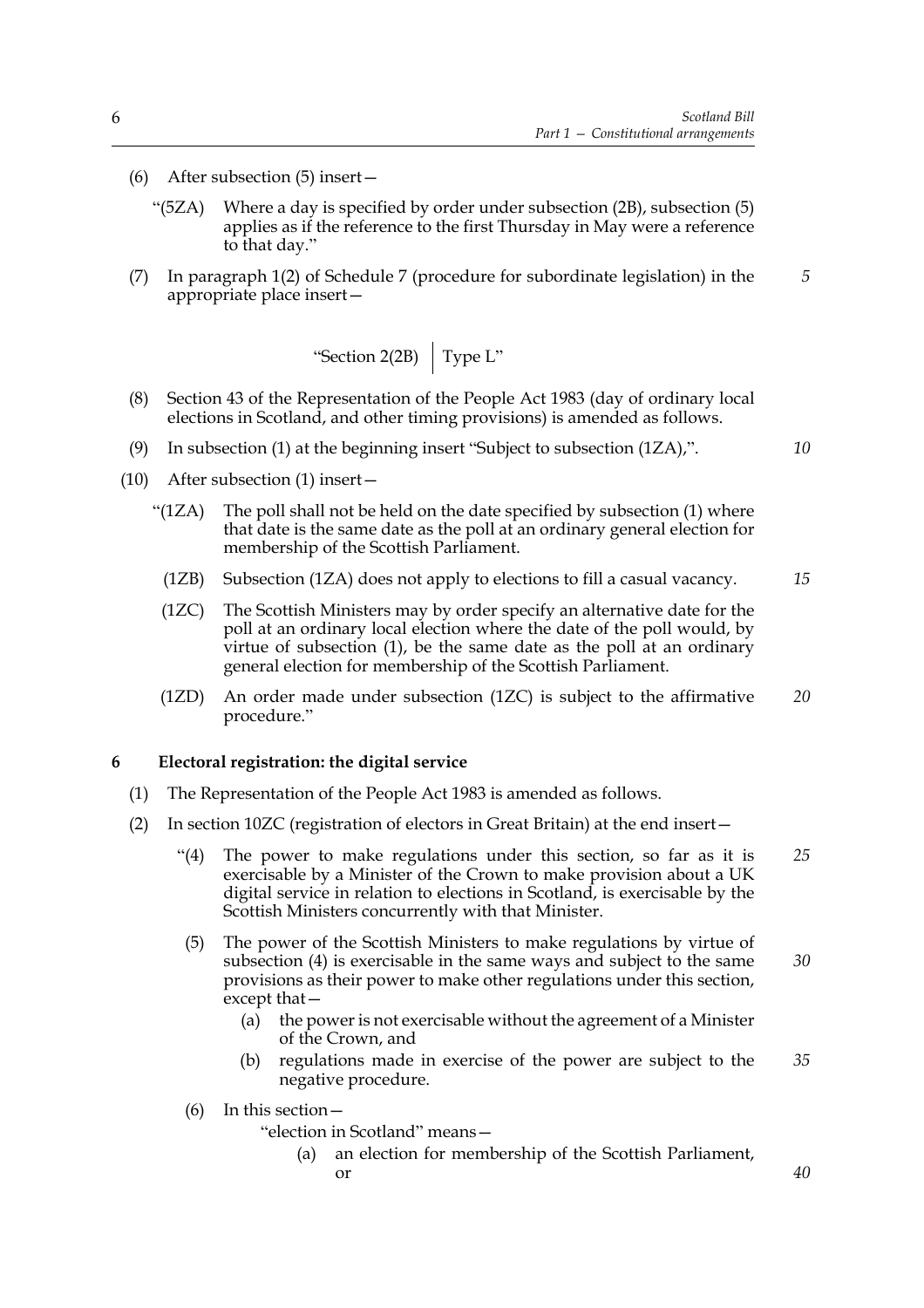(b) a local government election in Scotland;

"UK digital service" means a digital service provided by a Minister of the Crown for the registration of electors."

- (3) In section 10ZD (registration of electors in Great Britain: alterations) at the end insert—
	- "(4) The power to make regulations under this section, so far as it is exercisable by a Minister of the Crown to make provision about a UK digital service in relation to elections in Scotland, is exercisable by the Scottish Ministers concurrently with that Minister.
	- (5) The power of the Scottish Ministers to make regulations by virtue of subsection (4) is exercisable in the same ways and subject to the same provisions as their power to make other regulations under this section, except that— *10*
		- (a) the power is not exercisable without the agreement of a Minister of the Crown, and
		- (b) regulations made in exercise of the power are subject to the negative procedure.
	- (6) In this section "election in Scotland" and "UK digital service" have the same meaning as in section 10ZC."
- (4) In section 53 (power to make regulations about registration etc) at the end insert— *20*
	- "(9) The power to make regulations under this section, so far as it is exercisable by a Minister of the Crown to make provision about a UK digital service in relation to elections in Scotland, is exercisable by the Scottish Ministers concurrently with that Minister.
	- (10) The power of the Scottish Ministers to make regulations by virtue of subsection (9) is exercisable in the same ways and subject to the same provisions as their power to make other regulations under this section, except that—
		- (a) the power is not exercisable without the agreement of a Minister of the Crown, and *30*
		- (b) regulations made in exercise of the power are subject to the negative procedure.
	- (11) In subsection  $(9)$  -

"election in Scotland" means—

- (a) an election for membership of the Scottish Parliament, or
- (b) a local government election in Scotland;

"UK digital service" means a digital service provided by a Minister of the Crown for the registration of electors."

## **7 Expenditure in connection with elections**

(1) The Political Parties, Elections and Referendums Act 2000 is amended as follows.

*5*

*25*

*15*

*40*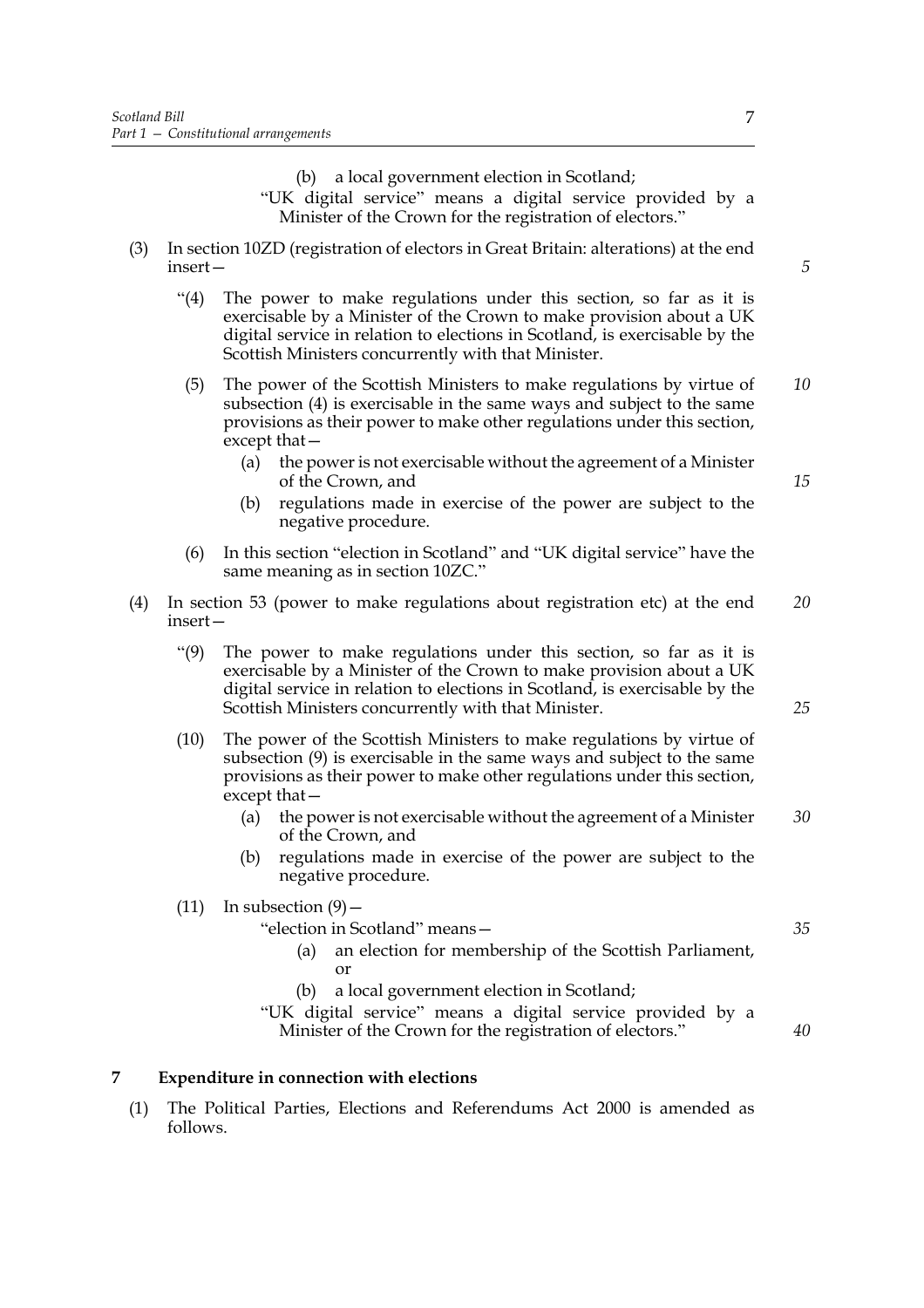(2) After section 72 (campaign expenditure) insert—

## **"72A Campaign expenditure: power of Scottish Ministers**

- (1) The powers under the following provisions of Schedule 8 are exercisable by the Scottish Ministers instead of the Secretary of State, so far as they relate to polls at elections for membership of the Scottish Parliament—
	- (a) paragraph 3(3) (power to approve a draft code of practice prepared by the Electoral Commission),
	- (b) paragraph 3(7) (power to appoint day when code comes into force), and
	- (c) paragraph 4(1) (power to amend Part 1 of Schedule 8).
- (2) For the purposes of the exercise by the Scottish Ministers of the powers mentioned in subsection (1), paragraphs 3 and 4 of Schedule 8 apply—
	- (a) as if any reference to the Secretary of State were a reference to the Scottish Ministers,
	- (b) as if any reference to "each House of Parliament", "each House", "either House", "both Houses" or "Parliament" were a reference to the Scottish Parliament,
	- (c) as if in paragraph 3(9) for the words from "means—" to the end there were substituted "means the period of 40 days beginning with the day on which the draft is laid before the Scottish Parliament." *20*
- (3) Subsection (1) does not apply to a power so far as it relates to circumstances where a limit applies to expenditure in relation to a period determined by reference both to the date of the poll for an election for membership of the Scottish Parliament and to the date of any other election."
- (3) After section 85 (controlled expenditure of third parties) insert—

#### **"85A Controlled expenditure of third parties: power of Scottish Ministers**

- (1) The powers under the following provisions of Schedule 8A are exercisable by the Scottish Ministers instead of the Secretary of State, so far as they relate to polls at elections for membership of the Scottish Parliament— *30*
	- (a) paragraph 3(3) (power to approve a draft code of practice prepared by the Electoral Commission),
	- (b) paragraph 3(7) (power to appoint day when code comes into force), and
	- (c) paragraph 4(1) (power to amend Part 1 of Schedule 8A).
- (2) For the purposes of the exercise by the Scottish Ministers of the powers mentioned in subsection (1), paragraphs 3 and 4 of Schedule 8A apply—
	- (a) as if any reference to the Secretary of State were a reference to the Scottish Ministers,
	- (b) as if any reference to "each House of Parliament", "each House", "either House", "both Houses" or "Parliament" were a reference to the Scottish Parliament,
	- (c) as if in paragraph 3(9) for the words from "means—" to the end there were substituted "means the period of 40 days beginning

*15*

*10*

*5*

*25*

*35*

*40*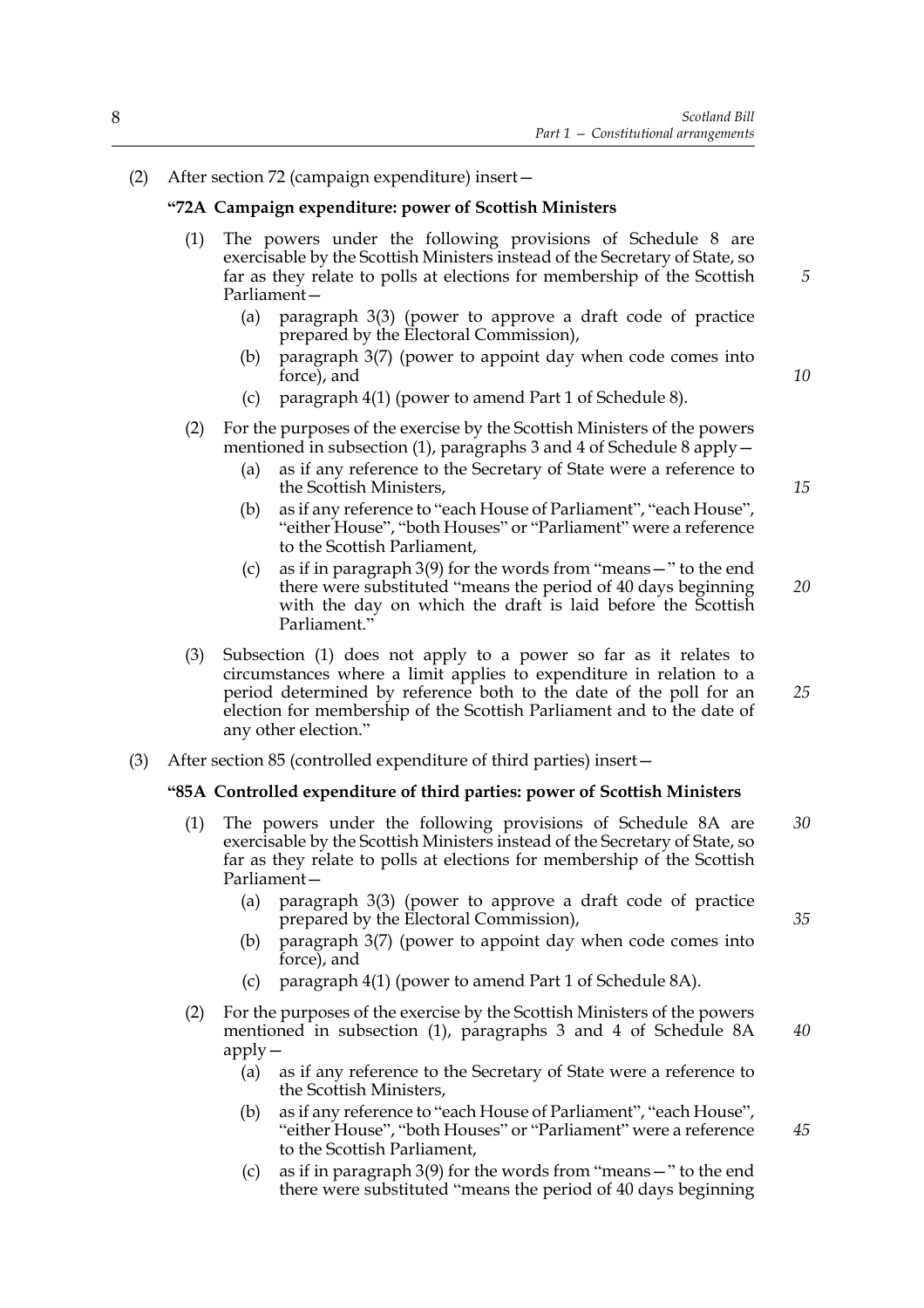with the day on which the draft is laid before the Scottish Parliament."

- (3) Subsection (1) does not apply to a power so far as it relates to circumstances where a limit applies to expenditure in relation to a period determined by reference both to the date of the poll for an election for membership of the Scottish Parliament and to the date of any other election."
- (4) After section 95 (control of donations to recognised third parties) insert—

## **"95ZA Control of donation to recognised third parties: power of Scottish Ministers**

- (1) The powers under the following provisions of Schedule 11 are exercisable by the Scottish Ministers instead of the Secretary of State, so far as they relate to polls at elections for membership of the Scottish Parliament—
	- (a) paragraph 3(4) (power to change meaning of defined expenses and sponsorship), *15*
	- (b) paragraph 6A(6) (power to make regulations about how the value of a benefit is calculated), and
	- (c) paragraph 6B(4) (power to make regulations about the retention of declarations).
- (2) For the purposes of the exercise by the Scottish Ministers of the powers mentioned in subsection (1), paragraphs 3, 6A and 6B of Schedule 11 apply as if any reference to the Secretary of State was a reference to the Scottish Ministers.
- (3) Subsection (1) does not apply to a power so far as it relates to circumstances where a limit applies to expenditure in relation to a period determined by reference both to the date of the poll for an election for membership of the Scottish Parliament and to the date of any other election." *25*
- (5) Section 95ZA inserted by subsection (4) has effect—
	- (a) until the coming into force of paragraph 1(2) of Schedule 3 to the Political Parties and Elections Act 2009, with the omission of subsection  $(1)(b)$  and "6A" in subsection  $(2)$ ;
	- (b) until the coming into force of paragraph 4(2) of Schedule 4 to that Act, with the omission of subsection  $(1)(c)$  and "and 6B" in subsection (2).
- (6) Section 155 (power to vary specified sums or percentages) is amended as follows.
- (7) In subsection (1) at the beginning insert "Except where subsection (1A) applies,".
- (8) After subsection (1) insert—
	- " $(1A)$  The Scottish Ministers may by order vary any sum for the time being specified in Part 5 or 6 so far as that sum applies in relation to an election the conduct of which is within the legislative competence of the Scottish Parliament."
- (9) In subsection  $(2)$  –

*35*

*30*

*40*

*20*

*5*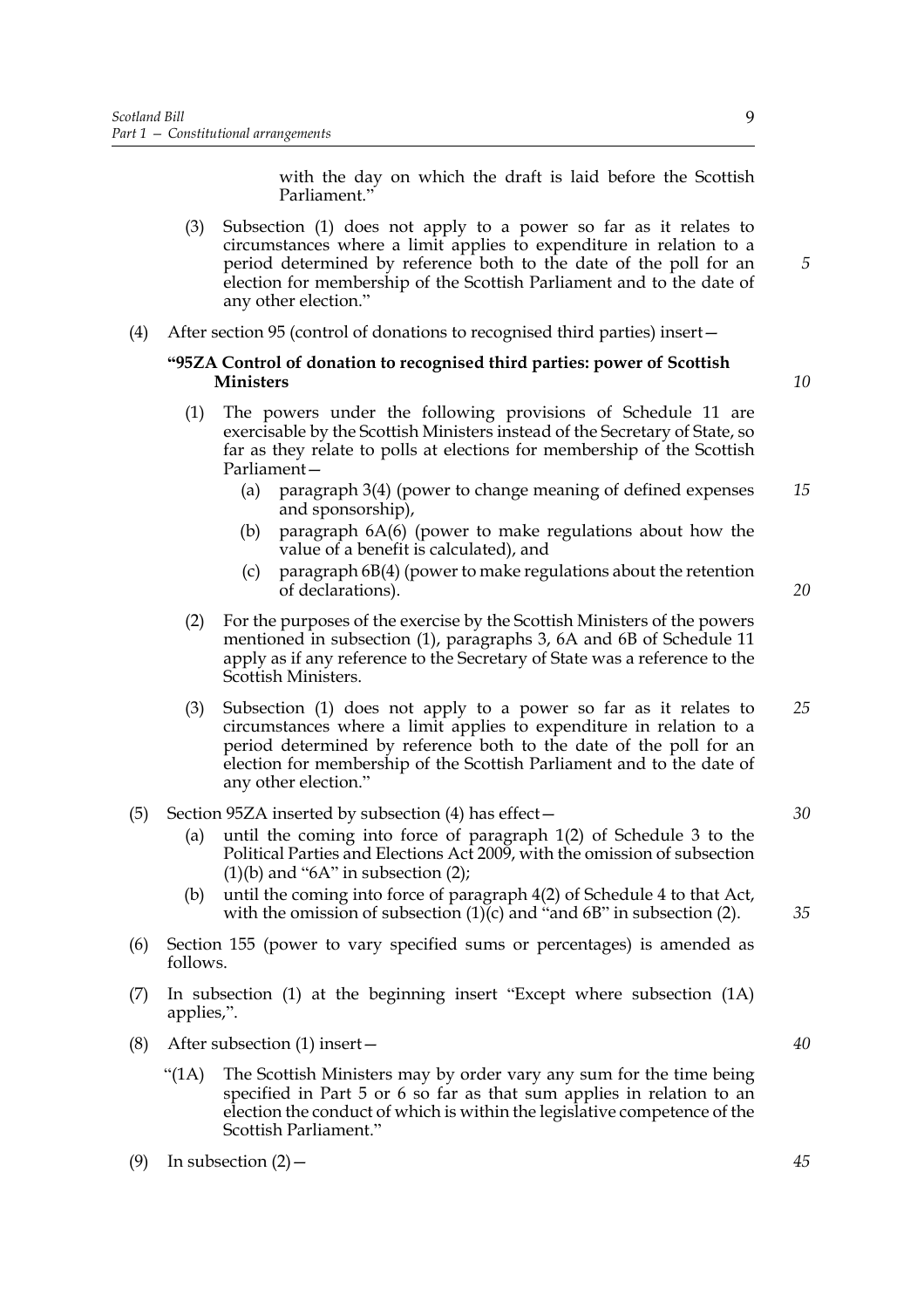- (a) for the words before paragraph (a) substitute "An order under subsection (1) or (1A) may be made either  $-$ ", and
- (b) in paragraph (a) for "he" substitute "the person making the order".
- (10) After subsection (4) insert—
	- "(4A) Subsection (4B) applies in relation to the sums specified in Schedule 11.
		- (4B) In each session of the Scottish Parliament, other than a session that is dissolved less than two years after the date of its first sitting, the Scottish Ministers must either—
			- (a) make an order in pursuance of subsection (2)(a), or
			- (b) lay before the Scottish Parliament a statement setting out the Scottish Ministers' reasons for not doing so." *10*
- (11) Section 156 (orders and regulations) is amended as follows.
- (12) After subsection (4A) insert—
	- "(4B) Subject to subsections (4C) and (4D), any order or regulations made under this Act by the Scottish Ministers shall be subject to the negative procedure (see section 28 of the Interpretation and Legislative Reform (Scotland) Act 2010). *15*
	- (4C) Subsection (4B) does not apply to an order falling within subsection (3).
	- (4D) Subsection (4B) does not apply to an order falling within subsection (4), and any such order made by the Scottish Ministers shall be subject to the affirmative procedure (see section 29 of the Interpretation and Legislative Reform (Scotland) Act 2010)." *20*
- (13) In subsection (5) after each "Secretary of State" insert "or the Scottish Ministers".
- (14) In the Interpretation and Legislative Reform (Scotland) Act 2010, in section 30(4) (other instruments laid before the Parliament: exceptions) after paragraph (f) insert— *25*
	- "(fa) section 155(2)(a) of the Political Parties, Elections and Referendums Act 2000 (c.41),".

#### **8 Review of electoral boundaries by the Local Government Boundary Commission for Scotland**

- (1) Schedule 1 to the Scotland Act 1998 is amended as follows.
- (2) For "the Boundary Commission for Scotland" in each place substitute "the Local Government Boundary Commission for Scotland".
- (3) In paragraphs 3 to 7 for "the Secretary of State" in each place, and for "he" in paragraphs 3(9) and 6(1), substitute "the Scottish Ministers". *35*
- (4) In paragraphs 3 to 7 for  $-$ 
	- (a) "each House of Parliament", "either House of Parliament" or "the House" in each place, and
	- (b) "Parliament" in all other places, except in paragraph 6(7), substitute "the Parliament".
- (5) In paragraph  $3(4)$  –

*30*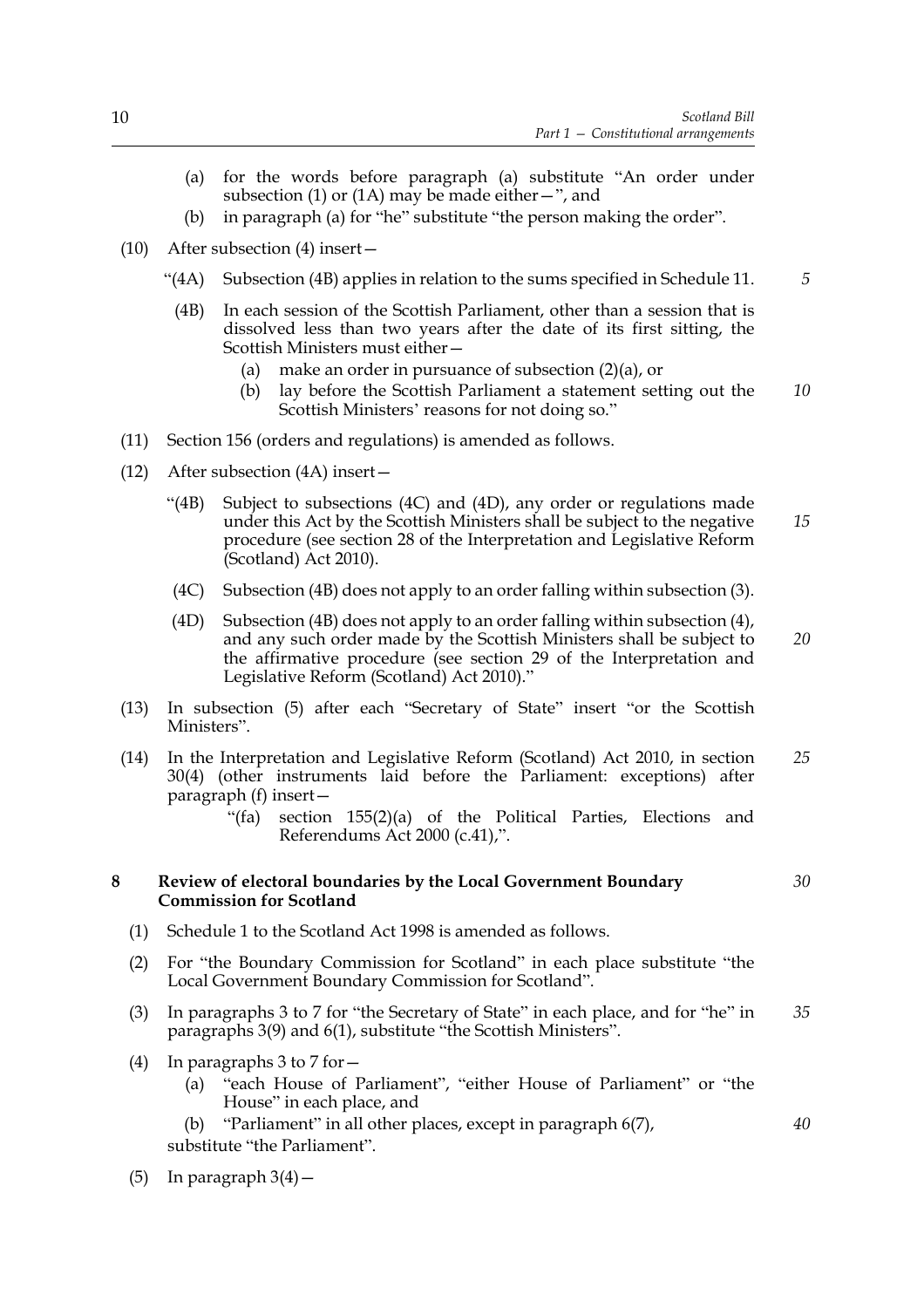- (a) before "under this paragraph" insert "to the Scottish Ministers";
- (b) for "not later than 30 June 2010" substitute "no earlier than 1 May 2018 and no later than 1 May 2022".
- (6) In paragraph 3(6) omit "(but not before the submission of their first report)".
- (7) Omit paragraph 3(11).
- (8) In paragraph 6(1) for "thinks" substitute "think".

## **9 Functions exercisable within devolved competence: elections**

- (1) The Scotland Act 1998 ("the 1998 Act") has effect, in relation to any function so far as exercisable within devolved competence by virtue of a provision of section 3, as if references to a "pre-commencement enactment" were to -
	- (a) an Act passed before or in the same session as the relevant date,
	- (b) any other enactment made before the relevant date,
	- (c) subordinate legislation under section 106 of the 1998 Act, to the extent that the legislation states that it is to be treated as a pre-commencement enactment,

but did not include the 1998 Act or this Act (or any amendment made by either of those Acts) or (subject to paragraph (c)) an enactment comprised in subordinate legislation under either of those Acts.

- (2) In this section—
	- (a) expressions used in the 1998 Act have the same meaning as in that Act; *20*
	- (b) the relevant date is the date on which section 3 comes into force.

## **10 Minor and consequential amendments: elections etc**

- (1) This section makes minor and consequential amendments in relation to elections and related matters.
- (2) The Scotland Act 1998 is amended as follows.
- (3) Omit sections 92(4A), 104(3) and 112(6) and paragraph 11(4) of Schedule 4 (functions under section 15 to be regarded as exercisable within devolved competence).
- (4) In Schedule 4, omit paragraph 4(2A) and (2B) (voting age).
- (5) In Part 1 of Schedule 5, omit paragraph 5A (referendums).
- (6) In the Scotland Act 2012, omit sections 1, 2 and 13.
- (7) In the Scottish Parliament (Elections etc.) Order 2010 (S.I. 2010/2999 (S. 9)), omit article 13.
- (8) The Scotland Act 1998 (Modification of Schedules 4 and 5 and Transfer of Functions to the Scottish Ministers) Order 2015 (S.I. 2015/692) is revoked.

## *Legislation by the Parliament*

## **11 Super-majority requirement for certain legislation**

(1) The Scotland Act 1998 is amended as follows.

*5*

*10*

*15*

*30*

*35*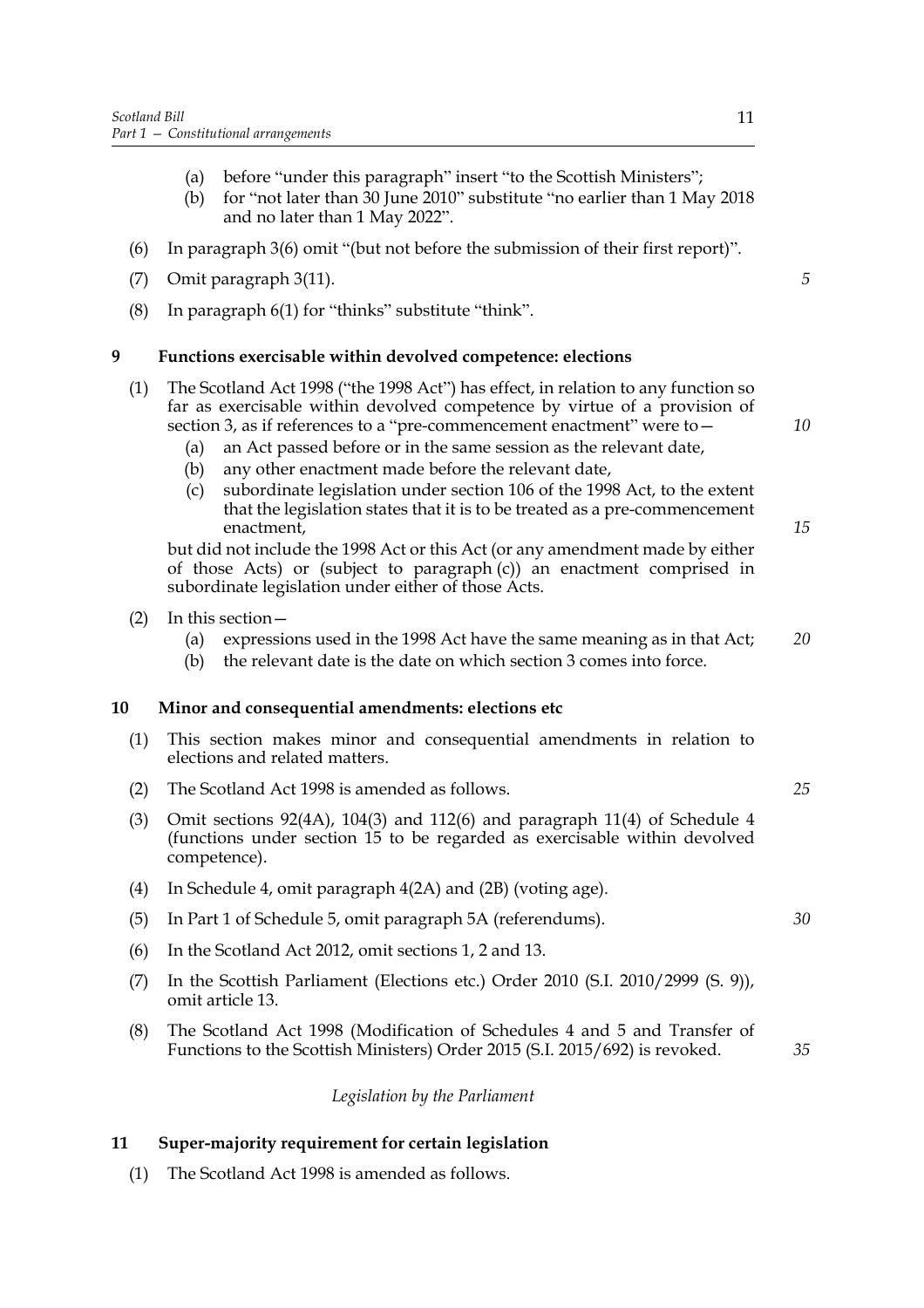- (2) Section 31 (scrutiny of Bills before introduction) is amended as follows.
- (3) In the heading for "before introduction" substitute "for legislative competence and protected subject-matter".
- (4) After subsection (2) insert—
	- "(2A) The Presiding Officer shall, after the last time when a Bill may be amended but before the decision whether to pass or reject it, decide whether or not in his view any provision of the Bill relates to a protected subject-matter and state his decision." *5*
- (5) At the end insert—
	- "(4) For the purposes of this Part a provision of a Bill relates to a protected subject-matter if it would modify, or confer power to modify, any of the matters listed in subsection (5) (but not if the provision is incidental to or consequential on another provision of the Bill). *10*
	- (5) The matters are—
		- (a) the persons entitled to vote as electors at an election for membership of the Parliament, *15*
		- (b) the system by which members of the Parliament are returned,
		- (c) the number of constituencies, regions or any equivalent electoral area, and
		- (d) the number of members to be returned for each constituency, region or equivalent electoral area." *20*
- (6) After that section insert—

## **"31A Two-thirds majority for Bills relating to a protected subject matter**

If the Presiding Officer states under section 31(2A) that in his view any provision of a Bill relates to a protected subject-matter, the Bill is not passed unless the number of members voting in favour of it at the final stage is at least two-thirds of the total number of seats for members of the Parliament." *25*

- (7) Section 32 (submission of Bills for Royal Assent) is amended as follows.
- (8) In subsection (2)(a) after "under section" insert "32A or".

*30*

*35*

*40*

- (9) After subsection (2) insert—
	- "(2A) The Presiding Officer shall not submit a Bill for Royal Assent if the Supreme Court has decided a reference made in relation to the Bill under section 32A(2)(b), unless since the decision the Bill has been approved in accordance with standing orders made by virtue of section  $36(5)$ ."
- (10) After that section insert—

## **"32A Scrutiny of Bills by the Supreme Court (protected subject-matter)**

- (1) The Advocate General, the Lord Advocate or the Attorney General may refer the question of whether a Bill or any provision of a Bill relates to a protected subject-matter to the Supreme Court for decision.
- (2) Subject to subsection (3), he may make a reference in relation to a Bill—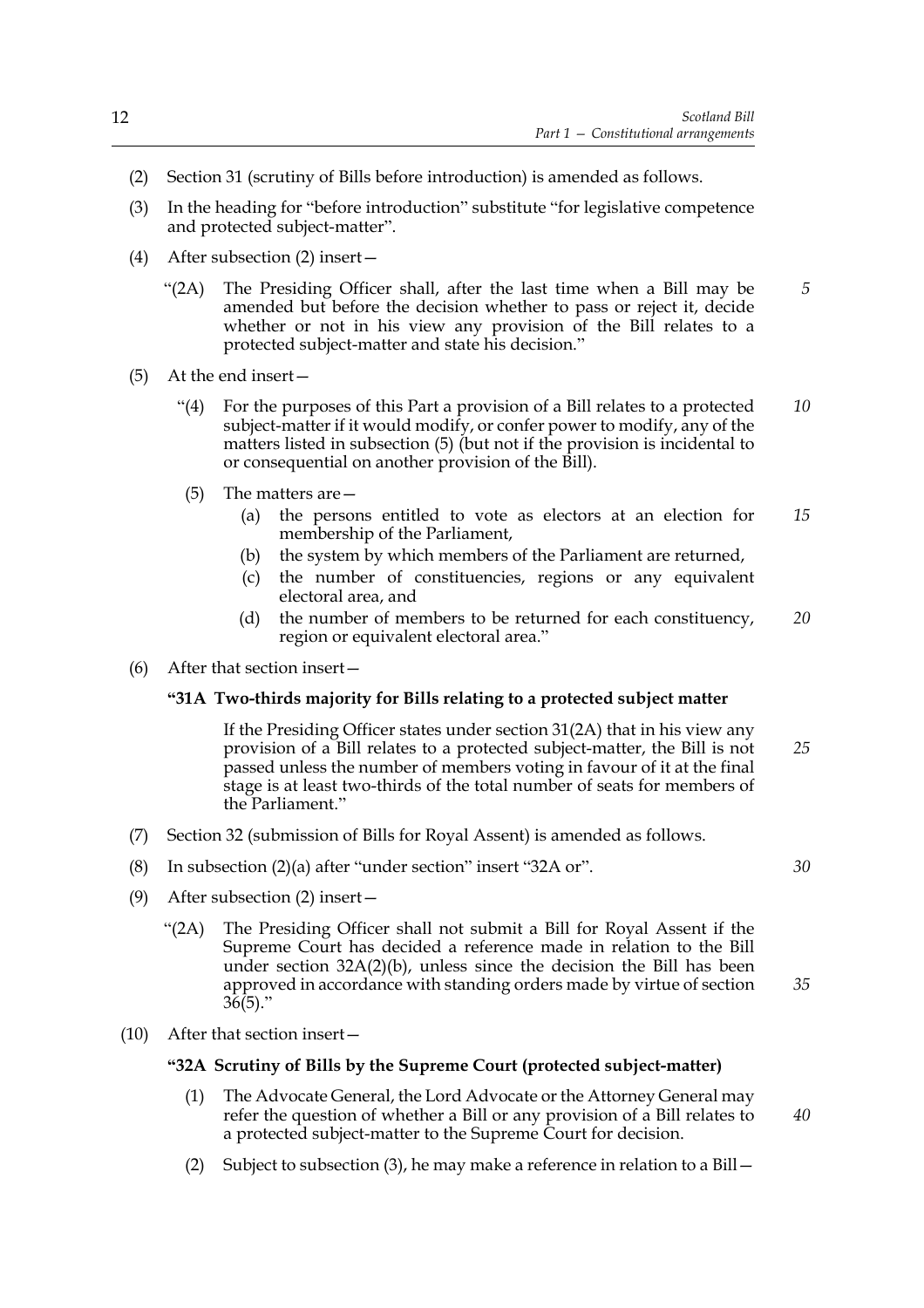- (a) at any time during the period of four weeks beginning with the rejection of the Bill, if the Presiding Officer has made a statement under section 31(2A) that in his view any provision of the Bill relates to a protected subject-matter, and
- (b) at any time during the period of four weeks beginning with the passing of the Bill, if the Presiding Officer has made a statement under section 31(2A) that in his view no provision of the Bill relates to a protected subject-matter, unless the number of members voting in favour of the Bill at its passing is at least twothirds of the total number of seats for members of the Parliament. *5 10*
- (3) He shall not make a reference in relation to a Bill if he has notified the Presiding Officer that he does not intend to make a reference in relation to the Bill, unless since the notification the Bill has been approved or rejected in accordance with standing orders made by virtue of section  $36(5)$ ."
- (11) Section 33 (scrutiny of Bills by the Supreme Court) is amended as follows.
- (12) In the heading after "Supreme Court" insert "(legislative competence)".
- (13) In subsection (2)(b) omit "subsequent".
- (14) In section 35(3) (power to intervene in certain cases)  $-$ (a) in paragraph (b) omit "subsequent", and *20*
	- (b) in paragraph (c) after "section" insert " $32A(2)$ (b) or".
- (15) Section 36 (stages of Bills) is amended as follows.
- (16) In subsection (4) after paragraph (a) insert—
	- "(aa) the Supreme Court decides a reference made in relation to the Bill under section 32A(2)(b),". *25*
- (17) After that subsection insert—
	- "(4A) Standing orders shall provide for an opportunity for the reconsideration of a Bill after its rejection if (and only if), on a reference made in relation to the Bill under section 32A(2)(a), the Supreme Court decides that no provision that is subject to the reference relates to a protected subject-matter."
- (18) In subsection (5) for "any Bill amended on reconsideration" substitute "—
	- (a) any Bill amended on reconsideration in accordance with standing orders made by virtue of subsection  $(4)(a)$ ,  $(b)$  or  $(c)$ , and *35*
	- (b) any Bill reconsidered in accordance with standing orders made by virtue of subsection (4)(aa) or (4A),".
- $(19)$  In subsection  $(6)$ 
	- (a) after "28(2)" insert ", 31(2A), 31A, 32A(2)(b)";
	- (b) for "which has been amended on reconsideration" substitute "to which subsection  $(5)(a)$  or  $(b)$  applies".

## **12 Scope to modify the Scotland Act 1998**

(1) The Scotland Act 1998 is amended as follows.

*30*

*40*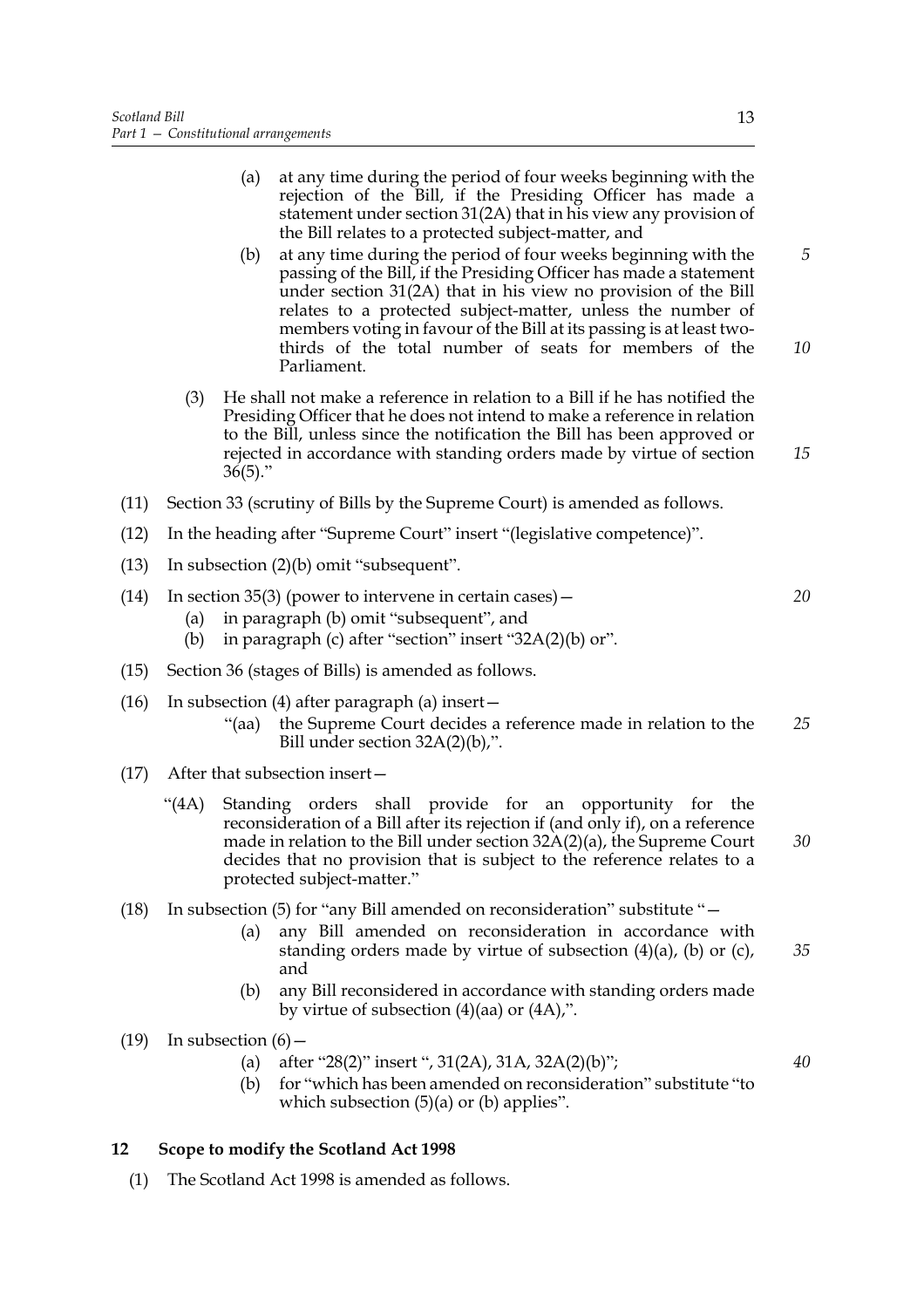| (2) |     |              | In paragraph 4 of Schedule 4 (protection of Scotland Act 1998 from<br>modification) for sub-paragraph $(2)$ substitute $-$                                                                                                                                                     |    |
|-----|-----|--------------|--------------------------------------------------------------------------------------------------------------------------------------------------------------------------------------------------------------------------------------------------------------------------------|----|
|     |     |              | "(2) This paragraph does not apply to modifying $-$                                                                                                                                                                                                                            |    |
|     | (a) |              | the following sections in Part 1 (the Scottish Parliament) -                                                                                                                                                                                                                   |    |
|     |     | (i)          | section $1(2)$ to $(5)$ ,                                                                                                                                                                                                                                                      | 5  |
|     |     | (ii)         | section 2(1), (2), (2B) and (3) to $(6)$ ,                                                                                                                                                                                                                                     |    |
|     |     | (iii)        | sections 3 to 12,                                                                                                                                                                                                                                                              |    |
|     |     | (iv)         | sections 13 to 22,                                                                                                                                                                                                                                                             |    |
|     |     | (v)          | sections 24 to 26,                                                                                                                                                                                                                                                             |    |
|     |     | (vi)         | section $27(1)$ and $(2)$ ,                                                                                                                                                                                                                                                    | 10 |
|     |     | (vii)        | section $28(4)$ and $(5)$ ,                                                                                                                                                                                                                                                    |    |
|     |     | (viii)       | section $31(3)$ ,                                                                                                                                                                                                                                                              |    |
|     |     | (ix)         | section $36(1)(a)$ and $(b)$ , and $(2)$ and $(3)$ , and                                                                                                                                                                                                                       |    |
|     |     | (x)          | sections 38 to 42,                                                                                                                                                                                                                                                             |    |
|     | (b) | the          | following<br>sections<br>(the<br>in Part 2<br>Scottish<br>Administration) –                                                                                                                                                                                                    | 15 |
|     |     | (i)          | section $44(1)(a)$ to (c) and (2),                                                                                                                                                                                                                                             |    |
|     |     | (ii)         | section $45(3)$ to $(7)$ ,                                                                                                                                                                                                                                                     |    |
|     |     | (iii)        | section $46(1)$ to $(3)$ ,                                                                                                                                                                                                                                                     |    |
|     |     | (iv)         | section $47(2)$ and $(3)(b)$ to (e),                                                                                                                                                                                                                                           | 20 |
|     |     | (v)          | section $48(2)$ to $(4)$ ,                                                                                                                                                                                                                                                     |    |
|     |     | (vi)         | section $49(2)$ , (3) and (4)(b) to (e), and                                                                                                                                                                                                                                   |    |
|     |     | (vii)        | section 50,                                                                                                                                                                                                                                                                    |    |
|     | (c) |              | in Part 3 (financial provisions) $-$                                                                                                                                                                                                                                           |    |
|     |     | (i)          | section $69(2)$ to $(5)$ , and                                                                                                                                                                                                                                                 | 25 |
|     |     | (ii)         | section 70(1) to $(5)$ and $(7)$ to $(9)$ ,                                                                                                                                                                                                                                    |    |
|     | (d) |              | in Part 5 (miscellaneous and general), sections 81 to 83, 85, 91,<br>$92(1)$ , (2) and (4) to (6), 93, 94 and 97,                                                                                                                                                              |    |
|     | (e) |              | the following provisions in Part 6 (supplementary) $-$                                                                                                                                                                                                                         |    |
|     |     | (i)          | section $112(1)$ and $(3)$ to $(5)$ , section $113$ (except the<br>application of subsection (9)), section 115 and<br>Schedule 7 (so far as those sections and that Schedule<br>apply to any power exercisable within devolved<br>competence to make subordinate legislation), | 30 |
|     |     | (ii)         | sections 118, 120 and 121, and                                                                                                                                                                                                                                                 | 35 |
|     |     | (iii)        | section 124 (so far as that section applies to any power<br>exercisable within devolved competence to make<br>subordinate legislation),                                                                                                                                        |    |
|     | (f) |              | Schedule 1 (constituencies, regions and regional members),                                                                                                                                                                                                                     |    |
|     | (g) |              | paragraphs 1, 2(1) and 3 to 6 of Schedule 2 (Scottish<br>Parliamentary corporate body), and                                                                                                                                                                                    | 40 |
|     | (h) | provision)." | paragraphs 1 to 6 of Schedule 3 (standing orders - further                                                                                                                                                                                                                     |    |
| (3) |     |              | In paragraph 1 of Schedule 7 (procedure for subordinate legislation) in the<br>entry for section 97 for "Type A" substitute "Type D".                                                                                                                                          | 45 |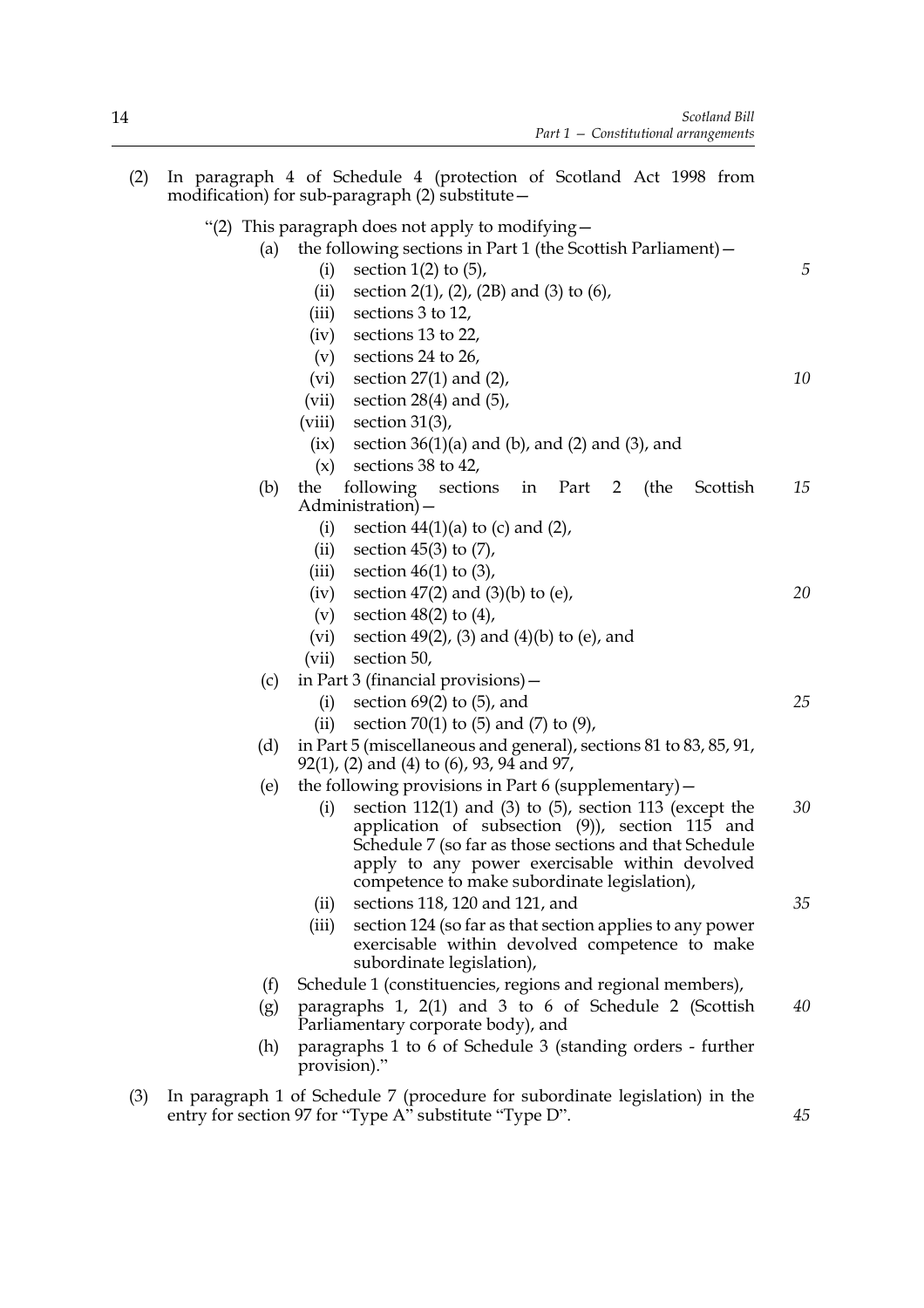## **PART 2**

## TAX

#### *Income tax*

## **13 Power of Scottish Parliament to set rates of income tax**

- (1) Section 80C of the Scotland Act 1998 (power to set a Scottish rate for Scottish taxpayers) is amended as follows. *5*
- (2) In subsection (1) (power to set Scottish rate) for the words from "the Scottish rate" to the end substitute "the Scottish basic rate, and any other rates, for the purposes of section 11A of the Income Tax Act 2007 (which provides for the income of Scottish taxpayers which is charged at those rates)".
- (3) For subsection (2) substitute—
	- "(2A) Where a Scottish rate resolution sets more than one rate it must also set limits or make other provision to enable it to be ascertained, for the purposes of that section, which rates apply in relation to a Scottish taxpayer.
		- (2B) But a Scottish rate resolution may not provide for different rates to apply in relation to different types of income.
	- (2C) In this Chapter a "Scottish rate" means a rate set by a Scottish rate resolution."
- (4) Omit subsection (4).
- (5) In subsection (5) (Scottish rate to be a whole number or half a whole number)—
	- (a) for "The" substitute "A", and
	- (b) at the end insert ", or zero".
- (6) In the title for "rate" substitute "rates".
- (7) Other provisions of Part 4A of the Scotland Act 1998 are amended as follows. *25*
- (8) In section 80A(1)(a) (overview of Part 4A) after "rate" insert "or rates".
- (9) Section 80G (supplemental powers to modify enactments) is amended as follows.
- (10) In subsection (1) (power to modify section 11A of the Income Tax Act 2007)—
	- (a) in the words before paragraph (a) for "the Scottish basic, higher and additional" substitute "Scottish", and *30*
	- (b) in paragraph (a) for "the rates provided for under the section" substitute "Scottish rates".
- (11) In subsection (1A) (power to modify references to certain rates of income tax in relation to Scottish taxpayers) for the words after "enactment" substitute "so as to make any provision that they consider necessary or expedient in consequence of or in connection with— *35*
	- (a) the powers of the Parliament under section 80C;
	- (b) a Scottish rate resolution".
- (12) In subsection (1B) (power to postpone effect of Scottish rate etc in relation to *40*

*20*

*10*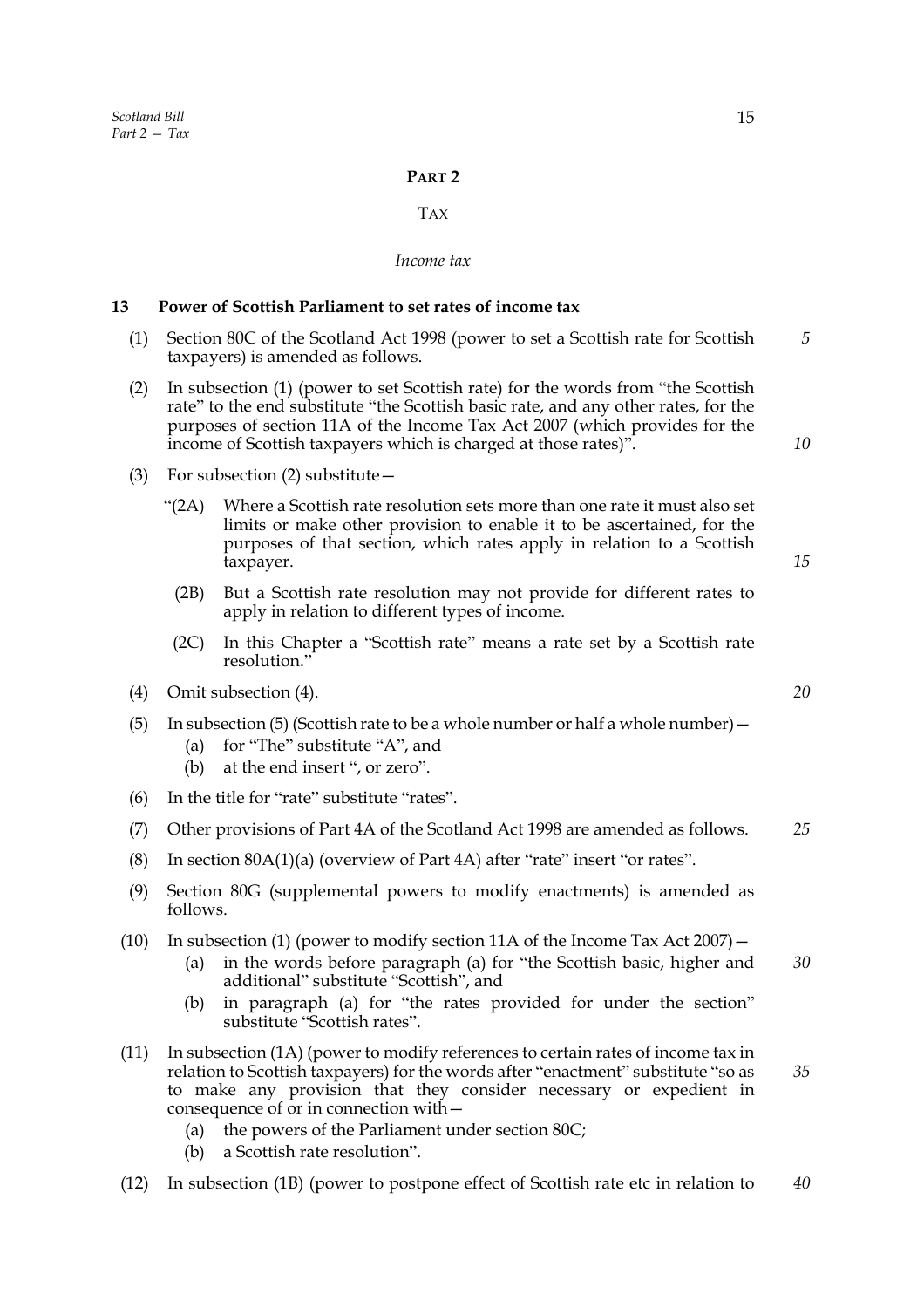| Scotland Bill  |
|----------------|
| $Part 2 - Tax$ |

PAYE regulations) for paragraphs (a) and (b) substitute—

- "(a) provision made by a Scottish rate resolution for a tax year,
- (b) the absence of particular provision in a Scottish rate resolution for a tax year, or
- (c) the absence of a Scottish rate resolution for a tax year,".
- (13) In section 80HA(3)(b) (report by the Comptroller and Auditor General: meaning of "Scottish rate provisions") for the words from "the Scottish basic rate" to the end substitute "a Scottish rate".
- (14) This section comes into force on such day as the Treasury may by regulations appoint.
- (15) The amendments made by this section have effect in relation to the tax year appointed by the Treasury by regulations and subsequent tax years.
- (16) The tax year appointed under subsection (15) must begin on or after the day appointed under subsection (14).

## **14 Amendments of Income Tax Act 2007**

- (1) The Income Tax Act 2007 is amended as follows.
- (2) Section 6 (rates at which income tax is charged) is amended as follows.
- (3) In subsection (3) omit paragraph (za).
- (4) After that subsection insert—
	- "(4) See also section 80C of the Scotland Act 1998 which makes provision for the purposes of section 11A (income charged at Scottish rates)." *20*
- (5) Omit section 6A (the Scottish basic, higher and additional rates).
- (6) In section 10(4) for "the Scottish basic, higher and additional" substitute "Scottish".
- (7) Section 11A (income charged at the Scottish basic, higher and additional rates) is amended as follows. *25*
- (8) For subsections (1) to (3) substitute  $-$ 
	- "(1A) Income tax is charged at Scottish rates on the non-savings income of a Scottish taxpayer."
- (9) In subsection (6) for the words after "determining" substitute "which part of a Scottish taxpayer's income consists of savings income". *30*
- (10) In the title for "the Scottish basic, higher and additional" substitute "Scottish".
- (11) In section 13 (income charged at dividend rates)—
	- (a) in subsection (1)(b) omit "or the Scottish basic rate,",
	- (b) in subsection (2)(b) omit "or the Scottish higher rate,",
	- (c) in subsection (2A)(b) omit "or the Scottish additional rate,",
	- (d) in subsection (4) omit "or the Scottish basic, higher or additional rate", and

*15*

*35*

*5*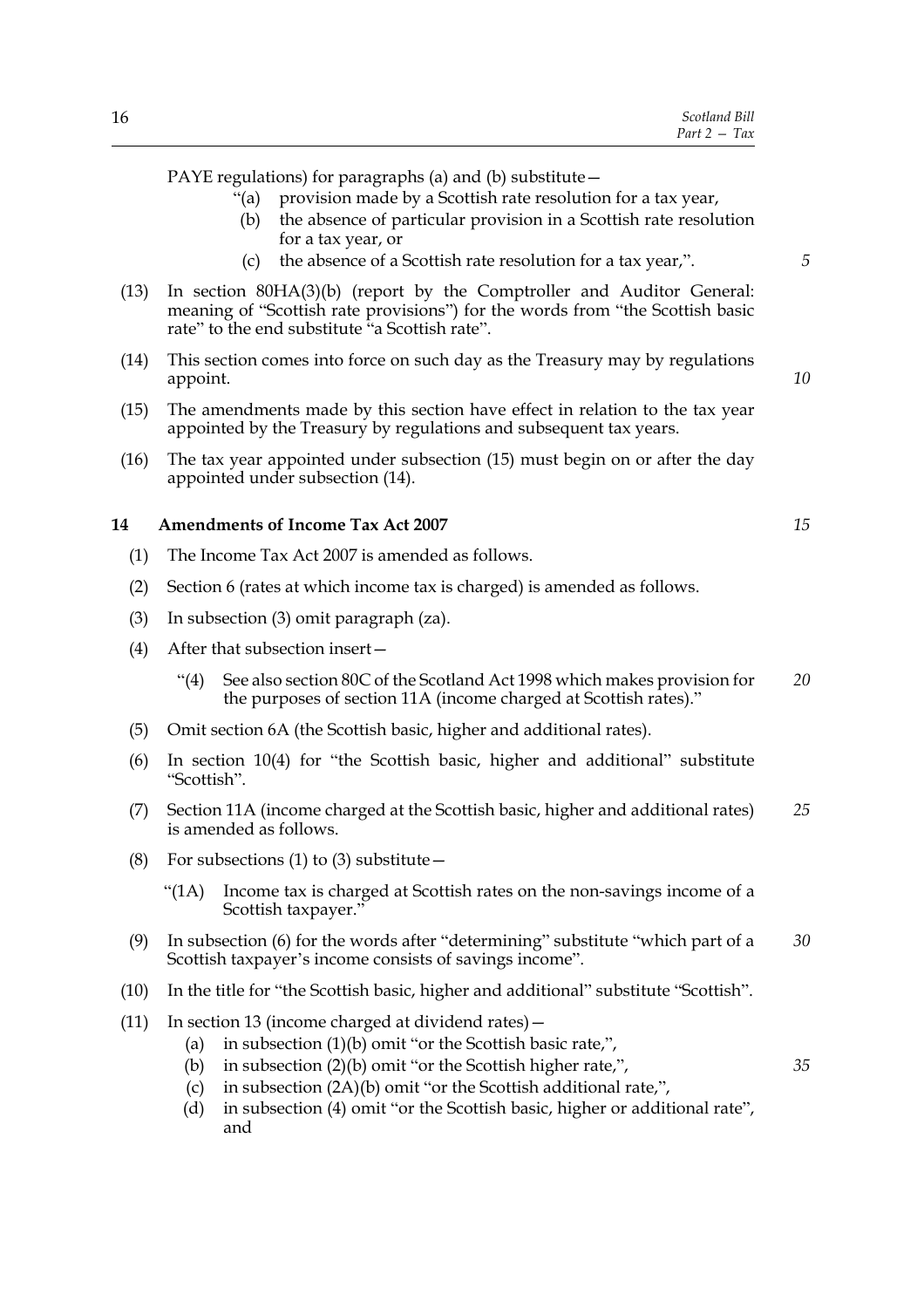- (e) after subsection (4) insert—
	- "(5) In relation to an individual who is a Scottish taxpayer, references in this section to income that would otherwise be charged at a particular rate are to be read as references to income that would, if the individual were not a Scottish taxpayer, be charged at that rate (and subsection (4) is to be read accordingly)."
- (12) For section  $16(1)(za)$  (purposes for which section 16 has effect in relation to income tax of a Scottish taxpayer) substitute—
	- "(za) which part of a Scottish taxpayer's income consists of savings income,". *10*
- (13) In section 989 (definitions for the purposes of the Income Tax Acts)—
	- (a) omit the definitions of "Scottish additional rate" and "Scottish higher rate",
	- (b) in the definition of "Scottish basic rate", for the words after "Scottish basic rate" substitute "in relation to a tax year, means the Scottish basic rate set by a Scottish rate resolution for that year", *15*
	- (c) at the appropriate place insert—
		- ""Scottish rate" in relation to a tax year, means a rate set by a Scottish rate resolution for that year,", and
		- ""Scottish rate resolution" means a resolution of the Scottish Parliament under section 80C of the Scotland Act 1998,".
- (14) In Schedule 4 (index of defined expressions)—
	- (a) omit the entries relating to the Scottish additional rate and the Scottish higher rate, *25*
	- (b) in the entry relating to the Scottish basic rate for "6A (as applied by section 989)" substitute "989",
	- (c) at the appropriate place insert—

"Scottish rate  $\Big|$  section 989"

(d) at the appropriate place insert—

"Scottish rate resolution section 989"

- (15) The amendments made by this section—
	- (a) come into force on the day appointed by the Treasury under section 13(14), and *35*
	- (b) have effect in relation to the tax year appointed by the Treasury under section 13(15) and subsequent tax years.

#### **15 Consequential amendments: income tax**

(1) In section 110(2) of the Scotland Act 1998 (Scottish taxpayers: rates of income tax for social security purposes) for the words from "the Scottish basic rate" to *40*

*5*

*30*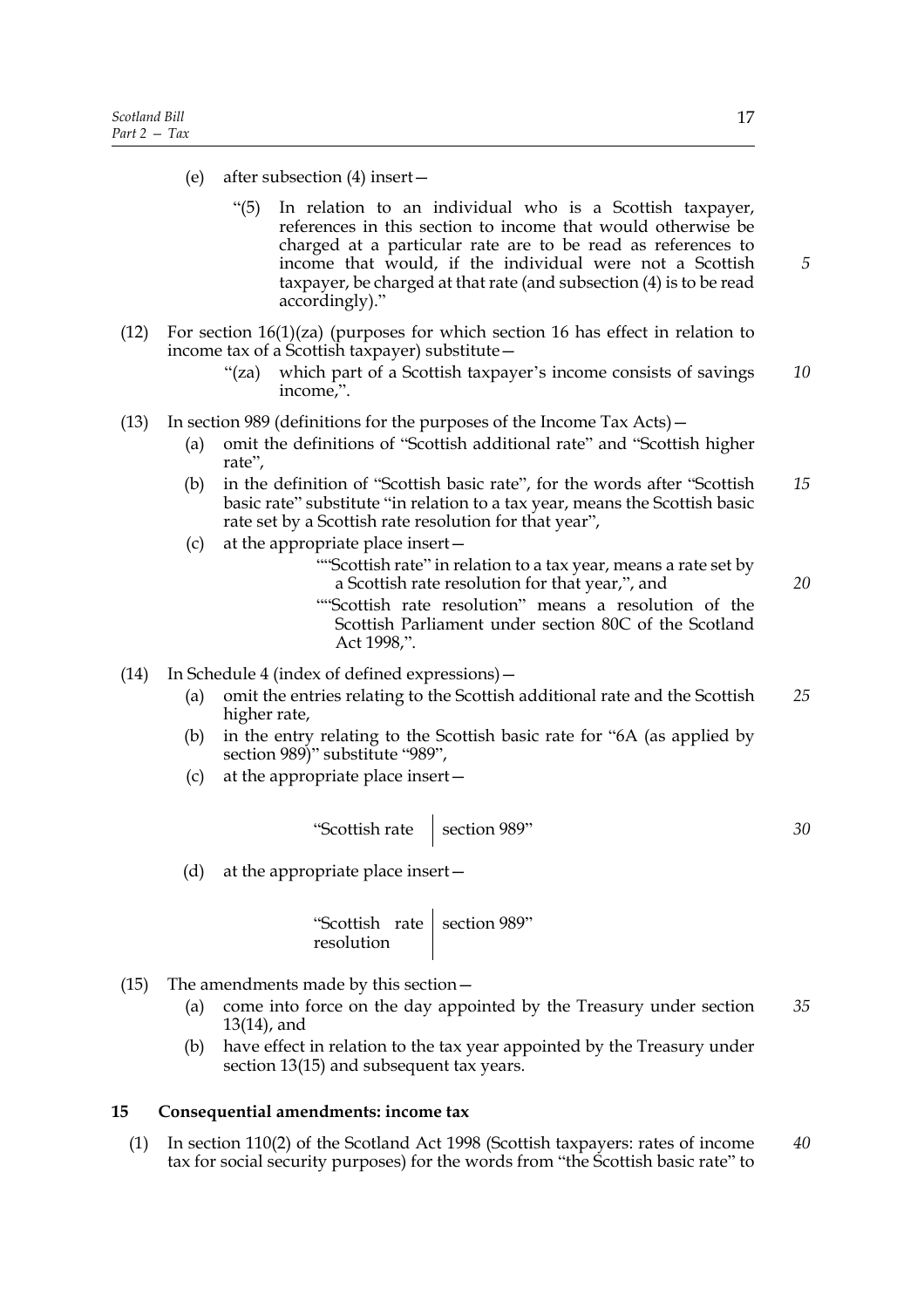| 18   | Scotland Bill<br>Part $2 - Tax$                                                                                                                                                                                                                                                                                                                                     |    |  |
|------|---------------------------------------------------------------------------------------------------------------------------------------------------------------------------------------------------------------------------------------------------------------------------------------------------------------------------------------------------------------------|----|--|
|      | "Scottish taxpayers" substitute "a Scottish rate (within the meaning of the<br>Income Tax Acts)".<br>Section 4 of the Taxation of Chargeable Gains Act 1992 (rates of capital gains<br>tax) is amended as follows.                                                                                                                                                  |    |  |
| (2)  |                                                                                                                                                                                                                                                                                                                                                                     |    |  |
| (3)  | In subsections (4) and (5) omit ", the Scottish higher rate".                                                                                                                                                                                                                                                                                                       |    |  |
| (4)  | At the end insert-                                                                                                                                                                                                                                                                                                                                                  |    |  |
|      | " $(10)$<br>For the purposes of the following references, an individual who is a<br>Scottish taxpayer is to be treated as if the individual were not a Scottish<br>$t$ axpayer $-$<br>the references in subsections $(4)$ and $(5)$ to income tax being<br>(a)<br>chargeable at the higher rate;<br>the reference in subsection (7) to the basic rate limit.<br>(b) | 10 |  |
|      |                                                                                                                                                                                                                                                                                                                                                                     |    |  |
|      | Section $4A(5)$ is to be read accordingly."<br>(11)                                                                                                                                                                                                                                                                                                                 |    |  |
| (5)  | In section $4A(5)$ of that Act (section 4: special cases) omit ", the Scottish higher<br>rate".                                                                                                                                                                                                                                                                     | 15 |  |
| (6)  | In consequence of the amendments made by sections 13, 14 and this section<br>omit the following provisions of Schedule 38 to the Finance Act 2014 -<br>paragraph 2(b);<br>(a)<br>paragraph 3;                                                                                                                                                                       |    |  |
|      | (b)<br>paragraph $6(a)$ to (c) and (e);<br>(c)<br>paragraph 7;<br>(d)<br>paragraph $15(2)$ and $(3)$ ;<br>(e)<br>(f)<br>paragraph $16(2)$ and $(8)$ .                                                                                                                                                                                                               | 20 |  |
| (7)  | The amendments made by this section $-$<br>come into force on the day appointed by the Treasury under section<br>(a)<br>$13(14)$ , and<br>have effect in relation to the tax year appointed by the Treasury under<br>(b)<br>section 13(15) and subsequent tax years.                                                                                                | 25 |  |
| (8)  | The Treasury may by regulations make $-$                                                                                                                                                                                                                                                                                                                            |    |  |
|      | such consequential provision as they consider appropriate in<br>(a)<br>connection with any provision of section 13 or 14;<br>such transitional or saving provision as they consider appropriate in<br>(b)<br>connection with the coming into force of any provision of section 13 or<br>14 or subsections $(1)$ to $(6)$ .                                          | 30 |  |
| (9)  | Regulations under this section may amend, repeal, revoke or otherwise modify<br>an enactment, whenever passed or made (including this Act).                                                                                                                                                                                                                         |    |  |
| (10) | The following are subject to any provision made by virtue of subsection<br>$(8)(b)$ –<br>(a)<br>subsection $(7)$ ;<br>section $13(15)$ ;<br>(b)                                                                                                                                                                                                                     | 40 |  |
|      | section $14(15)$ .<br>(c)                                                                                                                                                                                                                                                                                                                                           |    |  |
| (11) | Regulations under this section must be made by statutory instrument.                                                                                                                                                                                                                                                                                                |    |  |

(12) A statutory instrument containing regulations under this section which includes provision amending or repealing a provision of an Act may not be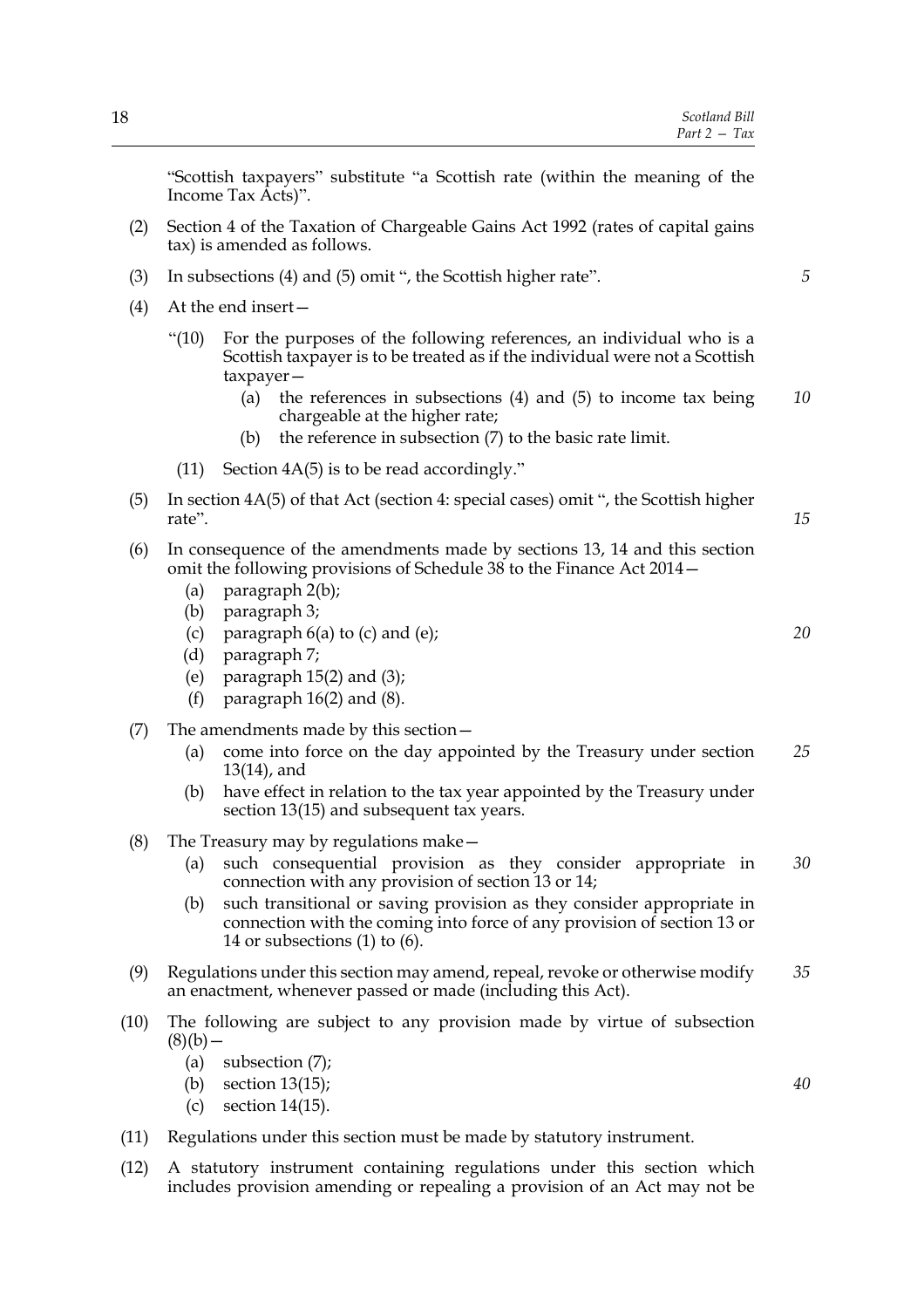made unless a draft of the instrument has been laid before and approved by a resolution of the House of Commons.

- (13) Any other statutory instrument containing regulations under this section, if made without a draft having been approved by a resolution of the House of Commons, is subject to annulment in pursuance of a resolution of the House of Commons.
- (14) In this section "enactment" includes an enactment contained in subordinate legislation (within the meaning of the Interpretation Act 1978).

#### *Value added tax*

## **16 Assignment of VAT**

- (1) The Scotland Act 1998 is amended as follows.
- (2) In section 64 (Scottish Consolidated Fund), after subsection (2) insert—
	- " $(2A)$  The Secretary of State shall in accordance with section 64A pay into the Fund out of money provided by Parliament any amounts payable under that section."
- (3) After that section insert—

#### **"64A Assignment of VAT**

- (1) Where there is an agreement between the Treasury and the Scottish Ministers for identifying an amount agreed to represent the standard rate VAT attributable to Scotland for any period ("the agreed standard rate amount"), the amount described in subsection (3) is payable under this section in respect of that period.
- (2) Where there is an agreement between the Treasury and the Scottish Ministers for identifying an amount agreed to represent the reduced rate VAT attributable to Scotland for that period ("the agreed reduced rate amount"), the amount described in subsection (4) is payable under this section in respect of that period. *25*
- (3) The amount payable in accordance with subsection (1) is the amount obtained by multiplying the agreed standard rate amount  $by$   $-$

$$
\frac{10}{\text{SR}}
$$

2.5 RR  $\frac{2.5}{\sqrt{2}}$ 

where SR is the number of percentage points in the rate at which value added tax is charged under section  $2(1)$  of the Value Added Tax Act 1994 for the period.

(4) The amount payable in accordance with subsection (2) is the amount obtained by multiplying the agreed reduced rate amount by—

where RR is the number of percentage points in the rate at which value added tax is charged under section 29A(1) of the Value Added Tax Act 1994 for the period.

*10*

*20*

*15*

*30*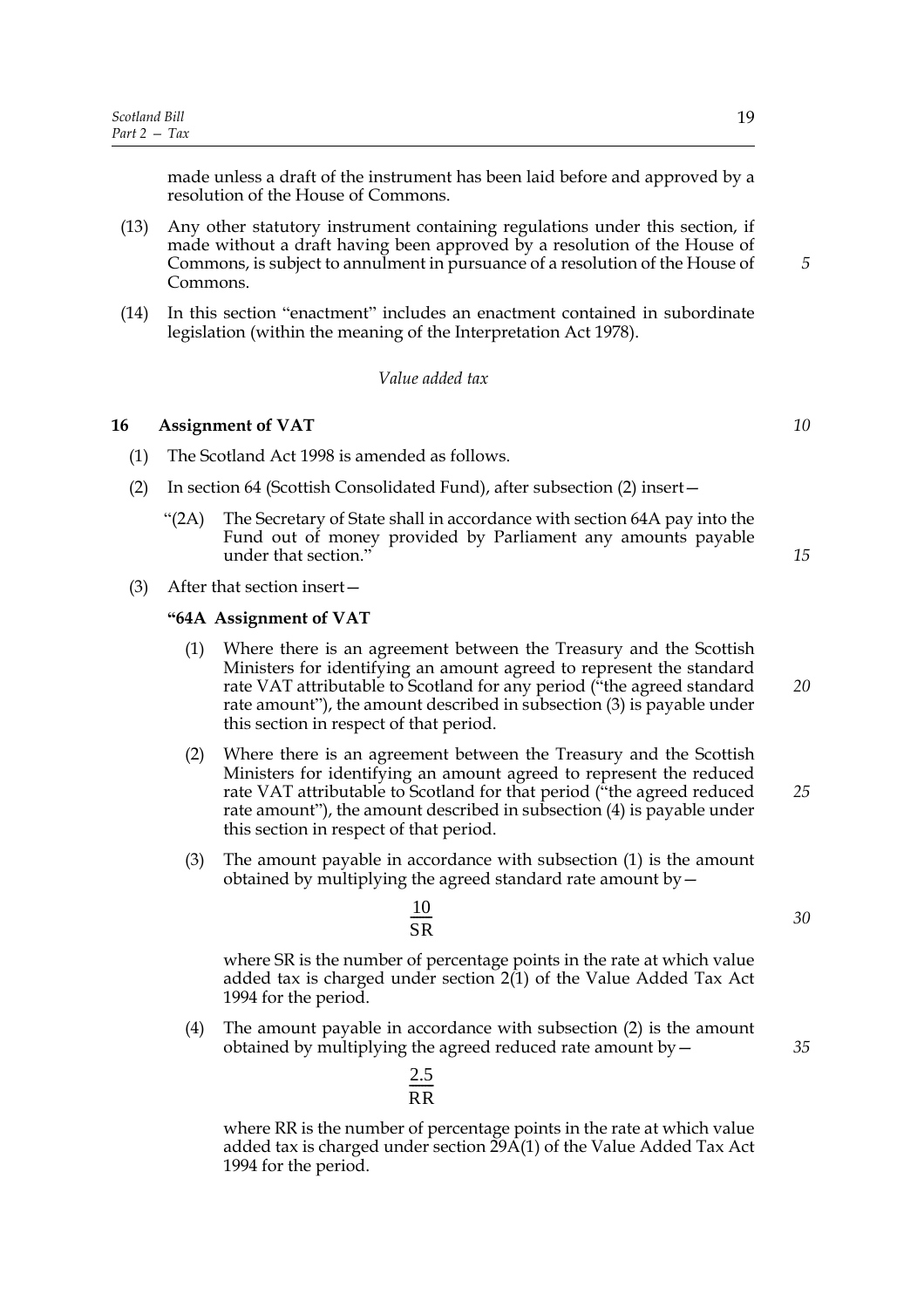|  |  | Scotland Bill  |
|--|--|----------------|
|  |  | $Part 2 - Tax$ |
|  |  |                |

- (5) The payment of those amounts under section 64(2A) is to be made in accordance with any agreement between the Treasury and the Scottish Ministers as to the time of the payment or otherwise."
- (4) The Commissioners for Revenue and Customs Act 2005 is amended as follows.
- (5) In subsection (2) of section 18 (confidentiality: exceptions) omit "or" after paragraph (i), and after paragraph (j) insert ", or
	- (k) which is made in connection with (or with anything done with a view to) the making or implementation of an agreement referred to in section 64A(1) or (2) of the Scotland Act 1998 (assignment of VAT)."
- (6) After that subsection insert—
	- "(2A) Information disclosed in reliance on subsection (2)(k) may not be further disclosed without the consent of the Commissioners (which may be general or specific)."
- (7) In section 19 (wrongful disclosure) in subsections (1) and (8) after "18(1)" insert " $or (2A)$ ". *15*

#### *Devolved taxes*

#### **17 Tax on carriage of passengers by air**

(1) In Part 4A of the Scotland Act 1998, after Chapter 4 insert—

#### **"CHAPTER 5**

#### TAX ON CARRIAGE OF PASSENGERS BY AIR

#### **80L Tax on carriage of passengers by air**

A tax charged on the carriage of passengers by air from airports in Scotland is a devolved tax."

- (2) Tax may not be charged in accordance with that provision on the carriage of passengers boarding aircraft before the date appointed under subsection (7). *25*
- (3) Chapter 4 of Part 1 of The Finance Act 1994 (air passenger duty) is amended as follows.
- (4) In section 28(4) (a chargeable passenger is a passenger whose journey begins at an airport in the United Kingdom), for "the United Kingdom" substitute "England, Wales or Northern Ireland". *30*
- (5) In section 31(4B) (exception for passengers departing from airports in designated region of the United Kingdom) for "the United Kingdom" substitute "England, Wales or Northern Ireland".
- (6) The Air Passenger Duty (Designated Region of the United Kingdom) Order 2001 (S.I. 2001/808) is revoked. *35*
- (7) Subsections (3) to (6) have effect in relation to flights beginning on or after such date as the Treasury appoint by regulations made by statutory instrument.

*20*

*5*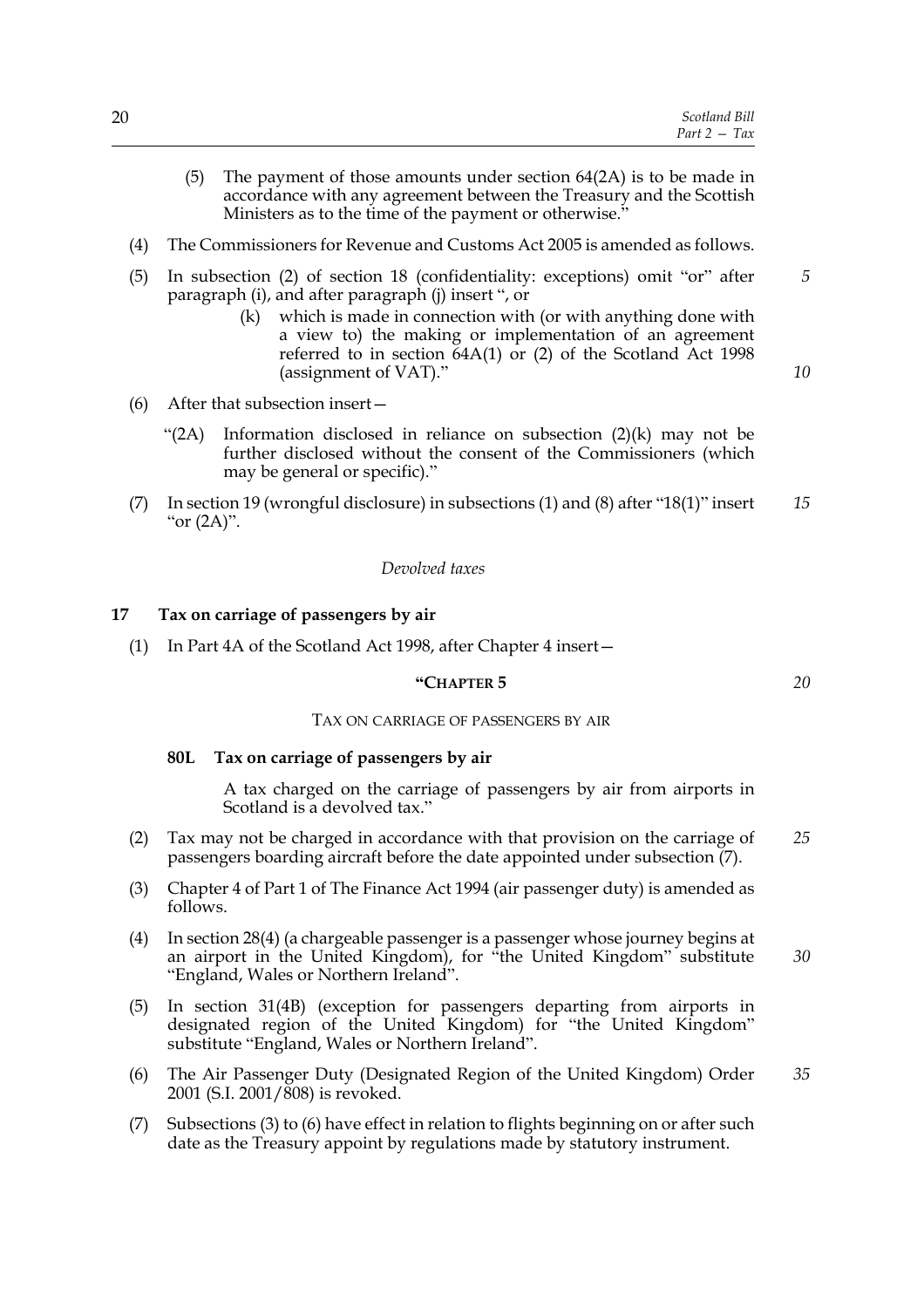## **18 Tax on commercial exploitation of aggregate**

(1) In Part 4A of the Scotland Act 1998, after the Chapter 5 inserted by section 17 insert—

## **"CHAPTER 6**

## TAX ON COMMERCIAL EXPLOITATION OF AGGREGATE

## **80M Tax on commercial exploitation of aggregate**

- (1) A tax which is charged on aggregate when it is subjected to commercial exploitation in Scotland is a devolved tax.
- (2) The tax must not be chargeable when aggregate is subjected to commercial exploitation for fuel.
- (3) Aggregate is subjected to commercial exploitation for fuel—
	- (a) when the aggregate is used as fuel;
	- (b) when the aggregate is subjected to commercial exploitation for the purpose of extracting or producing anything capable of being used as fuel;
	- (c) when the aggregate becomes subject to an agreement to use it as mentioned in paragraph (a) or to subject it to commercial exploitation as mentioned in paragraph (b)."
- (2) Tax may not be charged in accordance with that provision on commercial exploitation of aggregate which takes place before the date appointed under subsection (4).
- (3) In section 16(2) of the Finance Act 2001 (aggregates levy) for "the United Kingdom" substitute "England, Wales or Northern Ireland".
- (4) Subsection (3) and Schedule 1 (further amendments relating to the disapplication of UK aggregates levy to Scotland) have effect in relation to commercial exploitation of aggregate which takes place on or after such date as the Treasury appoint in regulations made by statutory instrument. *25*

#### **19 Devolved taxes: further provision**

- (1) In section 80A of the Scotland Act 1998 (overview of Part 4A), in subsection (1)(b), for "Chapters 3 and 4" substitute "The remaining Chapters".
- (2) The Treasury may by regulations make further provision relating to—
	- (a) the disapplication of air passenger duty in relation to flights beginning at airports in Scotland;
	- (b) the disapplication of aggregates levy in relation to commercial exploitation of aggregate in Scotland.
- (3) The power conferred by subsection (2) includes power—
	- (a) to make transitional or saving provision in connection with the coming into force of section 17 or 18 or Schedule 1;
	- (b) to amend, repeal, revoke or otherwise modify an enactment, whenever passed or made (including this Act).
- (4) Section 17(7) and section 18(4) are subject to any provision made by virtue of subsection (3).

*5*

*10*

*15*

*20*

*30*

*35*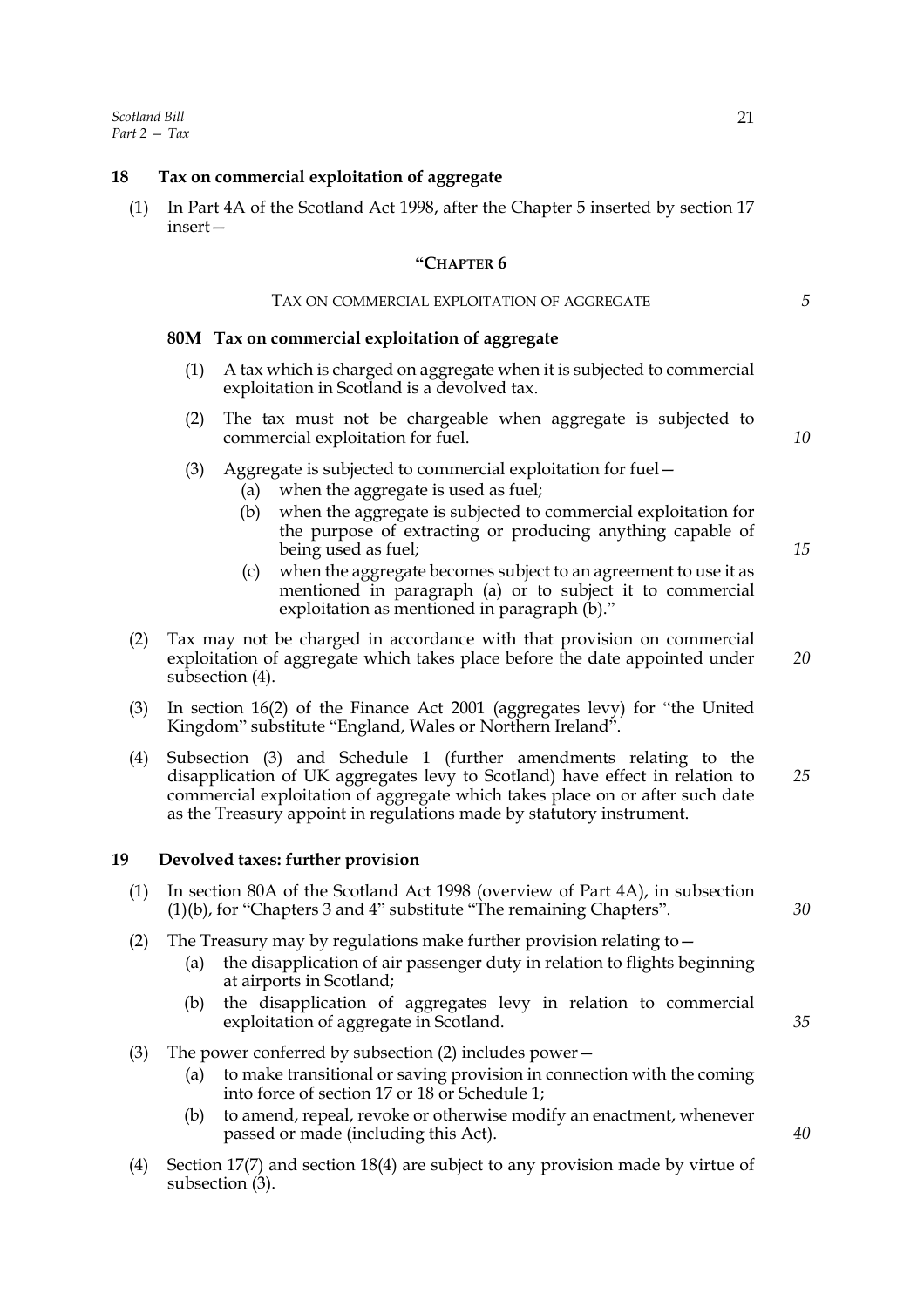| 22 | Scotland Bill                             |
|----|-------------------------------------------|
|    | Tax<br>Part 2<br>$\overline{\phantom{0}}$ |

- (5) Regulations under this section must be made by statutory instrument.
- (6) A statutory instrument containing regulations under this section which includes provision amending or repealing a provision of an Act may not be made unless a draft of the instrument has been laid before and approved by a resolution of the House of Commons.
- (7) Any other statutory instrument containing regulations under this section, if made without a draft having been approved by a resolution of the House of Commons, is subject to annulment in pursuance of a resolution of the House of Commons.
- (8) In this section "enactment" includes an enactment contained in subordinate legislation (within the meaning of the Interpretation Act 1978). *10*

## **PART 3**

#### WELFARE BENEFITS AND EMPLOYMENT SUPPORT

## *Welfare benefits*

**20 Disability, industrial injuries and carer's benefits**

| (1) | In Part 2 of Schedule 5 to the Scotland Act 1998, Section F1 (social security<br>schemes) is amended as follows.                              |    |
|-----|-----------------------------------------------------------------------------------------------------------------------------------------------|----|
| (2) | In the Exceptions, before the paragraph beginning "The subject-matter of<br>Part II of the Social Work (Scotland) Act 1968" insert-           |    |
|     | "Exception 1                                                                                                                                  | 20 |
|     | Any of the following benefits $-$                                                                                                             |    |
|     | disability benefits, other than severe disablement benefit or<br>(a)<br>industrial injuries benefits,                                         |    |
|     | severe disablement benefit, so far as payable in respect of a<br>(b)<br>relevant person, and                                                  | 25 |
|     | industrial injuries benefits, so far as relating to relevant<br>(c)<br>employment or to participation in training for relevant<br>employment; |    |
|     | but this exception does not except a benefit which is, or which is an                                                                         |    |
|     | element of, an excluded benefit.                                                                                                              | 30 |

#### **Exception 2**

Carer's benefits, other than a benefit which is, or which is an element of, an excluded benefit."

(3) In the Exceptions, at the beginning of the paragraph beginning "The subjectmatter of Part II of the Social Work (Scotland) Act 1968" insert-

## "**Exception 3**".

(4) In the Interpretation provision, after "local taxes." insert—

""Disability benefit" means a benefit which is normally payable in respect of—

(a) a significant adverse effect that impairment to a person's physical or mental condition has on his or her ability to carry *40*

*15*

*25*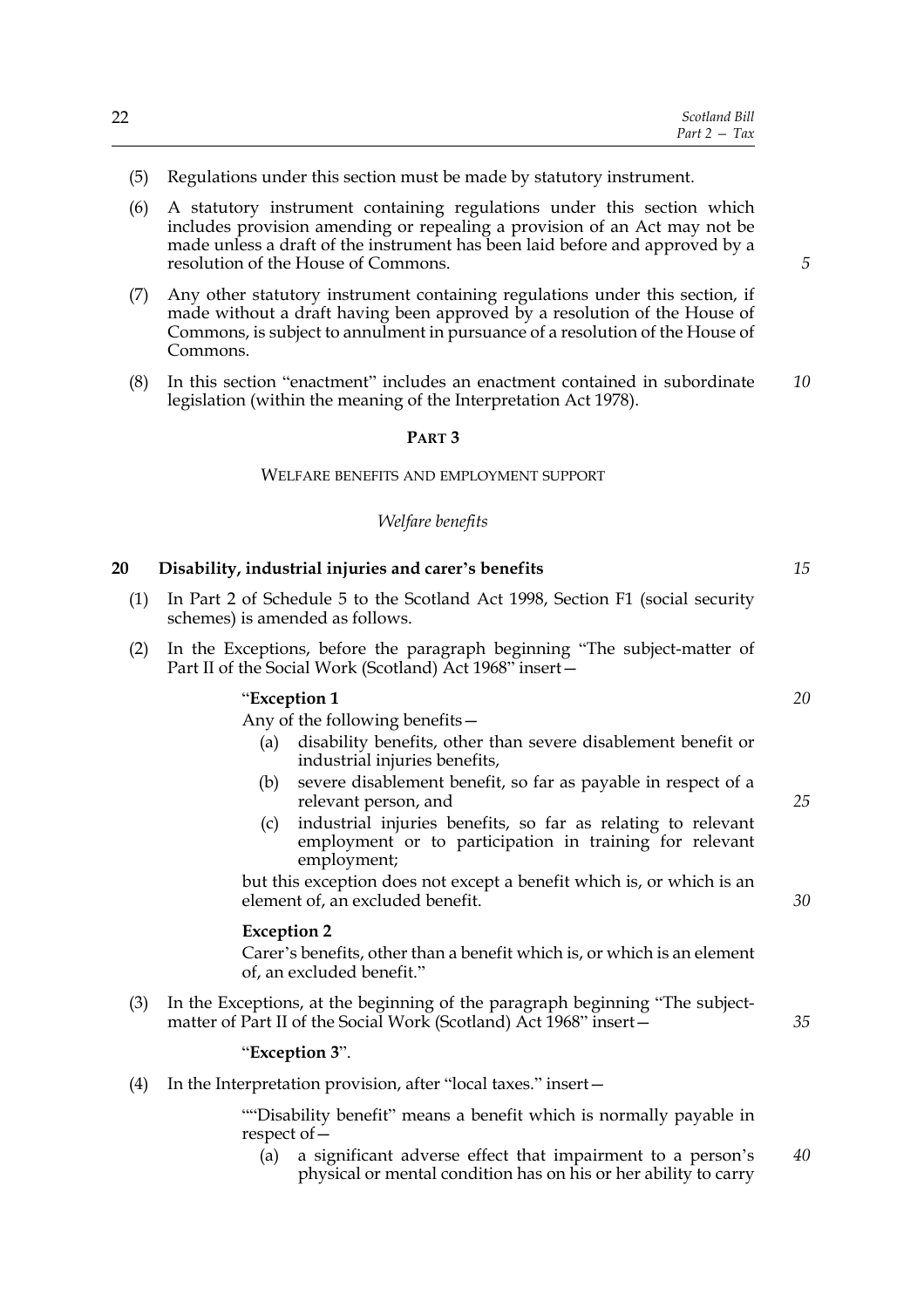out day-to-day activities (for example, looking after yourself, moving around or communicating), or

(b) a significant need (for example, for attention or for supervision to avoid substantial danger to anyone) arising from impairment to a person's physical or mental condition;

and for this purpose the adverse effect or need must not be shortterm.

"Severe disablement benefit" means a benefit which is normally payable in respect of—

- (a) a person's being incapable of work for a period of at least 28 weeks beginning not later than the person's 20th birthday, or *10*
- (b) a person's being incapable of work and disabled for a period of at least 28 weeks;

and "relevant person", in relation to severe disablement benefit, means a person who is entitled to severe disablement allowance under section 68 of the Social Security Contributions and Benefits Act 1992 on the date on which section 20 of the Scotland Act 2016 comes into force as respects severe disablement benefit. *15*

"Industrial injuries benefit" means a benefit which is normally payable in respect of— *20*

- (a) a person's having suffered personal injury caused by accident arising out of and in the course of his or her employment, or
- (b) a person's having developed a disease or personal injury due to the nature of his or her employment; *25*

and for this purpose "employment" includes participation in training for employment.

"Relevant employment", in relation to industrial injuries benefit, means employment which—

- (a) is employed earner's employment for the purposes of section 94 of the Social Security Contributions and Benefits Act 1992 as at 28 May 2015 (the date of introduction into Parliament of the Bill for the Scotland Act 2016), or
- (b) would be such employment but for—
	- (i) the contract purporting to govern the employment being void, or
	- (ii) the person concerned not being lawfully employed, as a result of a contravention of, or non-compliance with, provision in or made by virtue of an enactment passed to protect employees. *40*

"Carer's benefit" means a benefit which is normally payable in respect of the regular and substantial provision of care by a person to a disabled person; and for this purpose "disabled person" means a person to whom a disability benefit is normally payable.

"Excluded benefit" means—

(a) a benefit, entitlement to which, or the amount of which, is normally determined to any extent by reference to a person's *5*

*35*

*30*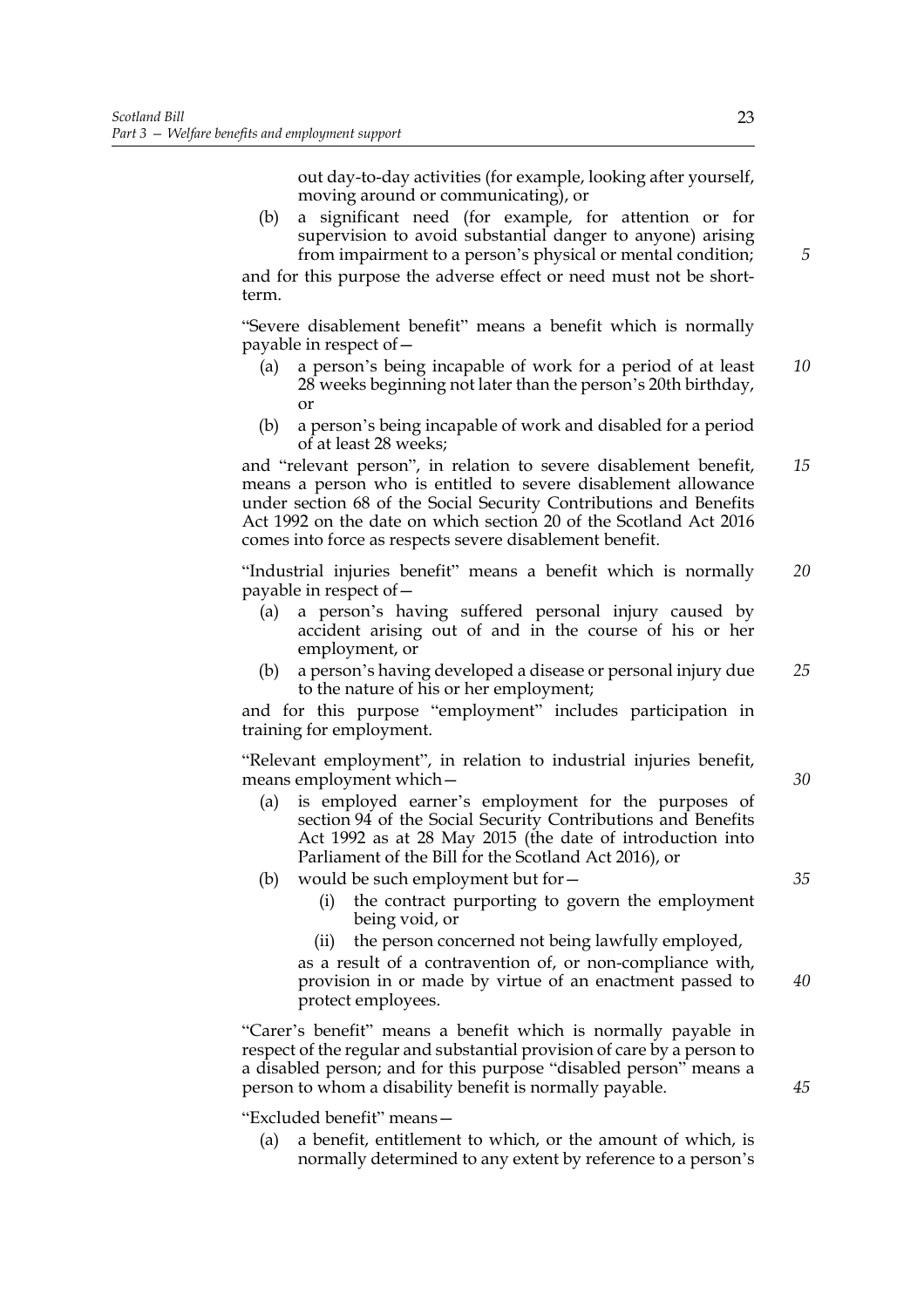*5*

*10*

*25*

income or capital (for example, universal credit under Part 1 of the Welfare Reform Act 2012),

- (b) a benefit which is payable out of the National Insurance Fund (for example, employment and support allowance under section  $1(2)$ (a) of the Welfare Reform Act 2007), or
- (c) a benefit payable by way of lump sum in respect of a person's having, or having had—
	- (i) pneumoconiosis,
	- (ii) byssinosis,
	- (iii) diffuse mesothelioma,
	- (iv) bilateral diffuse pleural thickening, or
	- (v) primary carcinoma of the lung where there is accompanying evidence of one or both of asbestosis and bilateral diffuse pleural thickening.

"Employment" includes any trade, business, profession, office or vocation (and "employed" is to be read accordingly)." *15*

## **21 Benefits for maternity, funeral and heating expenses**

| (1) In Part 2 of Schedule 5 to the Scotland Act 1998, Section F1 is amended as |  |
|--------------------------------------------------------------------------------|--|
| follows.                                                                       |  |

(2) In the Exceptions, after exception 3 (see section 20(3) above) insert— *20*

## "**Exception 4**

Providing financial or other assistance for the purposes of meeting or reducing—

- (a) maternity expenses,
- (b) funeral expenses, or
- (c) expenses for heating in cold weather."
- (3) In the Exceptions, for the words from "But the following are not excepted" to "Act 2000 (discretionary housing payments)." substitute—

#### "**Exclusions from exceptions 1 to 10**

|     |       |     | Nothing in exceptions 1 to 10 is to be read as excepting $-$                                                                                                  | 30 |
|-----|-------|-----|---------------------------------------------------------------------------------------------------------------------------------------------------------------|----|
|     |       | (a) | the National Insurance Fund,                                                                                                                                  |    |
|     |       | (b) | the Social Fund, or                                                                                                                                           |    |
|     |       | (c) | the provision by a Minister of the Crown of assistance by way<br>of loan for the purpose of meeting, or helping to meet, an<br>intermittent expense."         | 35 |
| (4) |       |     | In the Interpretation provision, omit the words from "Paragraph 5(1) of Part 3<br>of this Schedule" to "it is to be treated as if it were."                   |    |
| (5) |       |     | In section 138 of the Social Security Contributions and Benefits Act 1992<br>(payments out of the social fund) after subsection (4) insert -                  |    |
|     | "(4A) |     | This section has effect in or as regards Scotland as if –                                                                                                     | 40 |
|     |       | (a) | references in subsections $(1)(a)$ and $(2)$ to the making of<br>payments out of the social fund were to the making of payments<br>by the Scottish Ministers, |    |
|     |       | (b) | the reference in subsection (2) to the Secretary of State were to<br>the Scottish Ministers, and                                                              | 45 |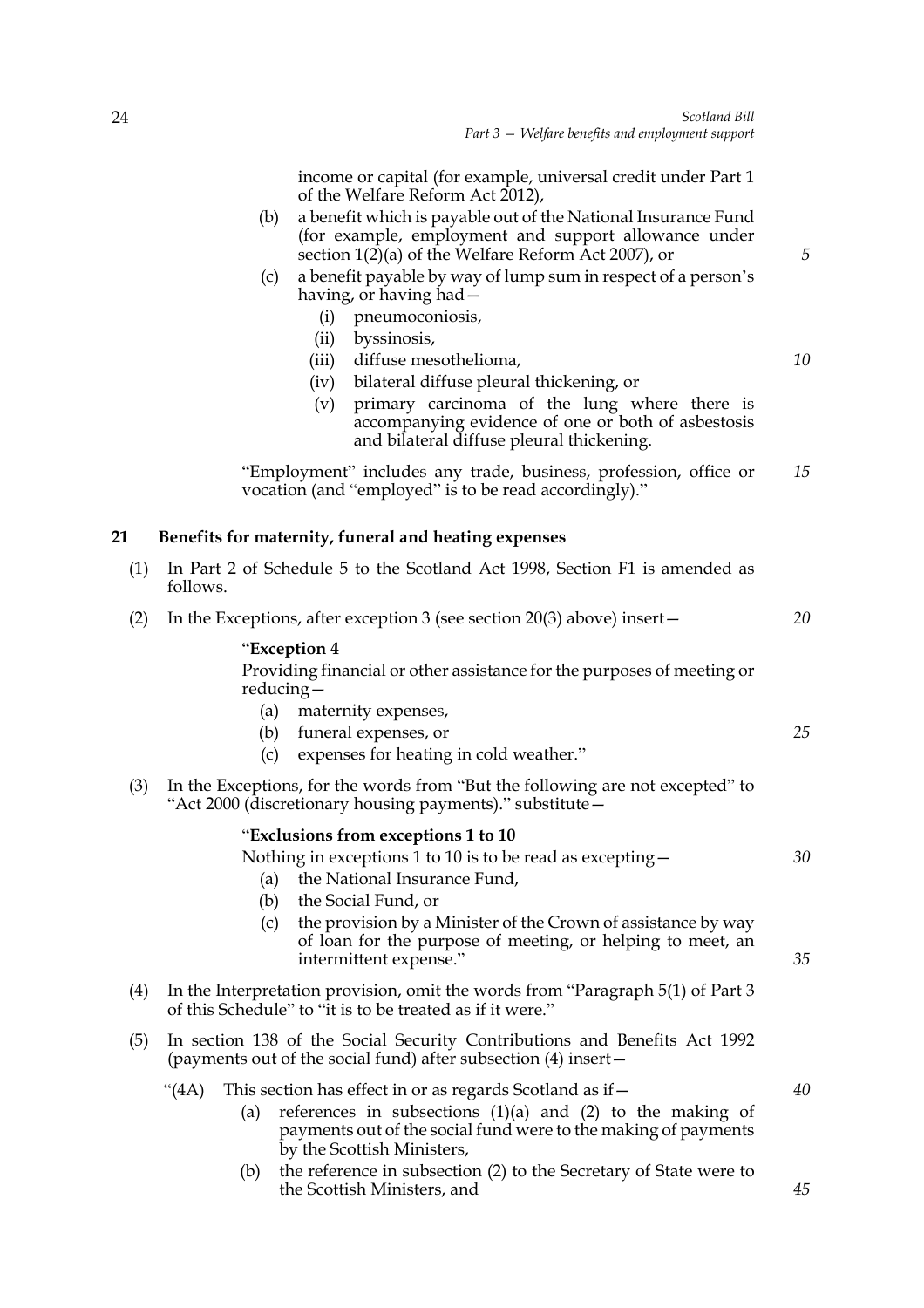- (c) the reference in subsection (4) to regulations were to regulations made by the Scottish Ministers.
- (4B) Where regulations are made by the Scottish Ministers under this section—
	- (a) sections 175(2) and (7) and 176 do not apply, and
	- (b) the regulations are subject to the negative procedure (see section 28 of the Interpretation and Legislative Reform (Scotland) Act 2010).
- (4C) The power to make an Order in Council under section 30(3) of the Scotland Act 1998 is exercisable for the purposes of this section as it is exercisable for the purposes of that Act."

## **22 Discretionary payments: top-up of reserved benefits**

In Section F1 of Part 2 of Schedule 5 to the Scotland Act 1998, in the Exceptions, after exception 4 (see section 21 above) insert—

## "**Exception 5**

Providing financial assistance to an individual who—

- (a) is entitled to a reserved benefit, and
- (b) appears to require financial assistance, in addition to any amount the individual receives by way of reserved benefit, for the purpose, or one of the purposes, for which the benefit is being provided. *20*

This exception does not except discretionary financial assistance in a reserved benefit.

This exception also does not except providing financial assistance to meet or help to meet housing costs (as to which, see exception 6). This exception also does not except providing financial assistance where the requirement for it arises from reduction, non-payability or suspension of a reserved benefit as a result of an individual's conduct (for example, non-compliance with work-related requirements relating to the benefit) unless—

- (a) the requirement for it also arises from some exceptional event or exceptional circumstances, and
- (b) the requirement for it is immediate.

For the purposes of this exception "reserved benefit" means a benefit which is to any extent a reserved matter."

## **23 Discretionary housing payments**

In Section F1 of Part 2 of Schedule 5 to the Scotland Act 1998, in the Exceptions, after exception 5 (see section 22 above) insert—

#### "**Exception 6**

Providing financial assistance to an individual who—

- (a) is entitled to  $-$ 
	- (i) housing benefit, or
	- (ii) any other reserved benefit payable in respect of a liability to make rent payments, and

*10*

*5*

*25*

*30*

*35*

*40*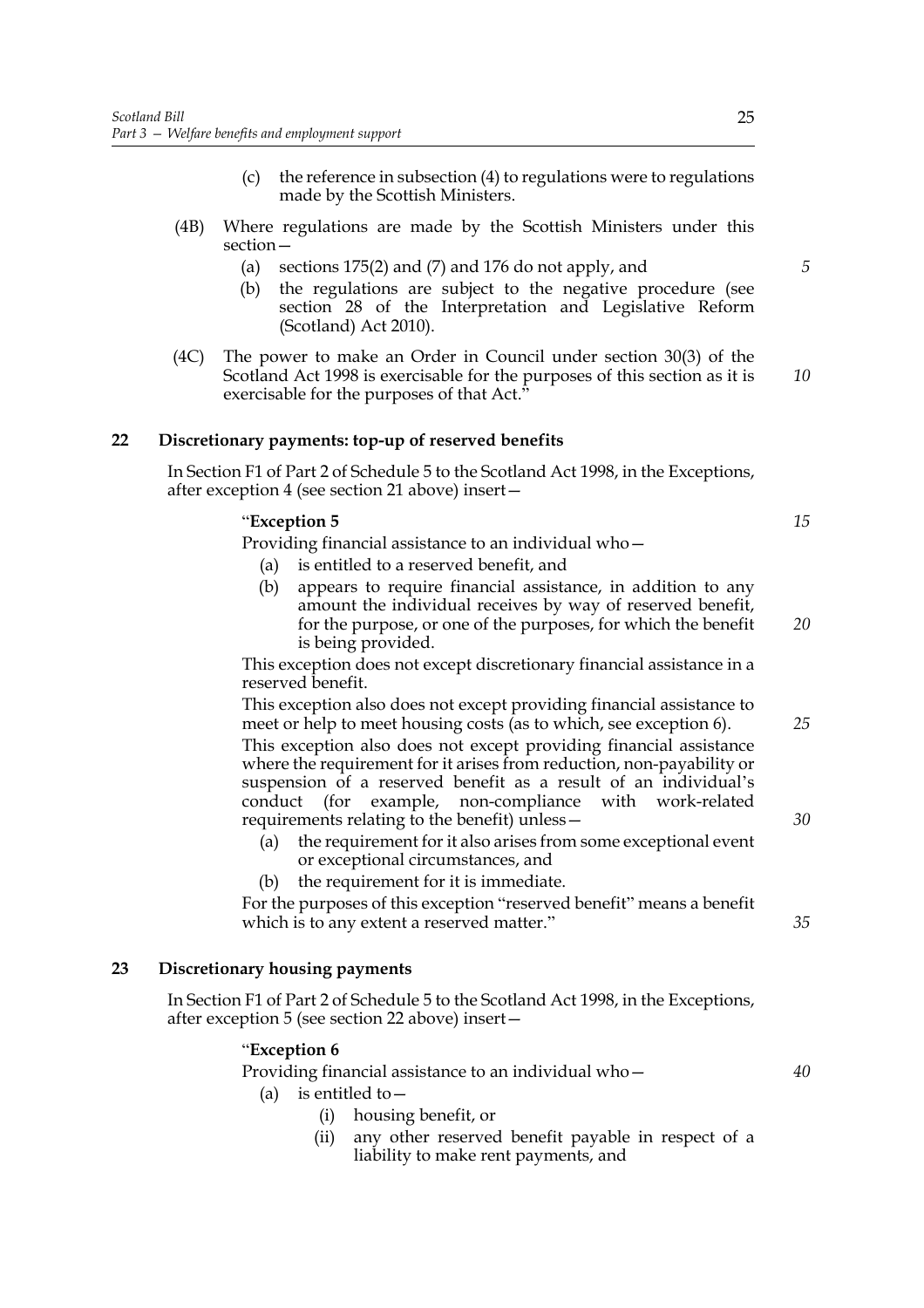(b) appears to require financial assistance, in addition to any amount the individual receives by way of housing benefit or such other reserved benefit, to meet or help to meet housing costs.

This exception does not except discretionary financial assistance in a reserved benefit.

This exception also does not except providing financial assistance where the requirement for it arises from reduction, non-payability or suspension of a reserved benefit as a result of an individual's conduct (for example, non-compliance with work-related requirements relating to the benefit) unless—

the requirement for it also arises from some exceptional event or exceptional circumstances, and

(b) the requirement for it is immediate.

For the purposes of this exception—

"rent payments"—

- (a) has the meaning given from time to time by paragraph 2 of Schedule 1 to the Universal Credit Regulations 2013 (S.I. 2013/376) or any re-enactment of that paragraph, or
- (b) if at any time universal credit ceases to be payable to anyone, has the meaning given by that paragraph or any re-enactment of that paragraph immediately before that time;
- "reserved benefit" means a benefit which is to any extent a reserved matter." *25*

## **24 Discretionary payments and assistance**

In Section F1 of Part 2 of Schedule 5 to the Scotland Act 1998, in the Exceptions, for the words from "Providing occasional financial" to "unsettled way of life." substitute—

## "**Exception 7**

Providing financial or other assistance to or in respect of individuals who appear to require it for the purposes of meeting, or helping to meet, a short-term need that requires to be met to avoid a risk to the well-being of an individual.

This exception does not except providing assistance where the requirement for it arises from reduction, non-payability or suspension of a benefit as a result of an individual's conduct (for example, non-compliance with work-related requirements relating to the benefit) unless—

- (a) the requirement for it also arises from some exceptional event or exceptional circumstances, and
- (b) the need is immediate as well as short-term.

#### **Exception 8**

Providing occasional financial or other assistance to or in respect of individuals who have been or might otherwise be— *45*

- (a) in prison, hospital, a residential care establishment or other institution, or
- (b) homeless or otherwise living an unsettled way of life,

*40*

*35*

*30*

*5*

*10*

*15*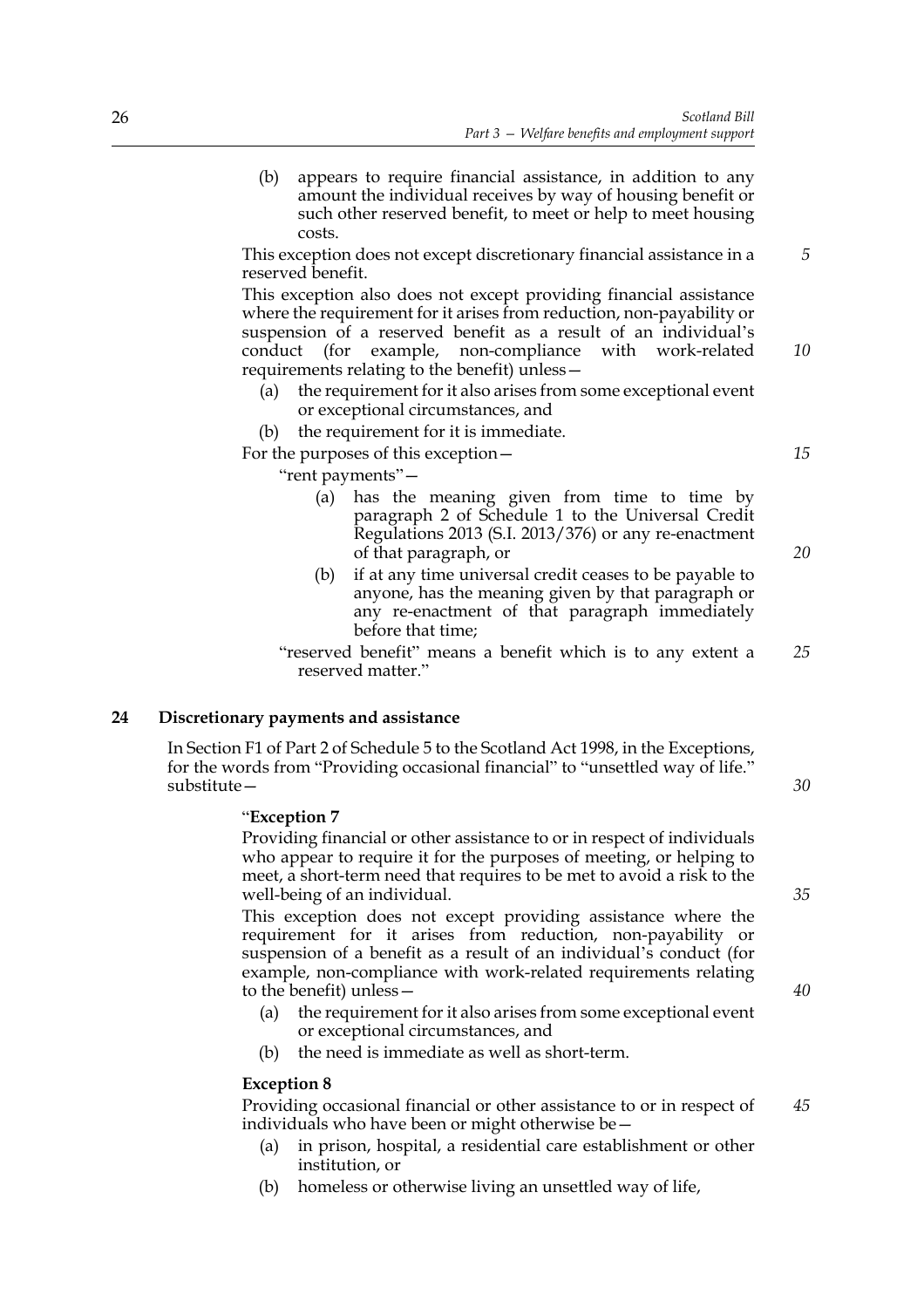and who appear to require the assistance to establish or maintain a settled home."

## **25 Welfare foods**

- (1) Part 2 of Schedule 5 to the Scotland Act 1998, Section F1 (social security schemes) is amended as follows.
- (2) In the Exceptions, after exception 8 (see section 24 above) insert—

## "**Exception 9**

The subject-matter of section 13 of the Social Security Act 1988 (benefits under schemes for improving nutrition: pregnant women, mothers and children)."

(3) In the Interpretation provision, at the end insert—

"The reference to the subject-matter of section 13 of the Social Security Act 1988 is to be construed as a reference to it as at the day on which section 25 of the Scotland Act 2016 comes into force (and, accordingly, paragraph 5(1) of Part 3 of this Schedule does not apply to that reference).' *15*

- (4) Omit Section J5 (welfare foods).
- (5) In the Social Security Act 1988, in section 13(2) (benefits under schemes for improving nutrition: consultation) omit "the Scottish Ministers and".

#### **26 Power to create other new benefits**

- (1) The Scotland Act 1998 is amended as follows.
- (2) In Section F1 of Part 2 of Schedule 5, in the Exceptions, after exception 9 (see section 25 above) insert—

#### **"Exception 10**

Schemes which provide assistance for social security purposes to or in respect of individuals by way of benefits and which— *25*

- (a) are supported from sums paid out of the Scottish Consolidated Fund,
- (b) do not fall within exceptions 1 to 9, and
- (c) are not connected with reserved matters (other than matters reserved only by virtue of this Section). *30*

This exception does not except providing assistance by way of pensions to or in respect of individuals who qualify by reason of old age.

This exception does not except providing assistance where the requirement for it arises from reduction, non-payability or suspension of a reserved benefit as a result of an individual's conduct (for example, non-compliance with work-related requirements relating to the benefit) unless— *35*

- (a) the requirement for it also arises from some exceptional event or exceptional circumstances, and *40*
- (b) the requirement for it is immediate.

*20*

*5*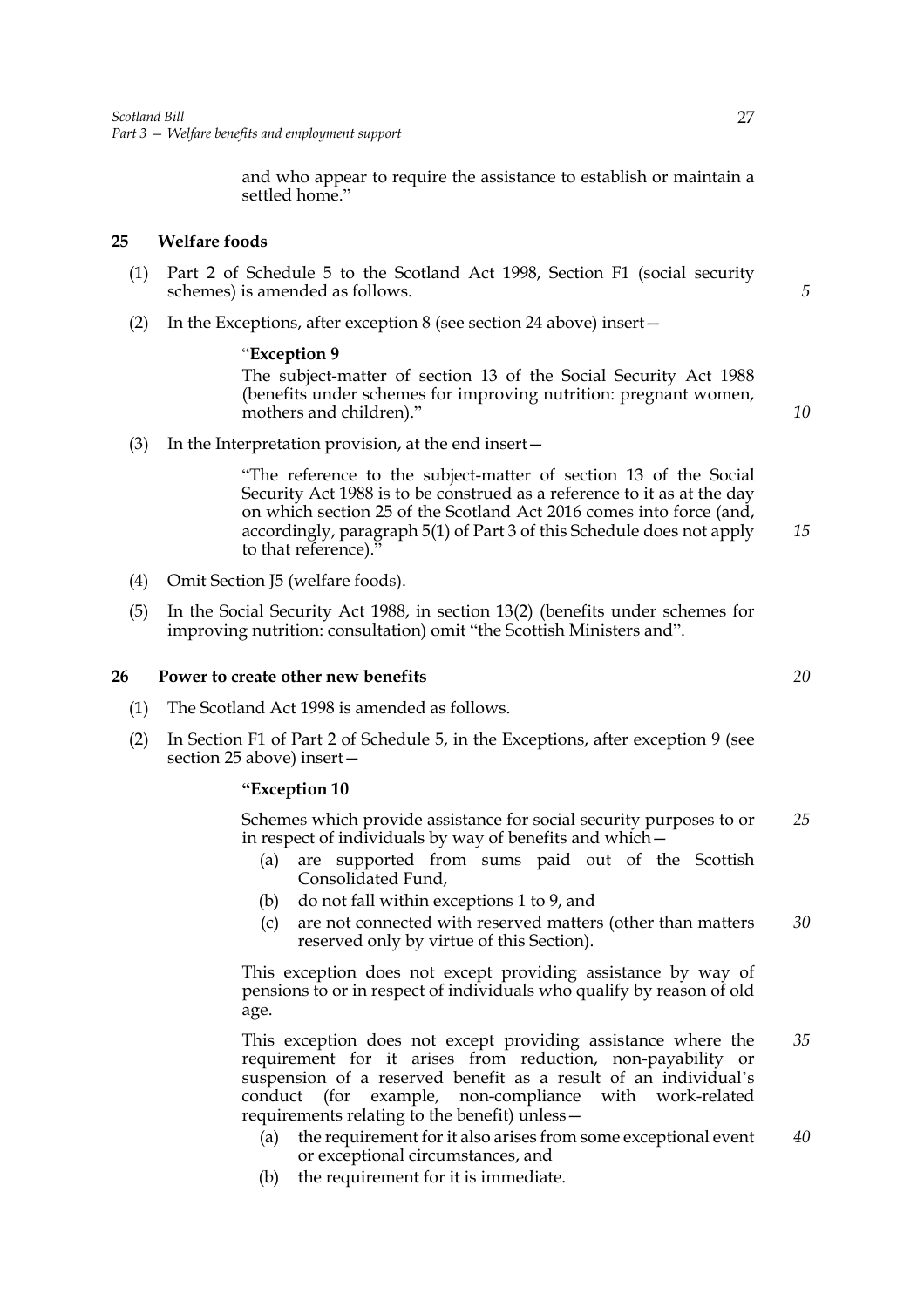For the purposes of this exception "reserved benefit" means a benefit which is to any extent a reserved matter.

In this exception the reference to schemes supported from sums paid out of the Scottish Consolidated Fund does not include schemes—

- (a) in respect of which sums are at some time paid out of the Scottish Consolidated Fund, but
- (b) which are directly supported from payments out of the Consolidated Fund, the National Insurance Fund or the Social Fund, or out of money provided by Parliament."
- (3) Schedule 4 (enactments etc protected from modification) is amended as follows. *10*
- (4) In paragraph 2, at the end insert—
	- "(5) Sub-paragraph (3) does not affect sub-paragraph (1) as it applies to an Act of the Scottish Parliament so far as any matter to which a provision of the Act relates falls within exception 10 of Section F1 of Part 2 of Schedule 5." *15*
- (5) In paragraph 3, at the end insert—
	- "(3) Sub-paragraph (1) does not affect the application of paragraph 2 to modifications which are incidental to, or consequential on, any provision, if it is only by virtue of exception 10 of Section F1 of Part 2 of Schedule 5 that the provision does not relate to reserved matters."

## **27 Universal credit: costs of claimants who rent accommodation**

- (1) A function of making regulations to which this section applies, so far as it is exercisable by the Secretary of State in or as regards Scotland, is exercisable by the Scottish Ministers concurrently with the Secretary of State. *25*
- (2) This section applies to—
	- (a) regulations under section 11(4) of the Welfare Reform Act 2012 (determination and calculation of housing cost element), so far as relating to any liability of a claimant in respect of accommodation which the claimant rents, and
	- (b) regulations under section  $5(1)(p)$  of the Social Security Administration Act 1992 (payments to another person on behalf of the beneficiary), so far as relating to the payment of an amount of universal credit in respect of any such liability.
- (3) For the purposes of this section—
	- (a) a claimant "rents" accommodation if he or she is liable to make rent payments (with or without other payments) in respect of it, and
	- (b) "rent payments" has the meaning given from time to time by paragraph 2 of Schedule 1 to the Universal Credit Regulations 2013 (S.I. 2013/376).
- (4) The Scottish Ministers may not exercise the function of making regulations to which this section applies unless they have consulted the Secretary of State about the practicability of implementing the regulations.

*35*

*30*

*20*

*5*

*40*

 $(5)$  If —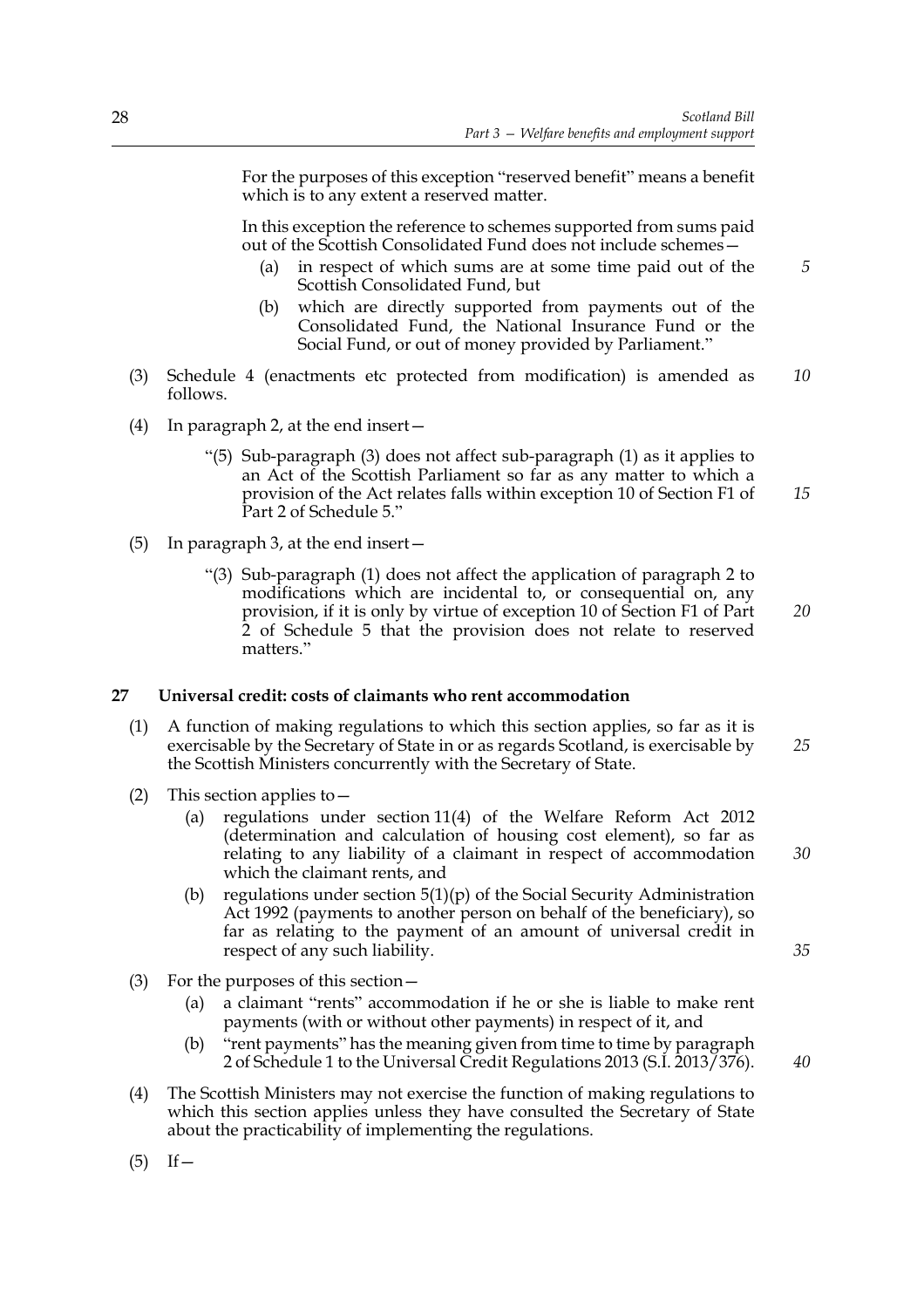- (a) the Scottish Ministers make regulations to which this section applies, and
- (b) the Secretary of State considers that it is not practicable to implement a change made by the regulations by the time that change is to start to have effect,

the Secretary of State may by regulations made by statutory instrument amend the regulations so that the change is to start to have effect from a time later than the time originally set.

- (6) The altered time must be no later than the Secretary of State considers necessary, having regard to the practicability of implementing the change.
- (7) The Secretary of State may not exercise the function of making regulations to which this section applies in or as regards Scotland unless he or she has consulted the Scottish Ministers.
- (8) Where regulations are made by the Scottish Ministers by virtue of subsection  $(1)$  —
	- (a) section 43(1) of the Welfare Reform Act 2012 (in the case of regulations referred to in subsection (2)(a)) and section 189(3) of the Social Security Administration Act 1992 (in the case of regulations referred to in subsection  $(2)(b)$  do not apply, and
	- (b) the regulations are subject to the negative procedure (see section 28 of the Interpretation and Legislative Reform (Scotland) Act 2010). *20*

#### **28 Universal credit: persons to whom, and time when, paid**

- (1) A function of making regulations to which this section applies, so far as it is exercisable by the Secretary of State in or as regards Scotland, is exercisable by the Scottish Ministers concurrently with the Secretary of State.
- (2) This section applies to regulations under section 5(1)(i) of the Social Security Administration Act 1992, so far as relating to the person to whom, or the time when, universal credit is to be paid.
- (3) The Scottish Ministers may not exercise the function of making regulations to which this section applies unless they have consulted the Secretary of State about the practicability of implementing the regulations.
- $(4)$  If
	- (a) the Scottish Ministers make regulations to which this section applies, and
	- (b) the Secretary of State considers that it is not practicable to implement a change made by the regulations by the time that change is to start to have effect. *35*

the Secretary of State may by regulations made by statutory instrument amend the regulations so that the change is to start to have effect from a time later than the time originally set.

- (5) The altered time must be no later than the Secretary of State considers necessary, having regard to the practicability of implementing the change.
- (6) The Secretary of State may not exercise the function of making regulations to which this section applies in or as regards Scotland unless he or she has consulted the Scottish Ministers.

*10*

*5*

*15*

*25*

*30*

*40*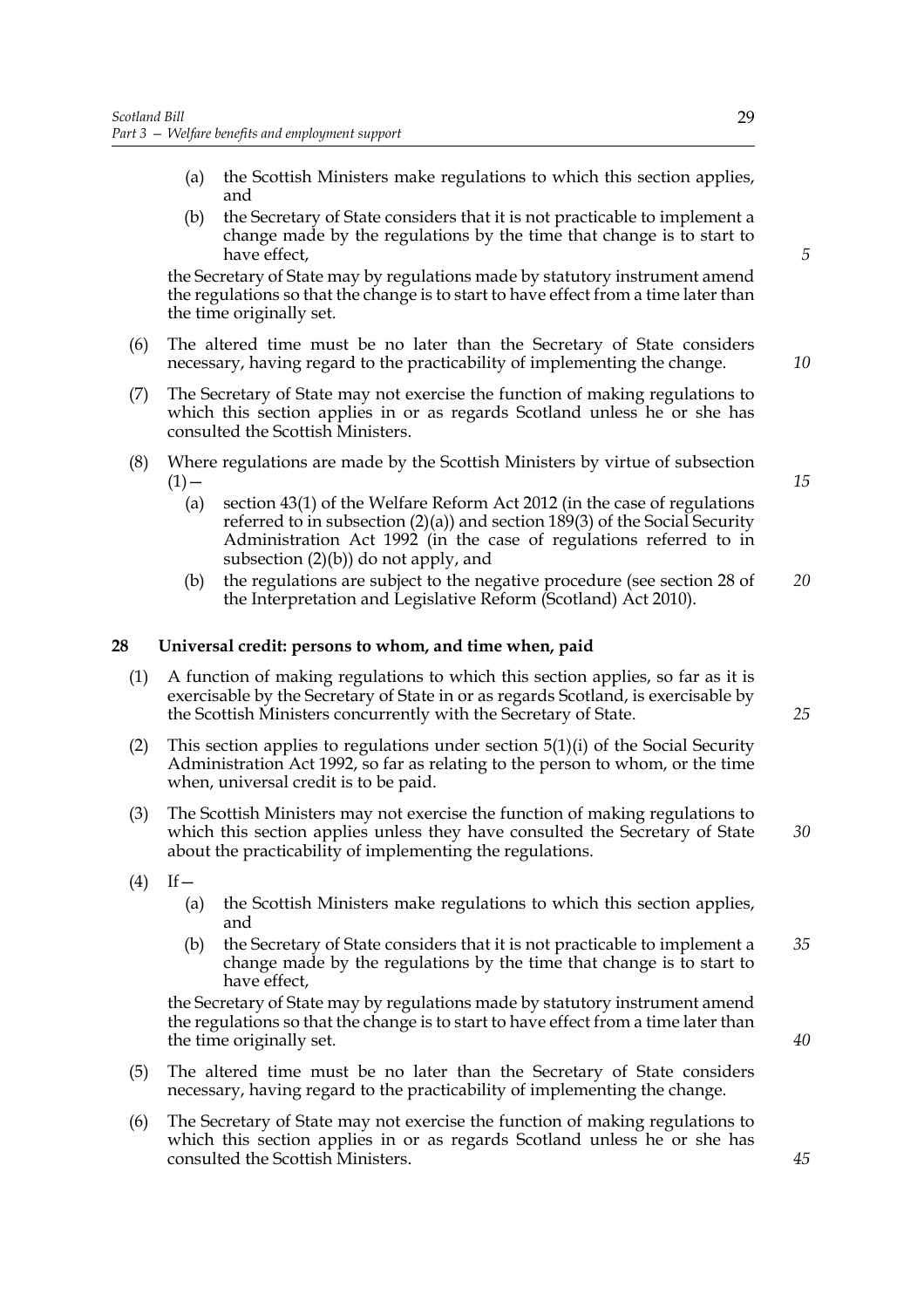- (7) Where regulations are made by the Scottish Ministers by virtue of subsection  $(1)$  —
	- (a) section 189(3) of the Social Security Administration Act 1992 does not apply, and
	- (b) the regulations are subject to the negative procedure (see section 28 of the Interpretation and Legislative Reform (Scotland) Act 2010). *5*

#### *Employment support*

## **29 Employment support**

(1) In Part 2 of Schedule 5 to the Scotland Act 1998, Section H3 (job search and support) is amended as follows.

*10*

*30*

- (2) For the heading "Exception" substitute "Exceptions".
- (3) After that heading insert—

## **"Exception 1**

The making by a person of arrangements for, or arrangements for the purposes of or in connection with a scheme for, any of the following purposes— *15*

- (a) assisting disabled persons to select, obtain and retain employment;
- (b) assisting persons claiming reserved benefits who are at risk of long-term unemployment to select, obtain and retain employment, where the assistance is for at least a year; *20*
- (c) assisting employers to obtain suitable employees who are persons referred to in paragraph (a) or (b).

The arrangements referred to in this exception include—

- (a) securing that the assistance referred to in this exception is provided by another person; *25*
- (b) providing or arranging for the provision of facilities, support or services to any person;
- (c) the making of payments to any person.

The assistance referred to in this exception includes—

- (a) work search support,
- (b) skills training, and
- (c) work placements for the benefit of the community.

In this exception—

- (a) "disabled person" has the same meaning as it has in the Equality Act 2010 as at 28 May 2015 (the date of introduction into Parliament of the Bill for the Scotland Act 2016); *35*
- (b) "reserved benefit" means a benefit which is to any extent a reserved matter."
- (4) At the beginning of the existing exception which begins "The subject-matter of—" insert— *40*

#### "**Exception 2**".

(5) The Scotland Act 1998 has effect as if section  $56(1)(g)$  of that Act included a reference to section 17B of the Jobseekers Act 1995.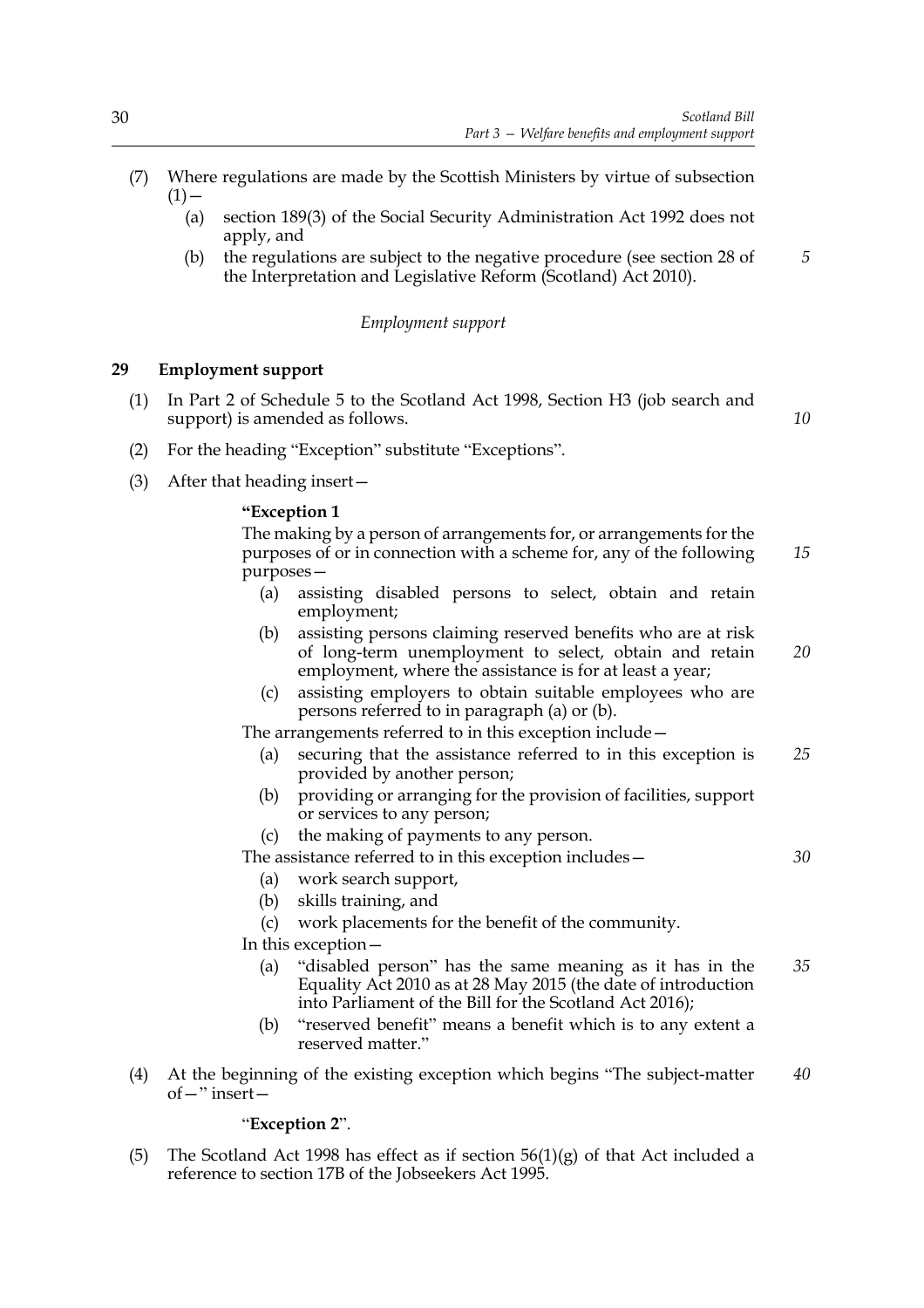#### *General*

#### **30 Functions exercisable within devolved competence**

- (1) The Scotland Act 1998 ("the 1998 Act") has effect, in relation to any function so far as exercisable within devolved competence by virtue of a provision of section 20, 21, 22, 23, 24, 25 or 29, as if references to a "pre-commencement enactment" were to—
	- (a) an Act passed before or in the same session as the relevant date,
	- (b) any other enactment made before the relevant date,
	- (c) subordinate legislation under section 106 of the 1998 Act, to the extent that the legislation states that it is to be treated as a pre-commencement enactment, *10*

but did not include the 1998 Act or this Act (or any amendment made by either of those Acts) or, subject to paragraph (c), an enactment comprised in subordinate legislation under either of those Acts.

- (2) In this section—
	- (a) expressions used in the 1998 Act have the same meaning as in that Act;
	- (b) in relation to a provision of section 20, 21, 22, 23, 24, 25 or 29, the relevant date for any purpose is the date on which the provision comes into force for that purpose.
- (3) In section 53 of the 1998 Act (general transfer of functions), after subsection (3) insert— *20*
	- "(3A) But see sections 9, 30 and 48 of the Scotland Act 2016 (which give "precommencement enactment" a different meaning for functions exercisable within devolved competence by virtue of certain provisions of that Act)."

## **31 Social Security Advisory Committee and Industrial Injuries Advisory Council**

- (1) Section 53 of the Scotland Act 1998 does not apply in relation to any function of a Minister of the Crown under the legislation relating to social security and industrial injuries advisory bodies.
- (2) Section 117 of that Act does not apply in relation to any reference to a Minister of the Crown in that legislation.
- (3) In this section—
	- "the legislation relating to social security and industrial injuries advisory bodies" means any provision of sections 170 to 174 of, and Schedules 5 to 7 to, the Social Security Administration Act 1992 (Social Security Advisory Committee and Industrial Injuries Advisory Council); *35*

"Minister of the Crown" includes the Treasury.

## **32 Information-sharing**

(1) Information held by the Secretary of State for the purpose of a social security function may be supplied by the Secretary of State to the Scottish Ministers for use for the purpose of a relevant Scottish social security function. *40*

*5*

*15*

*30*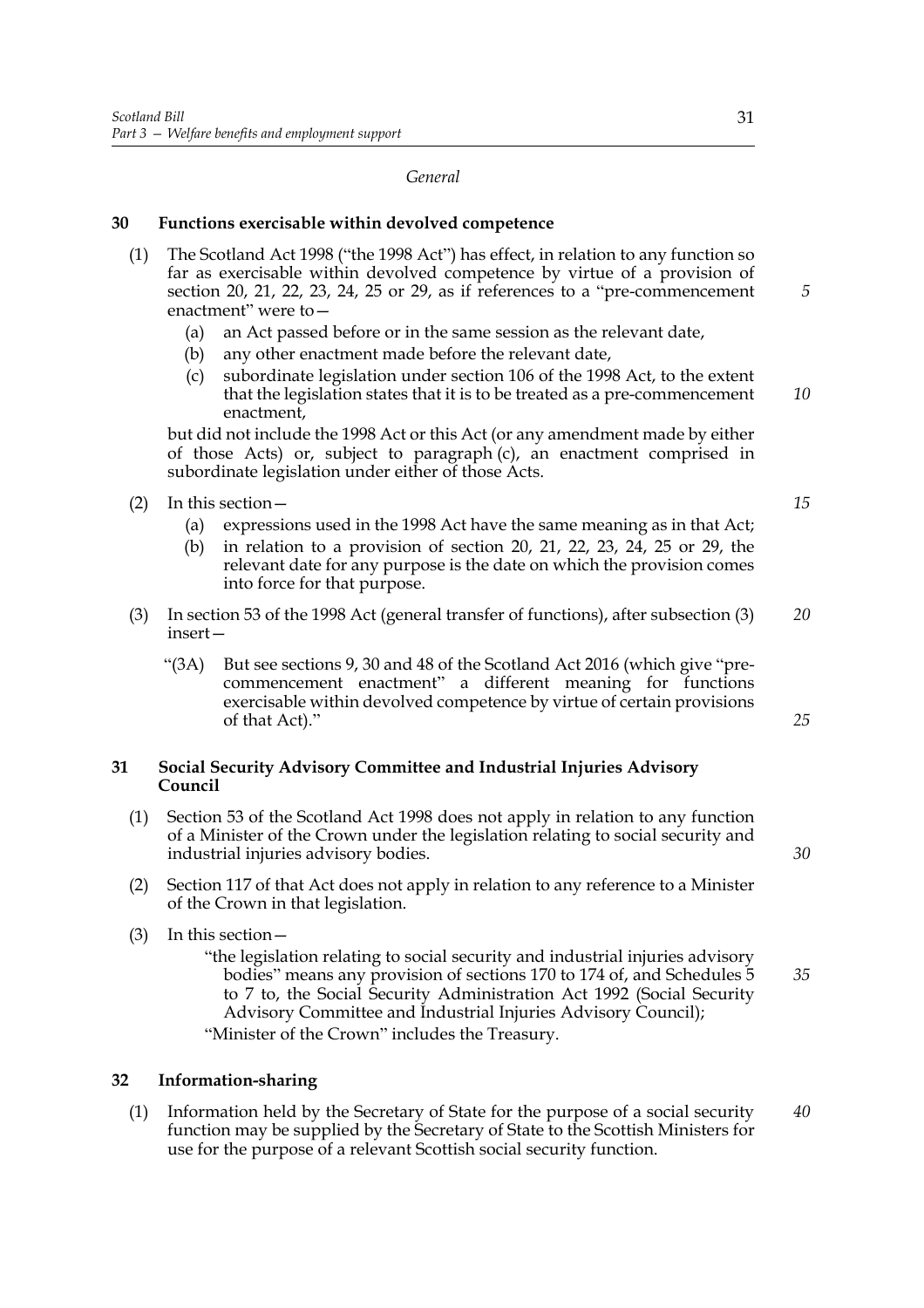- (2) Where information is supplied to the Scottish Ministers under subsection (1) for use for any purpose, they may use it for any other purposes for which information held by them for that purpose may be used.
- (3) Information held by the Scottish Ministers for the purpose of a relevant Scottish social security function may be supplied by them to the Secretary of State for use for the purpose of a social security function.
- (4) Where information is supplied to the Secretary of State under subsection (3) for use for any purpose, the Secretary of State may use it for any other purposes for which information held by him or her for that purpose may be used.
- (5) In subsections (1) to  $(4)$ 
	- (a) references to the Secretary of State include a person providing services to him or her;
	- (b) references to the Scottish Ministers include a person providing services to them.
- (6) Information supplied under this section must not be supplied by the recipient of the information to any other person or body without— *15*
	- (a) the authority of the Secretary of State, in the case of information supplied under subsection (1);
	- (b) the authority of the Scottish Ministers, in the case of information supplied under subsection (3).
- (7) In this section—

"social security function" means a function of the Secretary of State relating to—

- (a) social security,
- (b) the investigation or prosecution of offences relating to tax credits, *25*
- (c) employment or training,
- (d) war pensions,
- (e) welfare foods, or
- (f) any other prescribed matter;

"relevant Scottish social security function" means—

- (a) a function which is exercisable by the Scottish Ministers within devolved competence by virtue of any of the following provisions of Part 2 of Schedule 5 to the Scotland Act 1998—
	- (i) exceptions 1, 2 and 4 to 8 and 10 in Section F1 (social security schemes), and *35*
	- (ii) exception 1 in Section H3 (job search and support);
- (b) a function of the Scottish Ministers under or by virtue of  $-$ 
	- (i) section 27 (universal credit: costs of claimants who rent accommodation), or
	- (ii) section 28 (universal credit: persons to whom, and time when, paid);
- (c) a function of the Scottish Ministers relating to welfare foods;
- (d) any other prescribed function of the Scottish Ministers.
- (8) In subsection  $(7)$ 
	- (a) the reference to a function being exercisable within devolved competence is to be read in accordance with section 54 of the Scotland Act 1998;

*45*

*40*

*5*

*10*

*20*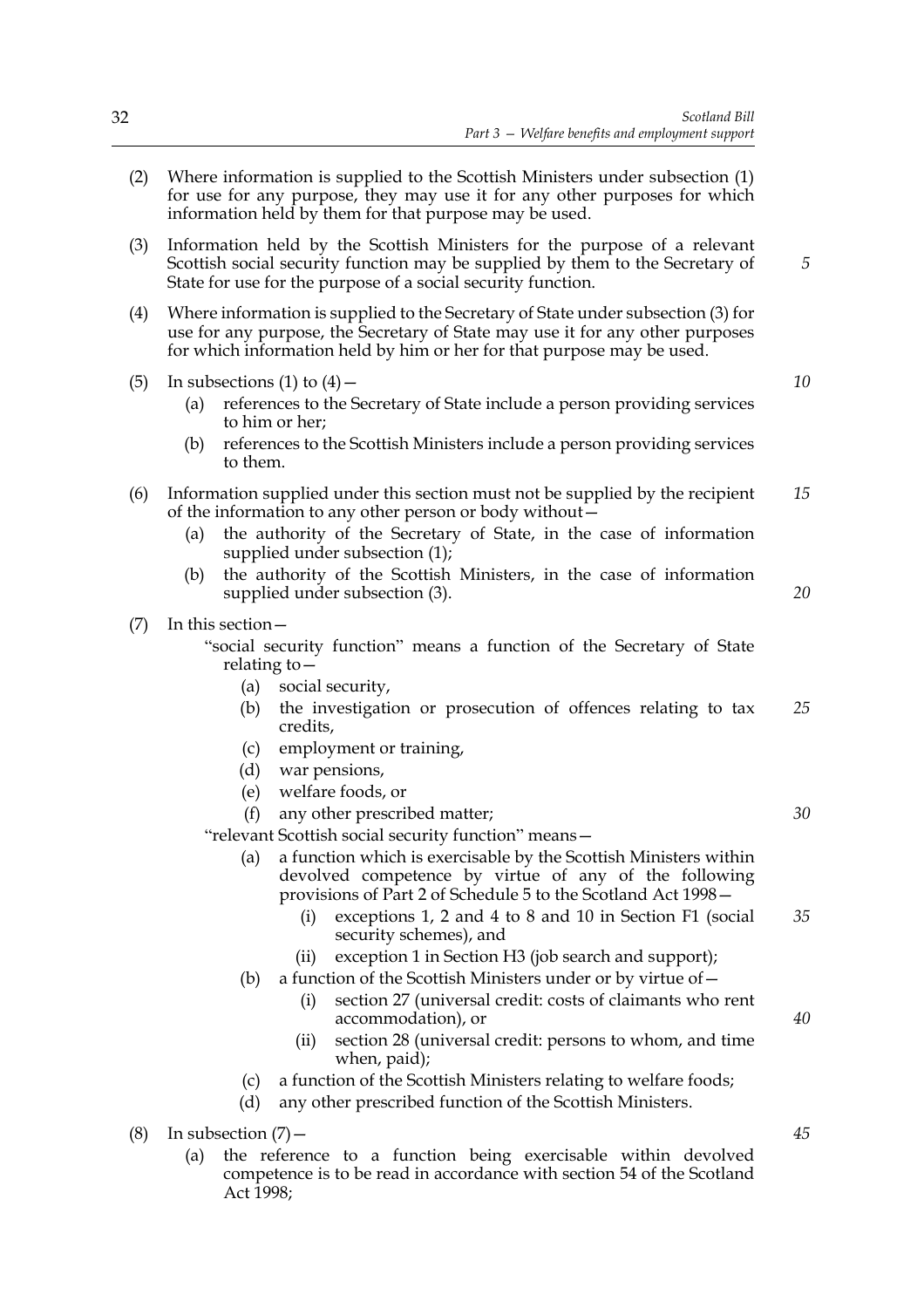- (b) "war pensions" means schemes for the payment of pensions, grants, allowances, supplements or gratuities for or in respect of persons who have a disablement or have died in consequence of service as members of the armed forces of the Crown;
- (c) "prescribed" means prescribed by regulations made by the Secretary of State.
- (9) Regulations under this section must be made by statutory instrument.
- (10) A statutory instrument containing regulations under this section may not be made unless a draft of the instrument has been laid before and approved by a resolution of each House of Parliament.

## **33 Extension of unauthorised disclosure offence**

- (1) Part 2 of Schedule 4 to the Social Security Administration Act 1992 is amended as follows.
- (2) After paragraph 1A insert—
	- "1B The reference in Part 1 of this Schedule to the Scottish Administration is a reference to that Administration only to the extent that the functions carried out by persons in its employ— *15*
		- (a) relate to social security, or
		- (b) are, or are connected with, functions of the First-tier Tribunal or Upper Tribunal which relate to social security or to occupational or personal pension schemes or to war pensions or functions of the Chief, or any other, Social Security Commissioner." *20*
- (3) In paragraph 3, omit ", the Scottish Administration".

#### **PART 4**

#### OTHER LEGISLATIVE COMPETENCE

#### **34 Crown Estate**

(1) In Part 5 of the Scotland Act 1998, before the heading "Miscellaneous" insert—

#### *"The Crown Estate*

## **90B The Crown Estate**

- (1) The Treasury may make a scheme transferring on the transfer date all the existing Scottish functions of the Crown Estate Commissioners ("the Commissioners") to the Scottish Ministers or a person nominated by the Scottish Ministers ("the transferee").
- (2) The existing Scottish functions are the Commissioners' functions relating to the part of the Crown Estate that, immediately before the transfer date, consists of—
	- (a) property, rights or interests in land in Scotland, excluding property, rights or interests mentioned in subsection (3), and
	- (b) rights in relation to the Scottish zone.

*5*

*10*

*25*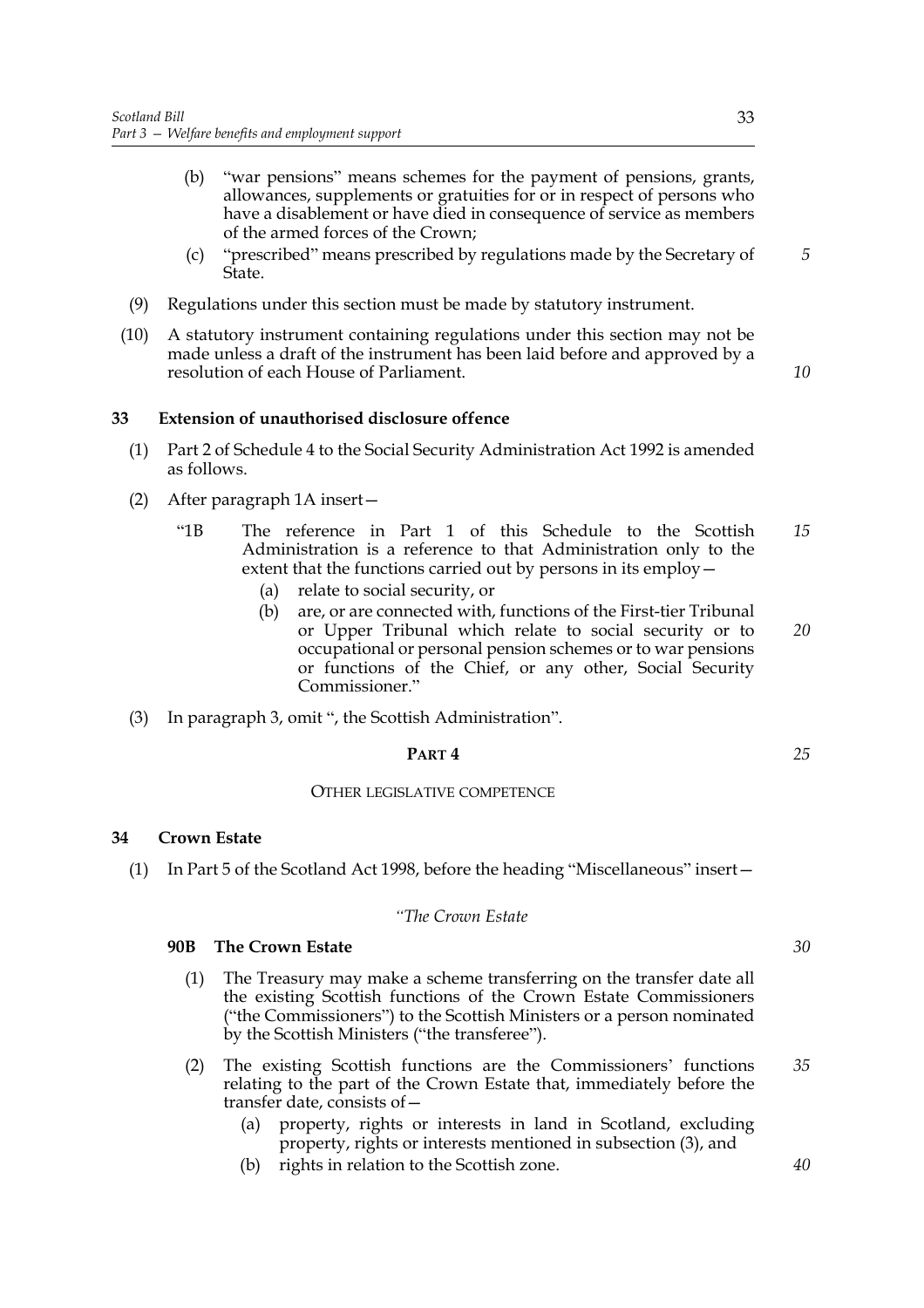- (3) Where immediately before the transfer date part of the Crown Estate consists of property, rights or interests held by a limited partnership registered under the Limited Partnerships Act 1907, subsection (2)(a) excludes—
	- (a) the property, rights or interests, and
	- (b) any property, rights or interests in, or in a member of, a partner in the limited partnership.
- (4) Functions relating to rights within subsection (2)(b) are to be treated for the purposes of this Act as exercisable in or as regards Scotland.
- (5) The property, rights and interests to which the existing Scottish functions relate must continue to be managed on behalf of the Crown. *10*
- (6) That does not prevent the disposal of property, rights or interests for the purposes of that management.
- (7) Subsection (5) also applies to property, rights or interests acquired in the course of that management (except revenues to which section 1(2) of the Civil List Act 1952 applies). *15*
- (8) The property, rights and interests to which subsection (5) applies must be maintained as an estate in land or as estates in land managed separately (with any proportion of cash or investments that seems to the person managing the estate to be required for the discharge of functions relating to its management).
- (9) The scheme may specify any property, rights or interests that appear to the Treasury to fall within subsection (2)(a) or (b), without prejudice to the functions transferred by the scheme.
- (10) The scheme must provide for the transfer to the transferee of designated rights and liabilities of the Commissioners in connection with the functions transferred. *25*
- (11) The scheme must include provision to secure that the employment of any person in Crown employment (within the meaning of section 191 of the Employment Rights Act 1996) is not adversely affected by the transfer. *30*
- (12) The scheme must include such provision as the Treasury consider necessary or expedient—
	- (a) in the interests of defence or national security,
	- (b) in connection with access to land for the purposes of telecommunications, or with other matters falling within Section C10 in Part 2 of Schedule 5, *35*
	- (c) for securing that the management of property, rights or interests to which subsection  $(5)$  applies does not conflict with the exploitation of resources falling within Section D2 in Part 2 of Schedule 5, or with other reserved matters in connection with their exploitation, and
	- (d) for securing consistency, in the interests of consumers, in the management of property, rights or interests to which subsection (5) applies and of property, rights or interests to which the Commissioners' functions other than the existing Scottish functions relate, so far as it affects the transmission or

*45*

*40*

*5*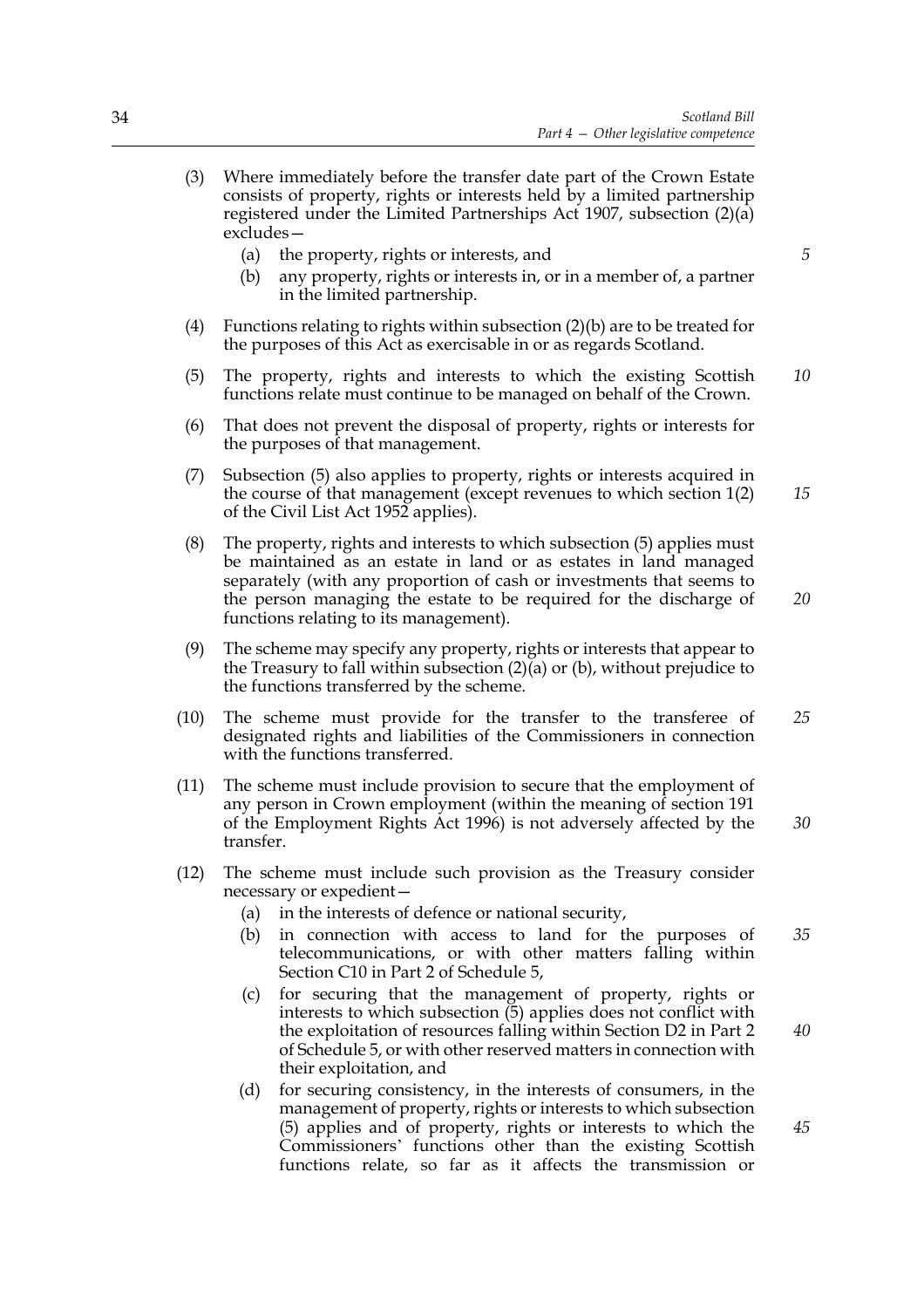distribution of electricity or the provision or use of electricity interconnectors.

- (13) Any transfer by the scheme is subject to any provision under subsection  $(12)$ .
- (14) The scheme may include—
	- (a) incidental, supplemental and transitional provision;
	- (b) consequential provision, including provision amending an enactment, instrument or other document;
	- (c) provision conferring or imposing a function on any person including any successor of the transferee;
	- (d) provision for the creation of new rights or liabilities in relation to the functions transferred.
- (15) On the transfer date, the existing Scottish functions and the designated rights and liabilities are transferred and vest in accordance with the scheme.
- (16) A certificate by the Treasury that anything specified in the certificate has vested in any person by virtue of the scheme is conclusive evidence for all purposes.
- (17) The Treasury may make a scheme under this section only with the agreement of the Scottish Ministers.
- (18) The power to make a scheme under this section is exercisable by statutory instrument.
- (19) The power to amend the scheme is exercisable so as to provide for an amendment to have effect from the transfer date.
- (20) In this section—
	- "designated" means specified in or determined in accordance with the scheme;
	- "the transfer date" means a date specified by the scheme as the date on which the scheme is to have effect."
- (2) Part 1 of Schedule 5 to the Scotland Act 1998 (general reservations) is amended as follows. *30*
- (3) In sub-paragraph (3) of paragraph 2, after "Crown Estate" insert "(that is, the property, rights and interests under the management of the Crown Estate Commissioners)".
- (4) After that sub-paragraph insert—
	- "(3A) Sub-paragraph (1) does not affect the reservation by paragraph 1 of the requirements of section 90B(5) to (8)."
- (5) In paragraph 1(2) of Schedule 7 to that Act (procedure for subordinate legislation) in the appropriate place insert—

*5*

*10*

*15*

*20*

*25*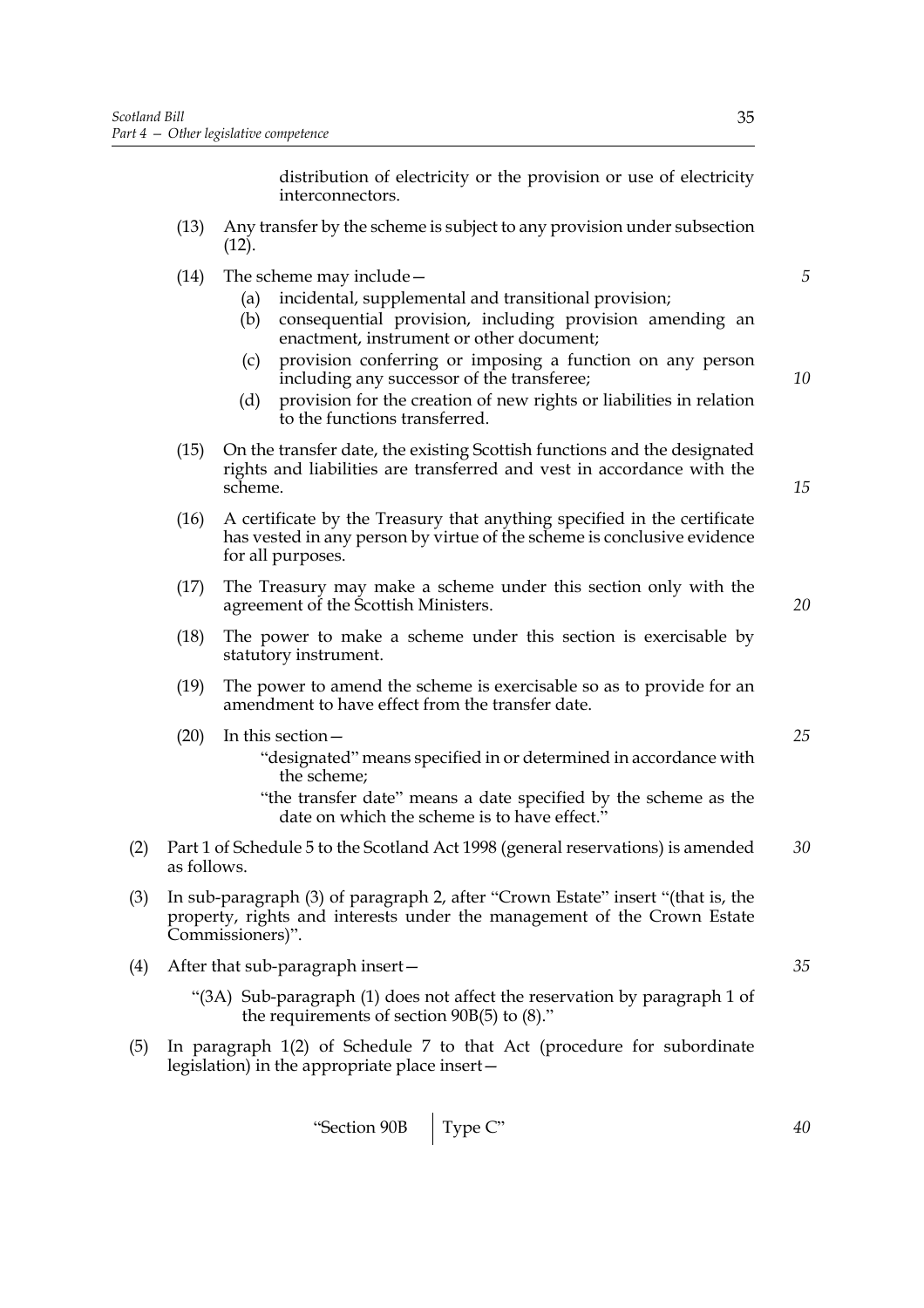- (6) After paragraph 3 of that Schedule insert—
	- "3A If legislation under section 90B amends a scheme under that section and does not contain provision—
		- (a) made by virtue of subsection (12) or (19) of that section, or
		- (b) adding to, replacing or omitting any part of the text of an Act, then, instead of the type C procedure, the type I procedure shall apply."
- (7) For the purposes of the exercise on and after the transfer date of functions transferred by the scheme under section 90B of the Scotland Act 1998, the Crown Estate Act 1961 applies in relation to the transferee as it applied immediately before that date to the Crown Estate Commissioners, with the following modifications—
	- (a) a reference to the Crown Estate is to be read as a reference to the property, rights and interests to which section 90B(5) applies;
	- (b) a reference to the Treasury is to be read as a reference to the Scottish Ministers; *15*
	- (c) a reference to the Comptroller and Auditor General is to be read as a reference to the Auditor General for Scotland;
	- (d) a reference to Parliament or either House of Parliament is to be read as a reference to the Scottish Parliament;
	- (e) the following do not apply
		- in section 1, subsections  $(1)$ ,  $(4)$  and  $(7)$ ;
			- in section 2, subsections (1) and (2) and, if the Scottish Ministers are the transferee, the words in subsection (3) from "in relation thereto" to the end;
			- in section 4, the words "with the consent of Her Majesty signified under the Royal Sign Manual";

sections 5, 7 and 8 and Schedule 1.

- (8) Subsection (7) is subject to any provision made by Order in Council under subsection (9) or by any other enactment, including an enactment comprised in, or in an instrument made under, an Act of the Scottish Parliament. *30*
- (9) Her Majesty may by Order in Council make such provision as She considers appropriate for or in connection with the exercise by the transferee under the scheme under section 90B of the Scotland Act 1998 (subject to subsections (5) to (8) of that section) of functions transferred by the scheme, including provision taking effect on or before the transfer date.
- (10) An Order in Council under subsection (9) may in particular—
	- (a) establish a body, including a body that may be nominated under that section as the transferee;
	- (b) amend, repeal, revoke or otherwise modify an enactment, an Act of the Scottish Parliament, or an instrument made under an enactment or Act of the Scottish Parliament. *40*
- (11) The power to make an Order in Council under subsection (9) is exercisable by Scottish statutory instrument subject to the affirmative procedure (see section 29 of the Interpretation and Legislative Reform (Scotland) Act 2010).
- (12) That power is to be regarded as being exercisable within devolved competence before the transfer date for the purposes of—
	- (a) section 92(4)(c) of the Scotland Act 1998 (Queen's Printer for Scotland);

*25*

*20*

*5*

*10*

*35*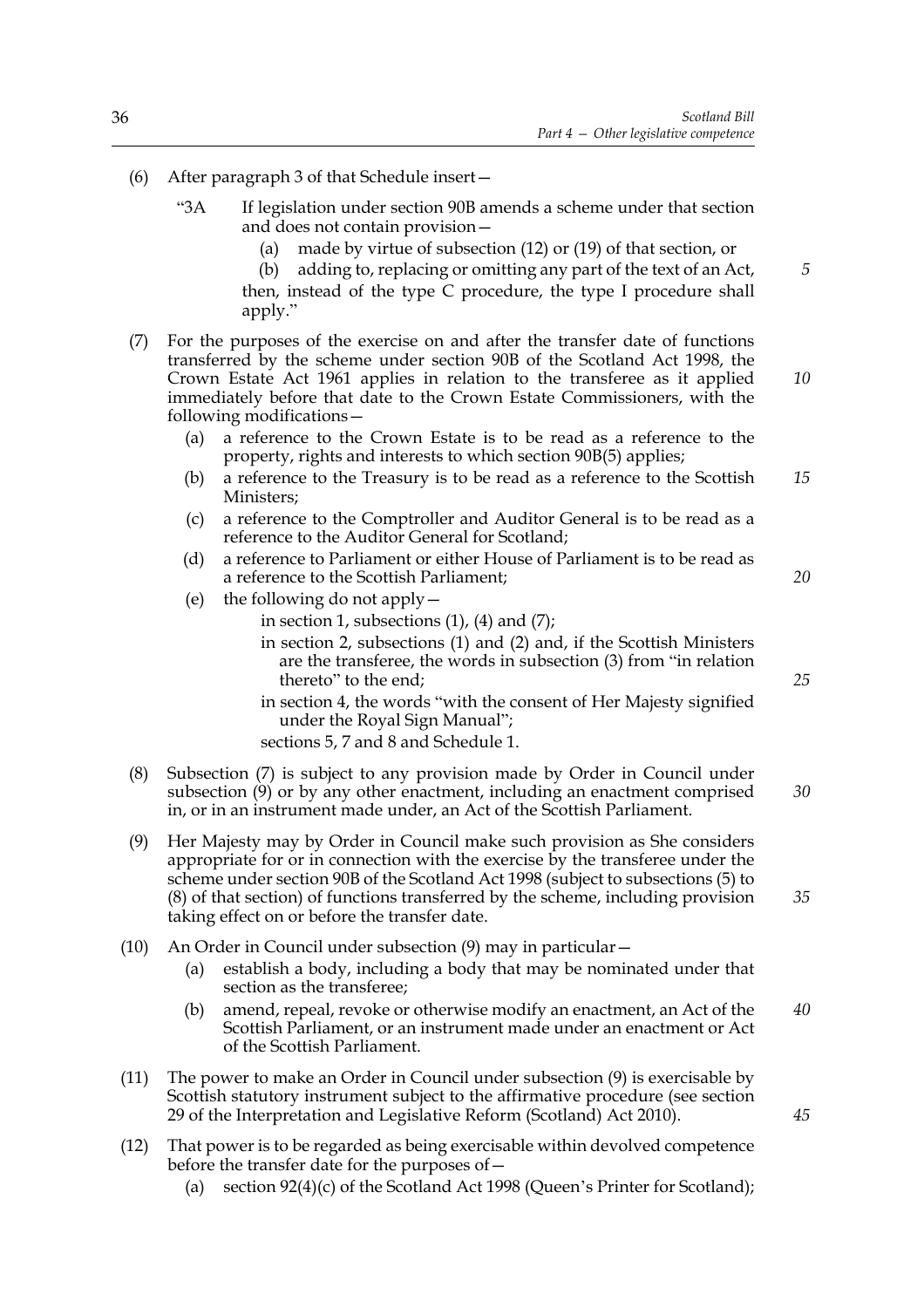- (b) section  $104(2)(c)$  of that Act (power to make provision consequential on legislation of, or scrutinised by, the Parliament);
- (c) paragraph 11(3)(c) of Schedule 4 to that Act (modification of enactments in relation to making of subordinate legislation).
- (13) In section 1(2) of the Civil List Act 1952 (payment of hereditary revenues into the Scottish Consolidated Fund) after "treasure trove" insert "and from the property, rights and interests the management of which is transferred by the scheme under section 90B of the Scotland Act 1998".
- (14) In Schedule 1 to the Crown Estate Act 1961, omit paragraph 1(3A) and (4A) (Commissioner with special responsibility for Scotland).
- (15) In the Scotland Act 2012, omit section 18.

#### **35 Equal opportunities**

- (1) Section L2 in Part 2 of Schedule 5 to the Scotland Act 1998 (equal opportunities) is amended as follows.
- (2) Omit the words from ", including the subject-matter of" to "1995".
- (3) Under the heading "Exceptions", at the end insert—

 "Equal opportunities so far as relating to the inclusion of persons with protected characteristics in non-executive posts on boards of Scottish public authorities with mixed functions or no reserved functions.

 Equal opportunities in relation to the Scottish functions of any Scottish public authority or cross-border public authority, other than any function that relates to the inclusion of persons in non-executive posts on boards of Scottish public authorities with mixed functions or no reserved functions. The provision falling within this exception does not include any modification of the Equality Act 2010, or of any subordinate legislation made under that Act, but does include— *20 25*

- (a) provision that supplements or is otherwise additional to provision made by that Act;
- (b) in particular, provision imposing a requirement to take action that that Act does not prohibit;
- (c) provision that reproduces or applies an enactment contained in that Act, with or without modification, without affecting the enactment as it applies for the purposes of that Act."

# (4) Under the heading "Interpretation", at the appropriate places insert—

- ""Board" includes any other equivalent management body." ""Non-executive post" in relation to an authority means any position the holder of which is not an employee of the authority."
- ""Protected characteristic" has the same meaning as in the Equality Act 2010."
- (5) Under that heading, at the end insert—
	- "The references to the Equality Act 2010 and any subordinate legislation made under that Act are to be read as references to those enactments, as at the day on which section 35 of the Scotland Act 2016 comes into force, but treating any provision of them that is not yet in force on that day as if it were in force."

*35*

*30*

*40*

*45*

*15*

*5*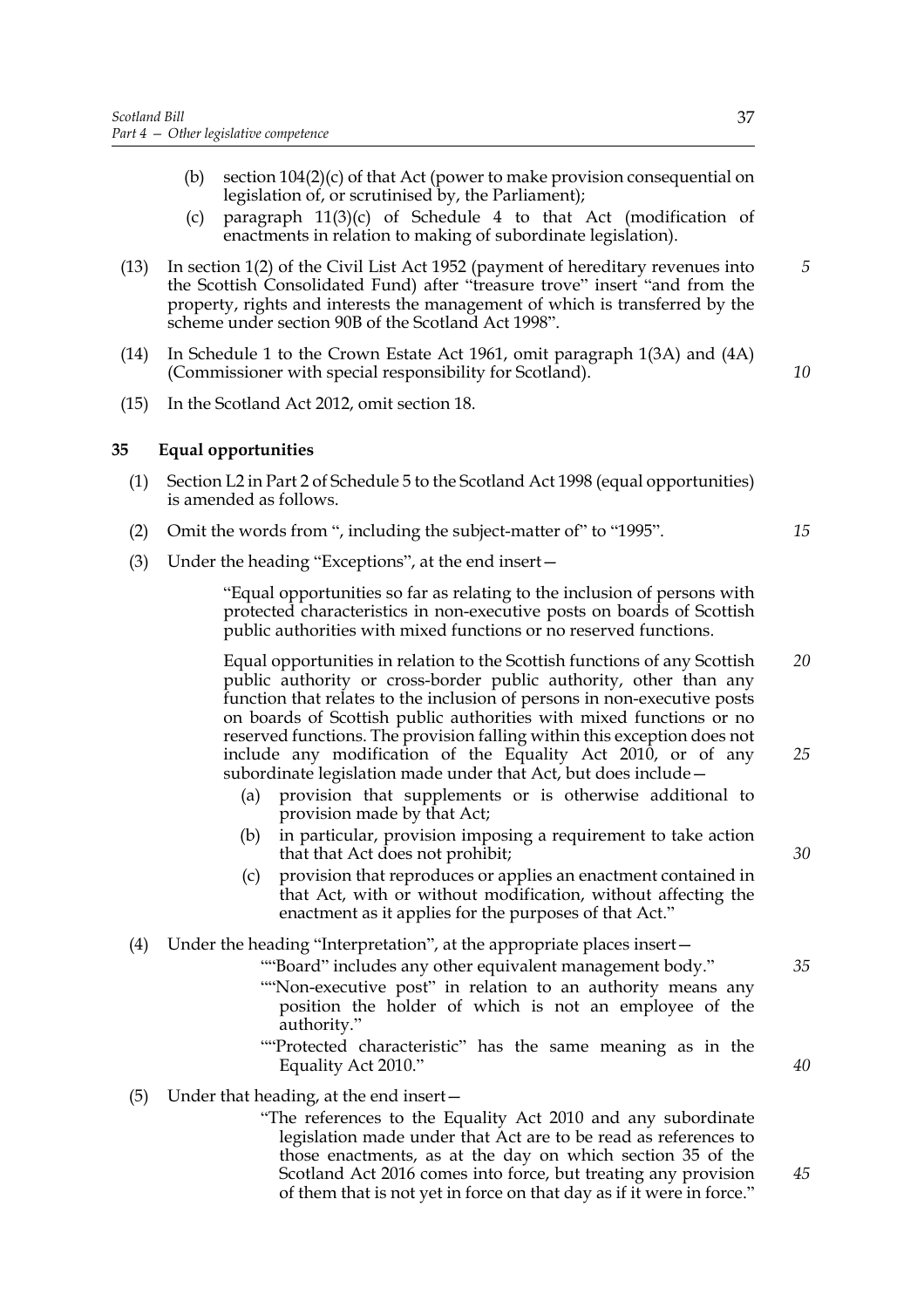- (6) The Equality Act 2010 is amended as follows.
- (7) In section 152(3) (power to specify public authorities: consultation and consent), for the words after "must" substitute "consult the Commission, and after making such an order they must inform a Minister of the Crown."
- (8) In the table in section 154(3) (power to impose specific duties: cross-border authorities) in the second column for the words "The Scottish Ministers must consult a Minister of the Crown before" in both places substitute "The Scottish Ministers must inform a Minister of the Crown after". *5*

#### **36 Public sector duty regarding socio-economic inequalities**

- (1) Part 1 of the Equality Act 2010 (socio-economic inequalities) is amended as follows. *10*
- (2) Section 1 (public sector duty) is amended as follows.
- (3) In subsection (2) for "by a Minister of the Crown" substitute "in accordance with subsection (2A)".
- (4) After subsection (2) insert—
	- "(2A) The guidance to be taken into account under subsection  $(2)$  is  $-$ 
		- (a) in the case of a duty imposed on an authority in relation to devolved Scottish functions, guidance issued by the Scottish Ministers;
		- (b) in any other case, guidance issued by a Minister of the Crown." *20*
- (5) Section 2 (power to amend section 1) is amended as follows.
- (6) In subsections (7) and (9) omit "the Scottish Ministers or".
- (7) In subsection (10) for "the Ministers" substitute "the Welsh Ministers".
- (8) In subsection (11) for "section" substitute "Part".

|                                                                             | (9) In section 216 of that Act (commencement) at the beginning of subsection (3) | 25 |  |
|-----------------------------------------------------------------------------|----------------------------------------------------------------------------------|----|--|
| insert "Subject to subsection $(4)$ ," and after that subsection insert $-$ |                                                                                  |    |  |

- "(4) The following provisions of Part 1 (socio-economic inequalities) come into force on such day as the Scottish Ministers may by order appoint—
	- (a) section 1, so far as it applies to a relevant authority as defined by section 2(5);
		- (b) section 2, so far as it confers a power on the Scottish Ministers;
		- (c) section 3, for the purposes of section 1 to the extent mentioned in paragraph (a).
- (5) The following do not apply to an order under subsection  $(4)$  -
	- (a) section 207(2) (see instead section 27 of the Interpretation and Legislative Reform (Scotland) Act 2010: powers exercisable by Scottish statutory instrument), and *35*
	- (b) section 210."
- (10) In the Interpretation and Legislative Reform (Scotland) Act 2010, in section 30(4) (other instruments laid before the Parliament: exceptions) after paragraph (i) insert— *40*
	- "(i) section 216(4) of the Equality Act 2010 (c.15)."

*15*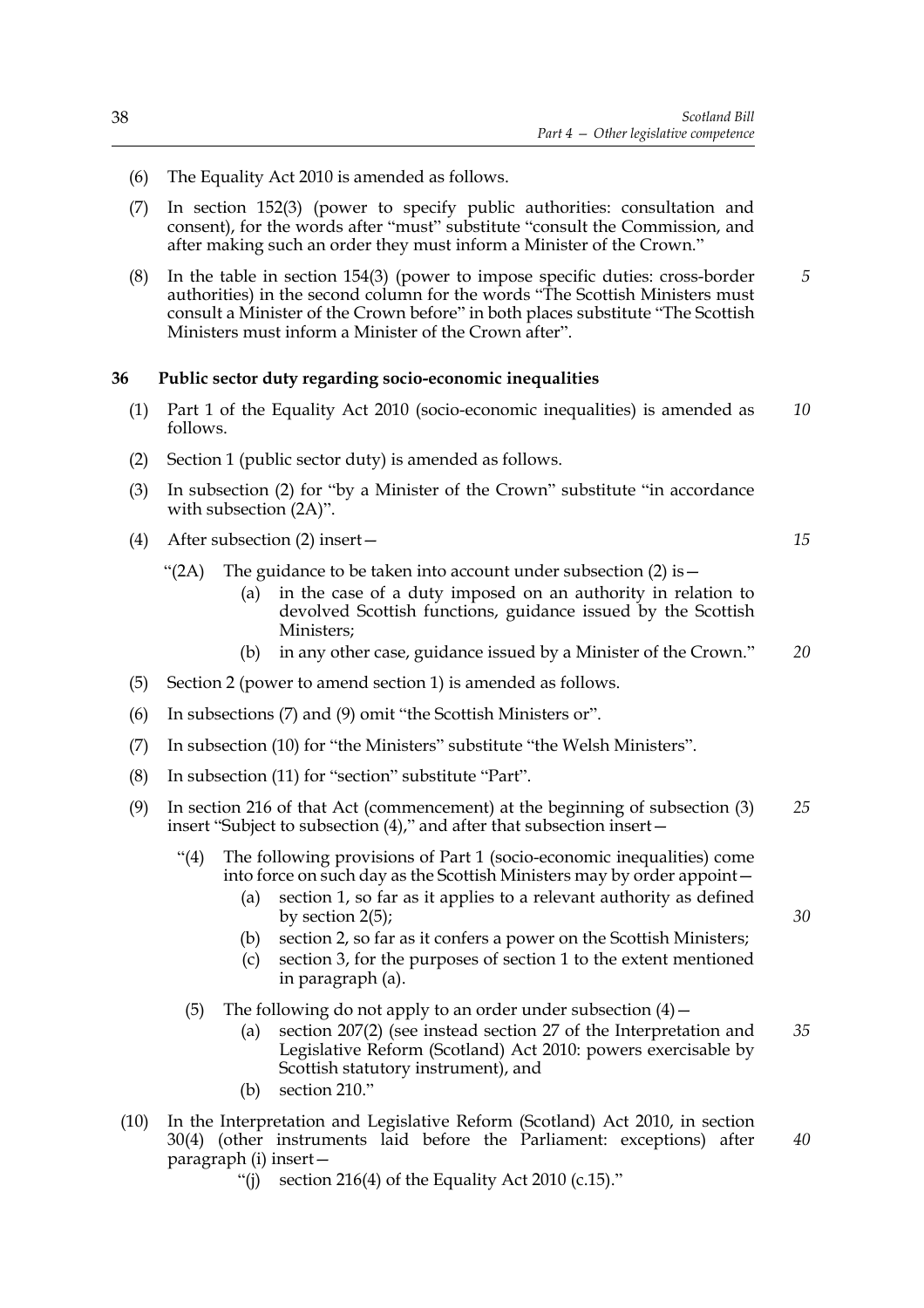# **37 Tribunals**

(1) In Part 3 of Schedule 5 to the Scotland Act 1998 (reserved matters: general provisions) after paragraph 2 insert—

## *"Tribunals*

- 2A (1) This Schedule does not reserve the transfer to a Scottish tribunal of functions of a tribunal that relate to reserved matters, so far as those functions are exercisable in relation to Scottish cases. *5*
	- (2) "Scottish cases" has the meaning given by an Order in Council made by Her Majesty under this sub-paragraph.
	- (3) Sub-paragraph (1) does not apply where a function is excluded from transfer. *10*
	- (4) Where a function is not excluded from transfer but is subject to qualified transfer, sub-paragraph (1) applies only if the transfer of the function is in accordance with provision made by Her Majesty by Order in Council.

(5) An Order in Council under sub-paragraph  $(4)$  -

- (a) must specify the function to which it relates,
- (b) must specify the Scottish tribunal to which the function may be transferred, and
- (c) may make any other provision which Her Majesty considers necessary or expedient for the purposes of or in consequence of the transfer of the function and its exercise by the Scottish tribunal. *20*
- (6) The functions that are subject to qualified transfer are the functions of the following tribunals—
	- (a) the First-tier Tribunal or the Upper Tribunal that are established under section 3 of the Tribunals, Courts and Enforcement Act 2007;
	- (b) an employment tribunal or the Employment Appeal Tribunal;
	- (c) a tribunal listed in Schedule 1 to the Tribunals and Inquiries Act 1992;
	- (d) a tribunal listed in Schedule 6 to the Tribunals, Courts and Enforcement Act 2007.
- (7) Sub-paragraph (6)(c) and (d) include a tribunal added to the Schedule concerned after this paragraph comes into force. *35*
- (8) Provision made by virtue of sub-paragraph  $(5)(c)$  may  $-$ 
	- (a) include provision that—
		- (i) modifies the function;
		- (ii) imposes conditions or restrictions (including conditions or restrictions relating to the composition or rules of procedure of the Scottish tribunal, or to its staff or accommodation); *40*
	- (b) be made with a view to purposes including—

*15*

*25*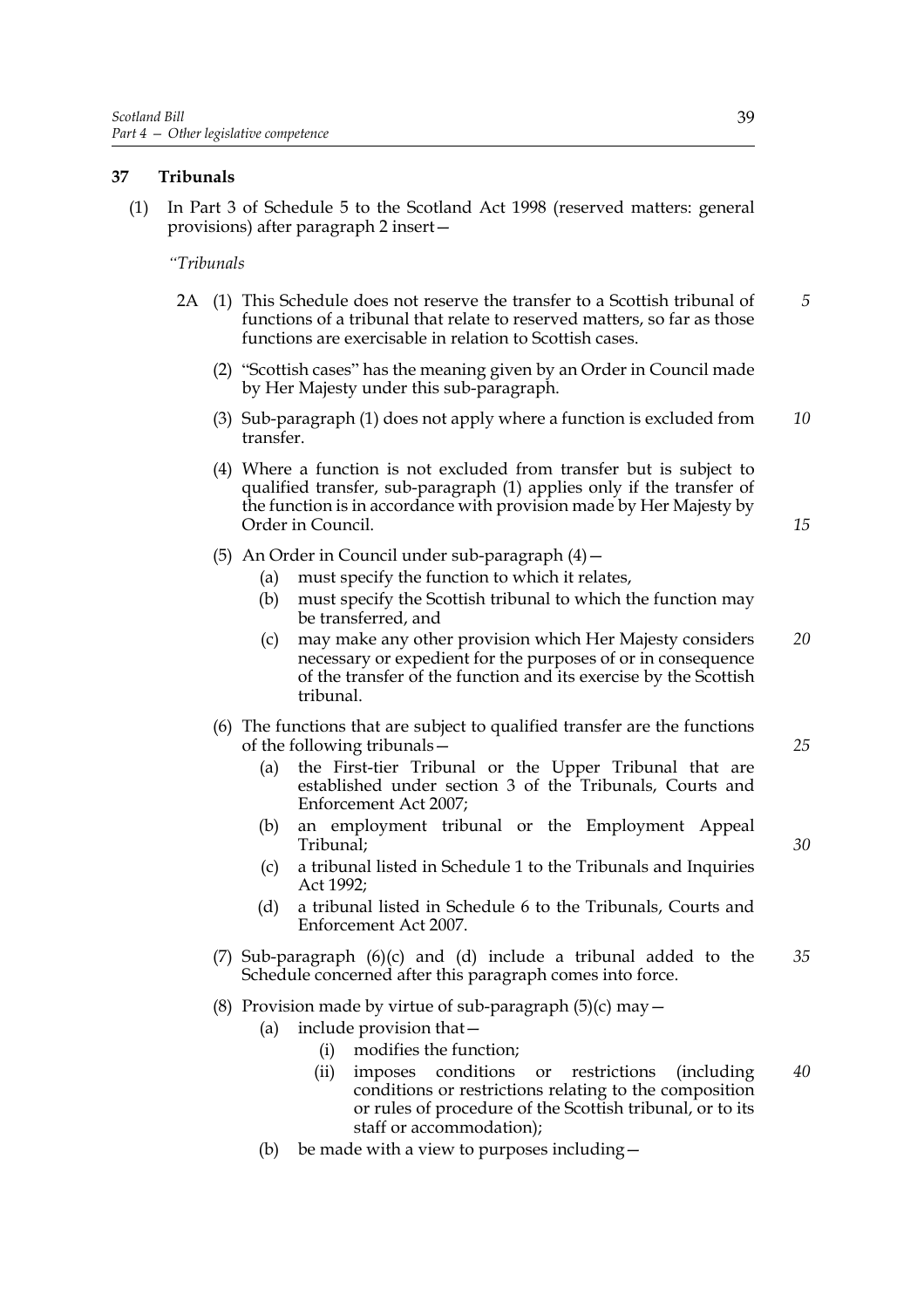| 5  | (i)<br>securing consistency in any respect in practice or<br>procedure or otherwise between the Scottish tribunal<br>and other tribunals;<br>promoting judicial co-operation in the interests of<br>(ii)<br>consistency.                                                                                                                                               |     |
|----|------------------------------------------------------------------------------------------------------------------------------------------------------------------------------------------------------------------------------------------------------------------------------------------------------------------------------------------------------------------------|-----|
|    | $(9)$ Sub-paragraph $(8)$ does not limit the provision that may be made by<br>virtue of sub-paragraph $(5)(c)$ .                                                                                                                                                                                                                                                       |     |
| 10 | $(10)$ The following functions are excluded from transfer $-$<br>functions of a national security tribunal;<br>(a)<br>(b)<br>functions of a regulator, or of a person or body that exercises<br>functions on behalf of a regulator;<br>functions of the Comptroller-General of Patents, Designs and<br>(c)<br>Trade Marks.                                             |     |
| 15 | $(11)$ In this paragraph $-$<br>a "national security tribunal" means -<br>the Pathogens Access Appeal Commission;<br>(a)<br>the Proscribed Organisations Appeal Commission;<br>(b)                                                                                                                                                                                     |     |
| 20 | the Special Immigration Appeals Commission;<br>(c)<br>(d)<br>the tribunal established by section $65(1)$ of the<br>Regulation of Investigatory Powers Act 2000<br>(investigatory powers tribunal);<br>any other tribunal that has functions relating to<br>(e)<br>matters falling within Section B8 of Part 2 of this<br>Schedule, except a tribunal mentioned in sub- |     |
| 25 | paragraph (6);<br>a "regulator" means a person or body that has regulatory<br>functions (within the meaning given by section 32 of the<br>Legislative and Regulatory Reform Act 2006);<br>a "Scottish tribunal" means a tribunal in Scotland -                                                                                                                         |     |
| 30 | that does not have functions in or as regards any other<br>(a)<br>country or territory, except for purposes ancillary to<br>its functions in or as regards Scotland, and<br>that is not, and does not have as a member, a member<br>(b)                                                                                                                                |     |
| 35 | of the Scottish Government.<br>(12) The powers conferred by this paragraph do not affect the powers<br>conferred by section 30 or section 113."                                                                                                                                                                                                                        |     |
|    | In paragraph 1(2) of Schedule 7 to that Act (procedure for subordinate<br>legislation) at the appropriate place insert-                                                                                                                                                                                                                                                | (2) |
|    |                                                                                                                                                                                                                                                                                                                                                                        |     |

"Schedule 5, Part 3, paragraph  $2A$  Type A"

(3) Part 1 of Schedule 1 to the Tribunals and Inquiries Act 1992 (tribunals to which the Act applies) is amended as follows. *40*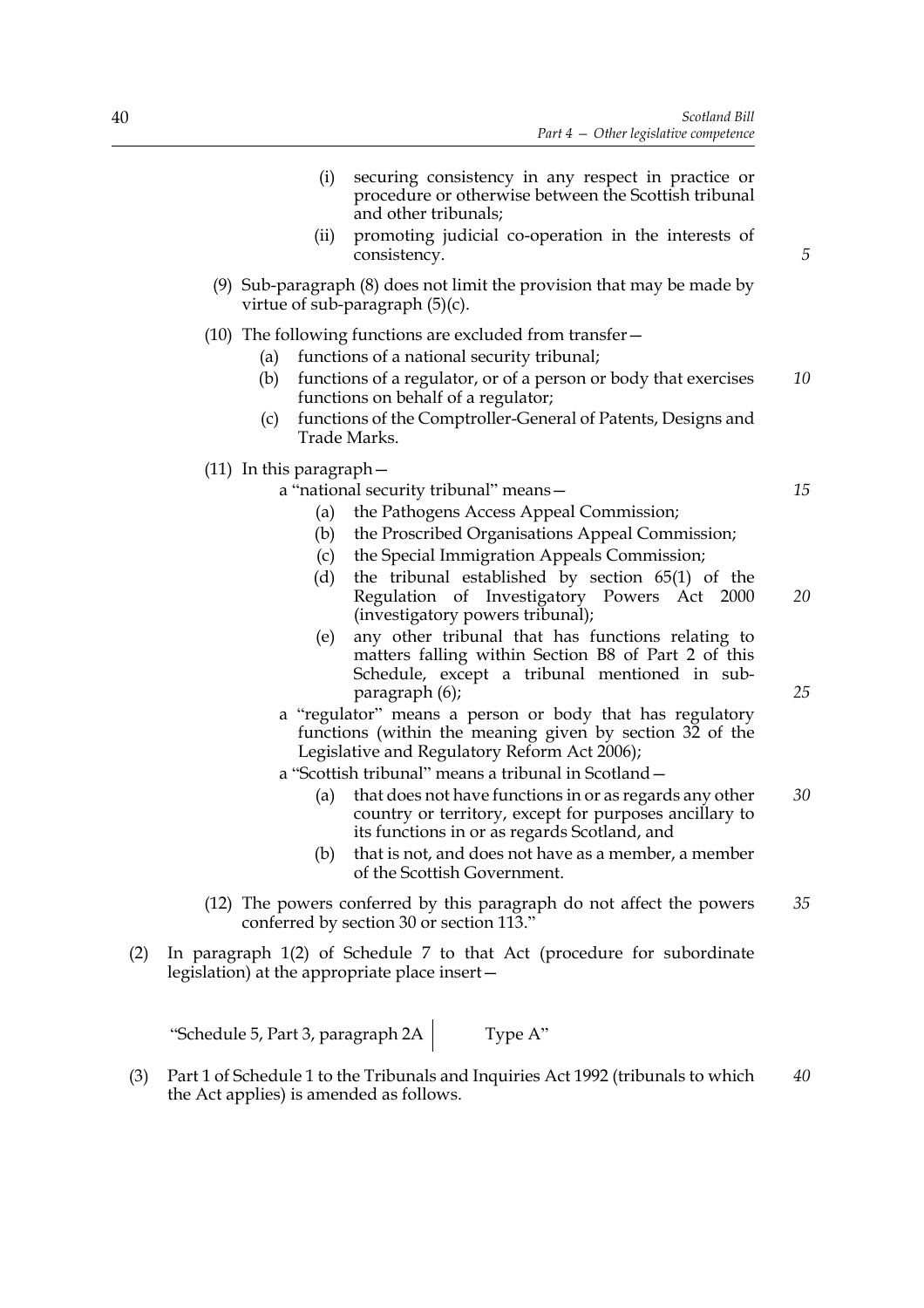(4) Before paragraph 9A insert—

| "Company names" | 9ZA Company names                |  |
|-----------------|----------------------------------|--|
|                 | adjudicators appointed under     |  |
|                 | section $70(1)$ of the Companies |  |
|                 | Act 2006."                       |  |
|                 |                                  |  |

- (5) In paragraph 34 (patents, designs and trademarks)—
	- (a) the words from "the Comptroller-General" to the end become subparagraph (a), and
	- (b) after that sub-paragraph insert—
		- "(b) a person appointed under section  $27A(1)(a)$  of the Registered Designs Act 1949; *10*
			- (c) a person appointed under section 77(1) of the Trade Marks Act 1994".
- (6) In section 7(2) of the Tribunals and Inquiries Act 1992 (tribunals in relation to which section 7 does not apply) after "3," insert "9ZA,".
- (7) In section 14(1)(a) of that Act (restricted application of Act in relation to certain tribunals) after "paragraph" insert "9ZA,".

# **38 Roads**

- (1) In Part 2 of Schedule 5 to the Scotland Act 1998, Section E1 (specific reservations: road transport) is amended as follows.
- (2) In the reservation relating to the subject-matter of certain enactments, for paragraph (c) (reservation of subject-matter of section 17 and other provisions of the Road Traffic Regulation Act 1984) substitute—
	- "(c) section 17 of the Road Traffic Regulation Act 1984 (traffic regulation on special roads) except so far as relating to the speed of vehicles on special roads, and section 87 of that Act (exemption of emergency vehicles from speed limits) so far as relating to vehicles used in connection with any other reserved matter or to the training of drivers of vehicles,". *25*
- (3) In the exception relating to the Road Traffic Act 1988, after "sections" insert "36 (offence of failing to comply with traffic sign),". *30*
- (4) After that exception insert—

"*Interpretation*

 The reference to the subject-matter of section 87 of the Road Traffic Regulation Act 1984 is to be construed as a reference to it as at the date when section 38 of the Scotland Act 2016 comes into force (and, accordingly, paragraph 5(1) of Part 3 of this Schedule does not apply to that reference)."

#### **39 Roads: traffic signs etc**

(1) The Road Traffic Regulation Act 1984 is amended as follows.

*20*

*15*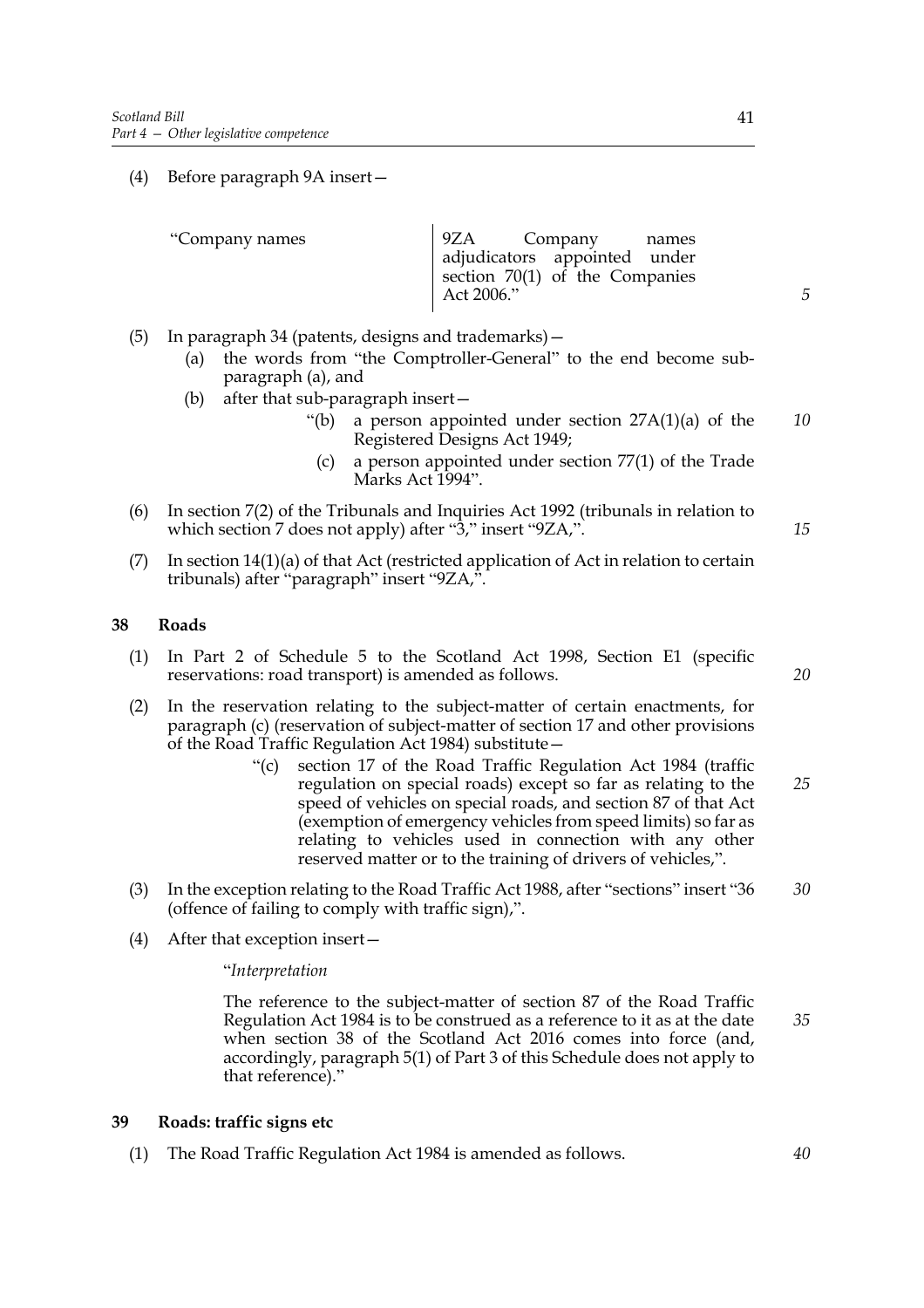- (2) In section 25(1) (Secretary of State to make pedestrian crossing regulations) for "Secretary of State" substitute "national authority".
- (3) In section 64 (general provisions as to traffic signs)—
	- (a) in subsections (1) and (2) for "Secretary of State" substitute "national authority",
	- (b) in subsection (1) for "Ministers acting jointly" substitute "national authority",
	- (c) omit subsections (2A) to (2C), and
	- (d) omit subsections (7) and (8).
- (4) Section 65 (powers of traffic authorities as to placing of traffic signs) is amended as follows. *10*
- (5) In subsection (1) omit "as may be given by the Ministers acting jointly".
- (6) In subsections (1), (2), (3A)(ii) and (4) for "Secretary of State" substitute "national authority".
- (7) In subsection (3) after "power" insert "of the Secretary of State".
- (8) After that subsection insert—
	- "(3ZA) The power of the Scottish Ministers to give general directions under subsection (1) is to be exercisable by Scottish statutory instrument.
		- (3ZB) Before giving a general direction under subsection (1) the Secretary of State must consult with the Scottish Ministers.
		- (3ZC) Before giving a general direction under subsection (1) the Scottish Ministers must consult with the Secretary of State."
- (9) In subsection (3A)(ii) after "prescribed" insert "in regulations made by the national authority".
- (10) In section 69(3) (Secretary of State's directions for removal of traffic signs) for "Secretary of State" substitute "national authority". *25*
- (11) In section 70(1) (default powers of Secretary of State as to traffic signs)—
	- (a) for "Secretary of State" substitute "national authority",
	- (b) omit "himself",
	- (c) omit "by him" in the first place,
	- (d) for "him", in the second place, substitute "the national authority", and
	- (e) after "the authority" insert "that failed to comply with the direction".
- (12) In section 71(1) (power to enter land in connection with traffic signs) for "Secretary of State" substitute "national authority".
- (13) In section 77 (modification of provisions relating to directions where Secretary of State is the traffic authority) for "Secretary of State", in both places, substitute "national authority". *35*
- (14) Section 79 (advances by Secretary of State towards expenses of traffic signs) is amended as follows.
- (15) In subsection (1), for the words from "Secretary of State" to "Parliament," substitute "national authority may". *40*

*15*

*5*

*20*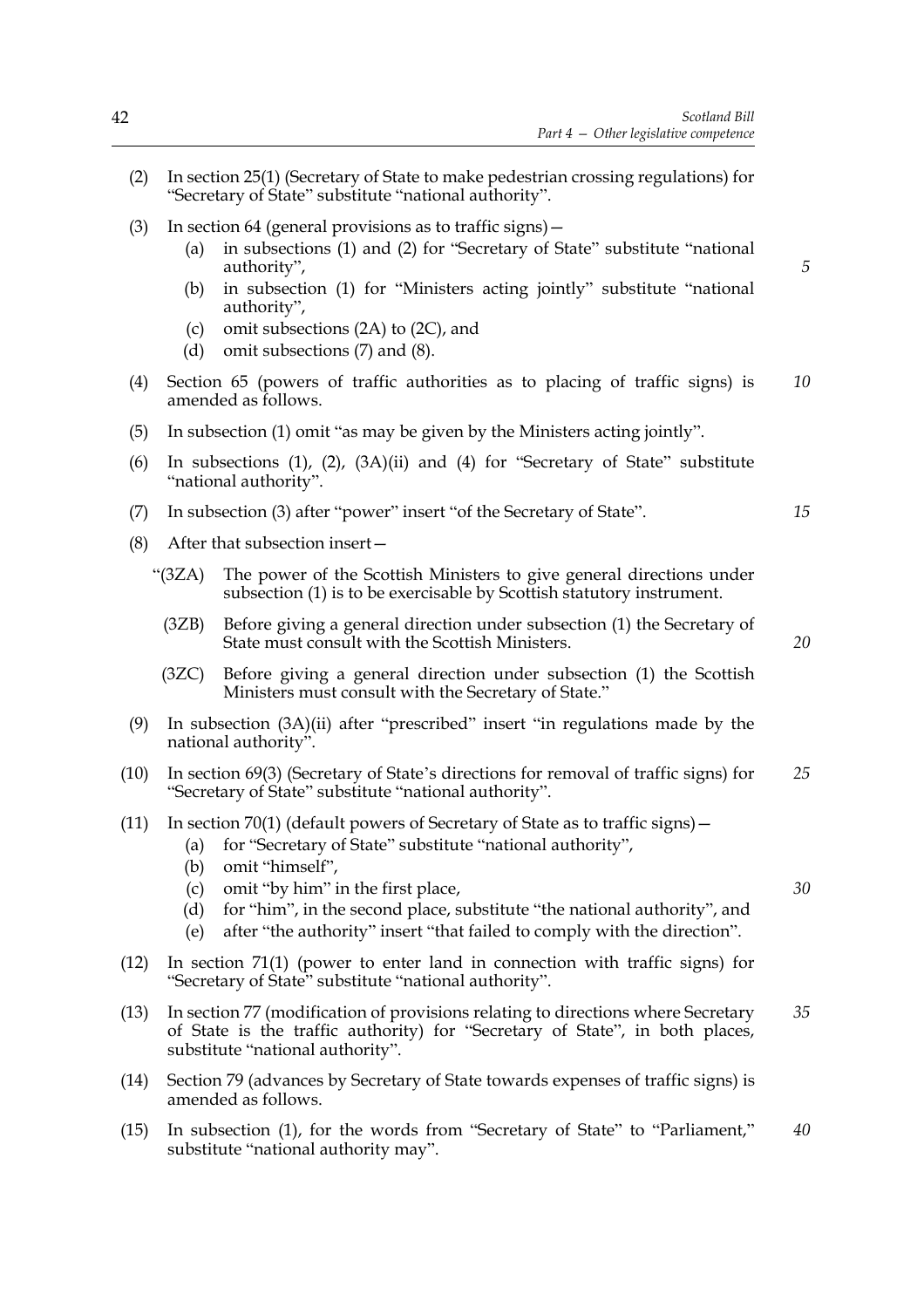- (16) After subsection (1) insert—
	- "(1A) An advance by the Secretary of State under this section is to be made out of moneys provided by Parliament."
- (17) In subsections (3) and (5) for "Secretary of State" substitute "national authority".
- (18) In section 142(1) (general interpretation) at the appropriate place insert— ""national authority"-
	- (a) in relation to roads in England and Wales, means the Secretary of State;
	- (b) in relation to roads in Scotland, means the Scottish Ministers;". *10*
- (19) The Road Traffic Act 1988 is amended as follows.
- (20) Section 36 (offence of failing to comply with traffic sign) is amended as follows.
- (21) In subsections (1)(b) and (3)(a) for "Secretary of State" substitute "national authority".
- (22) In subsection (5) for the words from "Secretary of State for the Environment" to "jointly" substitute "national authority".
- (23) After subsection (5) insert—
	- "(6) Before making regulations under subsection (5) the Secretary of State must consult with the Scottish Ministers.
	- (7) Before making regulations under subsection (5) the Scottish Ministers must consult with the Secretary of State.
	- (8) In this section "national authority" has the meaning given by section 142(1) of the Road Traffic Regulation Act 1984."
- (24) In section 195 (regulations) after subsection (4) insert—
	- "(4ZA) Regulations made by the Scottish Ministers under section 36(5) are subject to the negative procedure."

#### **40 Roads: speed limits**

| (1) | The Road Traffic Regulation Act 1984 is amended as follows.                                                                                                                                     |    |  |
|-----|-------------------------------------------------------------------------------------------------------------------------------------------------------------------------------------------------|----|--|
| (2) | Section 81 (speed limit for restricted roads) is amended as follows.                                                                                                                            |    |  |
| (3) | In subsection $(2)$ –<br>for "Ministers acting jointly" substitute "national authority", and<br>(a)<br>omit the words from "made" to "Parliament".<br>(b)                                       |    |  |
| (4) | After that subsection insert-                                                                                                                                                                   |    |  |
|     | An order under subsection $(2)$ –<br>" $(3)$<br>if made by the Secretary of State, is to be made by statutory<br>(a)<br>instrument and approved by a resolution of each House of<br>Parliament; | 35 |  |
|     | if made by the Scottish Ministers, is subject to the affirmative<br>(b)<br>procedure.                                                                                                           | 40 |  |

*5*

*15*

*20*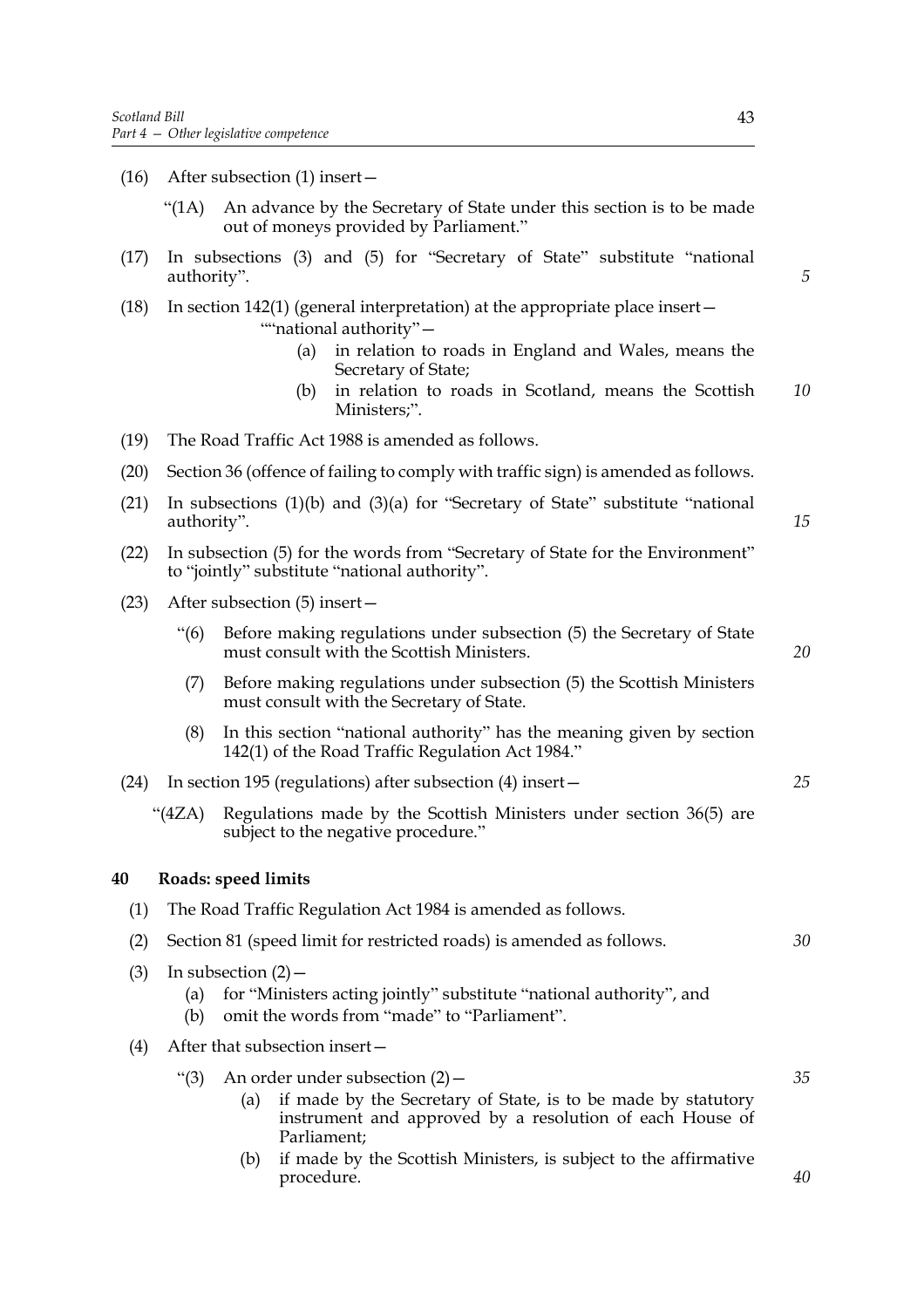- (4) Before making an order under subsection (2) the Secretary of State must consult with the Scottish Ministers. (5) Before making an order under subsection (2) the Scottish Ministers must consult with the Secretary of State." (5) In section 82 (what roads are restricted roads)— (a) in subsection (1)(b) for "Secretary of State" substitute "Scottish Ministers", and (b) in subsection (3) for "prescribed manner" substitute "manner prescribed in regulations made by the national authority". (6) Section 83 (provisions as to directions by a traffic authority under section 82(2)) is amended as follows.  $(7)$  In subsection  $(1)$  – (a) for "Secretary of State", in both places, substitute "national authority", and (b) for "his" substitute "the national authority's". (8) Section 84 (speed limits on roads other than restricted roads) is amended as follows. (9) In subsections (1A) and (1B) for "Secretary of State" substitute "national authority". (10) Section 85 (traffic signs for indicating speed restrictions) is amended as follows. (11) In the following places, for "Secretary of State" substitute "national authority"— (a) subsection (1), (b) subsection  $(2)(a)$  and  $(b)$ , (c) subsection (3), and (d) subsection (5A). (12) In subsection (1) for "he" substitute "the national authority".  $(13)$  In subsection  $(3)$  – (a) omit "himself", (b) omit "by him" in the first place, and (c) for "him", in the second place, substitute "the national authority". (14) In subsection (5A) omit the words from "or, where" to "officer of the Scottish Ministers". (15) In subsection (7) after "power" insert "of the Secretary of State". (16) After subsection (7) insert— "(8) The power of the Scottish Ministers to give general directions under subsection (2) is to be exercisable by Scottish statutory instrument. (9) Before giving any general directions under subsection (2) the Secretary of State must consult with the Scottish Ministers. *5 10 15 20 25 30 35*
	- (10) Before giving any general directions under subsection (2) the Scottish Ministers must consult with the Secretary of State." *40*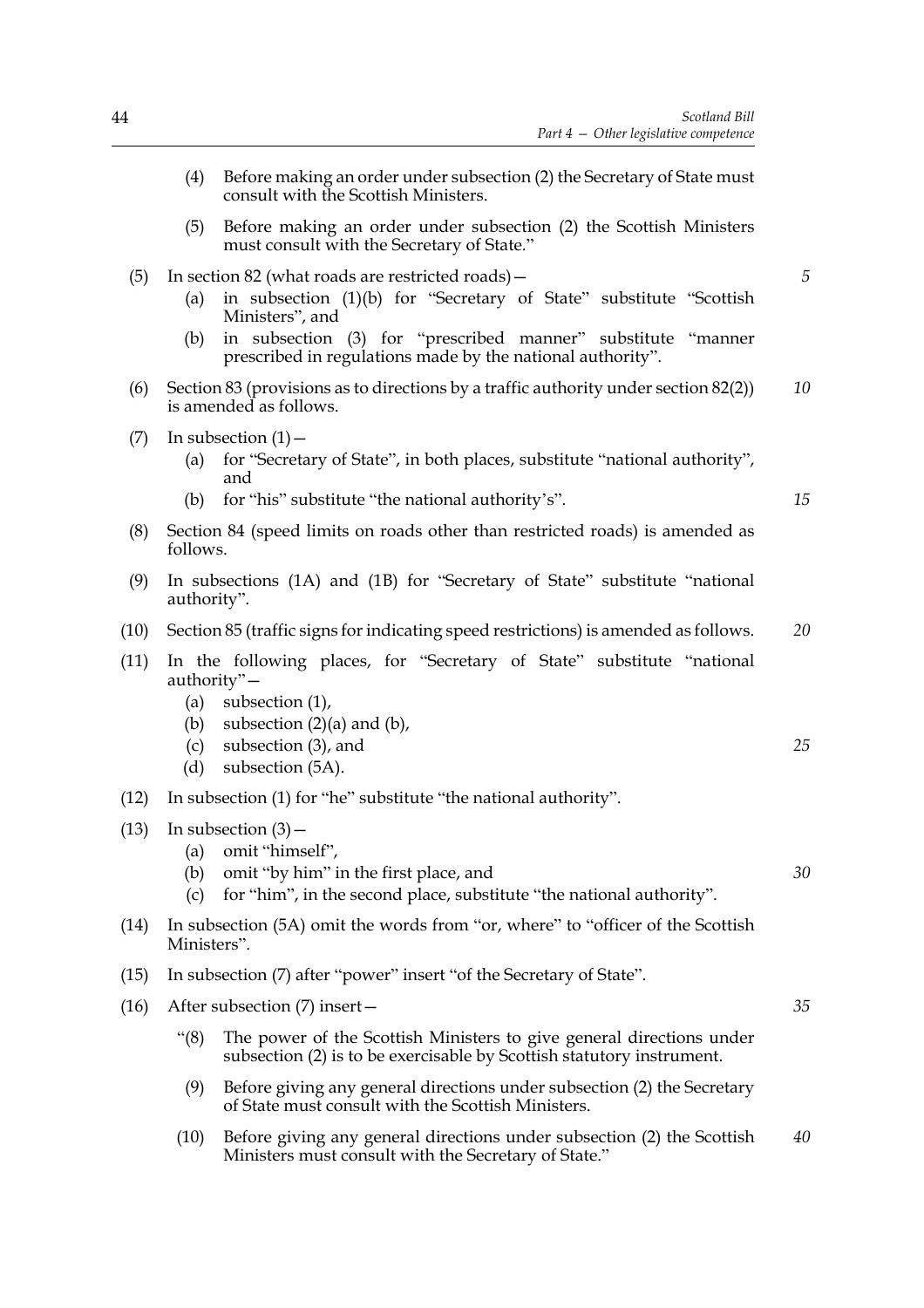- (17) In section 87 (exemption of emergency vehicles from speed limits) (as amended by section 19 of the Road Safety Act 2006)—
	- (a) in paragraph (b) of subsection (1) for "prescribed purposes" substitute "purposes prescribed by regulations made by the relevant authority",
	- (b) in that paragraph after "may be" insert "so",
	- (c) in subsection  $(2)(a)$  for "this section" substitute "subsection  $(3)$ ",
	- (d) in subsection (4) for "The regulations", in the first place, substitute "Regulations under subsection (3)",
	- (e) in subsection (5) for "The regulations", in the first place, substitute "Regulations under subsection (3)",
	- (f) in subsection (6) for "The regulations" substitute "Regulations under subsection (3)", and
	- $(g)$  at the end insert
		- "(7) In this section "relevant authority"—
			- (a) in relation to vehicles used on roads in Scotland, except vehicles used in connection with reserved matters (within the meaning of the Scotland Act 1998), means the Scottish Ministers, *15*
			- (b) otherwise, means the Secretary of State."

## **41 Roads: consequential provision etc**

- (1) Schedule 2 (roads: consequential and related amendments) has effect.
- (2) The National Assembly for Wales (Transfer of Functions) Order 1999 (S.I. 1999/672) has effect in relation to the Road Traffic Regulation Act 1984 and the Road Traffic Act 1988 as if the amendments of those Acts by sections 39 and 40(1) to (16) and Schedule 2 were in force immediately before the commencement of the Order.
- (3) Subsection (4) applies if the Secretary of State makes a statutory instrument revoking the following instruments in relation to England and Wales—
	- (a) the Zebra, Pelican and Puffin Pedestrian Crossing Regulations and General Directions 1997 (S.I. 1997/2400);
	- (b) the Traffic Signs (Temporary Obstructions) Regulations 1997 (S.I. 1997/ 3053);
	- (c) the Traffic Signs Regulations and General Directions 2002 (S.I. 2002/ 3113).
- (4) Despite anything in section 39 or 40 or Schedule 2, the Secretary of State may by that instrument exercise one or more of the traffic signs powers to make provision in relation to roads in Scotland (including provision revoking one or more of the instruments mentioned in subsection  $(3)$  in relation to Scotland), with the consent of the Scottish Ministers. *35*
- (5) The traffic signs powers are—
	- (a) the power to make regulations under section 25 of the Road Traffic Regulation Act 1984 (pedestrian crossings);
	- (b) the power to make regulations under section 64 of that Act (traffic signs);
	- (c) the power to give general directions under section 65(1) of that Act (placing of traffic signs); *45*

*5*

*10*

*20*

*30*

*25*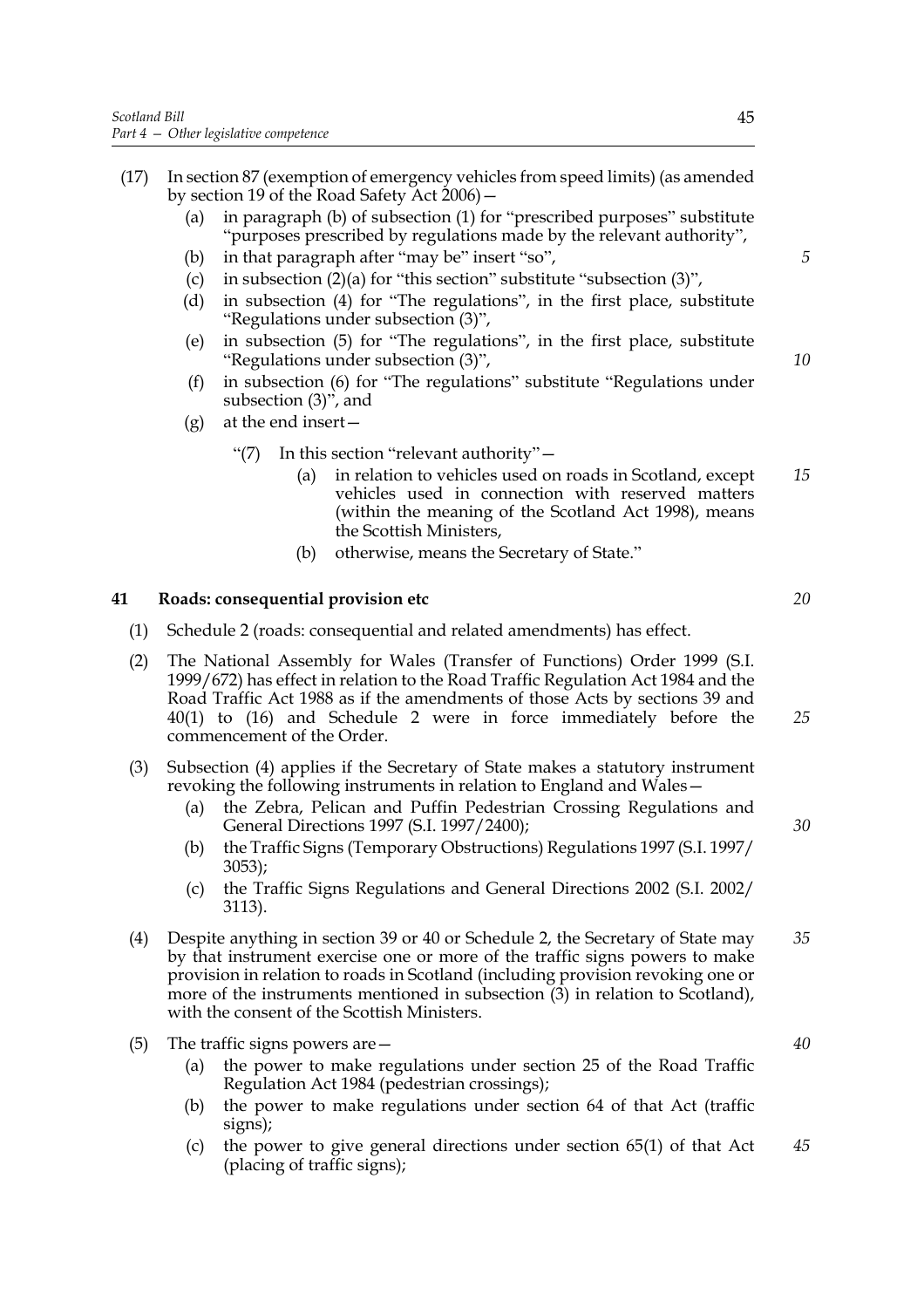- (d) the power to give general directions under section 85(2) of that Act (traffic signs for indicating speed restrictions);
- (e) the power to make regulations under section 36(5) of the Road Traffic Act 1988 (traffic signs: discretionary disqualification for failure to comply).
- (6) The Secretary of State may not by virtue of subsection (4) exercise any power in a way that the Secretary of State could not have exercised that power immediately before the coming into force of sections 39 and 40 and Schedule 2.

## **42 Policing of railways and railway property**

- (1) In Part 2 of Schedule 5 to the Scotland Act 1998, Section E2 (specific reservations: rail transport) is amended as follows. *10*
- (2) Under the heading "Exceptions", after the exception relating to the promotion and construction of railways insert—

"Policing of railways and railway property."

(3) Under the heading "Interpretation", after the definition of "railway" insert— *15*

> ""Railway property" has the meaning given by section 75(3) of the Railways and Transport Safety Act 2003."

#### **43 British Transport Police: cross-border public authorities**

|                                        | (1) The following are cross-border public authorities for the purposes of the |  |  |  |  |  |  |
|----------------------------------------|-------------------------------------------------------------------------------|--|--|--|--|--|--|
| Scotland Act 1998 ("the 1998 Act") $-$ |                                                                               |  |  |  |  |  |  |

- (a) the British Transport Police Authority;
- (b) the Chief Constable of the British Transport Police Force;
- (c) the deputy Chief Constable of the British Transport Police Force;
- (d) the assistant Chief Constables of the British Transport Police Force.
- (2) In relation to those cross-border public authorities the reference in section 88(3) of the 1998 Act to a pre-commencement enactment is to be read as a reference to the Railways and Transport Safety Act 2003. *25*
- (3) Except as provided by subsection (2), the 1998 Act applies in relation to the cross-border public authorities mentioned in subsection (1) in the same way as it applies in relation to cross-border public authorities specified in an Order in Council under section 88(5) of the 1998 Act. *30*

#### **44 Onshore petroleum**

- (1) Section D2 in Part 2 of Schedule 5 to the Scotland Act 1998 (oil and gas) is amended as follows.
- (2) In the Exceptions, before "The manufacture of gas." insert—

 "The granting and regulation of licences to search and bore for and get petroleum that, at the time of the grant of the licence, is within the Scottish onshore area, except for any consideration payable for such licences.

 Access to land for the purpose of searching or boring for or getting petroleum under such a licence." *40*

*5*

*20*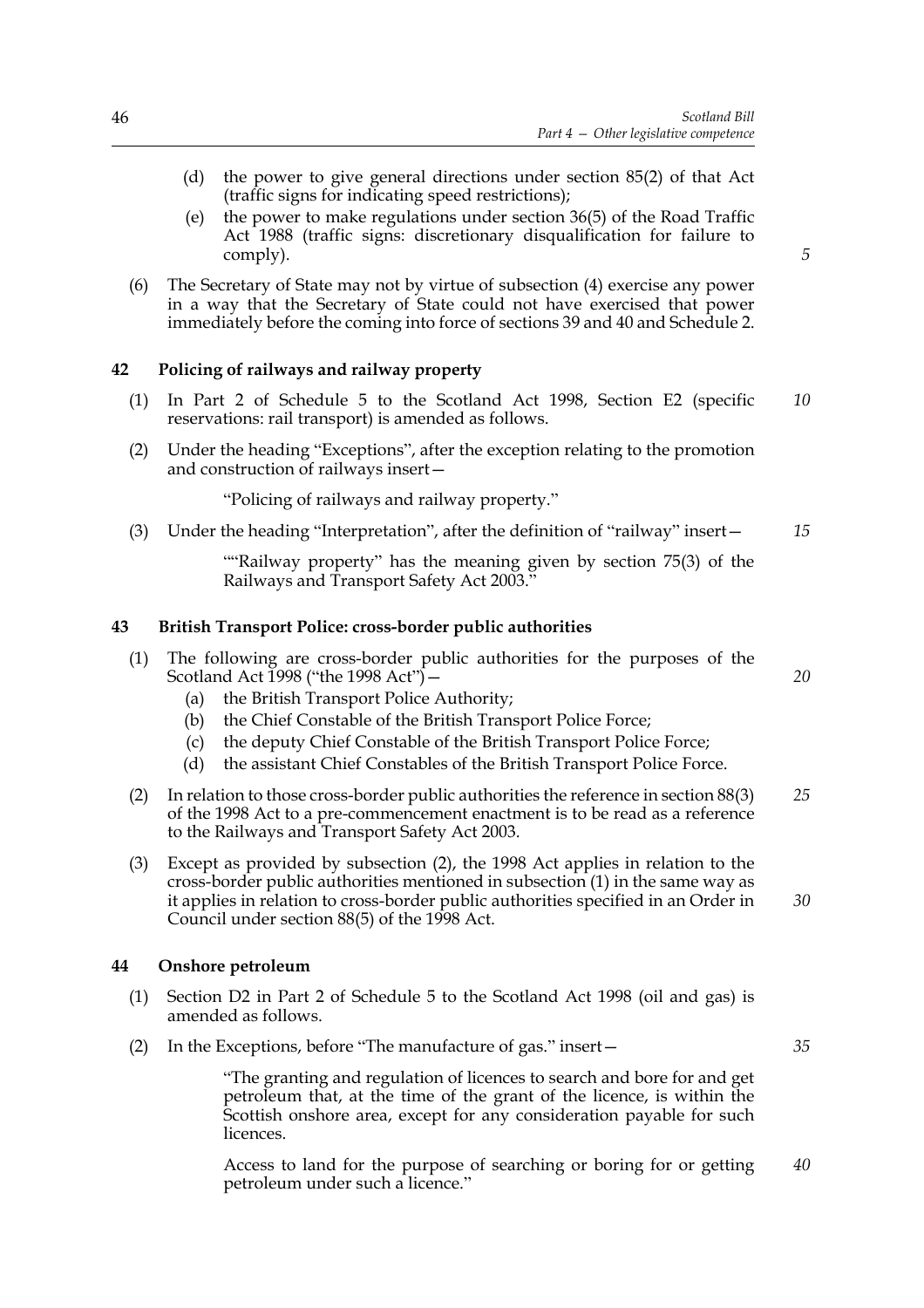(3) After the Exceptions insert—

"*Interpretation*

 The Scottish onshore area is the area of Scotland that is within the baselines established by any Order in Council under section 1(1)(b) of the Territorial Sea Act 1987 (extension of territorial sea).

 "Petroleum" means petroleum within the meaning given by section 1 of the Petroleum Act 1998 in its natural state in strata.'

# **45 Onshore petroleum: consequential amendments**

- (1) The Petroleum Act 1998 is amended as follows.
- (2) Section 3 (licences to search and bore for and get petroleum) is amended as follows. *10*
- (3) In subsection  $(1)$ 
	- (a) for "Secretary of State" substitute "appropriate Minister";
	- (b) for "he" substitute "the appropriate Minister".
- (4) In subsection (3) for "Secretary of State" in the second place substitute "appropriate Minister". *15*
- (5) After subsection (4) insert—
	- "(5) In this Part "the appropriate Minister" means—
		- (a) in relation to the Scottish onshore area, the Scottish Ministers;
		- (b) otherwise, the Secretary of State."
- (6) Section 4 (licences: further provisions) is amended as follows.
- (7) In subsection (1) for "Secretary of State" substitute "appropriate Minister".
- (8) After that subsection insert—
	- "(1A) In relation to licences granted by the Scottish Ministers, regulations made by the Secretary of State under subsection (1)(e) may include model clauses on the consideration payable for a licence and the following so far as they relate to such consideration— *25*
		- (a) the measurement of petroleum obtained from the licensed area (including the facilitation of such measurement), and
		- (b) the keeping of accounts.
		- (1B) Regulations made by the Scottish Ministers under subsection (1)(e) may not include model clauses on the matters mentioned in subsection  $(1\overrightarrow{A})$ ."
- (9) In subsection (3) for "Any such regulations" substitute "Any regulations made by the Secretary of State".
- (10) After that subsection insert—
	- "(3A) Any regulations made by the Scottish Ministers shall be subject to the negative procedure (see section 28 of the Interpretation and Legislative Reform (Scotland) Act 2010)."

*5*

*35*

*30*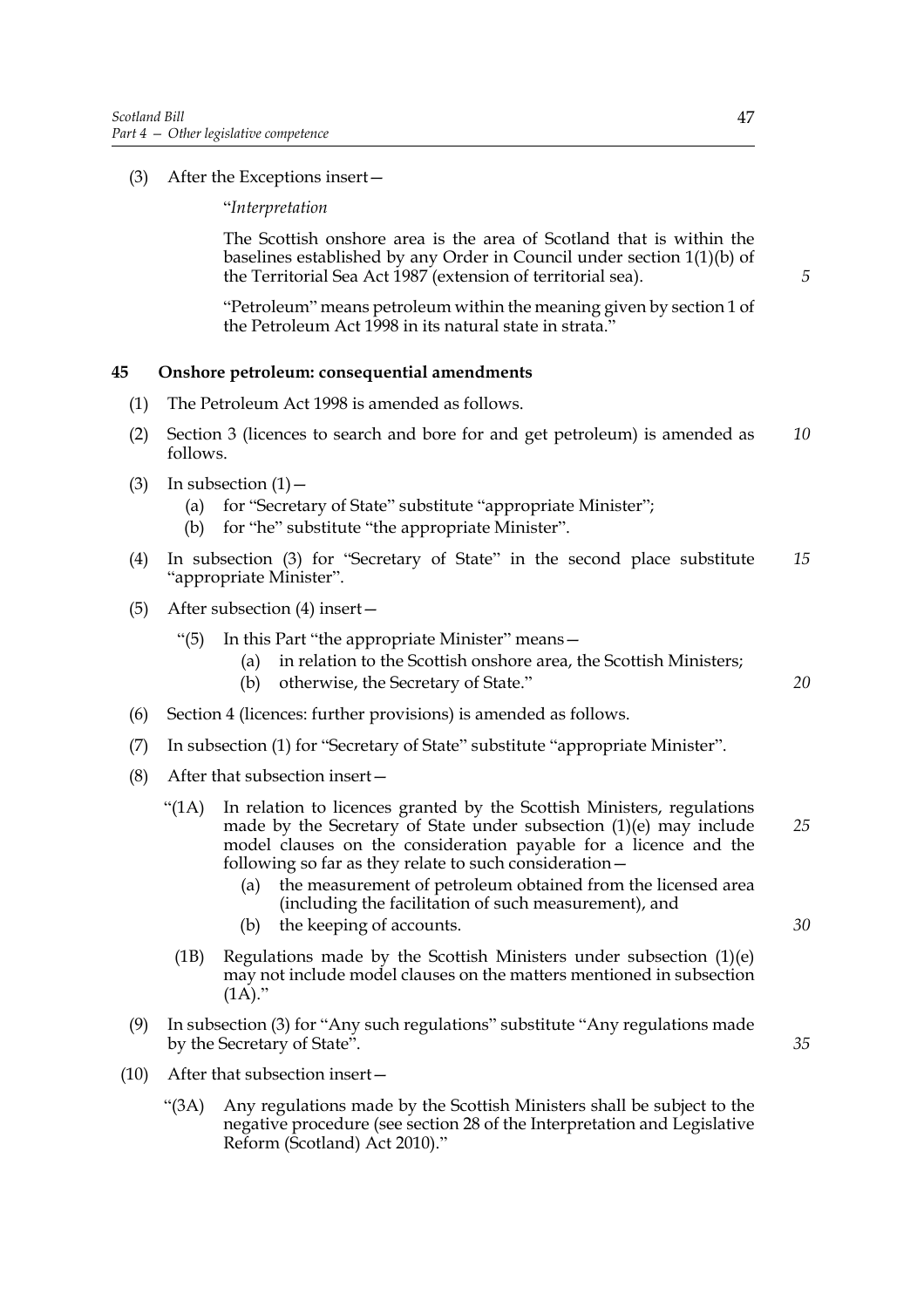- (11) After subsection (4) insert—
	- "(4A) As soon as practicable after granting a licence under section 3, the Scottish Ministers shall publish notice of the fact in the Edinburgh Gazette stating—
		- (a) the name of the licensee; and
		- (b) the situation of the area in respect of which the licence has been granted."
- (12) In section 5(9) (existing licences) for "the Secretary of State" in each place substitute "the appropriate Minister".
- (13) In section 5A (rights transferred without consent) for "Secretary of State" in each place substitute "appropriate Minister". *10*
- (14) In section 5B(1) (information) for "the Secretary of State" in each place substitute "the appropriate Minister".
- (15) In section 7 (ancillary rights) in subsection  $(2)$  -
	- (a) at the end of paragraph (b) omit "and", and
	- (b) at the end of paragraph (c) insert "; and
		- (d) references to the Secretary of State (or the Minister) in sections 4 and 9 of that Act included references to the Scottish Ministers in relation to licences granted in relation to the Scottish onshore area."
- (16) In section 8 (power to inspect plans of mines) for "the Secretary of State" in each place substitute "the appropriate Minister".
- (17) After section 8 insert—

## **"8A Interpretation of Part 1**

- (1) This section applies for the purposes of this Part.
- (2) The "appropriate Minister" means—
	- (a) in relation to the Scottish onshore area, the Scottish Ministers;
	- (b) otherwise, the Secretary of State.
- (3) The Scottish onshore area is the area of Scotland that is within the baselines established by any Order in Council under section 1(1)(b) of the Territorial Sea Act 1987 (extension of territorial sea). *30*
- (4) In subsection (3) "Scotland" has the same meaning as in the Scotland Act 1998."
- (18) In section 188(12) of the Energy Act 2004, in the substituted subsection (7A), before paragraph (a) insert— "(za) Part 1 of the Petroleum Act 1998,". *35*
- (19) The Oil Taxation Act 1975 is amended as follows.
- (20) In section 12(1A)(a)(ii) (authorities that can revoke licences) after "Secretary of State" insert ", the Scottish Ministers".
- (21) In paragraph 1(2) of Schedule 1 (determination of oil fields)— (a) in paragraph (a) after "granted" insert "by the Secretary of State";

*15*

*5*

*20*

*25*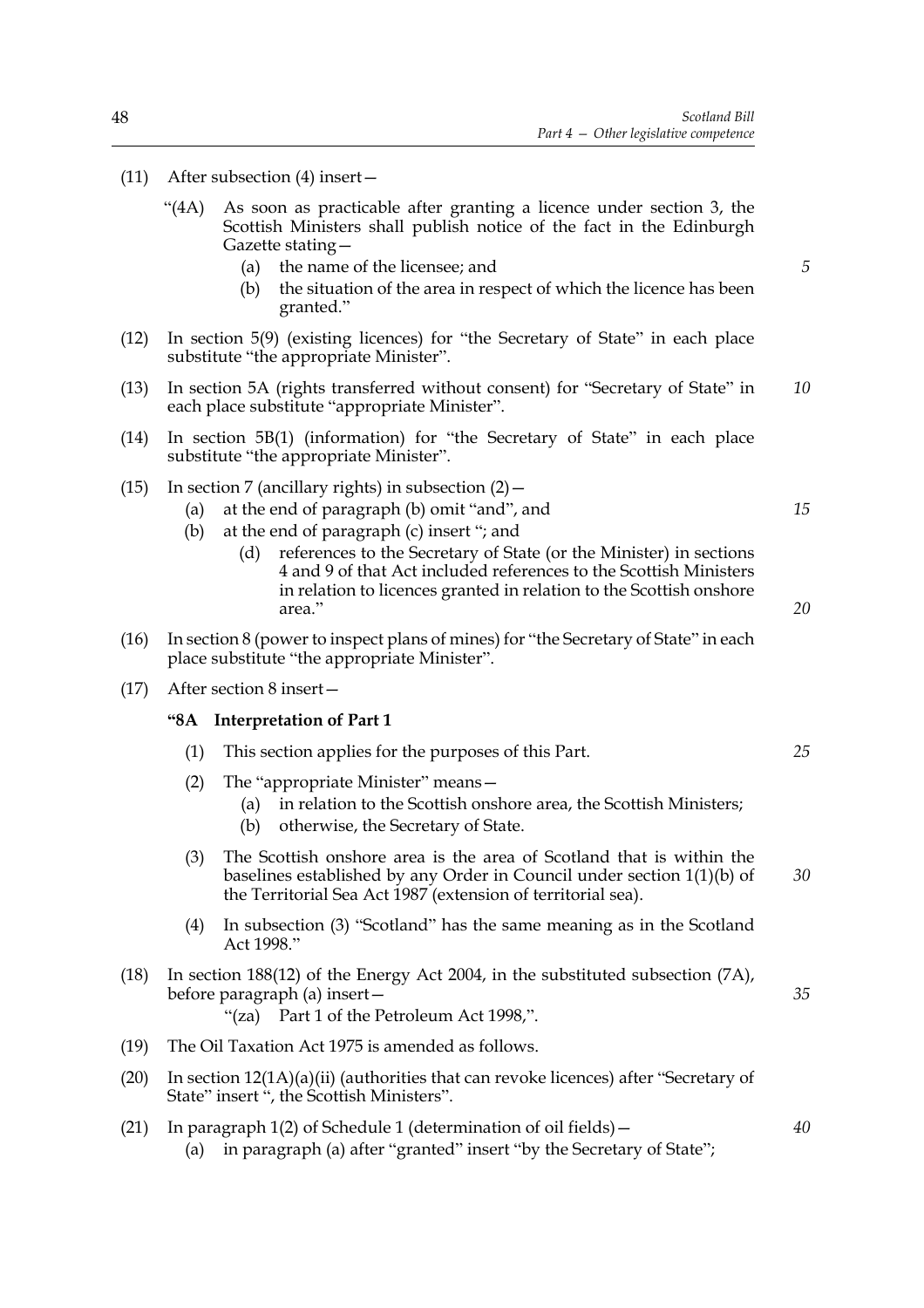- (b) after paragraph (a) insert—
	- "(aa) is the Scottish Ministers if the area is such that licences can be granted by the Scottish Ministers for all of it under Part 1 of the Petroleum Act 1998;
	- (ab) is the Secretary of State and the Scottish Ministers acting jointly if the area is such that licences can be granted for part of it by the Secretary of State and for part of it by the Scottish Ministers;".
- (22) The Petroleum (Production) (Landward Areas) Regulations 1995 are amended as follows.
- (23) In regulation 2 (interpretation) after the entry for "principal licence" insert—

 ""Scottish onshore area" has the meaning given by section 8A of the Petroleum Act 1998;".

- (24) In regulation 3 (application of the regulations) at the beginning of paragraph (1) insert "Subject to paragraph (1A),".
- (25) After that paragraph insert—
	- "(1A) These regulations do not apply to applications for licences to search and bore for, and get, petroleum within the Scottish onshore area."

# **46 Onshore petroleum: existing licences**

- (1) The Secretary of State may make any amendment that appears to the Secretary of State to be necessary or expedient in consequence of section 44 or 45— *20*
	- (a) in any model clause, to the extent that, under Part 1 of the Petroleum Act 1998, it is incorporated, or has effect as if incorporated, in an existing licence, and
	- (b) in any other provision of an existing licence.
- (2) In the case of an existing licence granted in respect of an area ("the licence area") of which part only was within the Scottish onshore area at the time the licence was granted—
	- (a) the Secretary of State may direct that it is to have effect as a licence in respect of an area comprising that part and a separate licence in respect of an area comprising the rest of the licence area, and
	- (b) subsection (1) applies in relation to each of those licences as it applies in relation to the existing licence.
- (3) The power to make amendments under subsection  $(1)(a)$  is exercisable by regulations made by statutory instrument.
- (4) A statutory instrument containing regulations under this section is subject to annulment in pursuance of a resolution of either House of Parliament.
- (5) In this section "existing licence" means a licence granted, before the commencement of section 44, under—
	- (a) section 3 of the Petroleum Act 1998, or
	- (b) section 2 of the Petroleum (Production) Act 1934,

in respect of an area all or part of which is within the Scottish onshore area, within the meaning given by Section D2 of Part 2 of Schedule 5 to the Scotland Act 1998.

*5*

*10*

*15*

*35*

*25*

*30*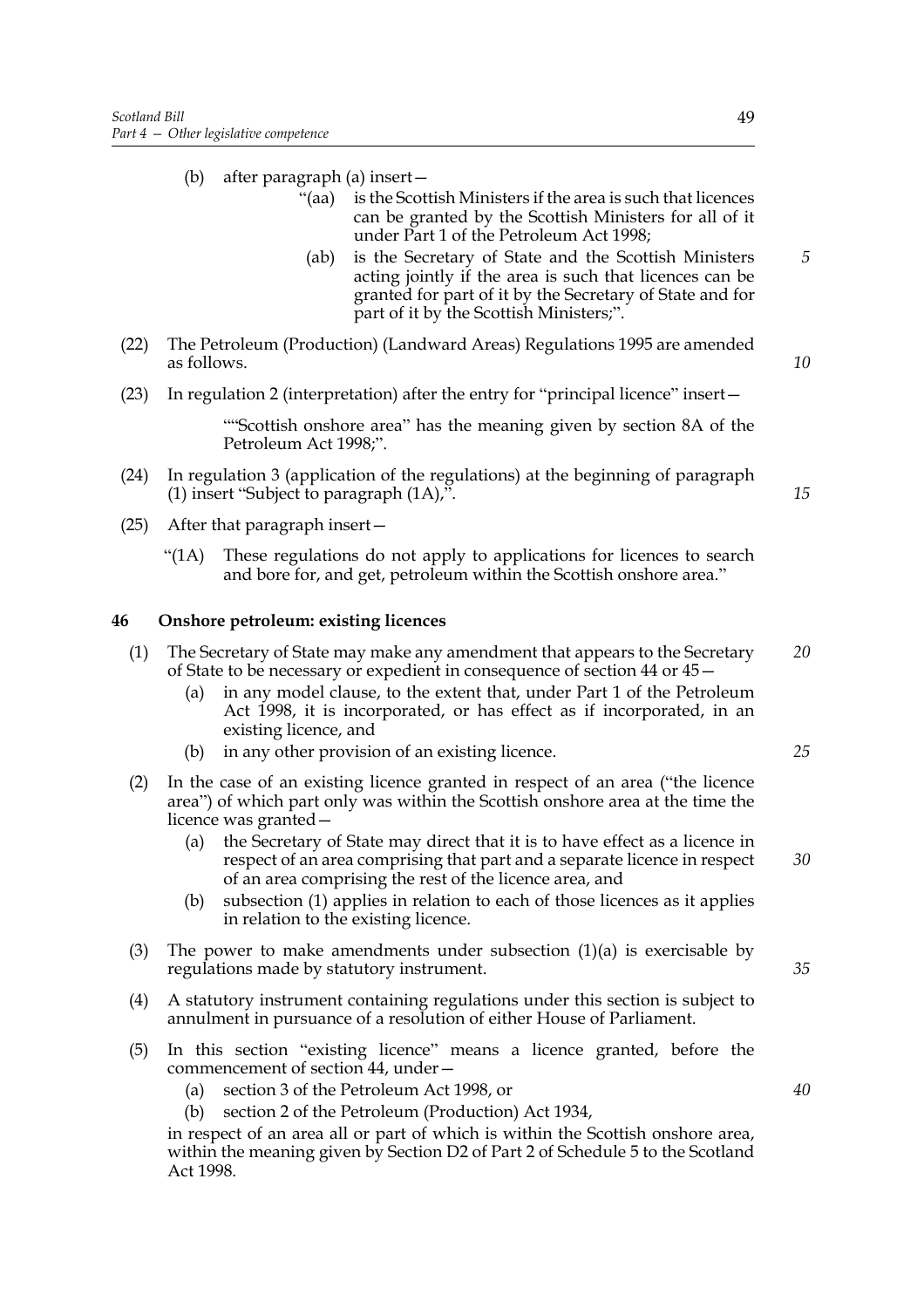# **47 Consumer advocacy and advice**

- (1) Part 2 of Schedule 5 to the Scotland Act 1998 (specific reservations) is amended as follows.
- (2) In Section C7 (consumer protection)—
	- (a) for the heading "Exception" substitute "Exceptions";
	- (b) after that heading insert—

 "The provision of consumer advocacy and advice by, or by agreement with, a public body or the holder of a public office."

(3) In Section C8 (product standards, safety and liability) after the heading "Exceptions" insert—

*10*

*5*

 "The provision of consumer advocacy and advice by, or by agreement with, a public body or the holder of a public office."

(4) In Section C9 (weights and measures) after the reservations insert—

*"Exceptions*

 The provision of consumer advocacy and advice by, or by agreement with, a public body or the holder of a public office." *15*

- (5) In Section C11 (posts)—
	- (a) for the heading "Exception" substitute "Exceptions";
	- (b) after that heading insert—

 "The provision of consumer advocacy and advice by, or by agreement with, a public body or the holder of a public office, but not any related compulsory levy on postal operators."; *20*

- (c) under the heading "Interpretation", before ""postal services"" insert ""postal operator",".
- (6) In Section D1 (electricity)—
	- (a) for the heading "Exception" substitute "Exceptions";
	- (b) after the exception relating to the Environmental Protection Act 1990 insert—

 "The provision of consumer advocacy and advice by, or by agreement with, a public body or the holder of a public office, but not any related compulsory levy on persons supplying, generating, transmitting or distributing electricity."

(7) In Section D2 (oil and gas), at the end of the exceptions insert—

 "The provision in relation to gas of consumer advocacy and advice by, or by agreement with, a public body or the holder of a public office, but not any related compulsory levy on persons supplying gas to premises or conveying gas through pipes."

- (8) In paragraph 3(2) of Part 3 of Schedule 5 to the Scotland Act 1998 (reserved bodies) at the end insert—
	- "(e) the Office of Communications,
		- (f) the Gas and Electricity Markets Authority."
- (9) Section 8 of the Utilities Act 2000 (payments by licence holders relating to new arrangements) is amended as follows.

*25*

*30*

*35*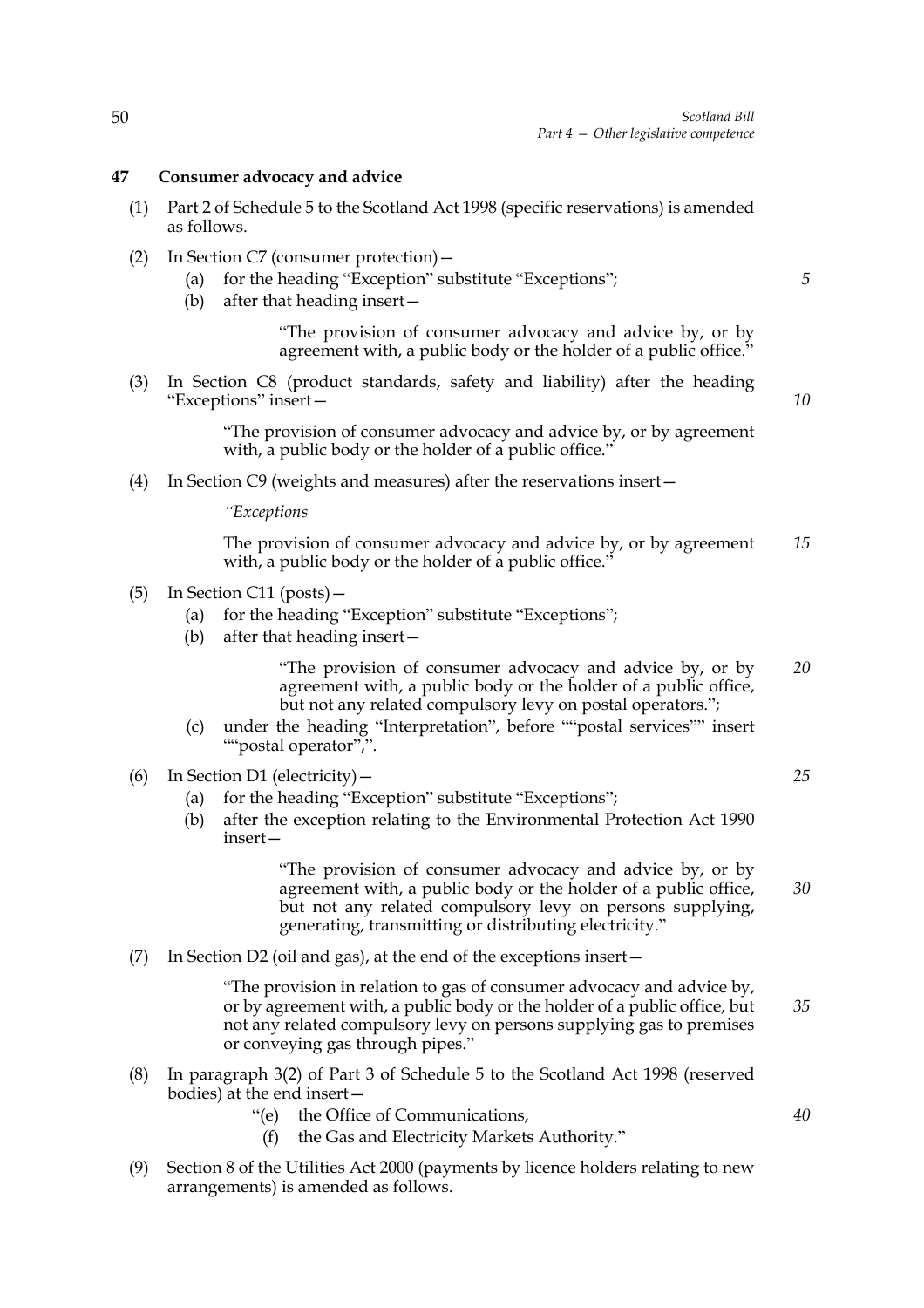$(10)$  In subsection  $(2)$  – (a) after "payment by the licence holder of sums" insert " $-$  (a)"; (b) at the end insert ", or (b) relating to such amounts as the Secretary of State considers reasonable in respect of the provision, in or as regards Scotland, of consumer advocacy and advice by, or by agreement with, a public body or the holder of a public office, in relation to gas and electricity consumers". (11) Omit— (a) subsection  $(3A)(bb)$  and  $(cb)$ ; (b) in subsection (3A)(f) the words "or Citizens Advice Scotland"; (c) in subsection  $(3B)(a)$  the words "(bb)," and ",(cb)"; (d) in subsection (3C) the words "or Citizens Advice Scotland, or by them jointly,". (12) In subsection (9) after "(3A)" insert "or to amounts mentioned in subsection  $(2)(b)$ ". (13) Section 51 of the Postal Services Act 2011 (consumer protection conditions) is amended as follows. (14) At the end of subsection  $(2)(c)$  omit "and" and insert-"(ca) to make payments relating to such amounts as the Secretary of State considers reasonable in respect of the provision, in or as regards Scotland, of consumer advocacy and advice by, or by agreement with, a public body or the holder of a public office, in relation to users of postal services, and". (15) In subsection (6) after " $(2)(c)$ " insert ",  $(ca)$ ". (16) Omit— (a) in subsection  $(2)(c)$  the words ", Citizens Advice Scotland"; (b) in subsection (4) the words ", Citizens Advice Scotland"; (c) subsection  $(4)(d)$ , (e) and  $(f)$ ; (d) in subsection (4A) the words "or Citizens Advice Scotland, or by them jointly,". **48 Functions exercisable within devolved competence: consumer advocacy and advice** (1) The Scotland Act 1998 ("the 1998 Act") has effect, in relation to any function so far as exercisable within devolved competence by virtue of a provision of section 47, as if references to a "pre-commencement enactment" were to— (a) an Act passed before or in the same session as the relevant date, (b) any other enactment made before the relevant date, (c) subordinate legislation under section 106 of the 1998 Act, to the extent that the legislation states that it is to be treated as a pre-commencement enactment, *5 10 15 20 30 35 40*

but did not include the 1998 Act or this Act (or any amendment made by either of those Acts) or, subject to paragraph (c), an enactment comprised in subordinate legislation under either of those Acts.

(2) In this section—

*25*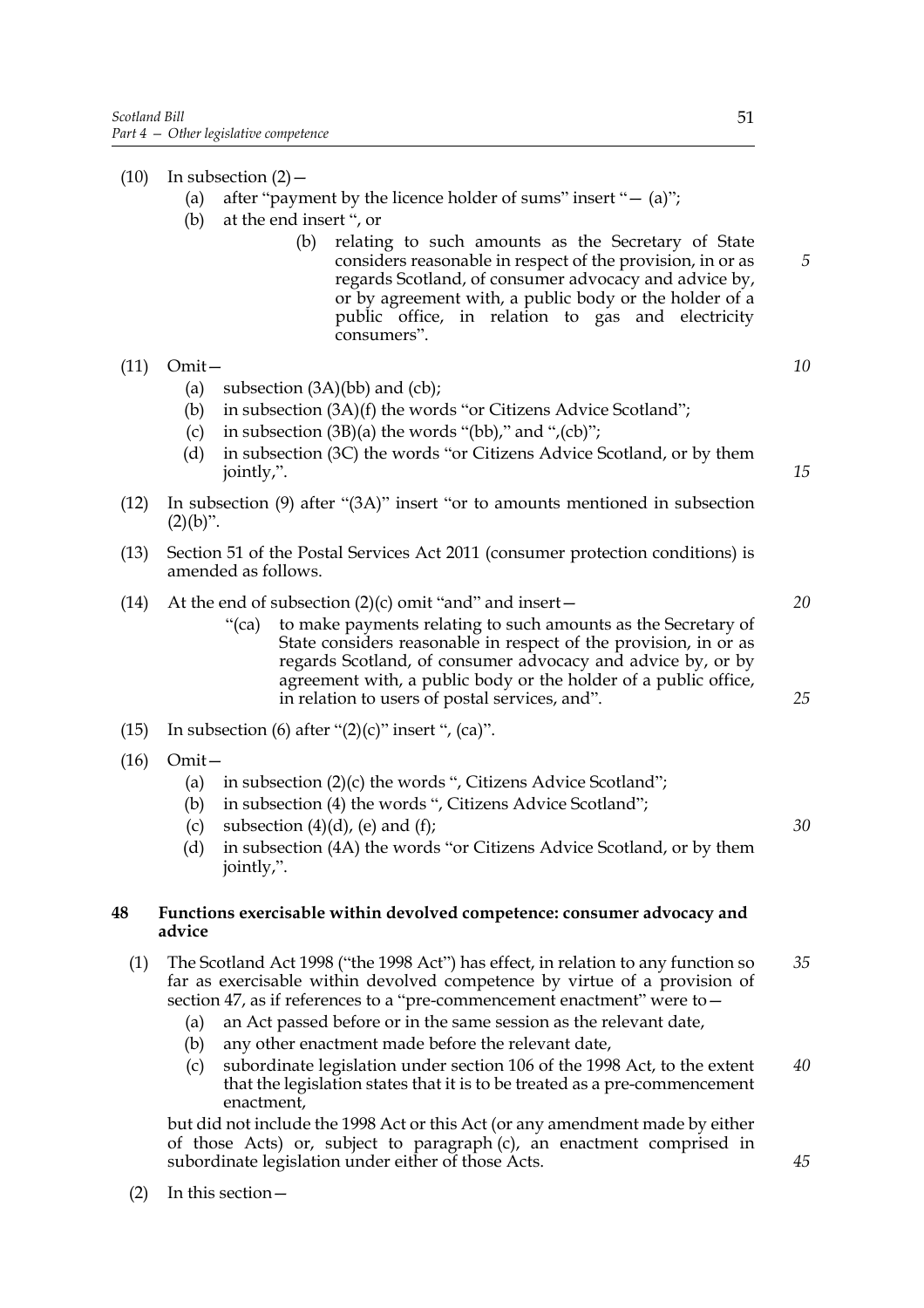- (a) expressions used in the 1998 Act have the same meaning as in that Act;
- (b) the relevant date is the date on which section 47 comes into force.

# **49 Gaming machines on licensed betting premises**

(1) In Section B9 in Part 2 of Schedule 5 to the Scotland Act 1998 (betting, gaming and lotteries) at the end insert—

"*Exception*

In the case of a betting premises licence under the Gambling Act 2005, other than one in respect of a track, the number of gaming machines authorised for which the maximum charge for use is more than £10 (or whether such machines are authorised)."

- (2) Section 172 of the Gambling Act 2005 (gaming machines) is amended as follows.
- (3) In subsection (11) for "Secretary of State" substitute "appropriate Minister".
- (4) After that subsection insert—
	- "(12) In subsection (11) "the appropriate Minister" means—
		- (a) the Scottish Ministers, so far as, in the case of a betting premises licence in respect of premises in Scotland and not in respect of a track, the order varies—
			- (i) the number of gaming machines authorised for which the maximum charge for use is more than £10, or
			- (ii) whether such machines are authorised;
		- (b) otherwise, the Secretary of State."
- (5) In section 355 of that Act (regulations, orders and rules)—
	- (a) in subsection (1) after "the Secretary of State" insert "or the Scottish Ministers", and
	- (b) for subsections  $(9)$  and  $(10)$  substitute  $-$ 
		- "(9) Subsection (3) does not apply to regulations made by the Scottish Ministers (see section 27 of the Interpretation and Legislative Reform (Scotland) Act 2010: functions exercisable by Scottish statutory instrument).
		- (10) Regulations made by the Scottish Ministers under a provision specified in subsection (4), or under section 285, and an order made by the Scottish Ministers under section 172, shall be subject to the affirmative procedure.
		- (11) Any other regulations made by the Scottish Ministers under a provision of this Act shall be subject to the negative procedure." *35*
- (6) The amendments made by this section do not apply in relation to a betting premises licence issued before this section comes into force.

# **50 Abortion**

In Part 2 of Schedule 5 to the Scotland Act 1998 (specific reservations) omit Section J1 (abortion). *40*

*5*

*10*

*15*

*20*

*25*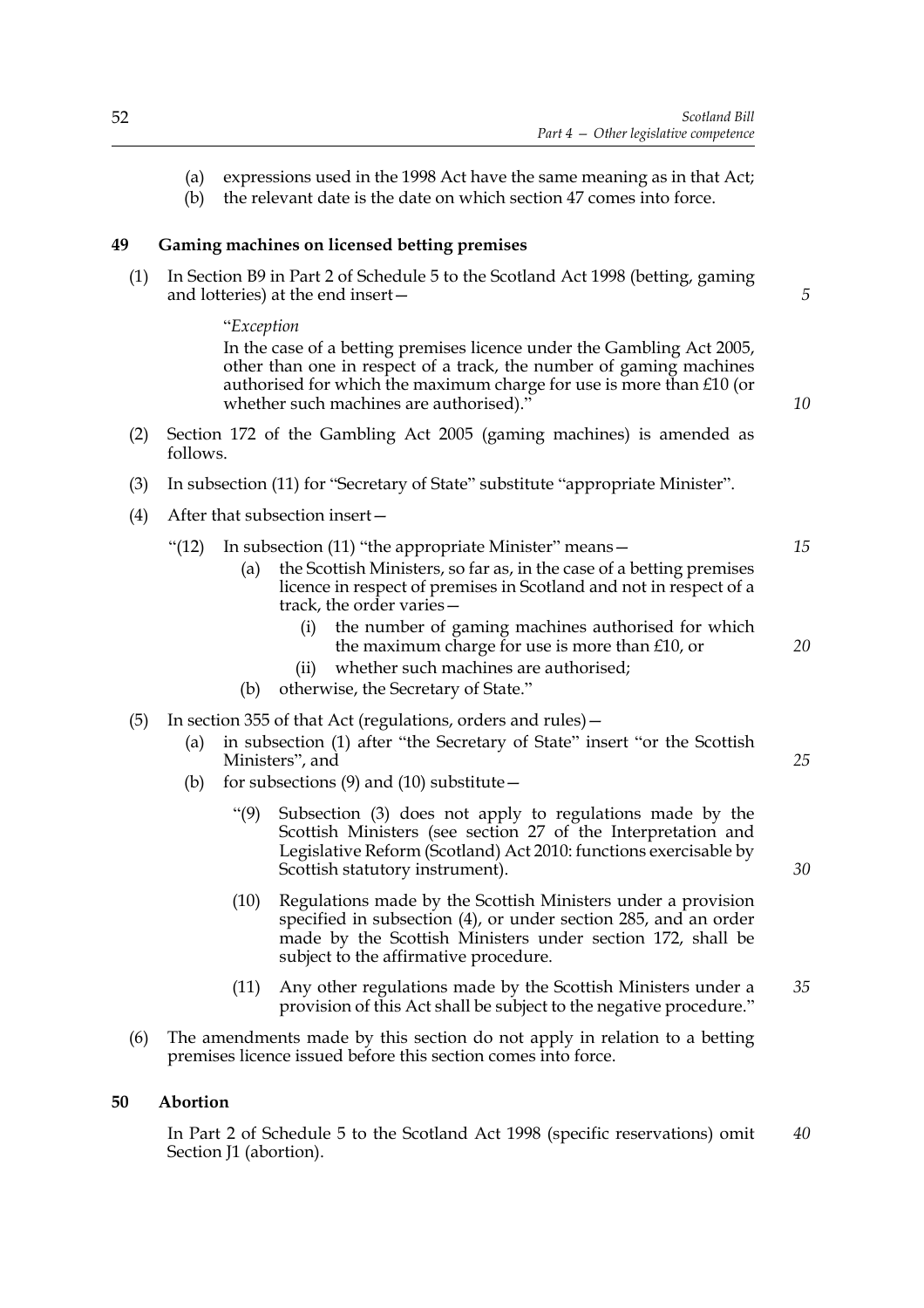# **PART 5**

## OTHER EXECUTIVE COMPETENCE

# **51 Gaelic Media Service**

- (1) In section 183A of the Broadcasting Act 1990 (membership of the Gaelic Media Service)—
	- (a) in subsection (4) for "the Secretary of State and the Scottish Ministers" substitute "the Scottish Ministers", and
	- (b) in subsection (6)(b) for "the Secretary of State with the agreement of the Scottish Ministers" substitute "the Scottish Ministers".
- (2) Section 17(4) to (6) of the Scotland Act 2012 is repealed.

*10*

*20*

*35*

*5*

# **52 Commissioners of Northern Lighthouses**

- (1) Schedule 8 of the Merchant Shipping Act 1995 is amended as follows.
- (2) In paragraph 1(2) (Commissioners of Northern Lighthouses), after paragraph (e) insert—
	- "(f) a person appointed by the Secretary of State (in addition to the person nominated under paragraph (d)); *15*
	- (g) a person appointed by the Scottish Ministers."
- (3) In paragraph 2(2) (elections by the Commissioners) for "five" substitute "three".
- (4) After paragraph 4 (Commissioners constituting quorum) insert—
	- "4A (1) The Commissioners shall send to the Scottish Ministers a copy of any accounts that they have been required to provide under section 218.
		- (2) The Scottish Ministers shall lay those accounts before the Scottish Parliament.
		- (3) The Commissioners shall send to the Scottish Ministers any report made under section 198(4)(b) (reports on inspections). *25*
		- (4) The Scottish Ministers shall lay any such report before the Scottish Parliament."

#### **53 Maritime and Coastguard Agency**

- (1) In section 1 of the Coastguard Act 1925 (transfer of the coastguard to the Board of Trade), at the end insert— *30*
	- "(3) The Secretary of State must consult the Scottish Ministers about the strategic priorities of the Secretary of State in exercising functions under subsection (1) in relation to activities of Her Majesty's Coastguard in Scotland.
	- (4) In subsection (3) "Scotland" has the same meaning as in the Scotland Act 1998."
- (2) In section 292 of the Merchant Shipping Act 1995 (general functions of the Secretary of State) after subsection  $(2)$  insert –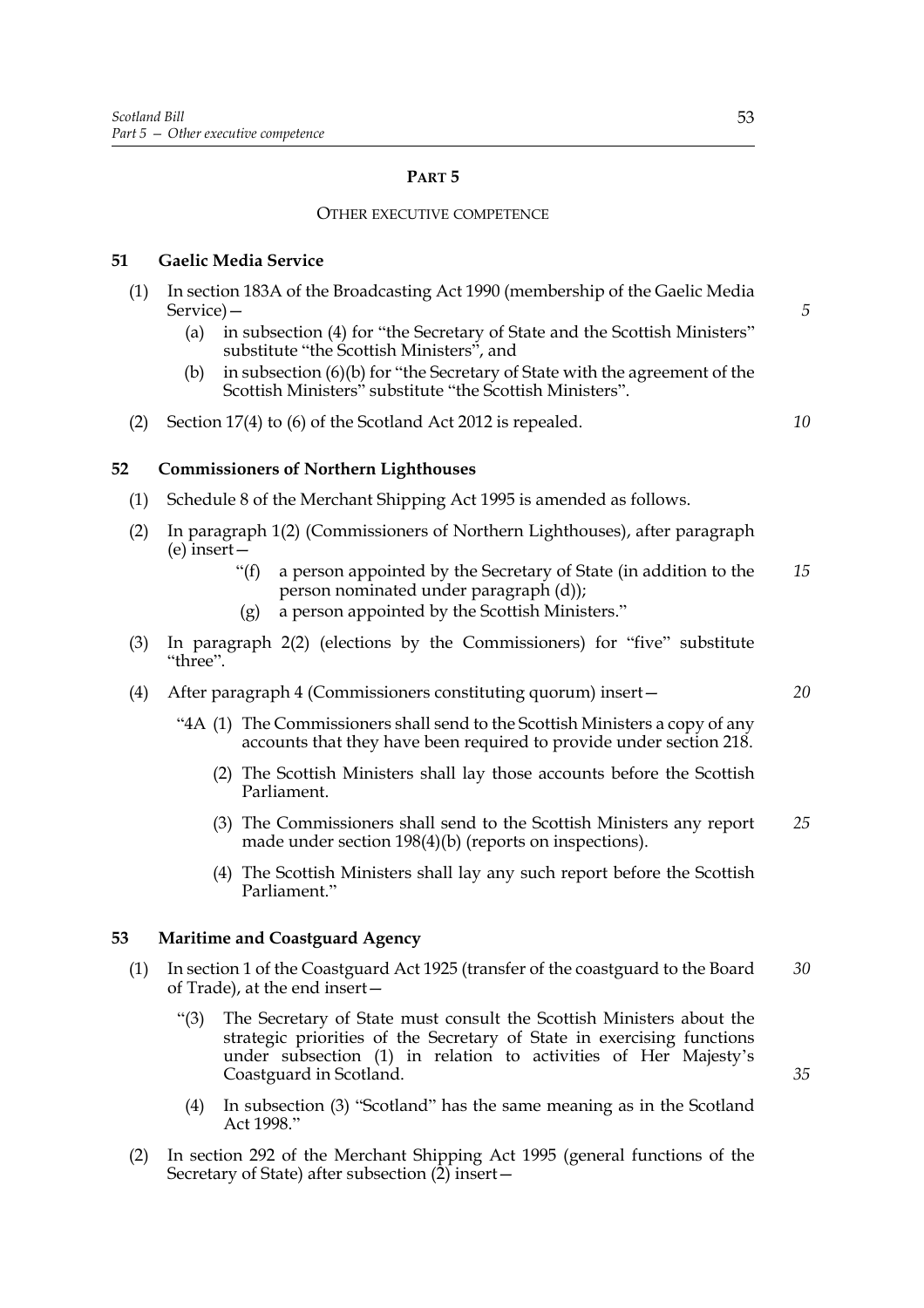- "(3) The Secretary of State must consult the Scottish Ministers about the strategic priorities of the Secretary of State in exercising functions under subsection (1) in relation to the safety standards of ships in Scotland and protecting the health and safety of persons on them.
- (4) In subsection (3) "Scotland" has the same meaning as in the Scotland Act 1998." *5*

#### **54 Rail: franchising of passenger services**

- (1) Section 25 of the Railways Act 1993 (public sector operators not to be franchisees) is amended as follows.
- (2) In the heading, at the beginning insert "England and Wales:".
- (3) After subsection (2) insert—
	- "(2A) Subsection (1) does not prevent a public sector operator from being a franchisee in relation to a Scottish franchise agreement."
- (4) This section does not have effect in relation to any invitation to tender under section 26(2) of the Railways Act 1993 issued before the day on which this section comes into force. *15*

#### **55 Fuel poverty: support schemes**

- (1) The Energy Act 2010 is amended as follows.
- (2) In section 9 (schemes for reducing fuel poverty) after subsection (1) insert—
	- "(1A) In relation to Scotland, that is subject to section 14A (power of the Scottish Ministers to make schemes)." *20*
- (3) After section 14 (regulations under Part 2: procedure) insert—

#### **"14A Power of the Scottish Ministers to make schemes under this Part**

- (1) Subject to the following provisions of this section the power under section 9 to make a scheme in relation to Scotland is exercisable by the Secretary of State so as to make only— *25*
	- (a) provision as to the licensed suppliers to whom the scheme applies,
	- (b) provision as to the aggregate amount of benefits to be provided under it by scheme suppliers, and
	- (c) any other provision within section 9(4) or (9)(a) or (c)(v) or (vi).
- (2) The power to make other provision under that section for the purposes of the scheme is exercisable by the Scottish Ministers.
- (3) For the purposes of the exercise of that power by the Scottish Ministers, this Part applies—
	- (a) as if references to the Secretary of State in sections 9, 10 and 14(1) and (4) were references to the Scottish Ministers;
	- (b) as if in section 10(7) "Parliament" were "the Scottish Parliament".

*35*

*30*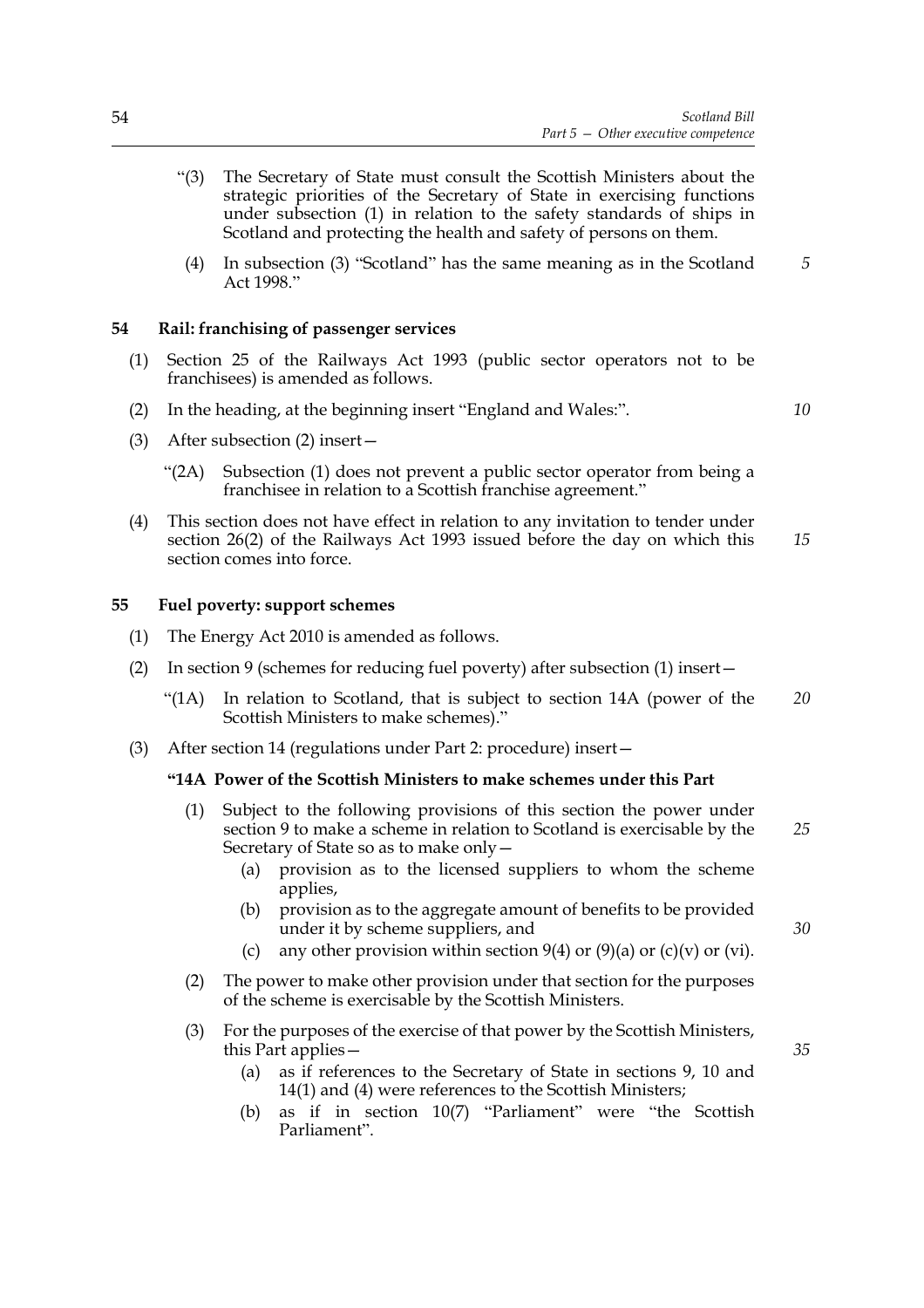- (4) The power of the Scottish Ministers under section 9 does not include power to make provision in relation to the subject-matter of sections 88 to 90 of the Energy Act 2008 (smart meters).
- (5) The Scottish Ministers may not make regulations under section 9 unless—
	- (a) they have consulted the Secretary of State about the proposed regulations, and
	- (b) the Secretary of State has agreed to the regulations being made.
- (6) Subsections (1) and (2) do not prevent the Secretary of State from making any provision under section 9 for the purposes of a scheme in relation to Scotland, or from varying or revoking regulations made by the Scottish Ministers under that section,
	- with the agreement of the Scottish Ministers, or
	- (b) without their agreement, if subsection  $(7)$ ,  $(9)$  or  $(11)$  applies.
- (7) This subsection applies if—
	- (a) a scheme in relation to England and Wales has been made, or the Secretary of State intends to make such a scheme, and
	- (b) the Secretary of State is satisfied, after consulting the Scottish Ministers, that, to ensure that a scheme in relation to Scotland is made with a corresponding scheme period, it is necessary for the Secretary of State to make any provision not mentioned in subsection  $(1)(a)$  to  $(c)$ . *20*
- (8) In paragraph (b) of subsection (7) a "corresponding scheme period" means a scheme period beginning and ending at the same time as that specified or to be specified in the scheme mentioned in paragraph (a).
- (9) This subsection applies if it appears to the Secretary of State that a support scheme made in relation to Scotland is, alone or in conjunction with a scheme made or to be made in relation to England and Wales, likely to—
	- (a) cause detriment to the United Kingdom, or
	- (b) adversely affect the ability of the United Kingdom to comply with an international agreement or arrangement in relation to climate change or energy efficiency,

and the Scottish Ministers have failed to comply with a request made to them by the Secretary of State to make modifications specified by the Secretary of State.

- (10) In determining for the purposes of subsection (9), whether detriment is likely to be caused to the United Kingdom, considerations that the Secretary of State may take into account include the costs imposed on suppliers by virtue of schemes made, or to be made, by the Secretary of State and the Scottish Ministers under section 9.
- (11) This subsection applies if  $-$ 
	- (a) the Secretary of State makes or intends to make changes to a support scheme which would result in a significant change in the costs incurred by suppliers in complying with the scheme, and
	- (b) the Scottish Ministers have failed to comply with a request made to them by the Secretary of State to make modifications specified by the Secretary of State.

*10*

*5*

*15*

*25*

*30*

*35*

*40*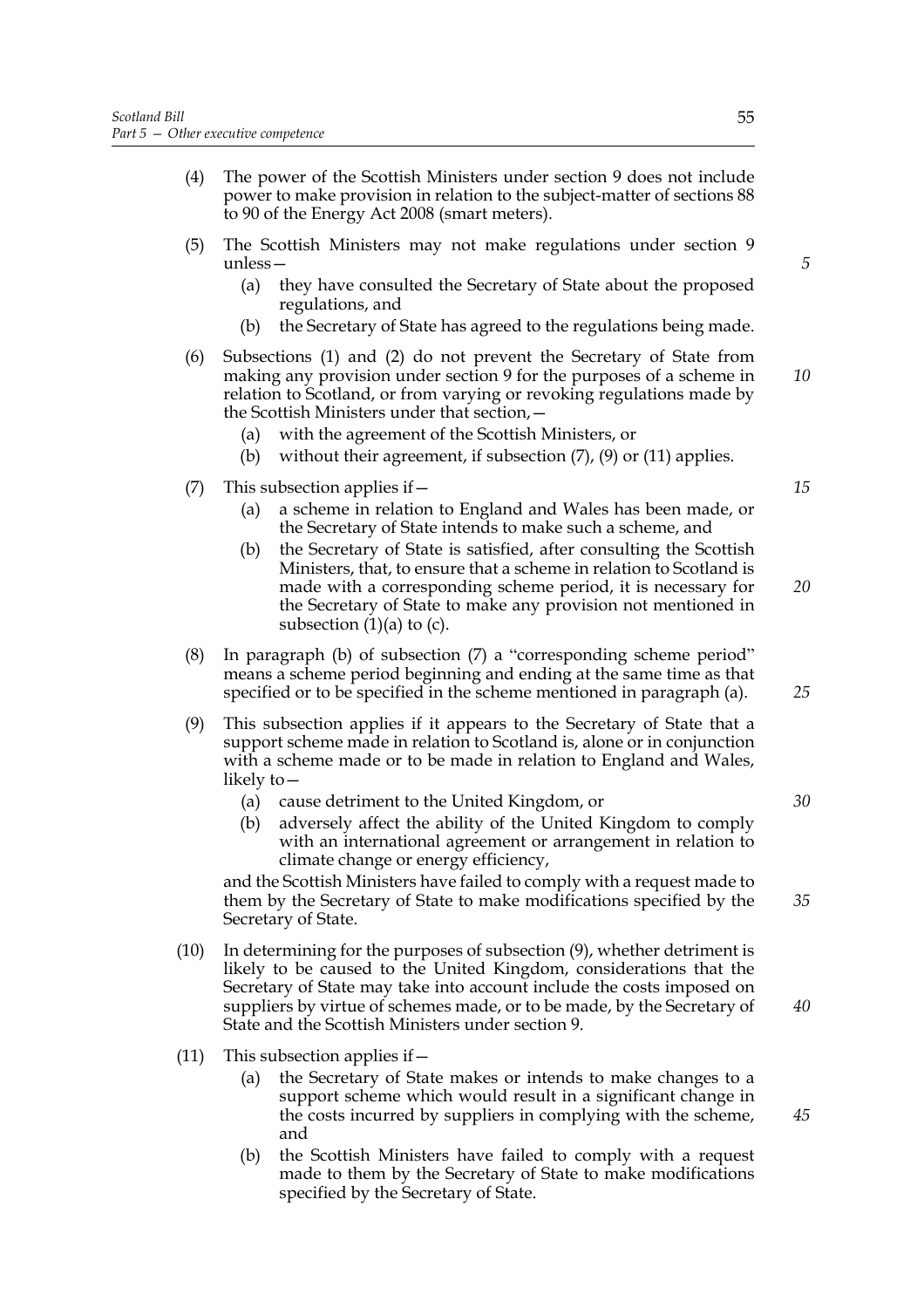- (12) A request by the Secretary of State to the Scottish Ministers for the purposes of subsection  $(9)$  or  $(11)$  –
	- (a) must be in writing;
	- (b) must specify only modifications that appear to the Secretary of State to be necessary to prevent the effect mentioned in subsection  $(9)(a)$  or  $(b)$ , or (as the case may be) to be necessary or expedient in view of the effect mentioned in subsection  $(11)(a);$
	- (c) must specify the time within which the modifications are to be made, which must not be less than 2 months from the date of the request. *10*
- (13) Section 14(5) does not apply to regulations by which the Secretary of State makes provision by virtue of subsection (6), with or without other provision under section 9."
- (4) Section 31 (orders and regulations) is amended as follows.
- (5) After subsection (1) insert—
	- "(1A) Subsection (1) does not apply to regulations made by the Scottish Ministers (see section 27 of the Interpretation and Legislative Reform (Scotland) Act 2010: functions exercisable by Scottish statutory instrument)."
- (6) After subsection (4) insert—
	- "(4A) Regulations made by the Scottish Ministers under section 9 are subject to the affirmative procedure (see section 29 of the Interpretative and Legislative Reform (Scotland) Act 2010)."
- (7) In subsection (6) after "Regulations" insert "made by the Secretary of State". *25*
- (8) After subsection (6) insert—
	- "(6A) Regulations made by the Scottish Ministers may impose obligations or confer functions on a person (including the Scottish Ministers)."
- (9) Where an amendment made by this section imposes a requirement to consult or to obtain consent, the requirement may be satisfied by consultation undertaken or consent obtained before this section comes into force. *30*

#### **56 Energy company obligations**

- (1) The Gas Act 1986 is amended as follows.
- (2) After section 33BC (promotion of reduction in carbon emissions) insert—

#### **"33BCA Scottish Ministers' promotion of reductions in carbon emissions: gas suppliers** *35*

(1) Where the Secretary of State under section 33BC imposes on gas suppliers obligations to achieve a target within a specified period, the power to make orders under that section is exercisable by the Scottish Ministers for the purposes of those obligations imposed in relation to Scotland and not, except as provided by subsections (9) and (10), by the Secretary of State.

*15*

*5*

*20*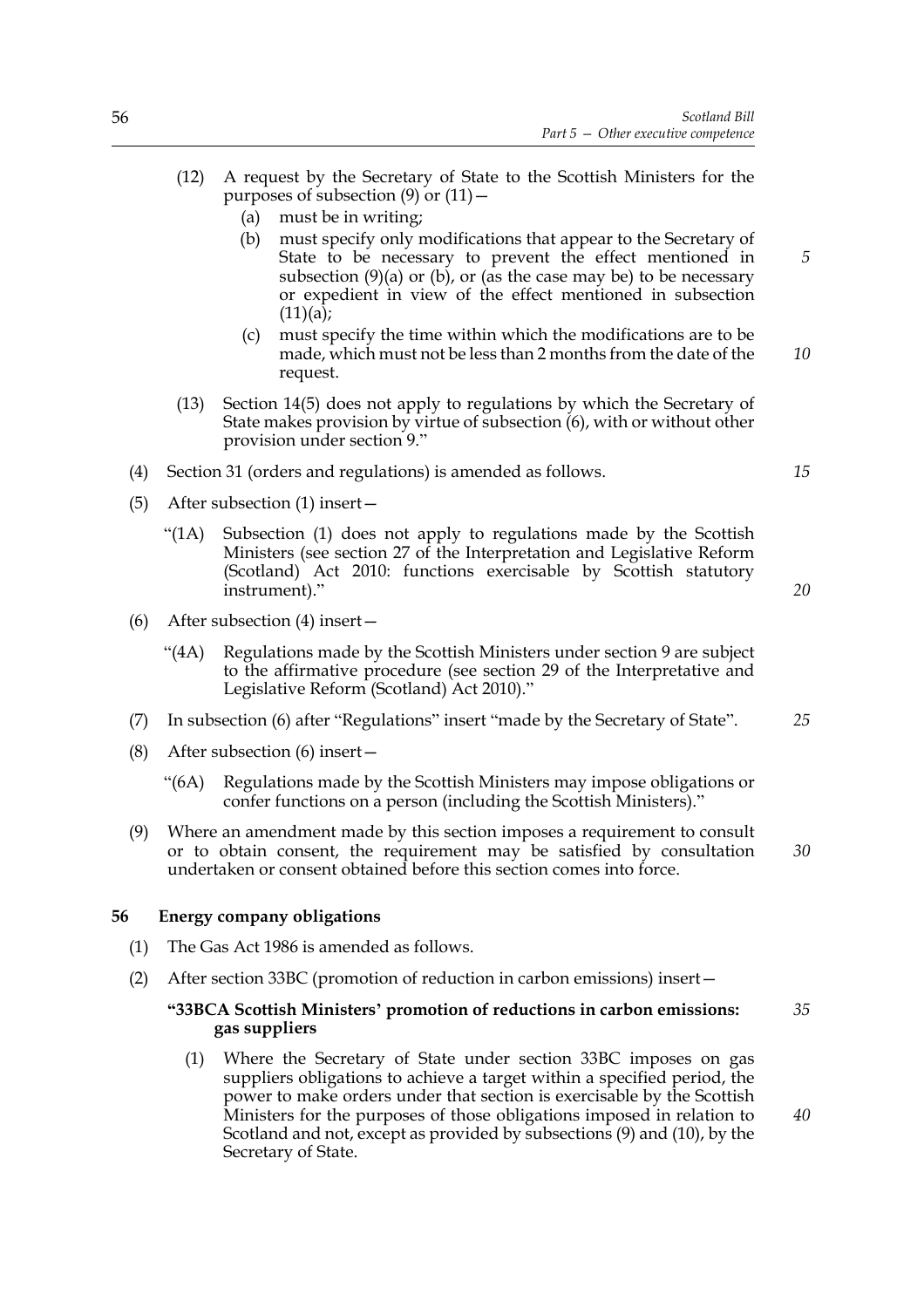- (2) An obligation is imposed in relation to Scotland to the extent that measures to meet that obligation may be carried out in Scotland (disregarding any power to elect under section 103 of the Utilities Act 2000).
- (3) For the purposes of the exercise by the Scottish Ministers of the power to make an order under section 33BC, that section applies with the following modifications—
	- (a) for subsection (1) there is substituted a power by order to specify how gas suppliers may meet their obligations to achieve the carbon emissions reduction target through measures carried out in Scotland; *10*
	- (b) subsections  $(1A)$ ,  $(3)$ ,  $(5)(a)$ ,  $(7)(a)$  and  $(10A)$  are omitted;
	- (c) in subsection (2A) at the beginning of paragraph (b) there is inserted "where the Secretary of State has apportioned the overall carbon emissions reduction target under section 103(2A) of the Utilities Act 2000, and";
	- (d) in subsection (11) "Citizens Advice" and "gas transporters" is omitted;
	- (e) in subsection (12), for the words from "shall not be made" to the end is substituted "is subject to the affirmative procedure";
	- (f) in subsection (12A) for the words from "shall be subject to" to the end is substituted "is subject to the negative procedure";
	- (g) for "Secretary of State" in each place is substituted with "Scottish Ministers".
- (4) The power of the Scottish Ministers under section 33BC does not include power to make provision in relation to the subject-matter of sections 88 to 90 of the Energy Act 2008 (smart meters). *25*
- (5) Where an overall carbon emissions reduction target has been apportioned under section 103(2A) of the Utilities Act 2000, the Scottish Ministers must—
	- (a) when making any order under section 33BC, comply with the duty in subsection (6), and
	- (b) if the Secretary of State amends any order under that section, make any provision they think necessary, in consequence of the amendment, to comply with that duty.
- (6) The duty of the Scottish Ministers where subsection  $(5)(a)$  or  $(b)$  applies is to exercise their powers under section 33BC (subject to subsection (8)) in the way they think most likely to secure that the proportion of compliance costs that is represented by costs relating to Scotland is no greater than the proportion of the overall carbon emissions reduction target that is represented by the part of it apportioned to measures carried out in Scotland.
- (7) In subsection  $(6)$ 
	- (a) "compliance costs" means the total costs to gas suppliers of complying with carbon emissions reduction obligations that, in relation to any period, are imposed by order under section 33BC, and
	- (b) "costs relating to Scotland" means the total costs to gas suppliers of complying with obligations that, in relation to the same period, are imposed in relation to Scotland.

*5*

*15*

*20*

*30*

*40*

*35*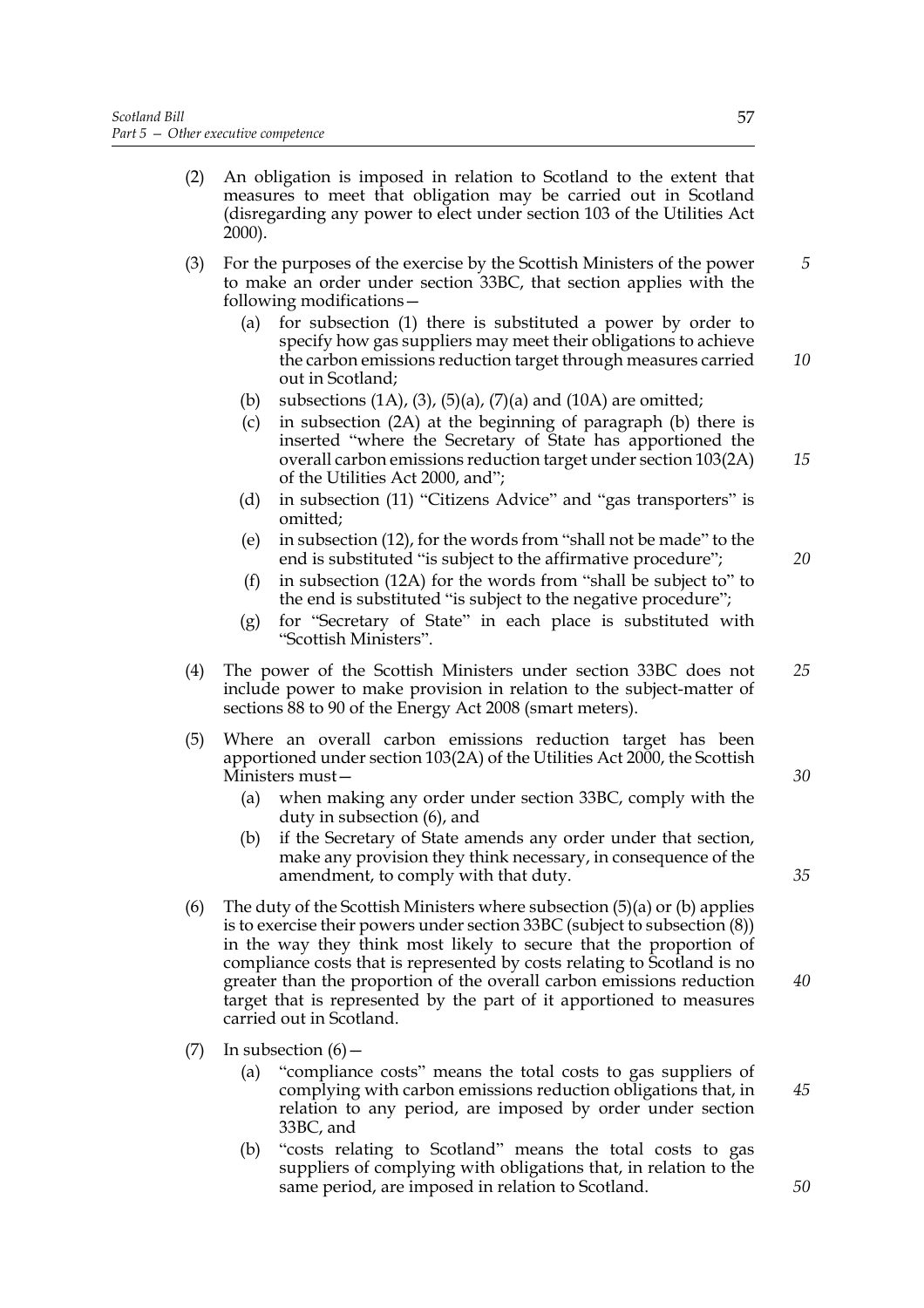- (8) The Scottish Ministers may not make an order under section 33BC unless—
	- (a) they have consulted the Secretary of State about the proposed order, and
	- (b) the Secretary of State has agreed to the order being made.
- (9) Subsection (1) does not prevent the Secretary of State from making provision under—
	- (a) section  $33BC(1A)$ , (3), (5)(a) or (7)(a), or
	- (b) section 33BC(2A) where an overall carbon emissions reduction target has not been apportioned under section 103(2A) of the Utilities Act 2000. *10*
- (10) Subsection (1) does not prevent the Secretary of State from making any other provision under section 33BC or from varying or revoking an order made by the Scottish Ministers under that section—
	- (a) with the agreement of the Scottish Ministers, or
	- (b) without their agreement, if subsection (11) applies.
- (11) This subsection applies if it appears to the Secretary of State, in the case of obligations imposed in relation to Scotland (the "Scottish obligations"), taking into account any provision made by the Scottish Ministers, that the Scottish obligations are, alone or in conjunction with obligations imposed or to be imposed in relation to England and Wales, likely to— *20*
	- (a) cause detriment to the United Kingdom,
	- (b) adversely affect the ability of the United Kingdom to comply with an international agreement or arrangement in relation to climate change or energy efficiency, or *25*
	- (c) result in costs incurred by suppliers that are not broadly equivalent in relation to England and Wales and in relation to Scotland,

and the Scottish Ministers have failed to comply with a request made to them by the Secretary of State to make modifications specified by the Secretary of State. *30*

- (12) In determining for the purposes of subsection (11), whether detriment is likely to be caused to the United Kingdom, considerations that the Secretary of State may take into account include the costs imposed on suppliers by virtue of obligations imposed or to be imposed by the Secretary of State under section 33BC or any provision made by the Scottish Ministers under that section.
- (13) A request by the Secretary of State to the Scottish Ministers for the purposes of subsection  $(11)$  –
	- (a) must be in writing;
	- (b) must specify only modifications that appear to the Secretary of State to be necessary to prevent the effect mentioned in subsection  $(11)(a)$ ,  $(b)$  or  $(c)$ ;
	- (c) must specify the time within which the modifications are to be made, which must not be less than 2 months from the date of the request." *45*

*40*

*35*

*5*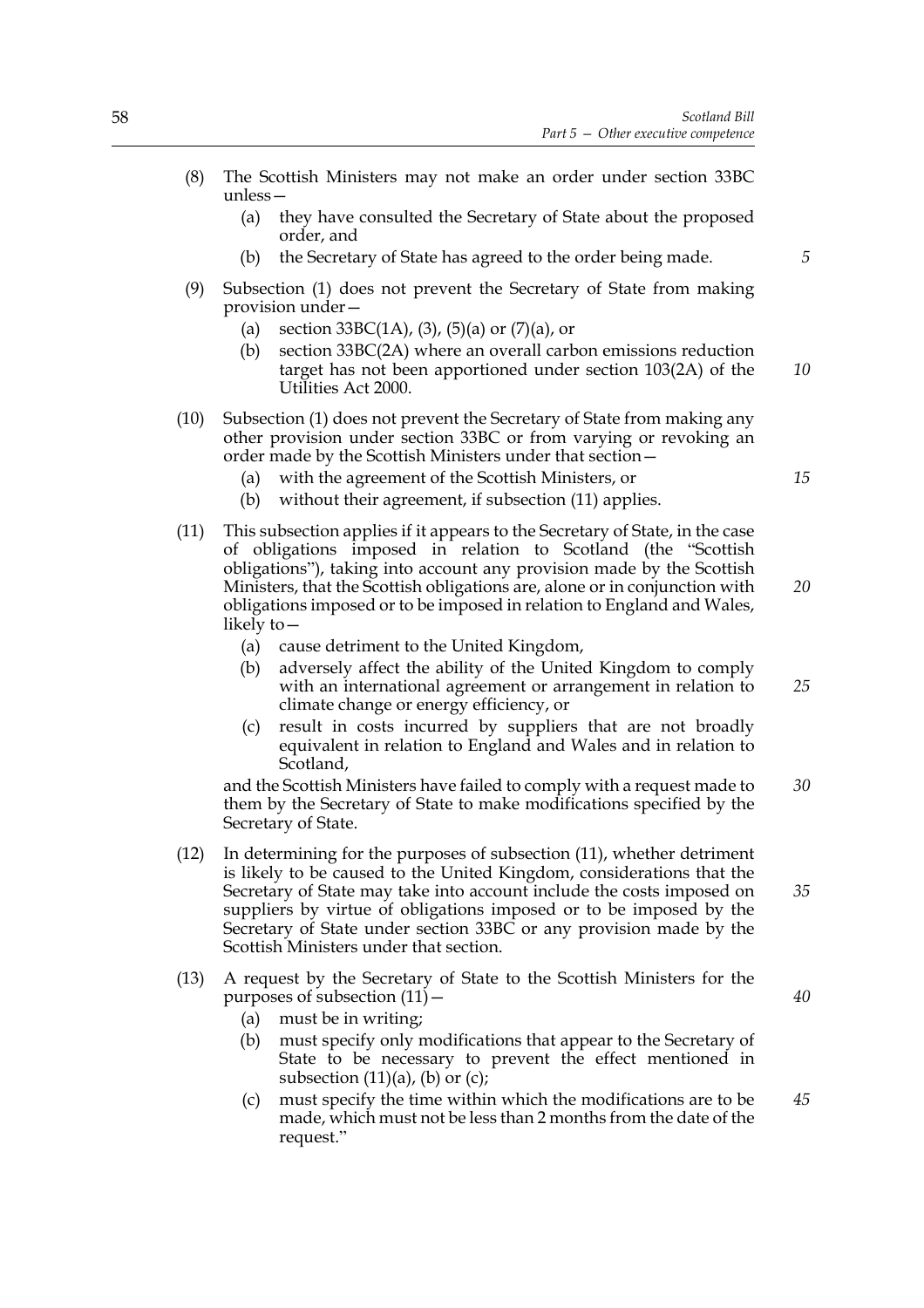(3) After section 33BD (promotion of reduction in home-heating costs) insert—

## **"33BDA Scottish Ministers' promotion of reductions in home-heating costs: gas suppliers**

- (1) Where the Secretary of State under section 33BD imposes on gas suppliers obligations to achieve a target within a specified period, the power to make orders under that section is exercisable by the Scottish Ministers for the purposes of those obligations imposed in relation to Scotland and not, except as provided by subsections (9) and (10), by the Secretary of State.
- (2) An obligation is imposed in relation to Scotland to the extent that measures to meet that obligation may be carried out in Scotland (disregarding any power to elect under section 103A of the Utilities Act 2000). *10*
- (3) For the purposes of the exercise by the Scottish Ministers of the power to make an order under section 33BD, that section applies with the following modifications—
	- (a) for subsection (1) there is substituted a power by order to specify how gas suppliers may meet their obligations to achieve the home-heating cost reduction target through measures carried out in Scotland;
	- (b) subsection (3) is omitted;
	- (c) subsections  $(3)$ ,  $(5)(a)$ ,  $(7)(a)$  and  $(10A)$  of section 33BC as applied by subsection (4) are omitted;
	- (d) in subsection  $(2)(a)$  at the beginning of sub-paragraph (ii) there is inserted "where the Secretary of State has apportioned the overall home-heating cost reduction target under section 103A(3A) of the Utilities Act 2000, and";
	- (e) in section 33BC(11) as applied by subsection (4) "Citizens Advice" and "gas transporters" is omitted;
	- (f) in section  $33BC(12)$  as applied by subsection (4) for the words from "shall not be made" to the end is substituted "is subject to the affirmative procedure"; *30*
	- (g) in section 33BC(12A) as applied by subsection  $(4)$  for the words from "shall be subject to" to the end is substituted "is subject to the negative procedure";
	- (h) for "Secretary of State" in each place (including any references in section 33BC that apply by virtue of subsection (4)), is substituted "Scottish Ministers".
- (4) The power of the Scottish Ministers under section 33BD does not include power to make provision in relation to the subject-matter of sections 88 to 90 of the Energy Act 2008 (smart meters). *40*
- (5) Where an overall home-heating cost reduction target has been apportioned under section 103A(3A) of the Utilities Act 2000, the Scottish Ministers must—
	- (a) when making any order under section 33BD, comply with the duty in subsection (6), and *45*
	- (b) if the Secretary of State amends any order under that section, make any provision they think necessary, in consequence of the amendment, to comply with that duty.

*5*

*15*

*20*

*25*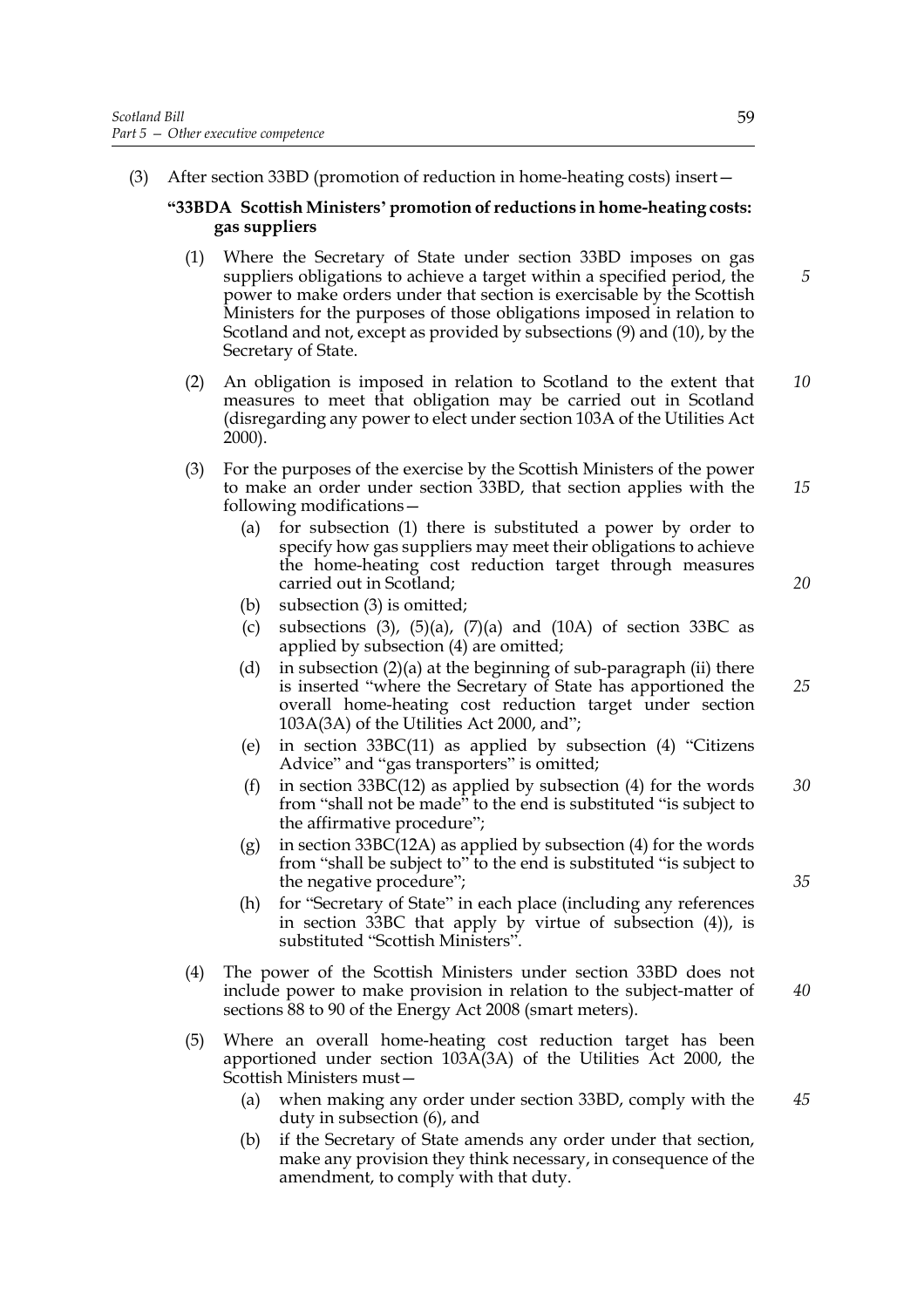- (6) The duty of the Scottish Ministers where subsection  $(5)(a)$  or  $(b)$  applies is to exercise their powers under section 33BD (subject to subsection (8)) in the way they think most likely to secure that the proportion of compliance costs that is represented by costs relating to Scotland is no greater than the proportion of the overall home-heating cost reduction target that is represented by the part of it apportioned to measures carried out in Scotland.
- (7) In subsection  $(6)$ 
	- (a) "compliance costs" means the total costs to gas suppliers of complying with home-heating cost reduction obligations that, in relation to any period, are imposed by order under section 33BD, and *10*
	- (b) "costs relating to Scotland" means the total costs to gas suppliers of complying with obligations that, in relation to the same period, are imposed in relation to Scotland.
- (8) The Scottish Ministers may not make an order under section 33BD unless—
	- (a) they have consulted the Secretary of State about the proposed order, and
	- (b) the Secretary of State has agreed to the order being made.
- (9) Subsection (1) does not prevent the Secretary of State from making provision under—
	- (a) section  $33BD(3)$ ,
	- (b) section 33BC(3), (5)(a) or  $(7)$ (a) as applied by section 33BD(4), or
	- (c) section 33BD(2)(a) where an overall home-heating cost reduction target has not been apportioned under section 103A(3A) of the Utilities Act 2000.
- (10) Subsection (1) does not prevent the Secretary of State from making any other provision under section 33BD or from varying or revoking an order made by the Scottish Ministers under that section—
	- (a) with the agreement of the Scottish Ministers, or
	- (b) without their agreement, if subsection (11) applies.
- (11) This subsection applies if it appears to the Secretary of State, in the case of obligations imposed in relation to Scotland (the "Scottish obligations"), taking into account any provision made by the Scottish Ministers, that the Scottish obligations are, alone or in conjunction with obligations imposed or to be imposed in relation to England and Wales, likely to—
	- (a) cause detriment to the United Kingdom,
	- (b) adversely affect the ability of the United Kingdom to comply with an international agreement or arrangement in relation to climate change or energy efficiency, or *40*
	- (c) result in costs incurred by suppliers that are not broadly equivalent in relation to England and Wales and in relation to Scotland,

and the Scottish Ministers have failed to comply with a request made to them by the Secretary of State to make modifications specified by the Secretary of State.

*15*

*5*



*30*

*25*

*35*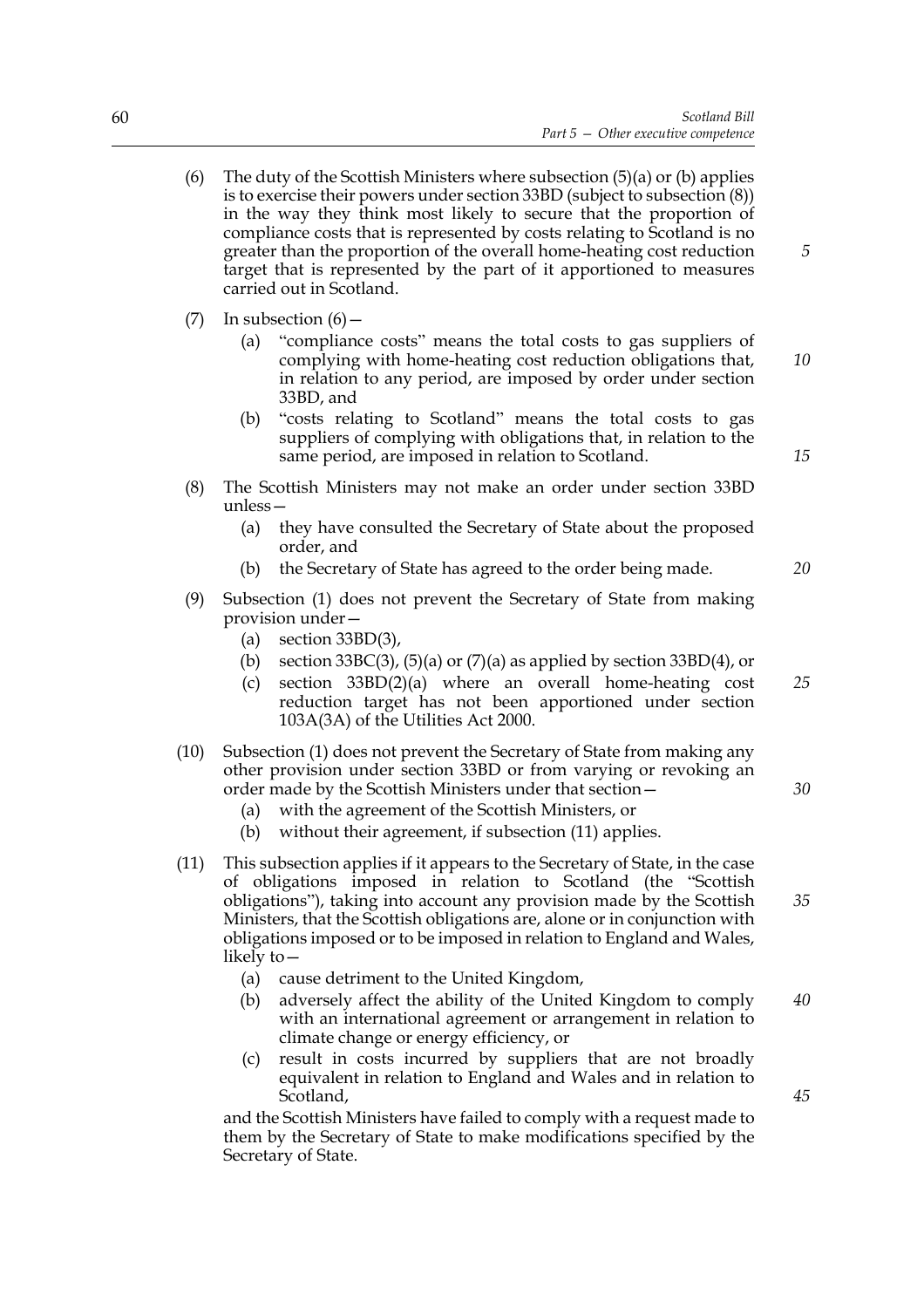- (12) In determining for the purposes of subsection (11), whether detriment is likely to be caused to the United Kingdom, considerations that the Secretary of State may take into account include the costs imposed on suppliers by virtue of obligations imposed or to be imposed by the Secretary of State under section 33BD or any provision made by the Scottish Ministers under that section.
- (13) A request by the Secretary of State to the Scottish Ministers for the purposes of subsection  $(11)$  –
	- (a) must be in writing;
	- (b) must specify only modifications that appear to the Secretary of State to be necessary to prevent the effect mentioned in subsection  $(11)(a)$ ,  $(b)$  or  $(c)$ ; *10*
	- (c) must specify the time within which the modifications are to be made, which must not be less than 2 months from the date of the request."
- (4) The Electricity Act 1989 is amended as follows.
- (5) After section 41A (promotion of reduction in carbon emissions) insert—

## **"41AA Scottish Ministers' promotion of reductions in carbon emissions: electricity suppliers**

- (1) Where the Secretary of State under section 41A imposes on electricity suppliers obligations to achieve a target within a specified period, the power to make orders under that section is exercisable by the Scottish Ministers for the purposes of those obligations imposed in relation to Scotland and not, except as provided by subsections (9) and (10), by the Secretary of State. *20*
- (2) An obligation is imposed in relation to Scotland to the extent that measures to meet that obligation may be carried out in Scotland (disregarding any power to elect under section 103 of the Utilities Act 2000).
- (3) For the purposes of the exercise by the Scottish Ministers of the power to make an order under section 41A, that section applies with the following modifications— *30*
	- (a) for subsection (1) there is substituted a power by order to specify how electricity suppliers may meet their obligations to achieve the carbon emissions reduction target through measures carried out in Scotland;
	- (b) subsections  $(1A)$ ,  $(3)$ ,  $(5)(a)$ ,  $(7)(a)$  and  $(10A)$  are omitted;
	- (c) in subsection (2A) at the beginning of paragraph (b) there is inserted "where the Secretary of State has apportioned the overall carbon emissions reduction target under section 103(2A) of the Utilities Act 2000, and"
	- (d) in subsection (11) "Citizens Advice" and "electricity distributors" is omitted;
	- (e) in subsection (12), for the words from "shall not be made" to the end is substituted "is subject to the affirmative procedure";
	- (f) in subsection (12A) for the words from "shall be subject to" to the end is substituted "is subject to the negative procedure".
	- (g) for "Secretary of State" in each place is substituted with "Scottish Ministers".

*15*

*5*

*25*

*35*

*40*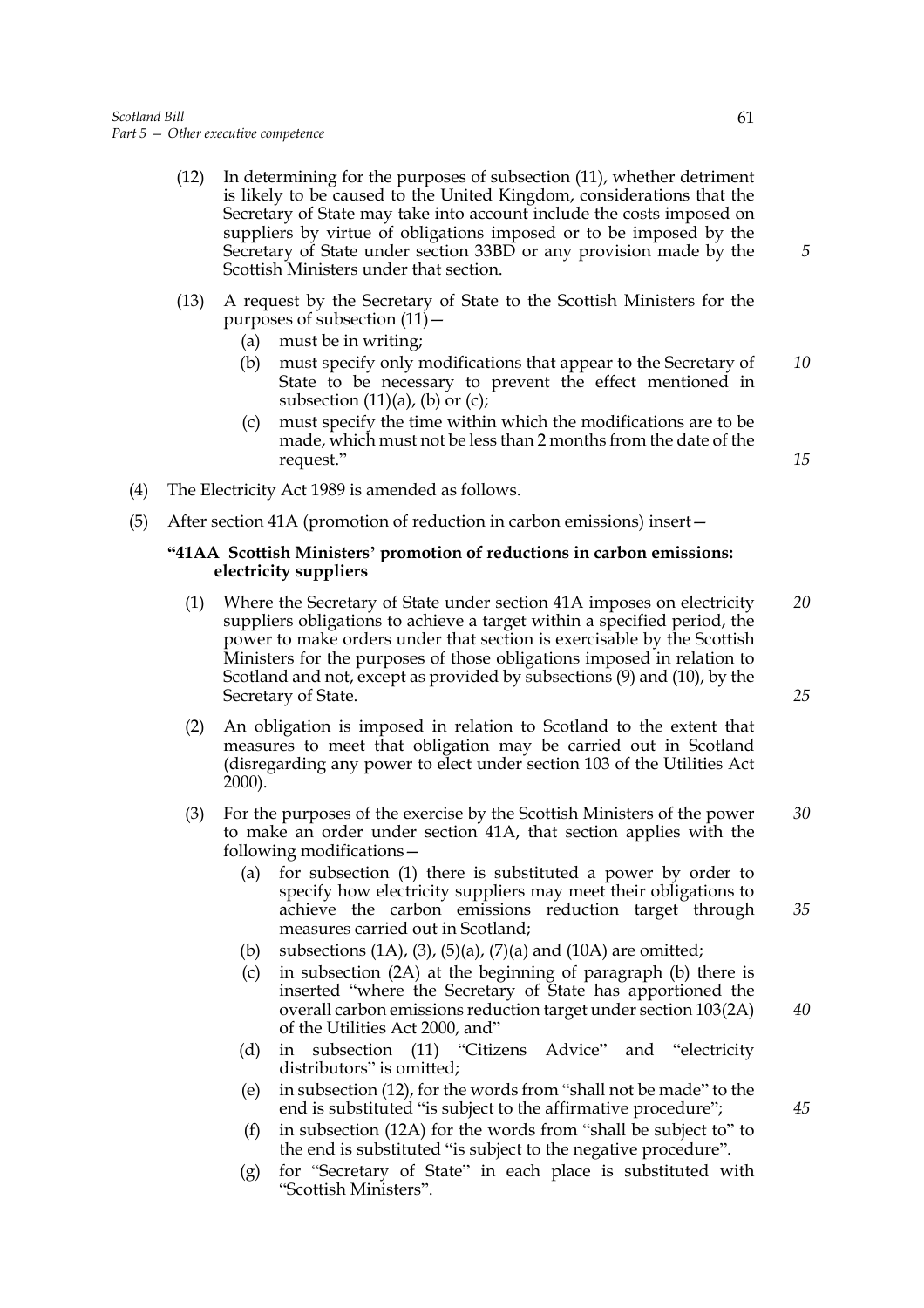*5*

*25*

*30*

- (4) The power of the Scottish Ministers under section 41A does not include power to make provision in relation to the subject-matter of sections 88 to 90 of the Energy Act 2008 (smart meters).
- (5) Where an overall carbon emissions reduction target has been apportioned under section 103(2A) of the Utilities Act 2000, the Scottish Ministers must—
	- (a) when making any order under section 41A, comply with the duty in subsection (6), and
	- (b) if the Secretary of State amends any order under that section, make any provision they think necessary, in consequence of the amendment, to comply with that duty. *10*
- (6) The duty of the Scottish Ministers where subsection  $(5)(a)$  or (b) applies is to exercise their powers under section 41A (subject to subsection (8)) in the way they think most likely to secure that the proportion of compliance costs that is represented by costs relating to Scotland is no greater than the proportion of the overall carbon emissions reduction target that is represented by the part of it apportioned to measures carried out in Scotland. *15*
- (7) In subsection  $(6)$ 
	- (a) "compliance costs" means the total costs to electricity suppliers of complying with carbon emissions reduction obligations that, in relation to any period, are imposed by order under section 41A, and *20*
	- (b) "costs relating to Scotland" means the total costs to electricity suppliers of complying with obligations that, in relation to the same period, are imposed in relation to Scotland.
- (8) The Scottish Ministers may not make an order under section 41A unless—
	- (a) they have consulted the Secretary of State about the proposed order, and
	- (b) the Secretary of State has agreed to the order being made.
- (9) Subsection (1) does not prevent the Secretary of State from making provision under—
	- (a) section  $41A(1A)$ , (3), (5)(a) or (7)(a), or
	- (b) section 41A(2A) where an overall carbon emissions reduction target has not been apportioned under section 103(2A) of the Utilities Act 2000. *35*
- (10) Subsection (1) does not prevent the Secretary of State from making any other provision under section 41A or from varying or revoking an order made by the Scottish Ministers under that section—
	- (a) with the agreement of the Scottish Ministers, or
	- (b) without their agreement, if subsection (11) applies.
- (11) This subsection applies if it appears to the Secretary of State, in the case of obligations imposed in relation to Scotland (the "Scottish obligations"), taking into account any provision made by the Scottish Ministers, that the Scottish obligations are, alone or in conjunction with obligations imposed or to be imposed in relation to England and Wales, likely to— *45*
	- (a) cause detriment to the United Kingdom,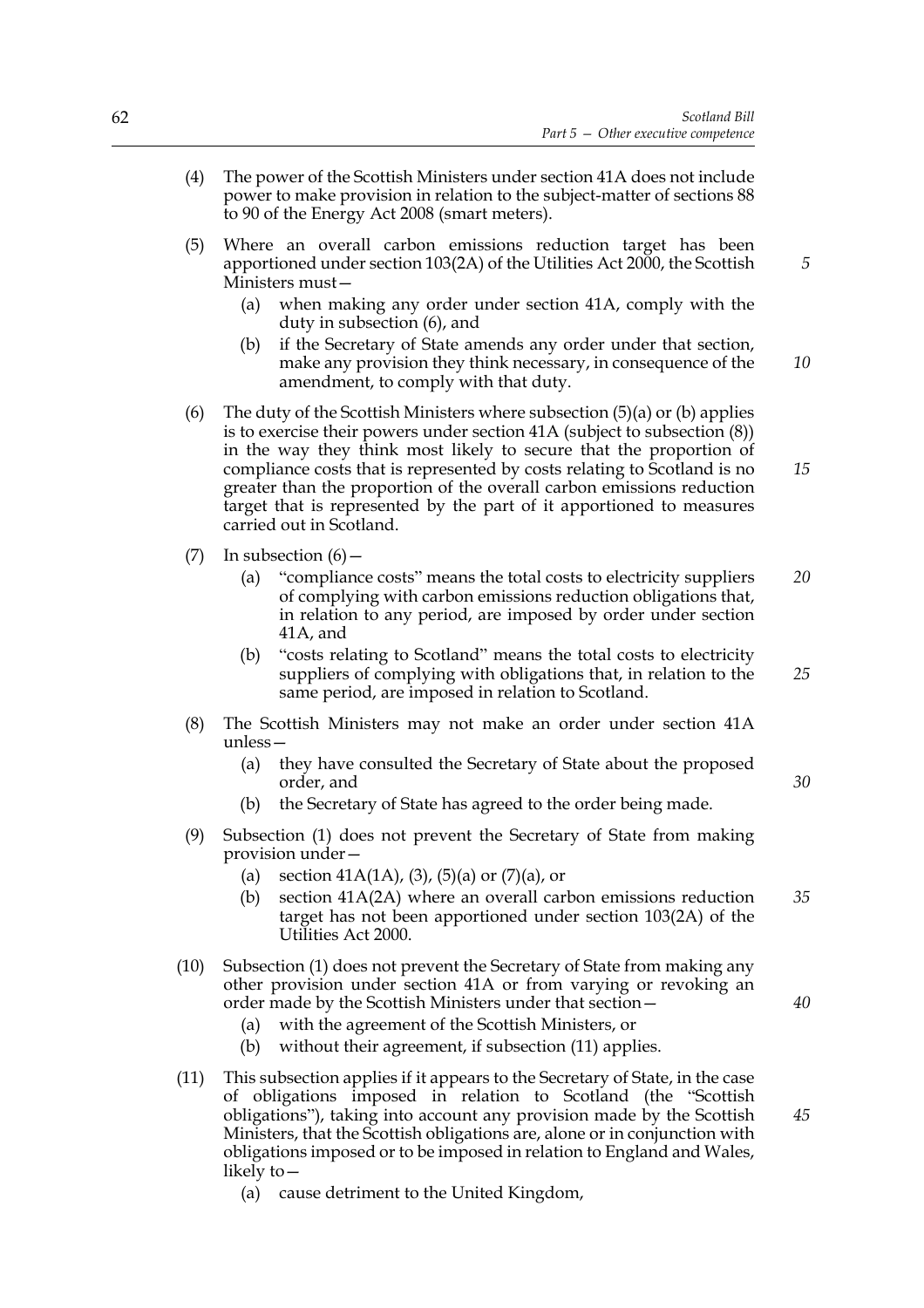- (b) adversely affect the ability of the United Kingdom to comply with an international agreement or arrangement in relation to climate change or energy efficiency, or
- (c) result in costs incurred by suppliers that are not broadly equivalent in relation to England and Wales and in relation to Scotland,

and the Scottish Ministers have failed to comply with a request made to them by the Secretary of State to make modifications specified by the Secretary of State.

- (12) In determining for the purposes of subsection (11), whether detriment is likely to be caused to the United Kingdom, considerations that the Secretary of State may take into account include the costs imposed on suppliers by virtue of obligations imposed or to be imposed by the Secretary of State under section 41A or any provision made by the Scottish Ministers under that section. *10 15*
- (13) A request by the Secretary of State to the Scottish Ministers for the purposes of subsection  $(11)$  –
	- (a) must be in writing;
	- (b) must specify only modifications that appear to the Secretary of State to be necessary to prevent the effect mentioned in subsection  $(11)(a)$ ,  $(b)$  or  $(c)$ ; *20*
	- (c) must specify the time within which the modifications are to be made, which must not be less than 2 months from the date of the request."
- (6) After section 41B (promotion of reduction in home-heating costs) insert—

## **"41BA Scottish Ministers' promotion of reductions in home-heating costs: electricity suppliers**

- (1) Where the Secretary of State under section 41B imposes on electricity suppliers obligations to achieve a target within a specified period, the power to make orders under that section is exercisable by the Scottish Ministers for the purposes of those obligations imposed in relation to Scotland and not, except as provided by subsections (9) and (10), by the Secretary of State. *30*
- (2) An obligation is imposed in relation to Scotland to the extent that measures to meet that obligation may be carried out in Scotland (disregarding any power to elect under section 103A of the Utilities Act 2000).
- (3) For the purposes of the exercise by the Scottish Ministers of the power to make an order under section 41B, that section applies with the following modifications—
	- (a) for subsection (1) there is substituted a power by order to specify how electricity suppliers may meet their obligations to achieve the home-heating cost reduction target through measures carried out in Scotland;
	- (b) subsection (3) is omitted;
	- (c) subsections  $(3)$ ,  $(5)(a)$ ,  $(7)(a)$  and  $(10A)$  of section 41A as applied by subsection (4) are omitted;
	- (d) in subsection  $(2)(a)$  at the beginning of sub-paragraph (ii) there is inserted "where the Secretary of State has apportioned the

*5*

*35*

*25*

*40*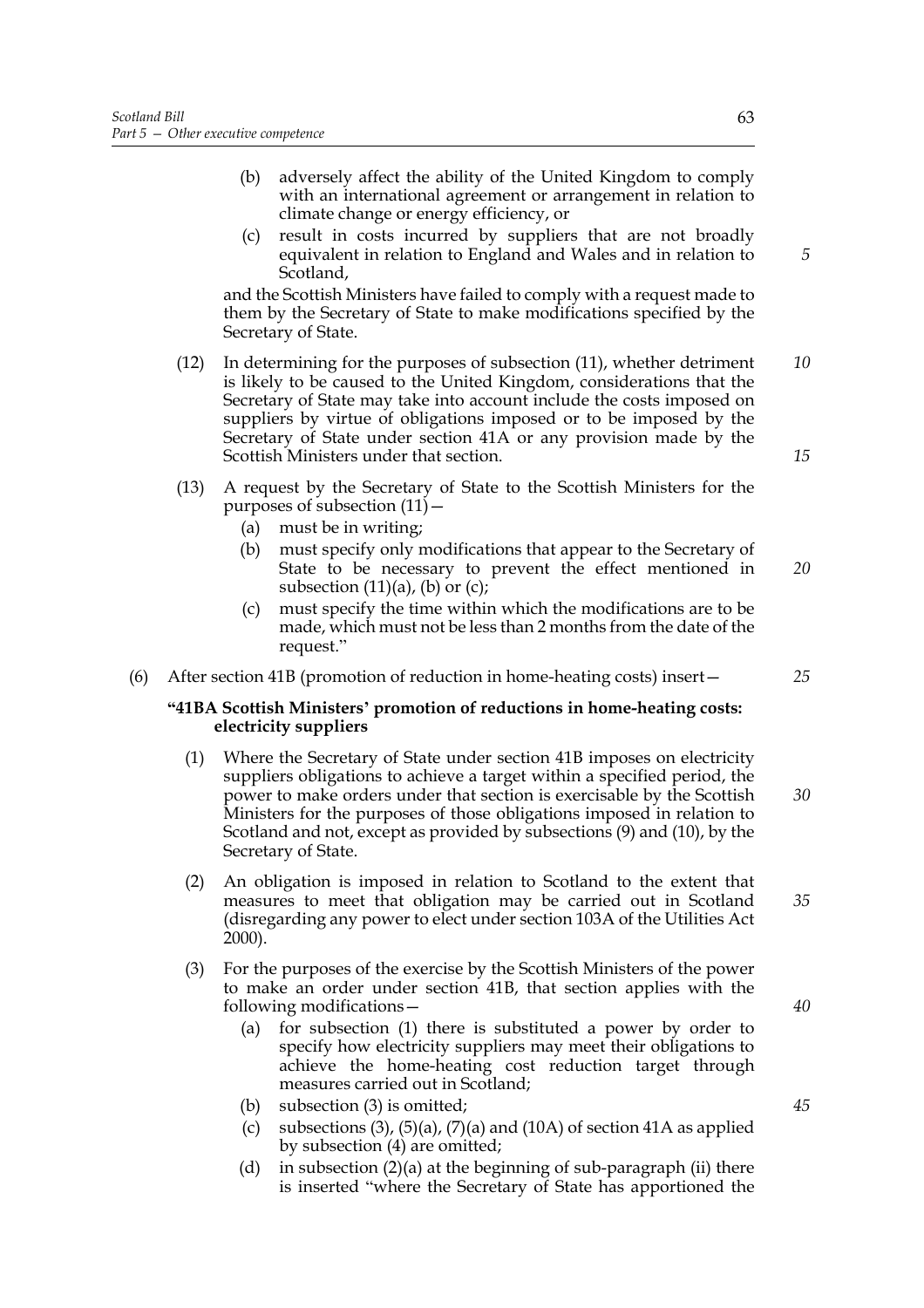overall home-heating costs reduction target under section 103A(3A) of the Utilities Act 2000, and";

- (e) in section 41A(11) as applied by subsection (4) "Citizens Advice" and "electricity distributors" is omitted;
- (f) in section  $41A(12)$  as applied by subsection (4) for the words from "shall not be made" to the end is substituted "is subject to the affirmative procedure";
- (g) in section  $41A(12A)$  as applied by subsection (4) for the words from "shall be subject to" to the end is substituted "is subject to the negative procedure";
- (h) for "Secretary of State" in each place (including any references in section 41A that apply by virtue of subsection (4)), is substituted "Scottish Ministers".
- (4) The power of the Scottish Ministers under section 41B does not include power to make provision in relation to the subject-matter of sections 88 to 90 of the Energy Act 2008 (smart meters).
- (5) Where an overall home-heating cost reduction target has been apportioned under section 103A(3A) of the Utilities Act 2000, the Scottish Ministers must—
	- (a) when making any order under section 41B, comply with the duty in subsection (6), and *20*
	- (b) if the Secretary of State amends any order under that section, make any provision they think necessary, in consequence of the amendment, to comply with that duty.
- (6) The duty of the Scottish Ministers where subsection  $(5)(a)$  or  $(b)$  applies is to exercise their powers under section 41B (subject to subsection (8)) in the way they think most likely to secure that the proportion of compliance costs that is represented by costs relating to Scotland is no greater than the proportion of the overall home-heating cost reduction target that is represented by the part of it apportioned to measures carried out in Scotland. *25 30*
- (7) In subsection  $(6)$  -
	- (a) "compliance costs" means the total costs to electricity suppliers of complying with home-heating cost reduction obligations that, in relation to any period, are imposed by order under section 41B, and
	- (b) "costs relating to Scotland" means the total costs to electricity suppliers of complying with obligations that, in relation to the same period, are imposed in relation to Scotland.
- (8) The Scottish Ministers may not make an order under section 41B unless— *40*
	- (a) they have consulted the Secretary of State about the proposed order, and
	- (b) the Secretary of State has agreed to the order being made.
- (9) Subsection (1) does not prevent the Secretary of State from making provision under— *45*
	- (a) section  $41B(3)$ ,
	- (b) section 41A(3), (5)(a) or (7)(a) as applied by section 41B(4), or

*10*

*15*

*35*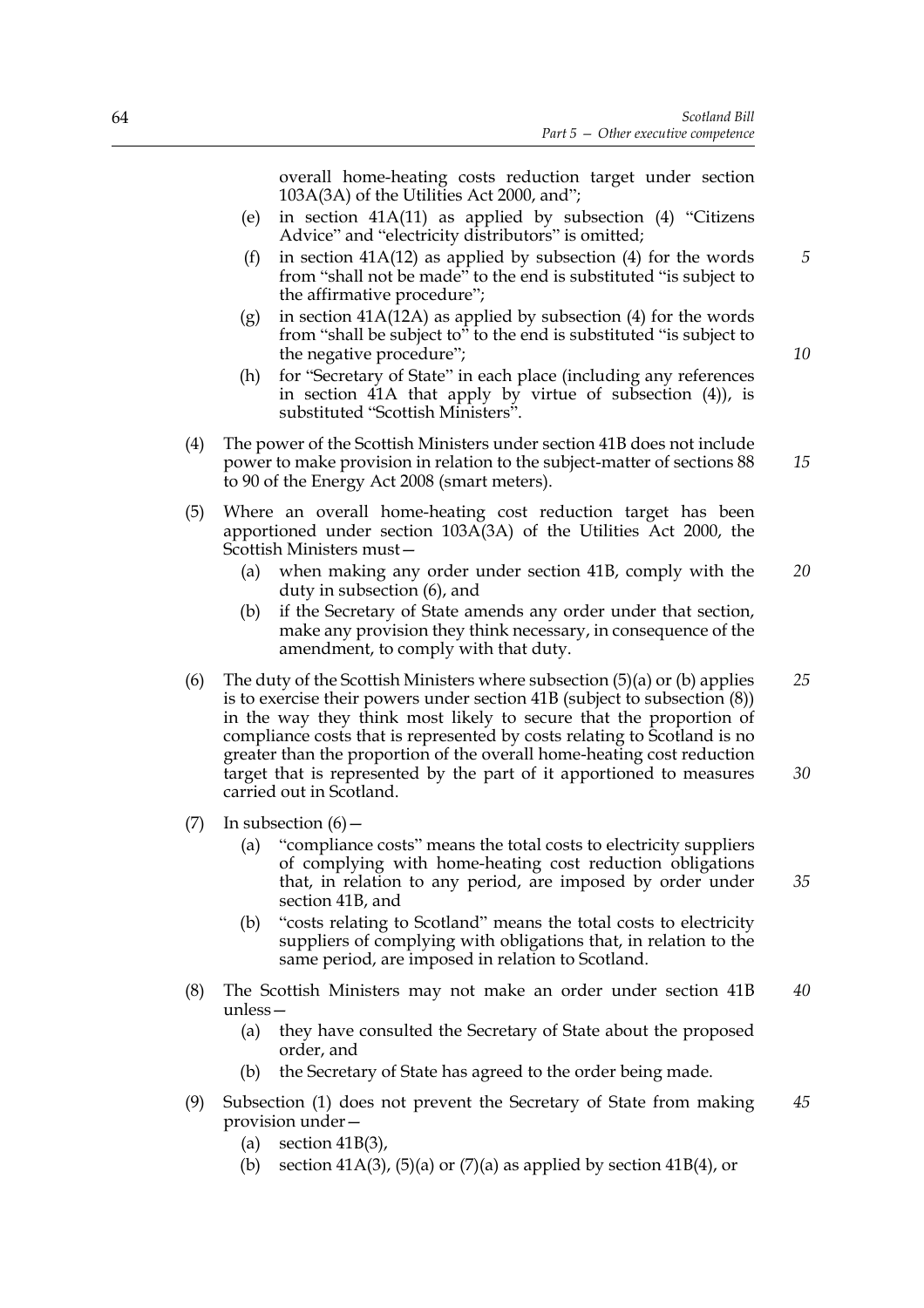- (c) section 41B(2)(a) where an overall home-heating cost reduction target has not been apportioned under section 103A(3A) of the Utilities Act 2000.
- (10) Subsection (1) does not prevent the Secretary of State from making any other provision under section 41B or from varying or revoking an order made by the Scottish Ministers under that section—
	- (a) with the agreement of the Scottish Ministers, or
	- (b) without their agreement, if subsection (11) applies.
- (11) This subsection applies if it appears to the Secretary of State, in the case of obligations imposed in relation to Scotland (the "Scottish obligations"), taking into account any provision made by the Scottish Ministers, that the Scottish obligations are, alone or in conjunction with obligations imposed or to be imposed in relation to England and Wales, likely to— *10*
	- (a) cause detriment to the United Kingdom,
	- (b) adversely affect the ability of the United Kingdom to comply with an international agreement or arrangement in relation to climate change or energy efficiency, or
	- (c) result in costs incurred by suppliers that are not broadly equivalent in relation to England and Wales and in relation to Scotland, *20*

and the Scottish Ministers have failed to comply with a request made to them by the Secretary of State to make modifications specified by the Secretary of State.

- (12) In determining for the purposes of subsection (11), whether detriment is likely to be caused to the United Kingdom, considerations that the Secretary of State may take into account include the costs imposed on suppliers by virtue of obligations imposed or to be imposed by the Secretary of State under section 41B or any provision made by the Scottish Ministers under that section. *25*
- (13) A request by the Secretary of State to the Scottish Ministers for the purposes of subsection  $(11)$  –
	- (a) must be in writing;
	- (b) must specify only modifications that appear to the Secretary of State to be necessary to prevent the effect mentioned in subsection  $(11)(a)$ ,  $(b)$  or  $(c)$ ;
	- (c) must specify the time within which the modifications are to be made, which must not be less than 2 months from the date of the request."
- (7) Where an amendment made by this section imposes a requirement to consult or to obtain consent, the requirement may be satisfied by consultation undertaken or consent obtained before this section comes into force. *40*

# **57 Apportionment of targets**

- (1) The Utilities Act 2000 is amended as follows.
- (2) Section 103 (overall carbon emissions reduction targets) is amended as follows. *45*

*15*

*5*

*30*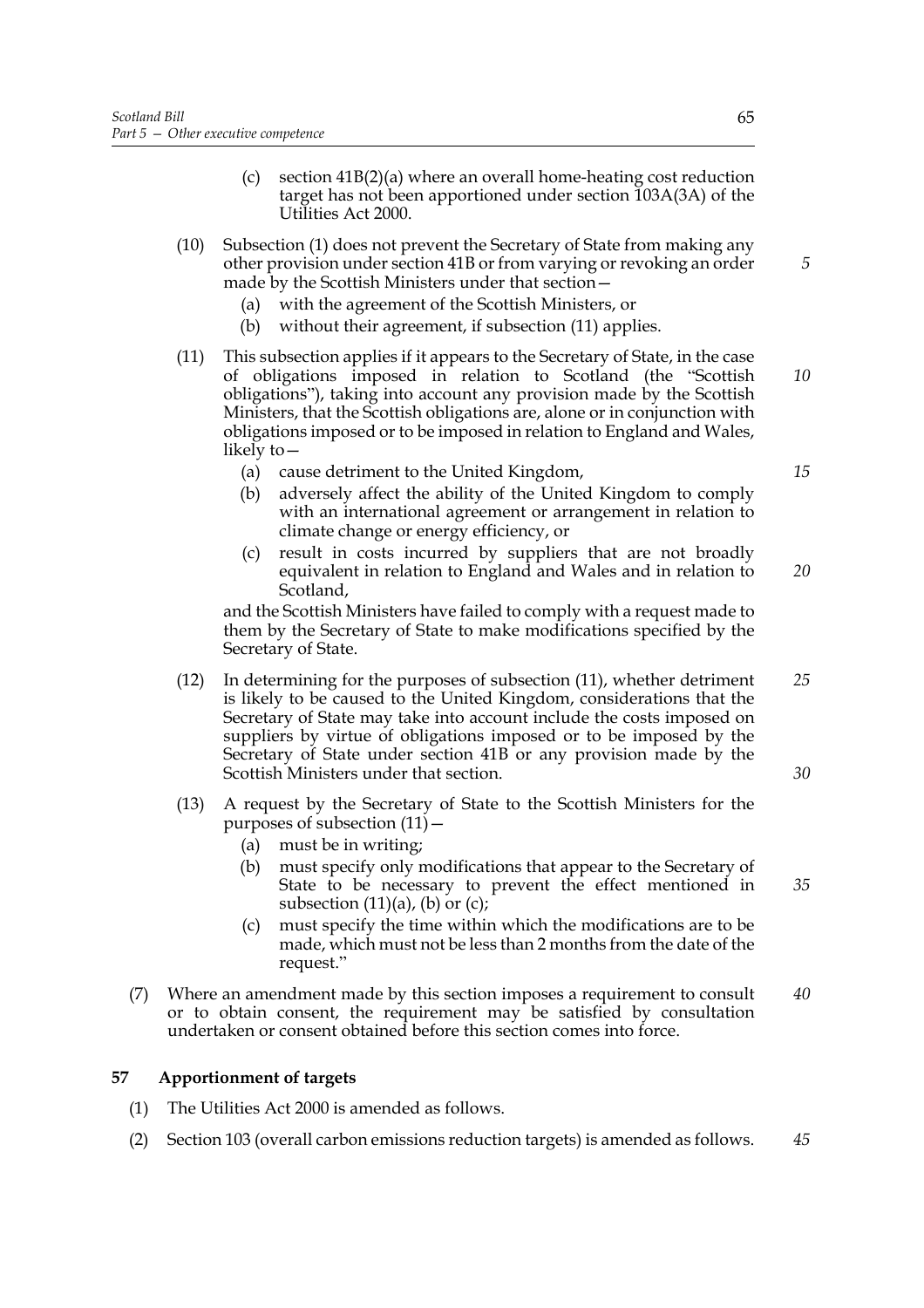- (3) After subsection (2) insert—
	- "(2A) Where an overall target applies in relation to a section mentioned in subsection (1) the order specifying the target may make provision for the target to be apportioned between—
		- (a) measures carried out in England and Wales, and
		- (b) measures carried out in Scotland,

by reference to such criteria as may be specified in the order."

- (4) After subsection (3) insert—
	- "(3A) Where a target is apportioned under subsection (2A) for the purposes of a section, an order under that section may include provision for a supplier to elect, subject to any conditions specified in the order,—
		- (a) that, for the purposes of meeting the carbon emissions reduction target under an obligation imposed by the order in relation to England and Wales, a measure carried out in Scotland is to be treated instead as carried out in England and Wales;
		- (b) that, for the purposes of meeting the carbon emissions reduction target under an obligation imposed by the order in relation to Scotland, a measure carried out in England and Wales is to be treated instead as carried out in Scotland.
		- (3B) An order under subsection (2A) may not make provision under subsection (3A)(b) unless the Scottish Ministers have agreed to such provision being made."
- (5) Section 103A (overall home-heating cost reduction targets) is amended as follows.
- (6) After subsection (3) insert—
	- "(3A) Where an overall target applies in relation to a section mentioned in subsection (1) the order specifying the target may make provision for the target to be apportioned between—
		- (a) measures carried out in England and Wales, and
		- (b) measures carried out in Scotland,
		- by reference to such criteria as may be specified in the order."
- (7) After subsection (4) insert—
	- "(4A) Where a target is apportioned under subsection (3A) for the purposes of a section, an order under that section may include provision for a supplier to elect, subject to any conditions specified in the order,—
		- (a) that, for the purposes of meeting the home-heating cost reduction target under an obligation imposed by the order in relation to England and Wales, a measure carried out in Scotland is to be treated instead as carried out in England and Wales;
		- (b) that, for the purposes of meeting the home-heating cost reduction target under an obligation imposed by the order in relation to Scotland, a measure carried out in England and Wales is to be treated instead as carried out in Scotland.

*5*

*10*

*20*

*15*

*25*

*30*

*35*

*40*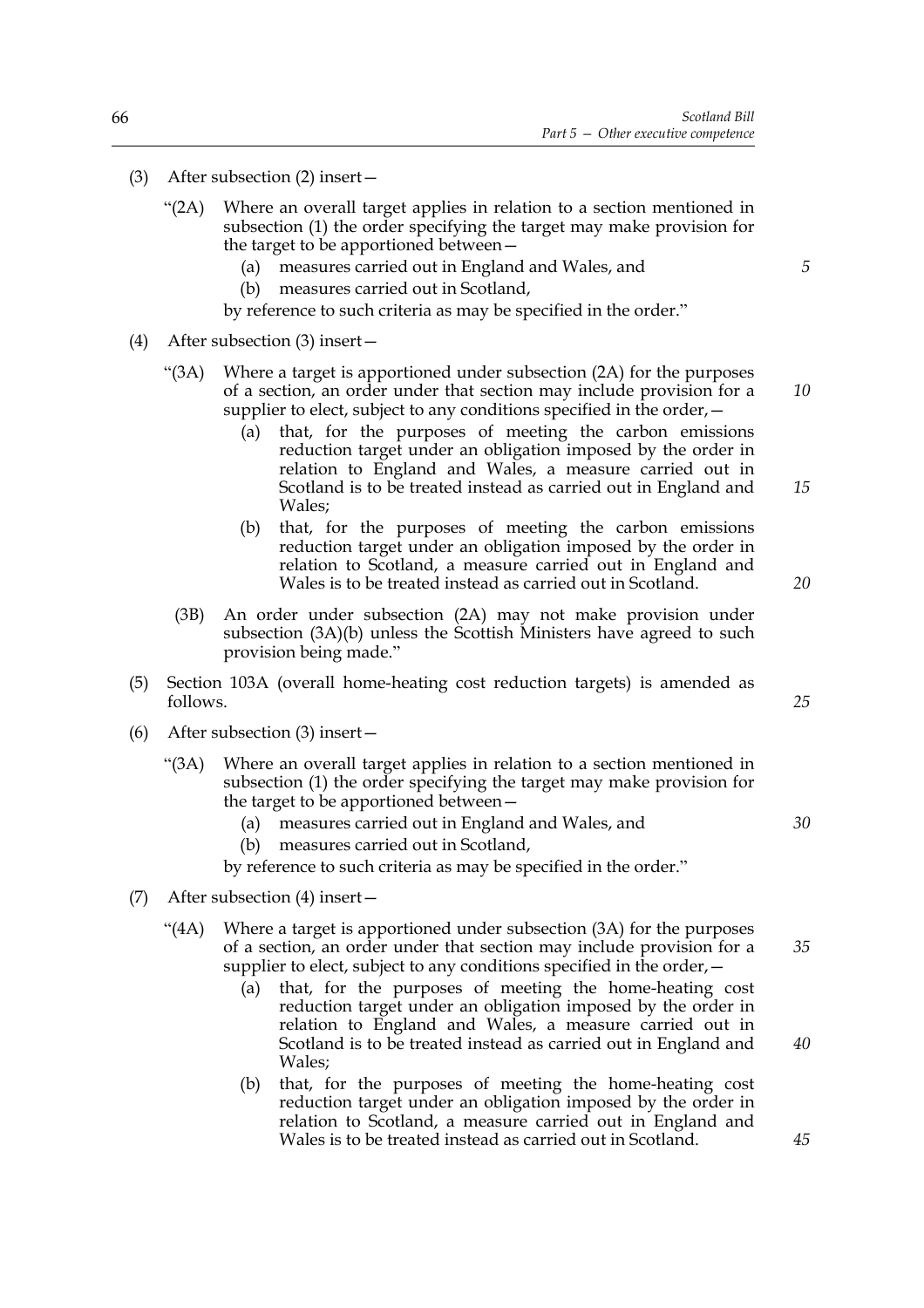- (4B) An order under subsection (3A) may not make provision under subsection (4A)(b) unless the Scottish Ministers have agreed to such provision being made."
- (8) Section 103B (power to require information) is amended as follows.
- (9) In the heading after "Secretary of State" insert "and the Scottish Ministers".
- (10) In subsection (1) at the beginning insert "Subject to subsection (1A)," and after that subsection insert—
	- " $(1)$  The Scottish Ministers may exercise the power in subsection  $(1)(b)$  and (c) in order to require information to review the operation of any carbon emissions reduction order or home-heating cost reduction order made by the Scottish Ministers and to establish and maintain a measures record in relation to such orders."
- (11) In subsection  $(2)$ 
	- (a) after the first "Secretary of State" insert "or the Scottish Ministers", and
	- (b) after the second "Secretary of State" insert "and the Scottish Ministers". *15*
- (12) After subsection (6) insert—
	- "(6A) Information obtained by virtue of subsection (1A) may be disclosed by the Scottish Ministers—
		- (a) to the Secretary of State;
		- (b) to the Welsh Ministers for the purpose of enabling them to review the operation and effect in Wales of a carbon emissions reduction order or home-heating cost reduction order." *20*
- (13) In section 105 (general restrictions on disclosure of information), in subsection (3) after paragraph (a) insert—
	- "(aza) it is made for the purpose of facilitating the performance by a body specified as the Administrator under an order under section 33BC or 33BD of the Gas Act 1986 or under section 41A or 41B of the Electricity Act 1989 of its functions under that section and the order;". *25*

#### **58 Renewable electricity incentive schemes: consultation**

In the Scotland Act 1998 after section 90B (inserted by section 34) insert—

#### *"Renewable electricity incentive schemes*

#### **"90C Renewable electricity incentive schemes: consultation**

- (1) The Secretary of State must consult the Scottish Ministers before—
	- (a) establishing a renewable electricity incentive scheme that applies in Scotland, or *35*
	- (b) amending such a scheme as it relates to Scotland.
- (2) Subsection (1) does not apply to amendments that appear to the Secretary of State to be minor or made only for technical or administrative reasons; and the Secretary of State is not to be taken to establish or amend a scheme by exercising a power under a scheme, other than a power that is exercisable subject to any parliamentary procedure.

*5*

*10*

*40*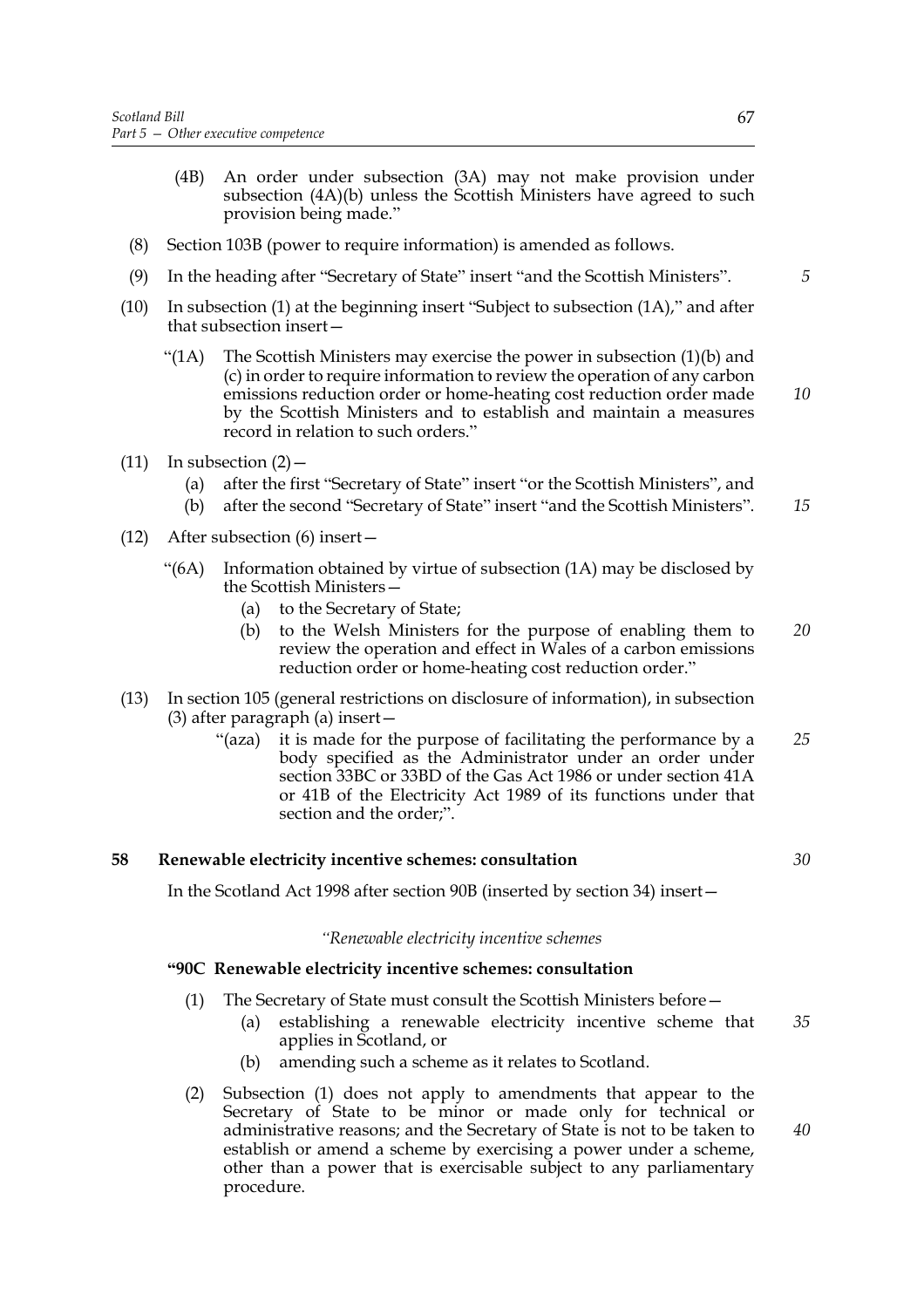- (3) Subsection (1) does not require the Secretary of State to consult the Scottish Ministers about any levy in connection with a renewable electricity incentive scheme.
- (4) In this section a "renewable electricity incentive scheme" means any scheme, whether statutory or otherwise, that provides an incentive to generate, or facilitate the generation of, electricity from sources of energy other than fossil fuel or nuclear fuel.

This includes provision made by or under the following so far as they relate to the generation of electricity from sources of energy other than fossil fuel or nuclear fuel—

- (a) sections 6 to 26 of the Energy Act 2013 (contracts for difference);
- (b) sections 41 to 43 of the Energy Act 2008 (feed-in tariffs for smallscale generation of electricity);
- (c) sections 32 to 32Z2 of the Electricity Act 1989 (renewables obligations or certificate purchase obligations).
- (5) Where, before the commencement of this section, the Secretary of State has consulted, or is consulting, the Scottish Ministers regarding a renewable electricity incentive scheme, that consultation is to be treated as fulfilling the obligation in subsection (1)."

## **59 Offshore renewable energy installations**

- (1) The Energy Act 2004 is amended as follows.
- (2) Section 95 (safety zones around renewable energy installations) is amended as follows.
- (3) For subsection (1A) substitute  $-$ 
	- "(1A) In this section and section 96 the "appropriate Minister" means the Scottish Ministers, in relation to a renewable energy installation— *25*
		- (a) which is to be or is wholly in an area of Scottish waters or an area of waters in a Scottish part of a Renewable Energy Zone, and is not being or proposed to be extended outside those areas,
		- (b) to which paragraph (a) has ceased to apply because of an extension or proposed extension, if subsection (1B) applies, or
		- (c) to the extent that it is to be or is in an area of Scottish waters or an area of waters in a Scottish part of a Renewable Energy Zone, if paragraph (a) has ceased to apply because of an extension or proposed extension, and subsection (1B) does not apply,

and otherwise means the Secretary of State (subject to section 13 of the Marine and Coastal Access Act 2009, which transfers certain functions of the Secretary of State to the Marine Management Organisation).

- (1B) This subsection applies if there is an agreement in force between the Secretary of State and the Scottish Ministers providing for the Scottish Ministers to be the appropriate Minister in relation to the whole of the installation.
- (1C) Where subsection (1B) applies, the Scottish Ministers must consult the Secretary of State about the exercise of their functions as the appropriate Minister."

*10*

*15*

*5*

*20*

*30*

*35*

*45*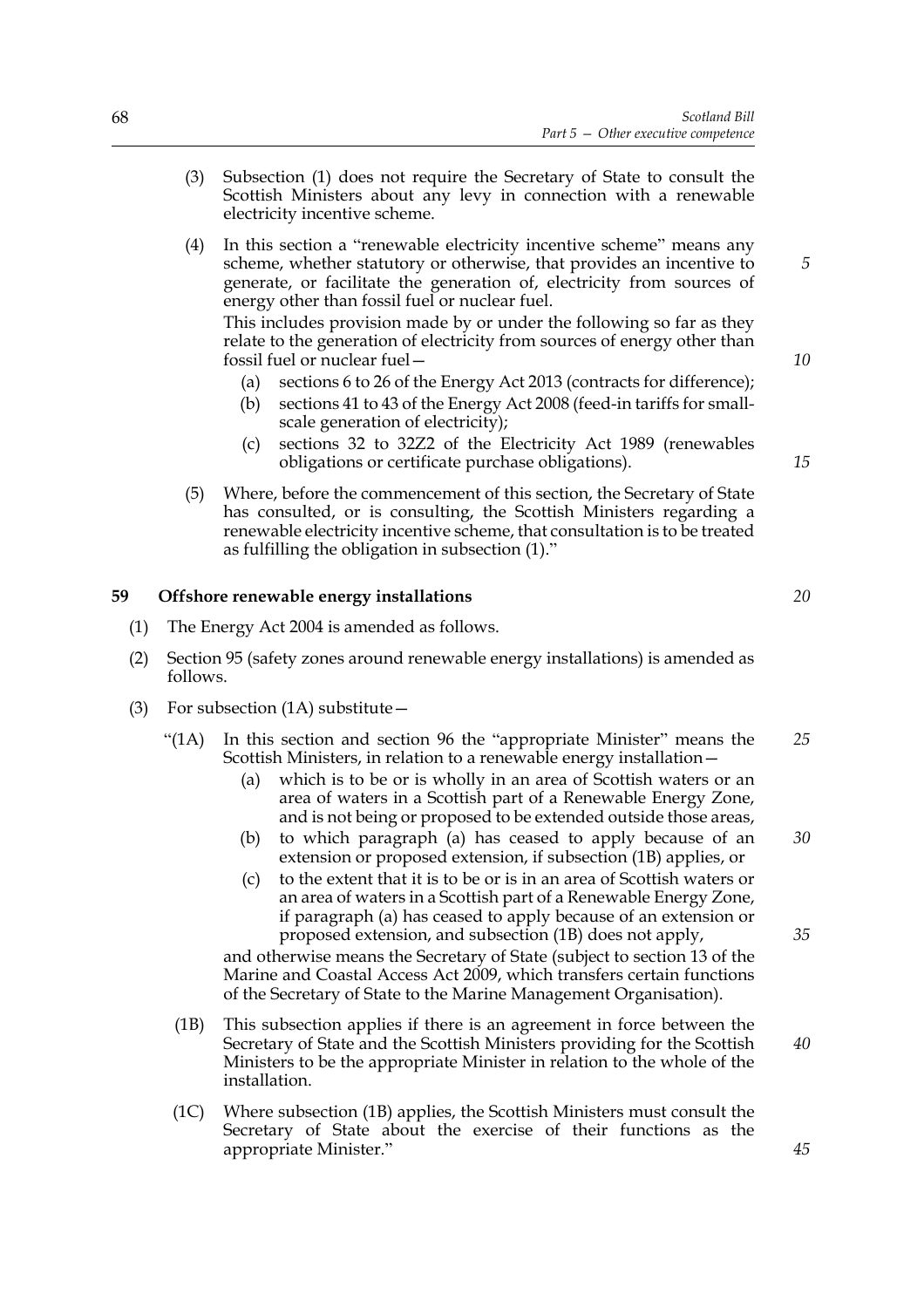- (4) In subsections (2), (3) and (7) for "Secretary of State" in each place, substitute "appropriate Minister".
- (5) After subsection (4) insert—
	- "(4A) Before issuing a notice under this section which relates, wholly or partly, to an area outside the areas mentioned in subsection (4), the Scottish Ministers must consult the Secretary of State."
- (6) Section 96 (prohibited activities in safety zones) is amended as follows.
- (7) In subsection (1)(b) and (3)(b) for "Secretary of State" substitute "appropriate Minister".
- (8) In subsection  $(8)$ 
	- (a) after "section" insert "—
		- (a) if made by the Secretary of State,"
	- (b) at the end insert ";
		- (b) if made by the Scottish Ministers, are subject to the negative procedure (see section 28 of the Interpretation and Legislative Reform (Scotland) Act 2010)."
- (9) In section 105 (requirement to prepare decommissioning programmes) after subsection (1) insert—
	- "(1A) In this Chapter "appropriate Minister"—
		- (a) in relation to a renewable energy installation, means the Scottish Ministers— *20*
			- (i) if the installation is to be or is wholly in an area of Scottish waters or an area of waters in a Scottish part of a Renewable Energy Zone, and is not being or proposed to be extended outside those areas,
			- (ii) if sub-paragraph (i) has ceased to apply to the installation because of an extension or proposed extension, and subsection (1B) applies, or
			- (iii) to the extent that the installation is to be or is in an area of Scottish waters or an area of waters in a Scottish part of a Renewable Energy Zone, if sub-paragraph (i) has ceased to apply because of an extension or proposed extension, and subsection (1B) does not apply; *30*

and otherwise means the Secretary of State;

- (b) in relation to an electric line which is or has been a related line, means— *35*
	- (i) the Scottish Ministers, to the extent that the line is to be or is in an area of Scottish waters or an area of waters in a Scottish part of a Renewable Energy Zone;
	- (ii) otherwise, the Secretary of State.
- (1B) This subsection applies to an installation if there is an agreement in force between the Secretary of State and the Scottish Ministers providing for the Scottish Ministers to be the appropriate Minister in relation to the whole of the installation.
- (1C) Where subsection (1B) applies, the Scottish Ministers must consult the Secretary of State about the exercise of their functions as the appropriate Minister." *45*

*5*

*10*

*15*

*25*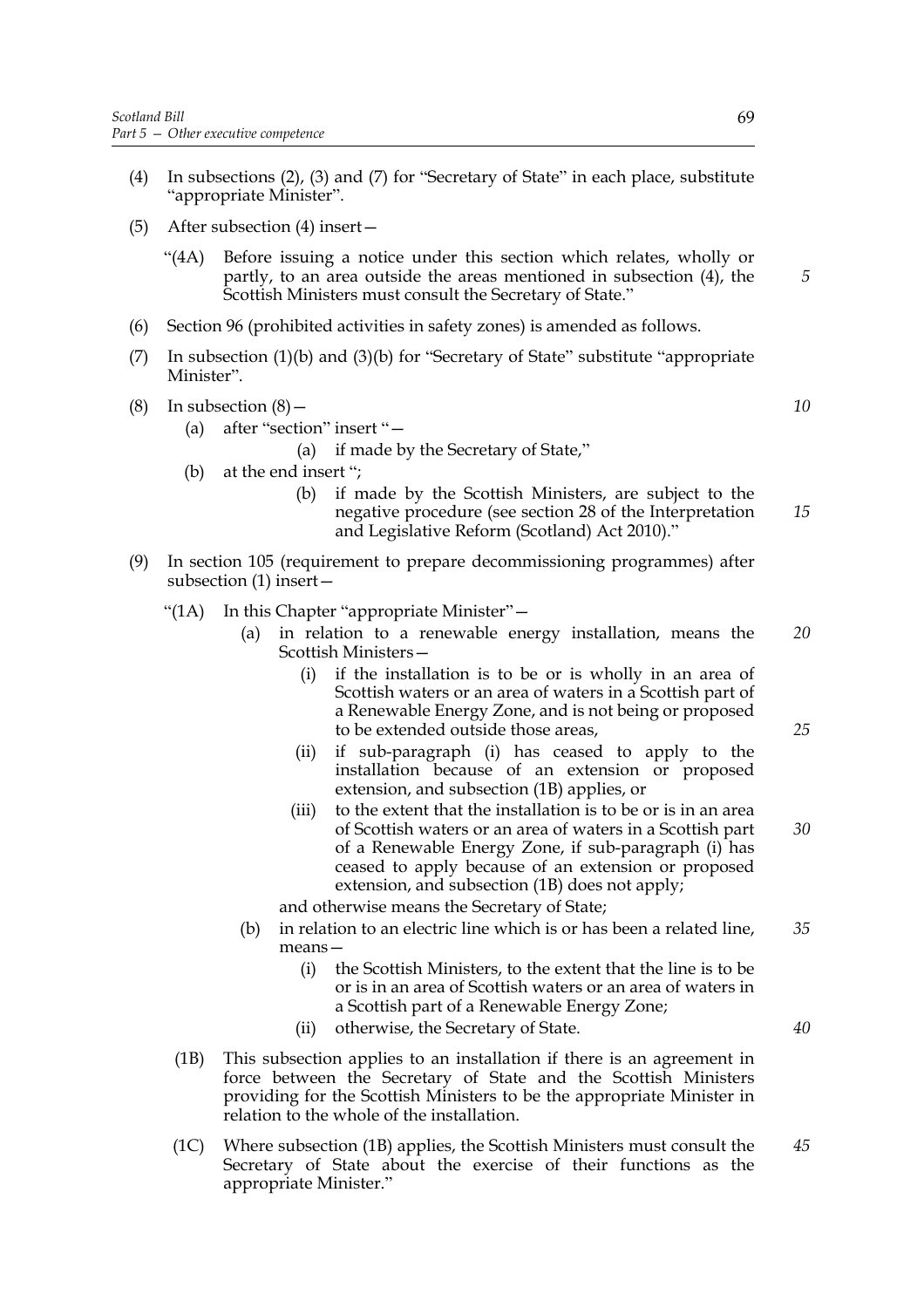- (10) In Chapter 3 (decommissioning of offshore installations), except in the provisions listed in subsection (11)), for "Secretary of State" in each place substitute "appropriate Minister".
- (11) The provisions not amended by subsection (10) are—
	- (a) sections 105(5), 106(2), 107(2), 108(7) and 111(6) (consultation of the Scottish Ministers);
	- (b) section 113(2) (proceedings in England and Wales or Northern Ireland).
- (12) In the provisions listed in subsection (11)(a) omit "wholly or".
- (13) In section 111(7) (regulations about decommissioning)  $-$ 
	- (a) after "section" insert "—
		- (a) if made by the Secretary of State,"
	- (b) at the end insert ";
		- (b) if made by the Scottish Ministers, are subject to the negative procedure (see section 28 of the Interpretation and Legislative Reform (Scotland) Act 2010)."
- (14) In section 112(7) (duty to inform Secretary of State: regulations)—
	- (a) after "section" insert "—
		- (a) if made by the Secretary of State,"
	- (b) at the end insert ";
		- (b) if made by the Scottish Ministers, are subject to the negative procedure (see section 28 of the Interpretation and Legislative Reform (Scotland) Act 2010)." *20*
- (15) In section 114 (interpretation of Chapter 3) in subsection (2) before the definition of "decommissioning programme" insert—
	- ""appropriate Minister" has the meaning given by section  $105(1\text{\AA})$ ;". *25*
- (16) In section 192 (powers exercisable by statutory instrument) in subsection (4) after "Secretary of State" insert ", the Scottish Ministers".
- (17) Schedule 16 (applications and proposals for notices under section 95) is amended as follows.
- (18) For "Secretary of State" in each place, except in paragraph 7, substitute "appropriate Minister".
- (19) In paragraph 9—
	- (a) after "Schedule" insert "—

```
(a) if made by the Secretary of State,"
```
- (b) at the end insert ";
	- (b) if made by the Scottish Ministers, are subject to the negative procedure (see section 28 of the Interpretation and Legislative Reform (Scotland) Act 2010)."
- (20) In section 13 of the Marine and Coastal Access Act 2009 (safety zones: functions under section 95 of the Energy Act 2004) omit subsection (7). *40*

*30*

*5*

*10*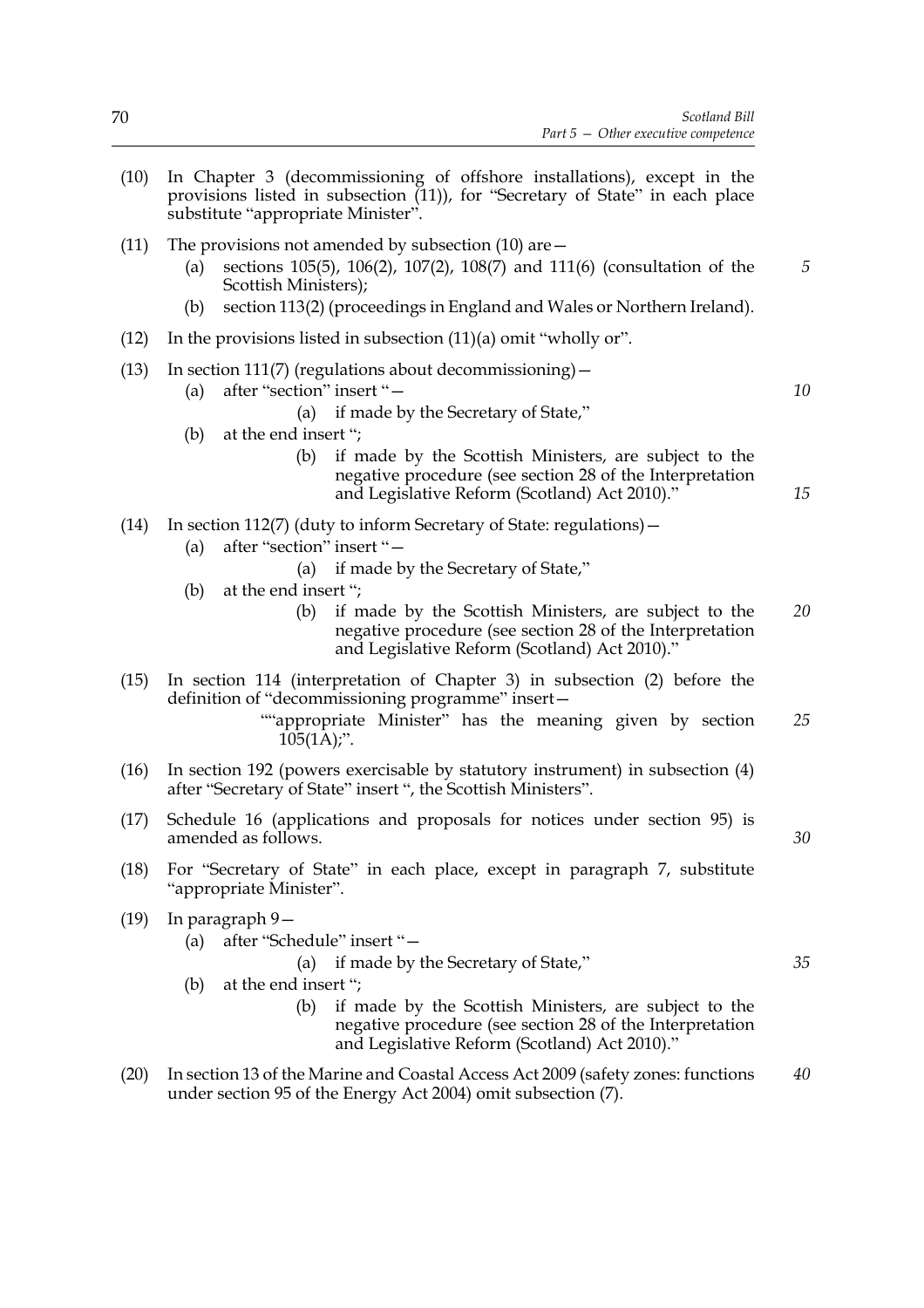#### **60 References to Competition and Markets Authority**

In section 132(5) of the Enterprise Act 2002 (ministerial power to make references to Competition and Markets Authority: meaning of "appropriate Minister")—

- (a) omit the "or" after paragraph (a), and
- (b) after paragraph (b) insert—
	- "(c) the Scottish Ministers and the Secretary of State acting jointly; or
	- (d) the Scottish Ministers, the Secretary of State and one or more than one other Minister of the Crown, acting jointly." *10*

#### **PART 6**

#### **MISCELLANEOUS**

#### **61 Gas and Electricity Markets Authority**

- (1) The Utilities Act 2000 is amended as follows.
- (2) In section 5 (annual and other reports of Authority)—
	- (a) in subsection (5) omit "and" at the end of paragraph (a) and insert— "(aa) send a copy of the report to the Scottish Ministers, and", and
	- (b) after subsection (5) insert—
		- "(5A) The Scottish Ministers shall lay a copy of each annual report before the Scottish Parliament."

#### (3) After section 5 insert—

#### **"5XA Laying of accounts before Scottish Parliament**

- (1) The Comptroller and Auditor General must send to the Authority, in respect of each of its accounting years, a copy of the certified accounts and report of the Authority no later than 15th January of the financial year following that to which the accounts relate. *25*
- (2) The Authority must send to the Scottish Ministers, in respect of each of its accounting years, a copy of the certified accounts and report of the Authority no later than 31st January of the financial year following that to which the accounts relate. *30*
- (3) The Scottish Ministers must lay a copy of whatever is sent to them under subsection (2) before the Scottish Parliament.
- (4) In subsections (1) and (2) "certified accounts and report" means those accounts certified under sections 5 and 7 of the Government Resources and Accounts Act 2000, and the report issued by the Comptroller and Auditor General under section  $6(3)(a)$  of that Act." *35*

#### **62 Office of Communications**

(1) Section 1 of the Office of Communications Act 2002 (the Office of Communications) is amended as follows. *40*

*20*

*15*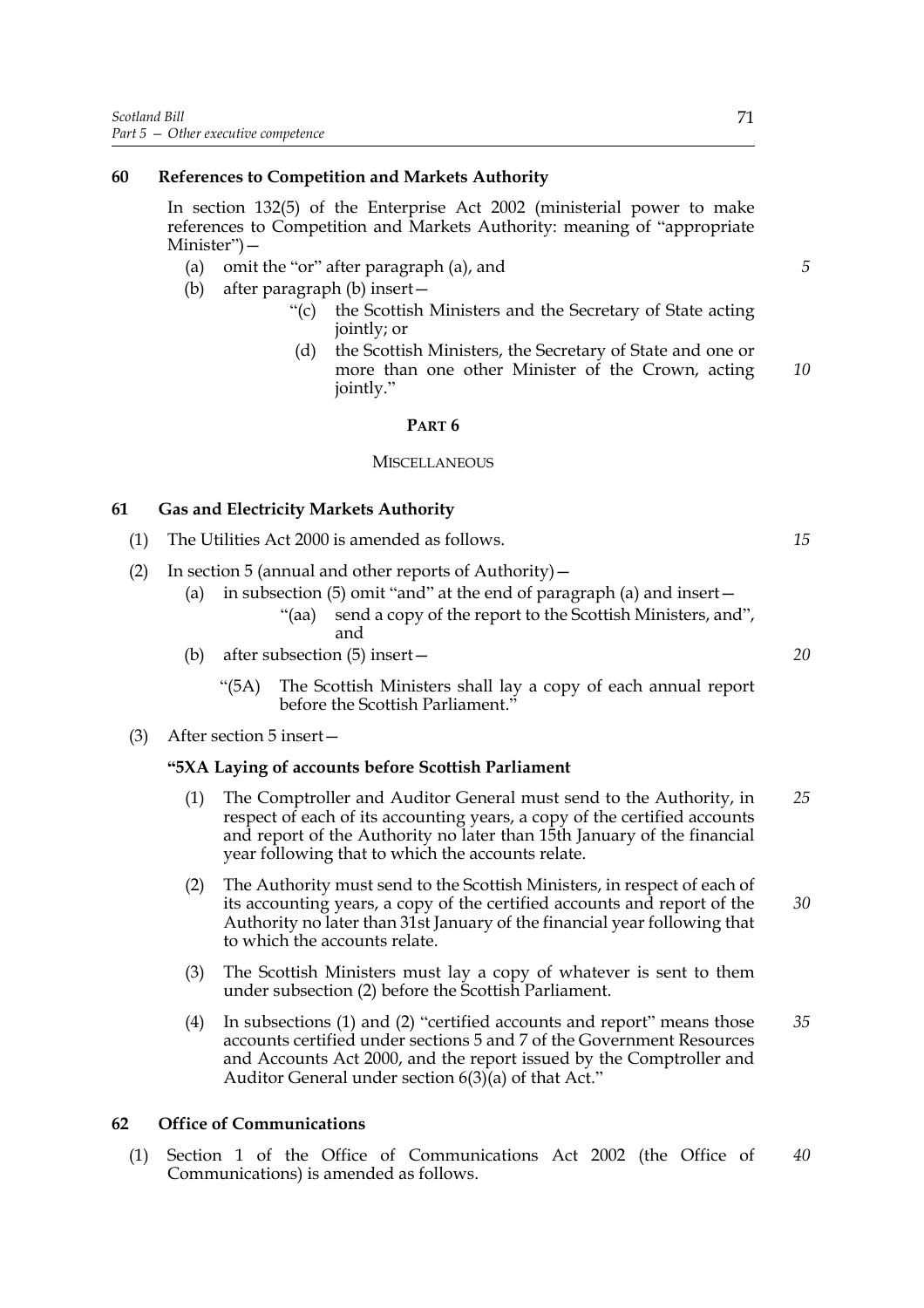*20*

*25*

*30*

*35*

*40*

(2) In subsection (3) after paragraph (a) insert—

"(aa) a member appointed by the Scottish Ministers;".

- (3) After subsection (3) insert—
	- "(3A) Before appointing a member under subsection (3)(aa) the Scottish Ministers must consult the Secretary of State."
- (4) In subsection (5) after " $(3)(a)$ " insert ",  $(aa)$ ".
- (5) After subsection (10) insert—
	- "(11) Paragraphs 1 and 2 of the Schedule apply in relation to the appointment made under subsection  $(3)(aa)$  as if  $-$ 
		- (a) any reference to the Secretary of State was to the Scottish Ministers, and *10*
		- (b) after paragraph 2(6) there were inserted—

"(7) Before the Scottish Ministers remove a person from office they must consult the Secretary of State.""

- (6) The Schedule to the Office of Communications Act 2002 is amended as follows. *15*
- (7) In paragraph  $11(3)$  (accounts and audit)  $-$ 
	- (a) omit "and" at the end of paragraph (a), and
	- (b) at the end of paragraph (b) insert ", and
		- (c) send a copy of the statement and of his report to the Scottish Ministers."
- (8) After paragraph 11(3) insert—
	- "(4) The Scottish Ministers shall lay a copy of the statement and report sent to them under sub-paragraph (3) before the Scottish Parliament."
- (9) In paragraph 12 (annual report)—
	- (a) in sub-paragraph (1) after "Secretary of State" insert "and the Scottish Ministers", and
	- (b) after sub-paragraph (3) insert—
		- "(4) The Scottish Ministers shall lay a copy of every report sent to them under this paragraph before the Scottish Parliament."
- (10) In article 2(2) of the Public Appointments Order in Council 2014 (interpretation) in paragraph (a) of the definition of "appointing authority" after "as the case may be," insert "the Scottish Ministers,".

#### **63 Bodies that may be required to attend before the Parliament**

- (1) The Scotland Act 1998 is amended as follows.
- (2) After section 23 insert—

#### **"23A Power to impose requirements on specific bodies**

- (1) Section 23 applies in relation to requirements imposed on a person in connection with the discharge of the functions of a body mentioned in subsection (2) in relation to Scotland with the omission of  $-$ 
	- (a) the words after paragraph (b) in subsection (1), and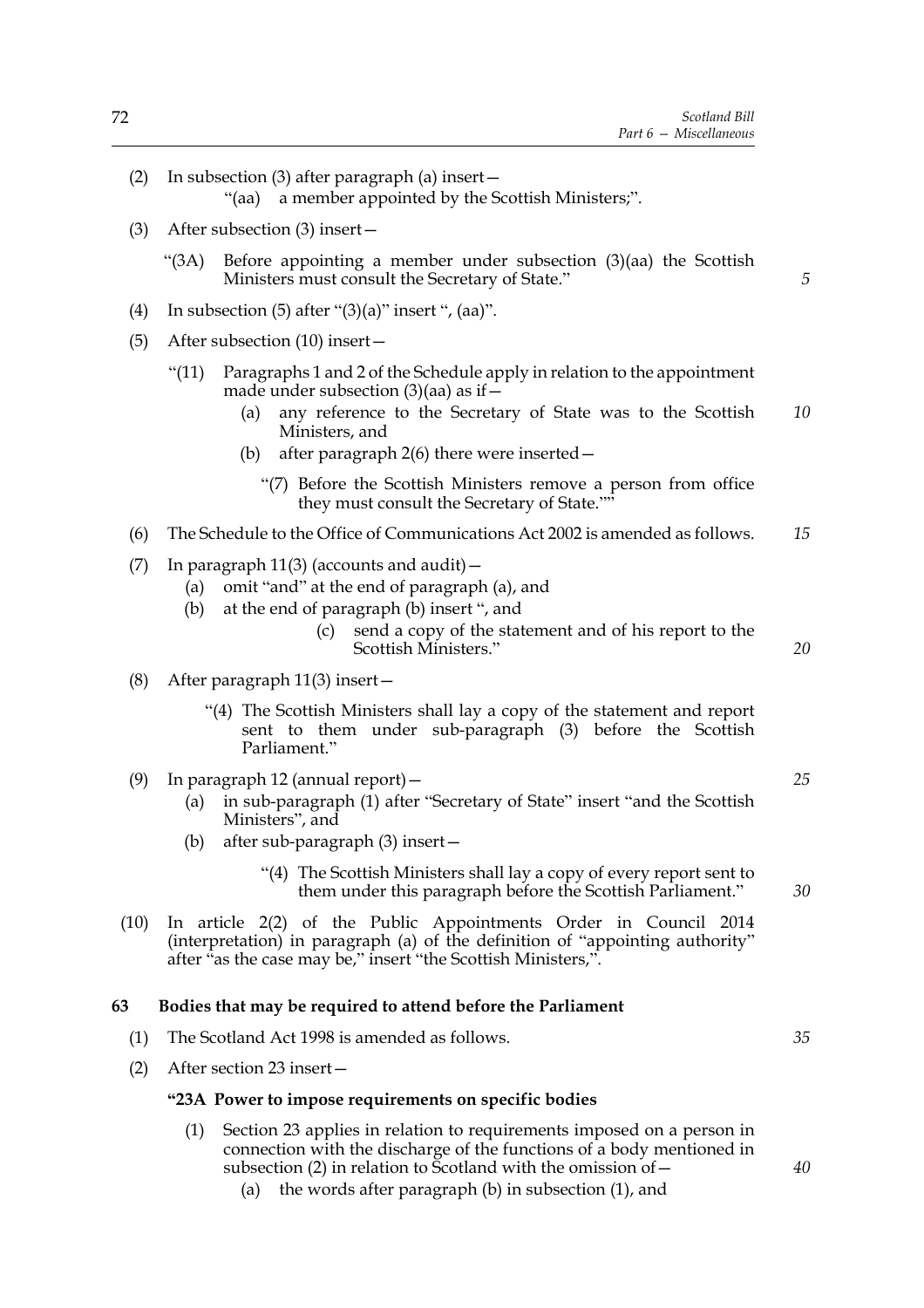- (b) subsections (2) and (6).
- (2) The bodies are—
	- (a) the Commissioners of Northern Lighthouses,
	- (b) the Office of Communications, and
	- (c) the Gas and Electricity Markets Authority."

#### **64 Destination of fines, forfeitures and fixed penalties**

- (1) The Scotland Act 1998 is amended as follows.
- (2) After section 65 (payments out of the Scottish Consolidated Fund) insert—

#### **"65A Destination of fines, forfeitures and fixed penalties**

Where an Act of Parliament or subordinate legislation under an Act of Parliament requires or authorises a sum to be paid into the Consolidated Fund, and the sum appears to the Secretary of State to be a fine, forfeiture or fixed penalty, the Secretary of State may with the consent of the Treasury by regulations modify the Act or subordinate legislation so as to require or authorise the sum to be paid instead into the Scottish Consolidated Fund." *10 15*

(3) In Schedule 7 (procedure for subordinate legislation), in paragraph 1(2) insert at the appropriate place—

"Section 65A Type K".

# **PART 7**

#### GENERAL

#### **65 Subordinate legislation under functions exercisable within devolved competence**

- (1) Schedule 2 to the Interpretation and Legislative Reform (Scotland) Act 2010 ("the 2010 Act") (Scottish statutory instruments: transitional and consequential provision) has effect in relation to any function so far as exercisable within devolved competence by virtue of a provision of section 3, 20, 21, 22, 23, 24, 25, 29 or 47, as if references to a "pre-commencement enactment" were to— *25*
	- (a) an Act passed before or in the same session as the relevant date,
	- (b) any other enactment passed or made before the relevant date.
- (2) Schedule 3 to the 2010 Act (modification of pre-commencement enactments) has effect in relation to devolved subordinate legislation, where the function of making it is exercisable within devolved competence by virtue of a provision of section 3, 20, 21, 22, 23, 24, 25, 29 or 47, as if references to a "precommencement enactment" were to—
	- (a) an Act passed before or in the same session as the relevant date,
	- (b) any other enactment passed or made before the relevant date.
- (3) In this section—
	- (a) "devolved subordinate legislation" and "enactment" have the same meaning as in Part 2 of the 2010 Act;

*5*

*30*

*35*

*40*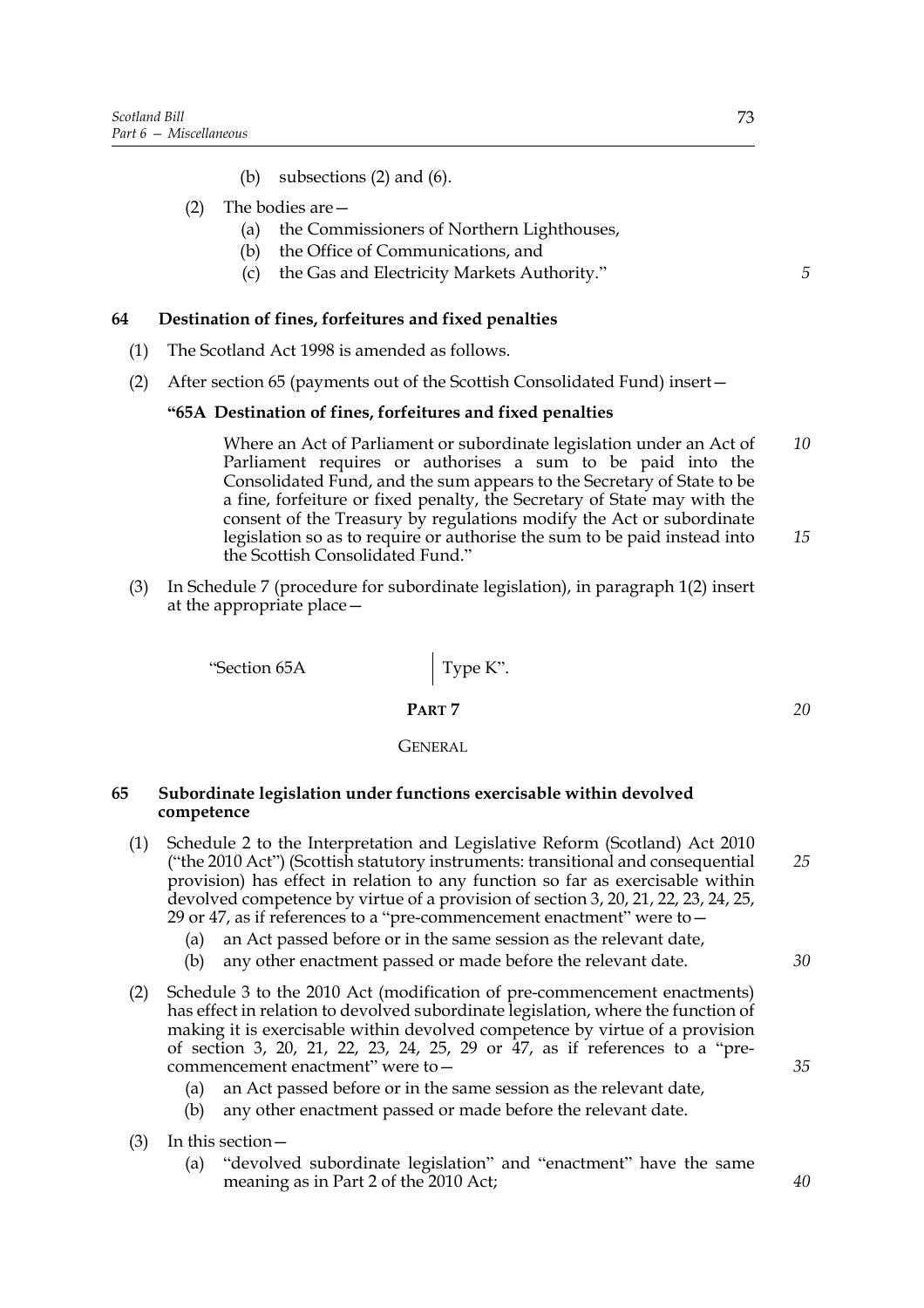- (b) references to the exercise of a function being within devolved competence are to be read in accordance with section 54 of the Scotland Act 1998;
- (c) in relation to a provision of section 3, 20, 21, 22, 23, 24, 25, 29 or 47, the relevant date for any purpose is the date on which the provision comes into force for that purpose.

### **66 Transfers of property etc to the Scottish Ministers**

In section 60 of the Scotland Act 1998 (transfers to the Scottish Ministers), in subsection (3), after "this Act" insert "or the Scotland Act 2016".

### **67 Transitional provision**

- (1) Nothing in a provision of this Act affects the validity of anything done by or in relation to a Minister of the Crown before the provision comes into force.
- (2) Anything (including legal proceedings) which is in the process of being done by or in relation to a Minister of the Crown at the time when a provision of this Act comes into force may, so far as it relates to a function transferred to the Scottish Ministers by virtue of that provision, be continued by or in relation to the Scottish Ministers. *15*
- (3) Anything done (or which has effect as if done) by or in relation to a Minister of the Crown—
	- (a) which is in force when a provision of this Act comes into force, and
	- (b) which was done for the purposes of or in connection with a function transferred by virtue of that provision,

has effect as if done by or in relation to the Scottish Ministers, so far as that is required for continuing its effect.

- (4) This section applies subject to any provision made by regulations under section 68. *25*
- (5) In this section "Minister of the Crown" has the same meaning as in the Ministers of the Crown Act 1975.

### **68 Power to make consequential, transitional and saving provision**

| The Secretary of State may by regulations make $-$ |  |
|----------------------------------------------------|--|
|                                                    |  |

- (a) such consequential provision in connection with any provision of Part 1, 3, 4, 5 or 6, or
- (b) such transitional or saving provision in connection with the coming into force of any provision of Part 1, 3, 4, 5 or 6,

as the Secretary of State considers appropriate.

- (2) Regulations under this section may amend, repeal, revoke or otherwise modify any of the following (whenever passed or made)—
	- (a) an enactment or an instrument made under an enactment;
	- (b) a prerogative instrument;
	- (c) any other instrument or document.
- (3) Regulations under this section may make—
	- (a) different provision for different purposes or cases;
	- (b) provision generally or for specific cases;

*10*

*20*

*30*

*35*

*40*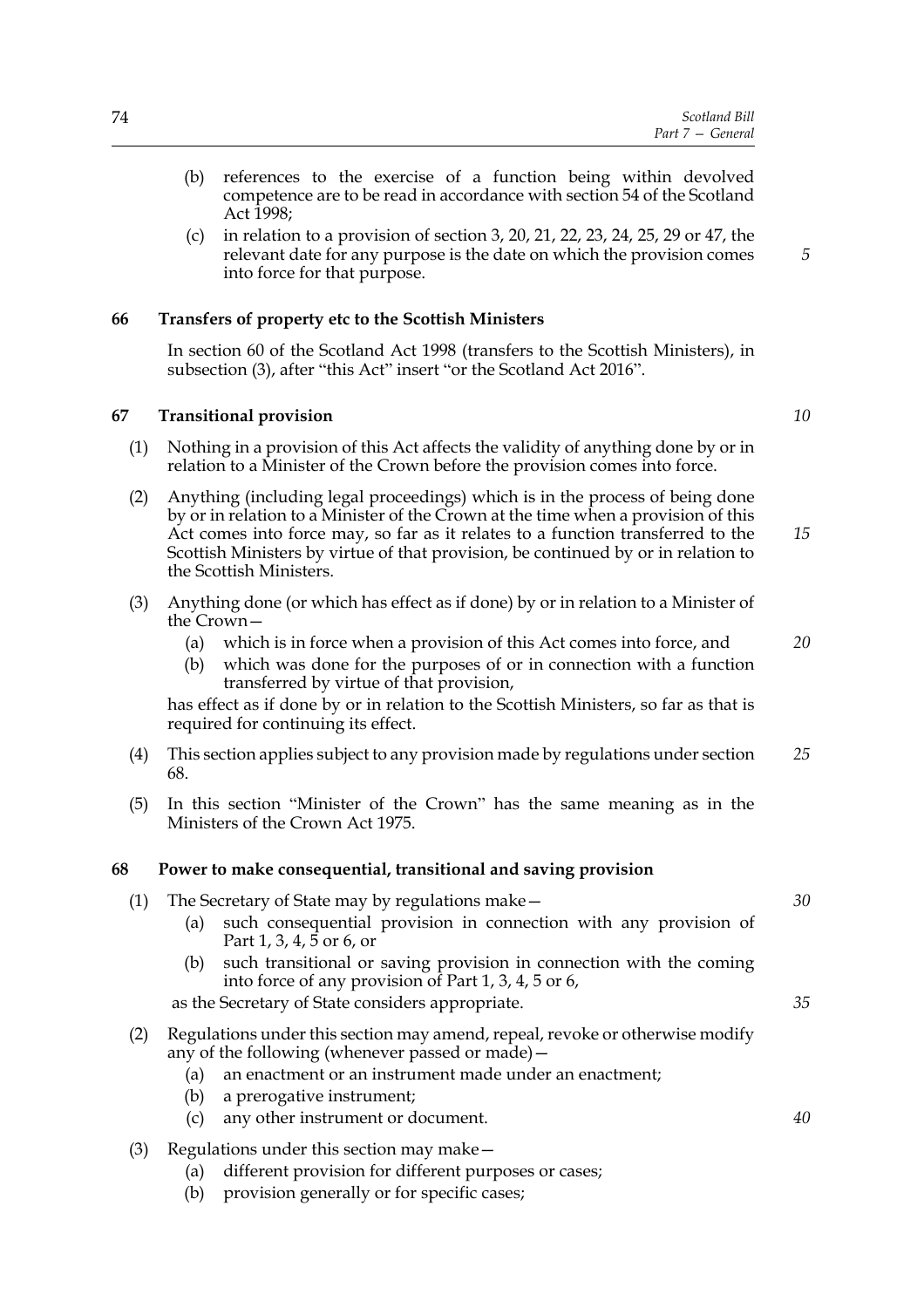- (c) provision subject to exceptions;
- (d) provision for the delegation of functions;
- (e) transitional or saving provision.
- (4) Regulations under this section must be made by statutory instrument.
- (5) A statutory instrument containing regulations under this section which includes provision amending or repealing any provision of primary legislation may not be made unless a draft of the instrument has been laid before and approved by a resolution of each House of Parliament. *5*
- (6) Any other statutory instrument containing regulations under this section, if made without a draft having been approved by a resolution of each House of Parliament, is subject to annulment in pursuance of a resolution of either House of Parliament. *10*
- (7) In this section—

"enactment" includes an Act of the Scottish Parliament, a Measure or Act of the National Assembly for Wales and Northern Ireland legislation;

- "prerogative instrument" means an Order in Council, warrant, charter or other instrument made under the prerogative;
- "primary legislation" means—
	- (a) an Act of Parliament,
	- (b) an Act of the Scottish Parliament,
	- (c) a Measure or Act of the National Assembly for Wales, and
	- (d) Northern Ireland legislation.
- (8) In Schedule 4 to the Scotland Act 1998 (enactments etc protected from modification), in paragraph 14, after "section 105" insert "or under section 68 of the Scotland Act 2016".

## **69 Commencement**

- (1) The following come into force on the day on which this Act is passed—
	- (a) section 1;
	- (b) section 34(1), (5), (6) and (9) to (12);
	- (c) this Part.
- (2) The other provisions of section 34 come into force on the date specified under section 90B(20) of the Scotland Act 1998 (transfer date for Crown Estate scheme).
- (3) Part 2 comes into force at the end of 2 months beginning with the day on which this Act is passed, subject to the provision made by that Part.
- (4) The following provisions come into force on such day as the Secretary of State may appoint by regulations made by statutory instrument—
	- (a) Part 3;
	- (b) sections 44 to 46;
	- (c) sections 55 to 57;
	- (d) section 59;
	- (e) section 62.
- (5) Section 64 comes into force on such day as the Treasury may appoint by regulations made by statutory instrument.

*30*

*15*

*20*

*25*

*35*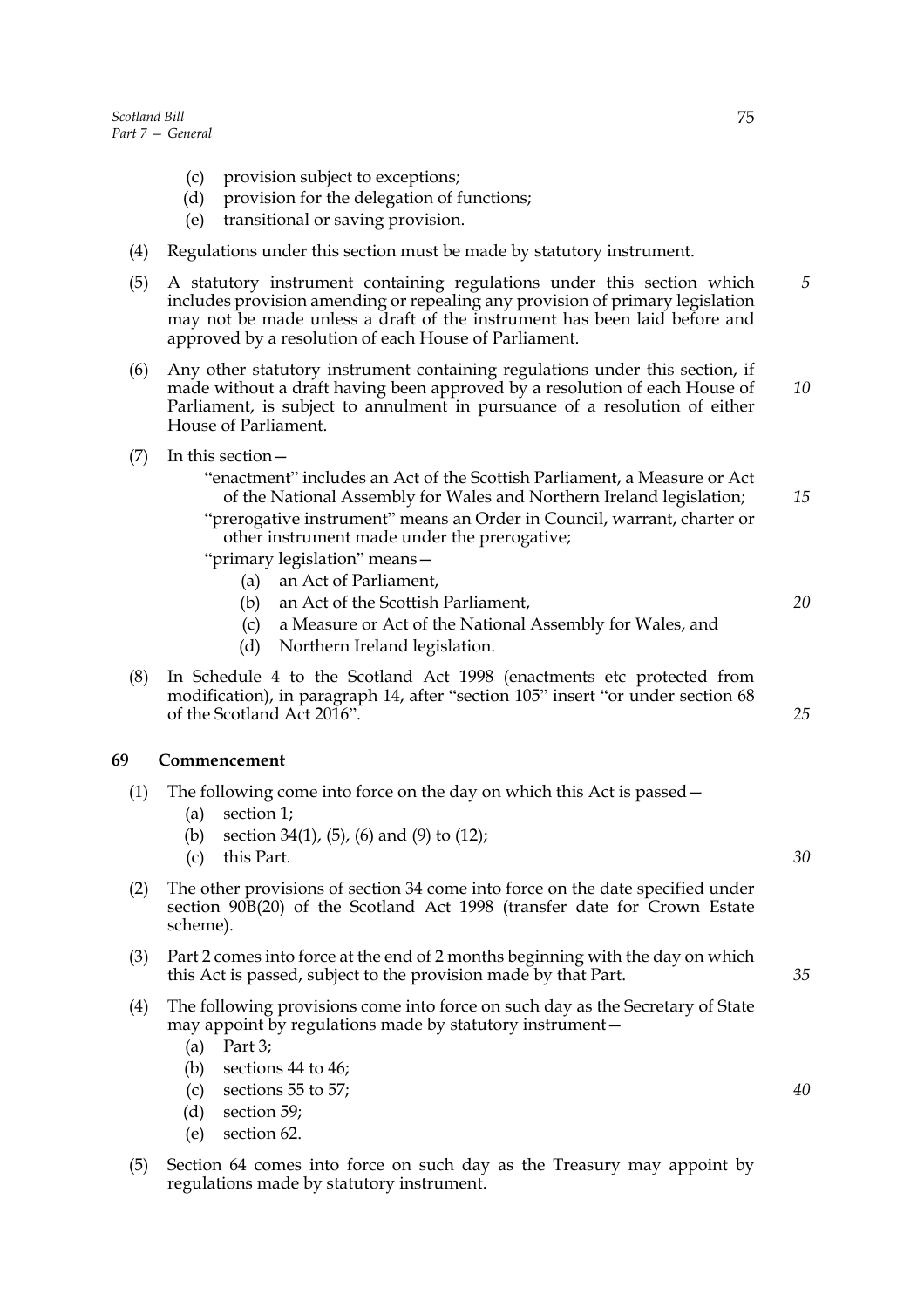- (6) Regulations under subsection (4) or (5) may appoint different days for different purposes.
- (7) The other provisions of this Act come into force at the end of 2 months beginning with the day on which this Act is passed.

#### **70 Short title**

This Act may be cited as the Scotland Act 2016.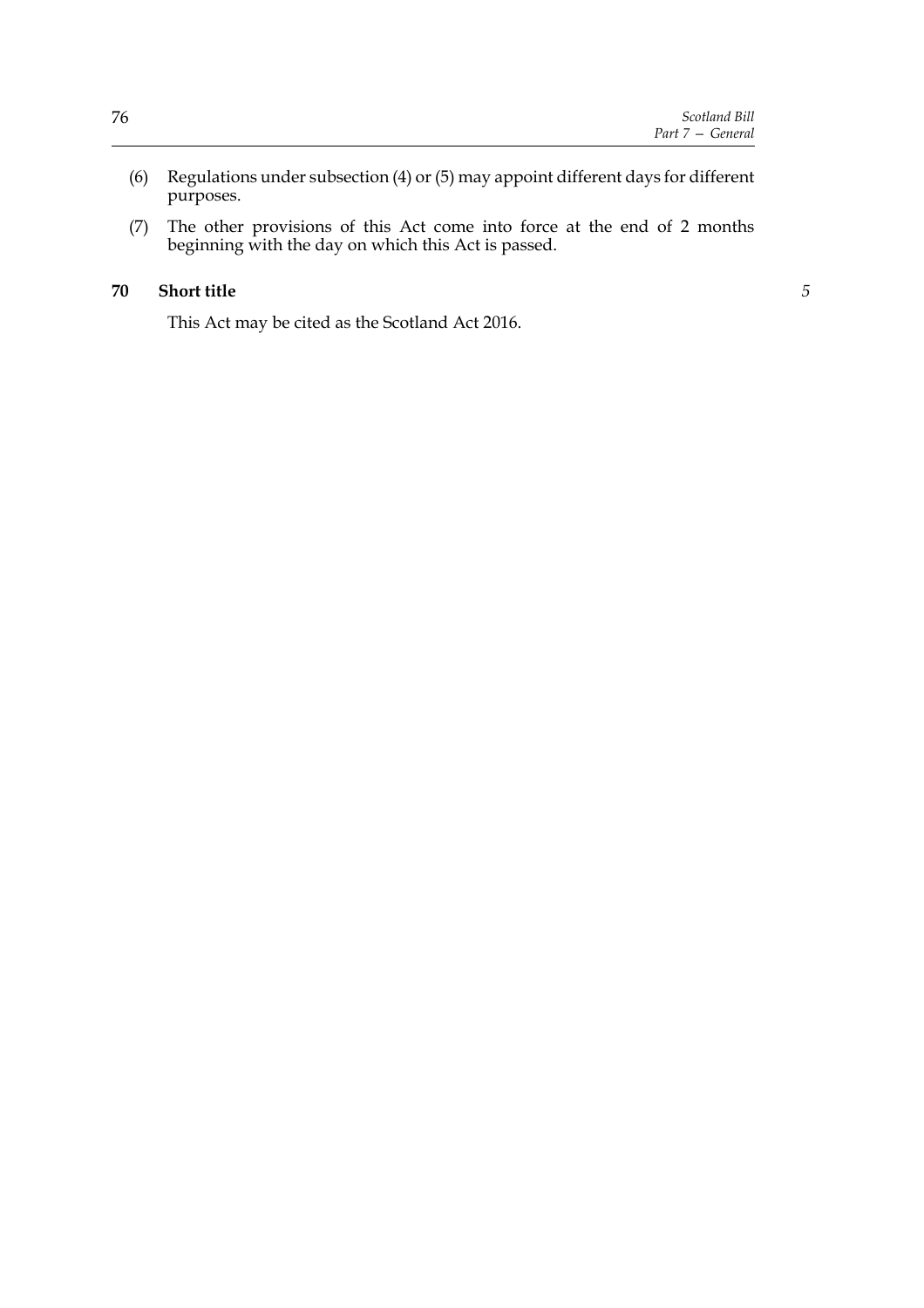# SCHEDULES

# SCHEDULE 1 Section 18

*5*

*10*

DISAPPLICATION OF UK AGGREGATES LEVY: FURTHER AMENDMENTS

- 1 Part 2 of The Finance Act 2001 (aggregates levy) is amended as follows.
- 2 (1) Section 17 (meanings of "aggregate" and "taxable aggregate") is amended as follows.
	- (2) In subsection (5) (aggregate that has already been subjected to a charge) for "the United Kingdom" substitute "England, Wales or Northern Ireland".
	- (3) In subsection (7) (interpretation), in the definition of "highway", omit "the Roads (Scotland) Act 1984 or".
- 3 (1) Section 19 (commercial exploitation) is amended as follows.
	- (2) In subsection (5) (interpretation of references to the exploitation of aggregate in the United Kingdom) for "the United Kingdom", in both places, substitute "England, Wales or Northern Ireland".
	- (3) In subsection (7)(a) (mixing of aggregate in permitted circumstances) for "the United Kingdom" substitute "England, Wales or Northern Ireland". *15*
- 4 In section 20(1)(a) (originating sites) for "the United Kingdom" substitute "England, Wales or Northern Ireland".
- 5 (1) Section 24 (levy register) is amended as follows.
	- (2) In subsection (3) (taxable activity for the purposes of the register) for "the United Kingdom" substitute "England, Wales or Northern Ireland". *20*
	- (3) In subsection (6)(e) (registration of premises for landing of aggregate won from seabed) for "the United Kingdom", in both places, substitute "England, Wales or Northern Ireland".
- 6 In section 26(3) (offence of failing to provide security for levy) for "the United Kingdom" substitute "England, Wales or Northern Ireland". *25*
- 7 (1) Section 30 (credit for aggregates levy) is amended as follows.
	- (2) In subsection (1) (cases where provision for credit may be made)  $-$ 
		- (a) in paragraph (a) (export of aggregate) after "United Kingdom" insert ", from a place in England, Wales or Northern Ireland,", and
		- (b) after paragraph (a) insert—
			- "(aa) any of that aggregate is moved to Scotland, or to the sea adjacent to Scotland, in the form of aggregate;".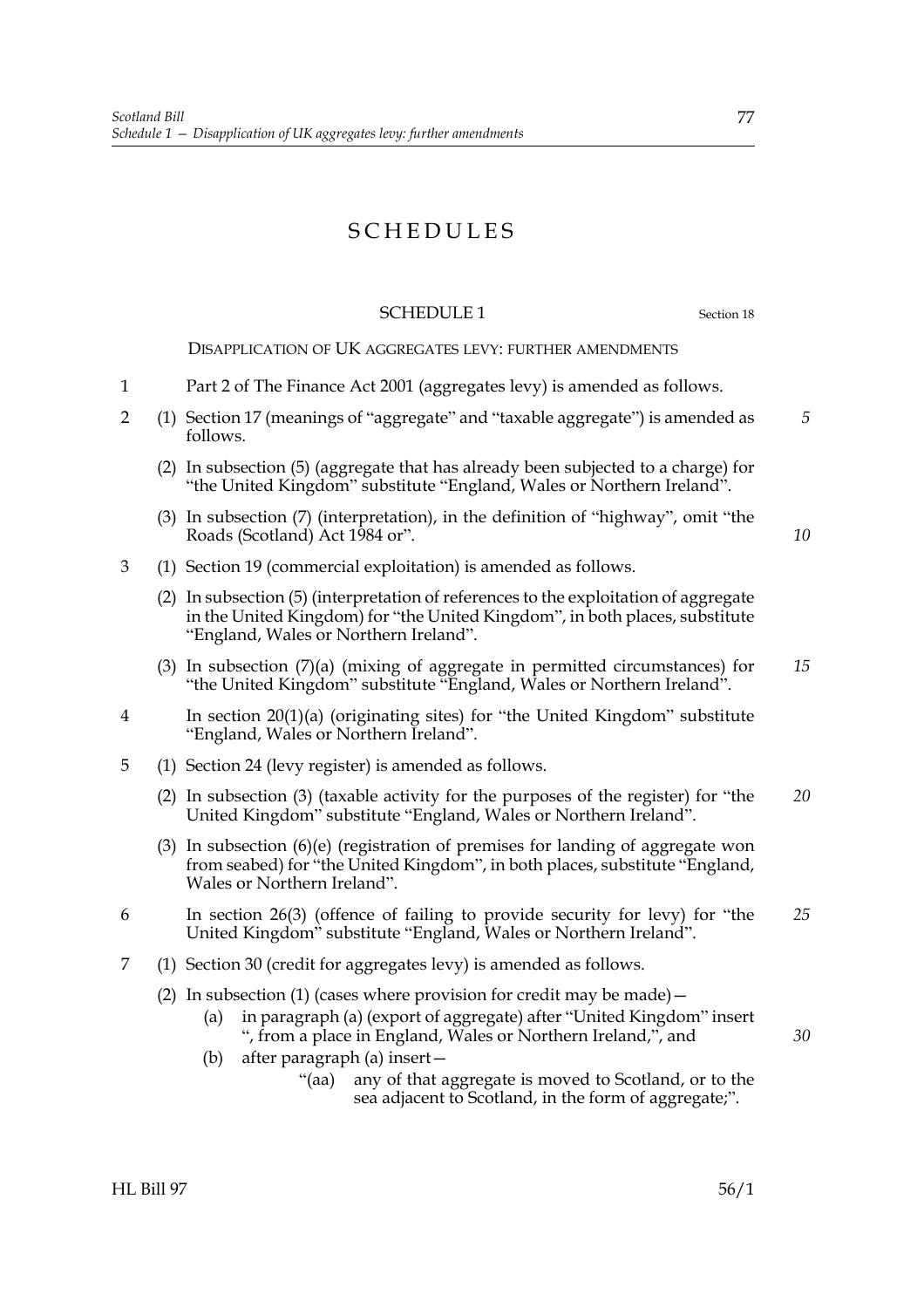- (3) After subsection (5) insert—
	- "(6) In subsection (1)(aa) the reference to the sea adjacent to Scotland is to so much of the territorial sea adjacent to the United Kingdom as is to be treated as adjacent to Scotland for the purposes of the Scotland Act 1998 (see section 126(2) of that Act)."
- 8 In section 44(a) (destination of receipts collected or received in Great Britain) for "Great Britain" substitute "England and Wales".
- 9 In section 48(1) (interpretation of Part 2) in the definition of "United Kingdom waters", in paragraph (a), after "Kingdom", insert ", except so much of that territorial sea as is to be treated as adjacent to Scotland for the purposes of the Scotland Act 1998 (see section 126(2) of that Act)".
- 10 In Schedule 4 (registration), in paragraph 8(2) (interpretation of references to taxable activity), for "the United Kingdom" substitute "England, Wales or Northern Ireland".
- 11 In Schedule 6 (evasion etc), in paragraph 4(1)(a) (preparations for evasion), for "the United Kingdom" substitute "England, Wales or Northern Ireland". *15*
- 12 (1) Schedule 7 (information and evidence etc) is amended as follows.
	- (2) In paragraph 11(1) (power to take samples) for "the United Kingdom" substitute "England, Wales or Northern Ireland".
	- (3) In paragraph 15 (interpretation), in the definition of "connected activities" for "the United Kingdom" substitute "England, Wales or Northern Ireland". *20*
- 13 In Schedule 23 of the Finance Act 2011 (data-gathering powers of HMRC), in paragraph 25(a) (relevant data-holders in relation to aggregates levy), for "the United Kingdom" substitute "England, Wales or Northern Ireland".

#### SCHEDULE 2 Section 41

#### ROADS: CONSEQUENTIAL AND RELATED AMENDMENTS

#### *Road Traffic Regulation Act 1984*

- 1 The Road Traffic Regulation Act 1984 is amended as follows.
- 2 (1) Section 15 (duration of orders etc under section 14) is amended as follows.
	- (2) In subsection  $(3)$  -
		- (a) for "Secretary of State", in both places, substitute "national authority", and
		- (b) in paragraph (b) for "that authority" substitute "the authority that made the temporary order".

(3) In subsection  $(4)$  –

- (a) for "Secretary of State" substitute "national authority",
- (b) omit "himself",
- (c) for "he" substitute "the national authority", and
- (d) for "that authority" substitute "the authority that made the temporary order".

*5*

*10*

*25*

*35*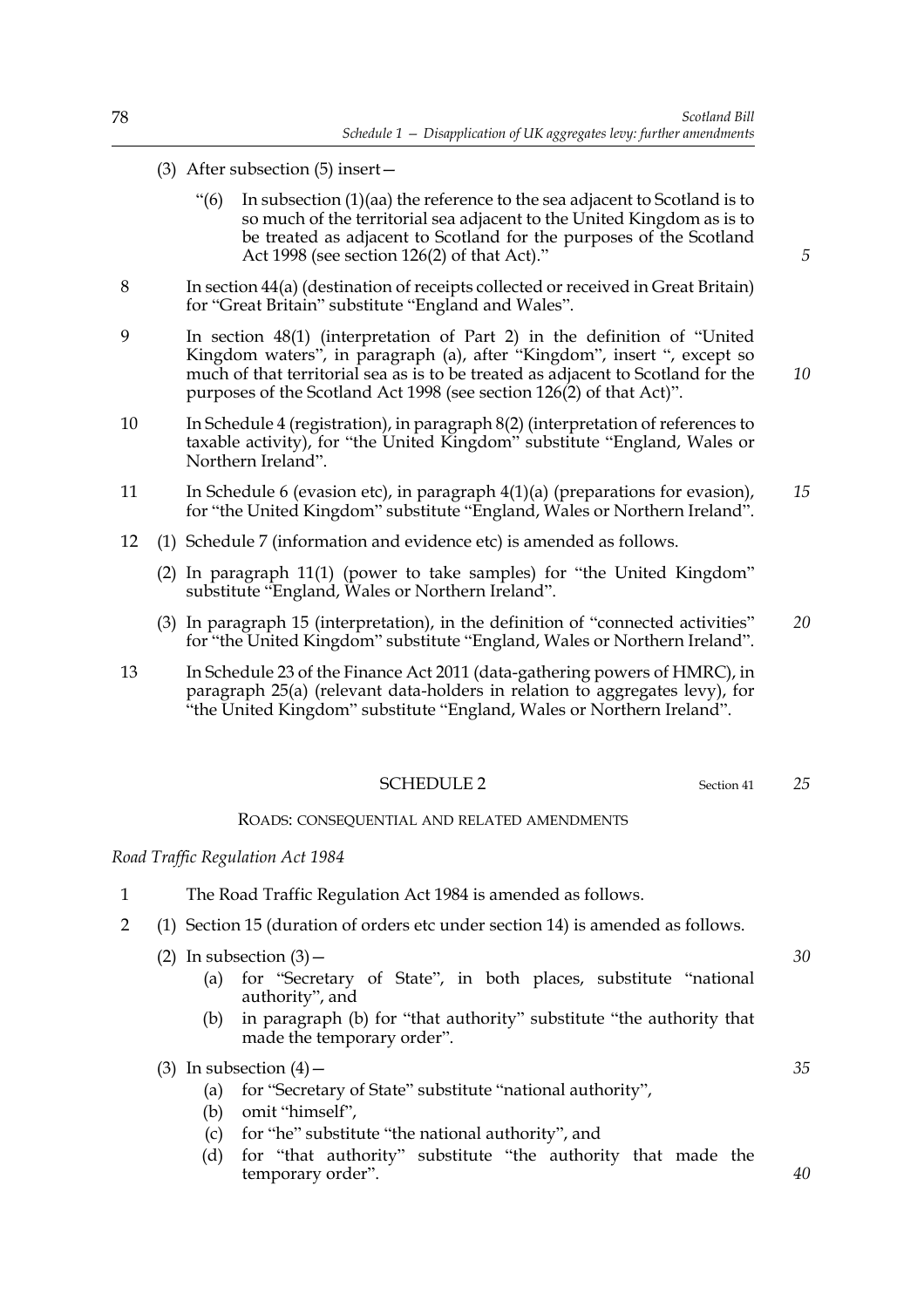- (4) In subsections (5), (6) and (7) for "Secretary of State", in each place, substitute "national authority".
- 3 (1) Section 16 (supplementary provision as to orders etc under section 14) is amended as follows.
	- (2) In subsection (2) for "Secretary of State" substitute "national authority".
	- (3) In subsection  $(2A)$ 
		- (a) for "Secretary of State" substitute "national authority", and
		- (b) for "he" substitute "the national authority".

|  |  |  | In section 17 (traffic regulation on special roads) - |
|--|--|--|-------------------------------------------------------|
|--|--|--|-------------------------------------------------------|

- (a) omit subsection (3ZD), and
- (b) omit paragraph (b) of subsection (3A) (and the "and" before it).
- 5 In section 24 (Secretary of State to establish crossings on certain roads)—
	- (a) for "Secretary of State" substitute "national authority", and
	- (b) for "he", in both places, substitute "the national authority".
- 6 In section 25(6)(b) (meaning of "crossing" in section 25 includes a crossing established by Secretary of State under section 24)— *15*
	- (a) for "Secretary of State" substitute "national authority", and
	- (b) for "him" substitute "the national authority".
- 7 In section 28 (stopping of vehicles at school crossings) for "Secretary of State", in each place, substitute "national authority".
- 8 In section 86 (speed limits for particular classes of vehicles) omit subsections (7) and (9).
- 9 In section 88 (temporary speed limits) omit subsection (7A).
- 10 In section 124(1) (purposes of Schedule 9 etc) in paragraphs (a) and (b) for "Secretary of State" substitute "national authority". *25*
- 11 (1) Section 131 (application of road traffic enactments to Crown roads) is amended as follows.
	- (2) For "Secretary of State", in each place, substitute "relevant authority",
	- (3) In subsection (1) for "him" substitute "the relevant authority".
	- (4) In subsection  $(2)(b)$ 
		- (a) for "Secretary of State", in both places, substitute "relevant authority", and
		- (b) for "him" substitute "the relevant authority".
	- (5) In subsection  $(2)(c)$ 
		- (a) for "Secretary of State", in each place, substitute "relevant authority", and *35*
		- (b) for "the authority", in both places, substitute "the appropriate Crown authority".
	- (6) After subsection (7) insert—
		- "(8) In this section "relevant authority"—

*5*

*10*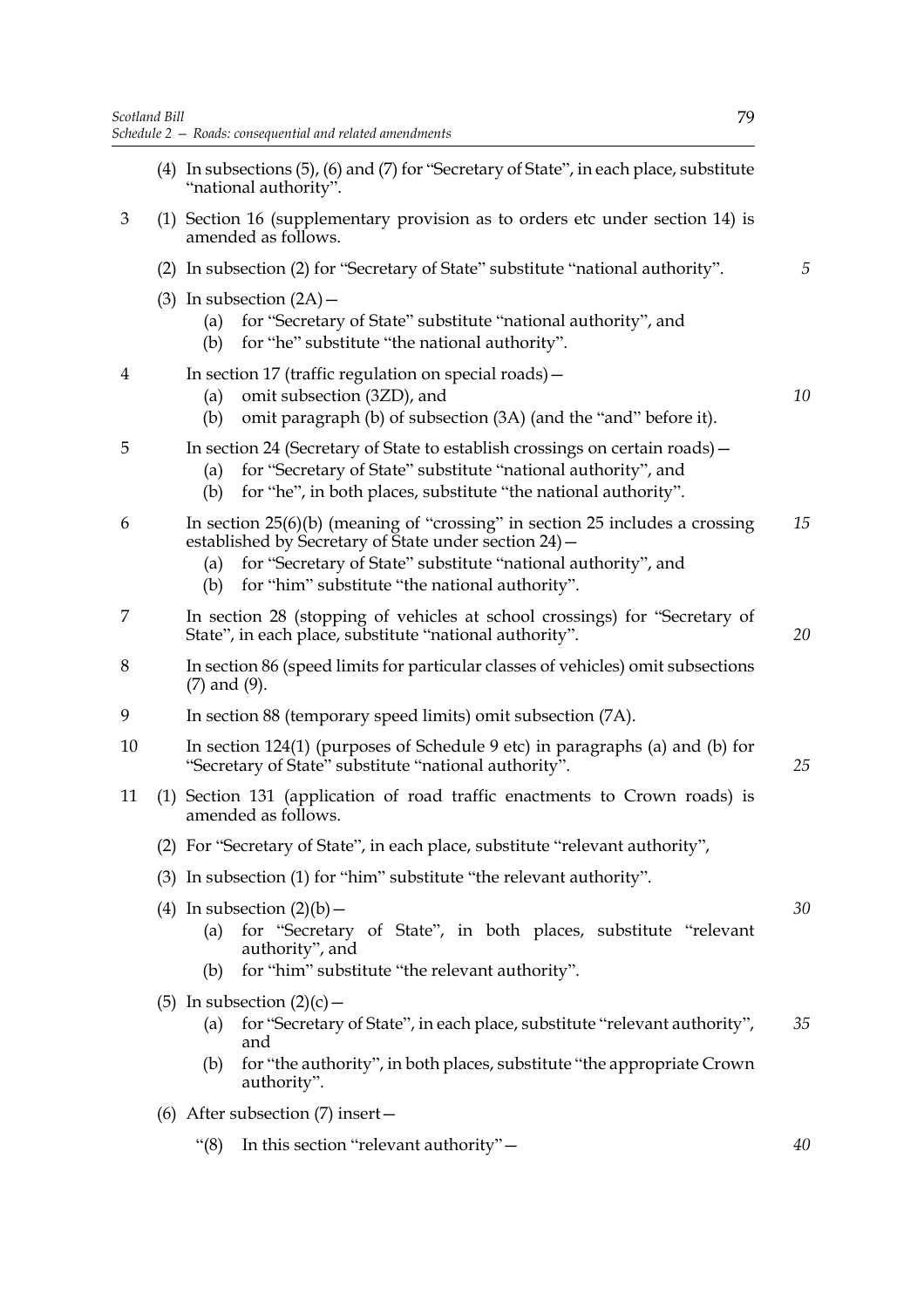|    |                   | (a)<br>(b)                  | in relation to functions under this section so far as exercisable<br>within devolved competence (within the meaning of the<br>Scotland Act 1998), means the Scottish Ministers;<br>otherwise, means the Secretary of State." |    |
|----|-------------------|-----------------------------|------------------------------------------------------------------------------------------------------------------------------------------------------------------------------------------------------------------------------|----|
| 12 |                   |                             | (1) Section 134 (regulations) is amended as follows.                                                                                                                                                                         | 5  |
|    | (a)<br>(b)        | (2) In subsection $(1)$ –   | for "State," substitute "State or", and<br>omit ", or on the Ministers acting jointly,".                                                                                                                                     |    |
|    | (a)<br>(b)<br>(c) | $(3)$ In subsection $(2)$ – | omit " $82(1)(b)$ ",<br>omit ", or the Ministers acting jointly as the case may be,", and<br>for "or they think" substitute "thinks".                                                                                        | 10 |
|    |                   |                             | (4) After subsection $(3)$ insert –                                                                                                                                                                                          |    |
|    | " $(3A)$          |                             | Before making regulations under section 25, 64 or $87(1)(b)$ the<br>Secretary of State must consult with the Scottish Ministers."                                                                                            | 15 |
|    |                   |                             | $(5)$ After subsection $(5)$ insert –                                                                                                                                                                                        |    |
|    | $\cdot\cdot(6)$   |                             | Regulations made by the Scottish Ministers under this Act (except<br>section 86) are subject to the negative procedure.                                                                                                      |    |
|    | (7)               |                             | Before making regulations under section 25, 64 or $87(1)(b)$ the<br>Scottish Ministers must consult with the Secretary of State.                                                                                             | 20 |
|    | (8)               |                             | Before making regulations under this Act, except section $82(1)(b)$ , the<br>Scottish Ministers<br>must consult with such representative<br>organisations as they think fit."                                                |    |
| 13 | Ministers".       |                             | In section 142(1) (general interpretation) omit the definition of "the                                                                                                                                                       | 25 |
| 14 |                   |                             | (1) Part 1 of Schedule 9 (reserve powers of Secretary of State in relation to<br>certain orders) is amended as follows.                                                                                                      |    |
|    | authority".       |                             | (2) In the heading to the Part for "Secretary of State" substitute "national                                                                                                                                                 |    |
|    | (a)<br>(b)        |                             | (3) In paragraph 1 (directions in relation to certain orders) $-$<br>for "Secretary of State" substitute "national authority", and<br>after "give to that" insert "authorised".                                              | 30 |
|    | (a)<br>(b)        |                             | (4) In paragraph $2(b)$ (directions prohibiting certain orders) $-$<br>after "prohibiting the" insert "authorised", and<br>for "Secretary of State" substitute "national authority".                                         | 35 |
|    | (a)<br>(b)        |                             | (5) In paragraph 3(1) (power of Secretary of State to make order instead of<br>authorised authority) -<br>for "Secretary of State" substitute "national authority", and<br>after "as well as by the" insert "authorised".    |    |
|    |                   | effective $etc$ ) –         | (6) In paragraph 4 (arrangements for making order of Secretary of State                                                                                                                                                      | 40 |

(a) for "Secretary of State" substitute "national authority",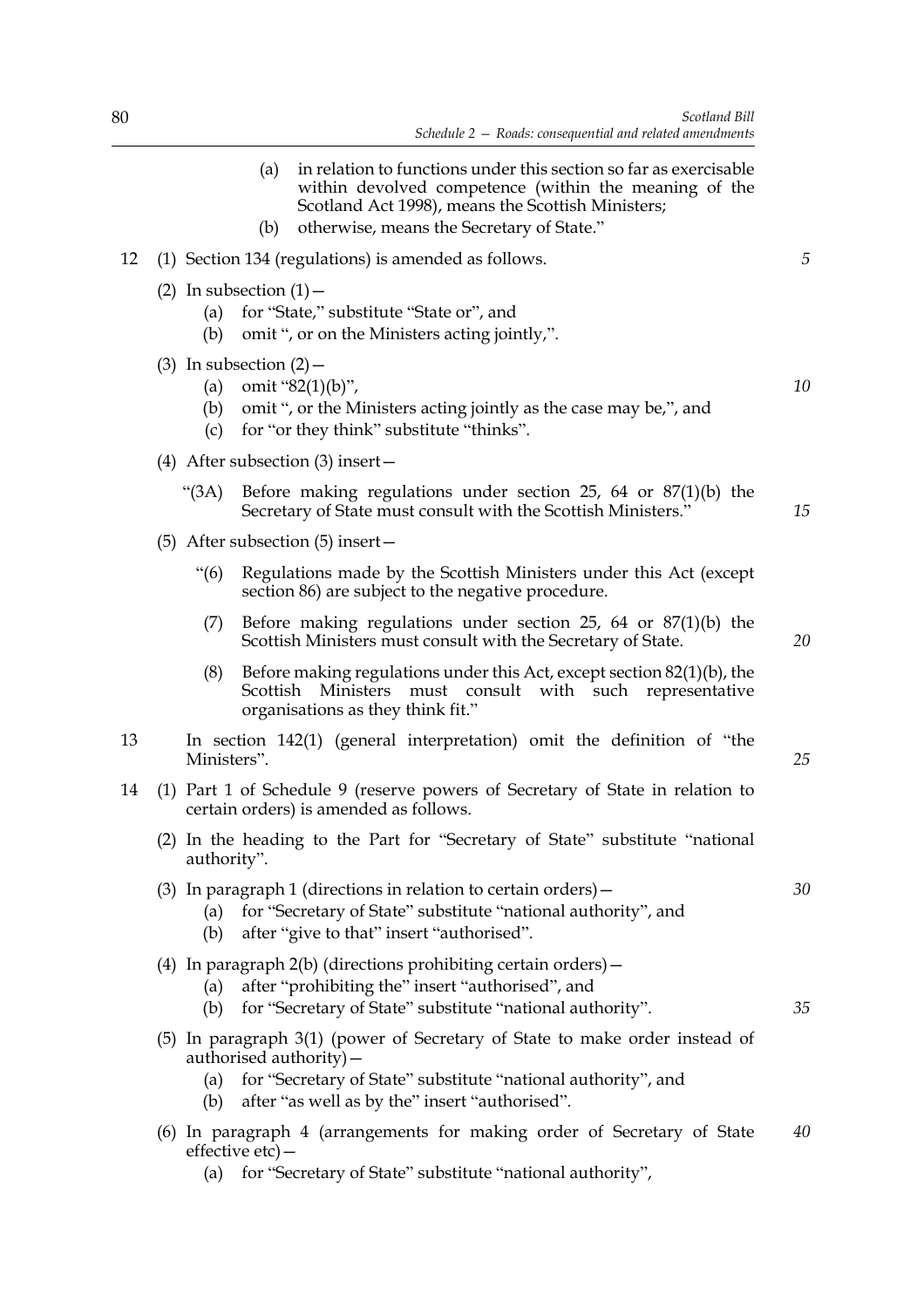- (b) for "him", in each place, substitute "the national authority", and (c) for "he", in each place, substitute "the national authority". (7) In paragraph 6(1) (transfer of operation of parking place to local authority from Secretary of State)— (a) for "Secretary of State", in each place, substitute "national authority", and (b) in paragraph (b) for "he" substitute "the national authority". (8) In paragraph 7 (variation or revocation of order by Secretary of State), in  $sub-<sub>para</sub>$  eraph  $(1)$  – (a) for "Secretary of State" substitute "national authority", and (b) for "he" substitute "national authority". (9) In paragraph 8 (matters as to which Secretary of State is to be satisfied before making order)— (a) for "Secretary of State" substitute "national authority", (b) for "he" substitute "the national authority", (c) for "him" substitute "the national authority", and (d) after "discharged by the" insert "authorised". (10) In paragraph 9 (circumstances in which paragraph 8 does not apply)— (a) for "Secretary of State" substitute "national authority", (b) for "he", in both places, substitute "the national authority", and (c) for "him" substitute "the national authority". (11) For paragraph 12A (disapplication of Article 2 of the Scotland Act 1998 (Transfer of Functions to the Scottish Ministers etc) Order 1999) substitute—
	- "12ZA A power conferred upon the Scottish Ministers by this Schedule, so far as it relates to the exercise of a power under this Act by virtue of section 22C, is exercisable only with the consent of the Secretary of State." *25*
- 15 (1) Part 2 of Schedule 9 (consent of Secretary of State to certain orders) is amended as follows.
	- (2) In the heading to the Part for "Secretary of State" substitute "national authority". *30*
	- (3) In paragraph 13(1) (cases where consent is required) for "Secretary of State", in each place, substitute "national authority".
	- (4) Paragraph 15 (Secretary of State's power to add to or remove from orders for which consent is required) is amended as follows.
	- (5) In sub-paragraph (1) after "authorities" insert "in England and Wales".
	- (6) After paragraph 15 insert—
		- "15A(1) The Scottish Ministers may by order add to or remove from the orders for which their consent is required by paragraph 13 such orders made by such traffic authorities in Scotland as the Scottish Ministers may specify in the order.
			- (2) An order under this paragraph may provide for the consent of the Scottish Ministers to be required (or not to be required) for an

*10*

*15*

*20*

*35*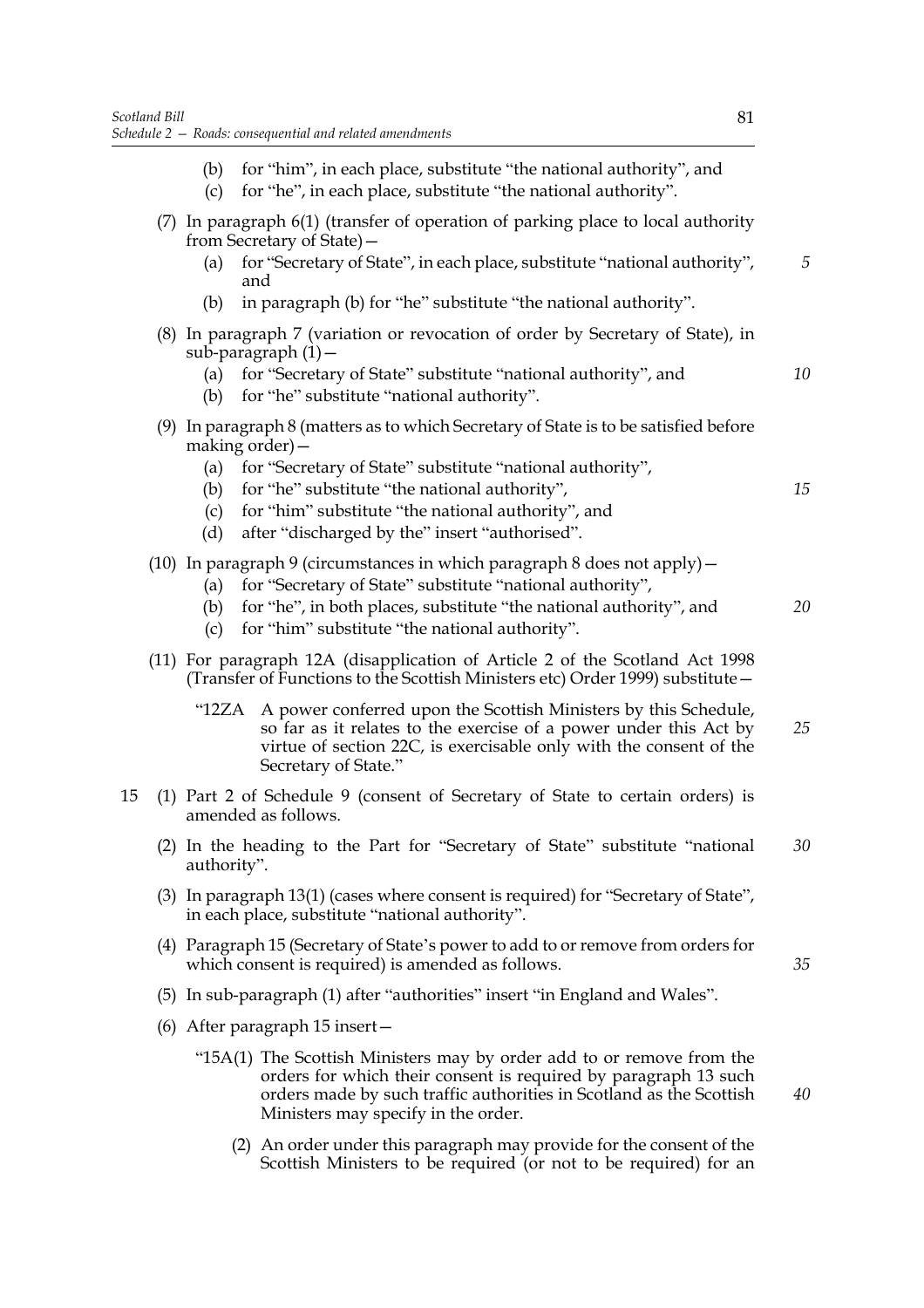order for such purposes or in such circumstances as the Scottish Ministers may see fit to specify in the order under this paragraph.

| (3) An order under this paragraph removing an order from the orders   |
|-----------------------------------------------------------------------|
| for which the consent of the Scottish Ministers is for the time being |
| required is subject to the affirmative procedure.                     |

- (4) Any other order under this paragraph is subject to the negative procedure."
- (7) Paragraph 16 (consent to order with modifications) is amended as follows.

|    | (8) In sub-paragraph $(1)$ -<br>for "to him for his" substitute "for",<br>(a)<br>after "Secretary of State" insert "or the Scottish Ministers",<br>(b)<br>omit "to him", in the second place, and<br>(c)<br>for "thinks" substitute "or they think".<br>(d)                                                           | 10 |
|----|-----------------------------------------------------------------------------------------------------------------------------------------------------------------------------------------------------------------------------------------------------------------------------------------------------------------------|----|
|    | (9) In sub-paragraph $(2)$ -<br>for "Where" substitute "Sub-paragraph (3) applies where",<br>(a)<br>for "proposes" substitute "or the Scottish Ministers propose",<br>(b)<br>after "him", in the first place, insert "or them",<br>(c)<br>omit "to him", in the second place,<br>(d)<br>for "he" substitute -<br>(e)  | 15 |
|    | "(3) The Secretary of State or the Scottish Ministers", and<br>after "him", in the third place, insert "or them".<br>(f)                                                                                                                                                                                              | 20 |
|    | (10) Paragraph 17 (general consent) is amended as follows.                                                                                                                                                                                                                                                            |    |
|    | $(11)$ In sub-paragraph $(1)$ –<br>after "Secretary of State" insert "or the Scottish Ministers", and<br>(a)<br>omit "his".<br>(b)                                                                                                                                                                                    | 25 |
|    | (12) In sub-paragraph (2) after "order" insert "of the Secretary of State".                                                                                                                                                                                                                                           |    |
|    | $(13)$ After sub-paragraph $(2)$ insert -                                                                                                                                                                                                                                                                             |    |
|    | "(3) Any order of the Scottish Ministers under this paragraph is subject<br>to the negative procedure."                                                                                                                                                                                                               |    |
|    | (14) In paragraph 18 (orders to be by statutory instrument) after "power" insert<br>"of the Secretary of State".                                                                                                                                                                                                      | 30 |
| 16 | (1) Part 3 of Schedule 9 (procedure as to certain orders) is amended as follows.                                                                                                                                                                                                                                      |    |
|    | (2) In paragraph $20(1)$ (consultation) –<br>for "to the Secretary of State for his" substitute "for", and<br>(a)<br>omit "to the Secretary of State", in the second place.<br>(b)                                                                                                                                    | 35 |
|    | (3) In paragraph 21 (regulations as to procedure for orders of local<br>$a$ uthorities $)-$<br>for "Secretary of State", in each place, substitute "national authority",<br>(a)<br>for "him", in both places, substitute "the national authority", and<br>(b)<br>for "he" substitute "the national authority".<br>(c) | 40 |

(4) In paragraph 24 (regulations as to procedure for orders of Secretary of State  $etc)$  —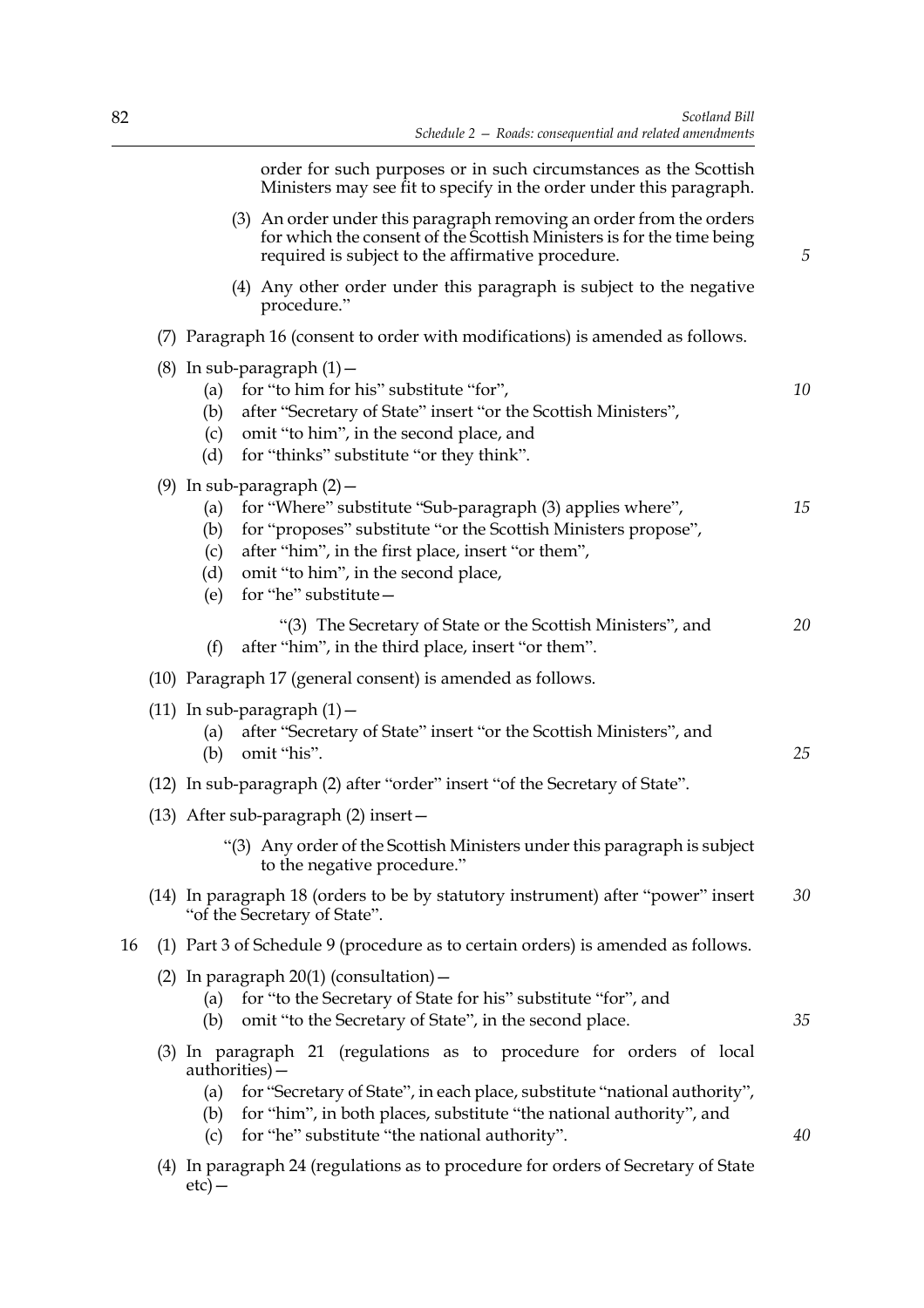- (a) for "Secretary of State" substitute "national authority",
- (b) in the words before paragraph (a) for "him" substitute "the national authority",
- (c) in paragraph (b) for "he", in both places, substitute "the national authority", and
- (d) in the words after paragraph (b) after "or" insert ", where the national authority is the Secretary of State,".
- (5) Paragraph 26 (objections to exercise of reserve power under paragraph 2) is amended as follows.
- (6) In sub-paragraph (1) for "Secretary of State" substitute "national authority". *10*
- (7) In sub-paragraph  $(2)$  -
	- (a) for "Secretary of State" substitute "national authority",
	- (b) for "he" substitute "the national authority", and
	- (c) for "him" substitute "the national authority".
- 17 (1) Part 4 of Schedule 9 (variation or revocation of certain orders) is amended as follows. *15*
	- (2) In paragraph 28 (power to vary or revoke order not affected by related exercise of a reserve power) after "Secretary of State" insert "or the Scottish Ministers".
	- (3) In paragraph 29 (power to revoke an order under paragraph 7 not affected by paragraph 8)— *20*
		- (a) for "Secretary of State" substitute "national authority", and
		- (b) omit "by him".
- 18 In Part 5 of Schedule 9 (consultation with traffic commissioners), in paragraph 32—
	- (a) for "to the Secretary of State for his", in the first place, substitute "for", and
	- (b) omit "to the Secretary of State for his consent", in the second place.

*Road Traffic (Temporary Restrictions) Procedure Regulations 1992 (S.I. 1992/1215)*

- 19 The Road Traffic (Temporary Restrictions) Procedure Regulations 1992 are amended as follows. *30*
- 20 In regulation 9(1) (continuation of order by direction of Secretary of State) for "Secretary of State" substitute "national authority".
- 21 In regulation 15(5) (modification of regulation 9 in its application to Scotland) for "Secretary of State" substitute "national authority".

*Zebra, Pelican and Puffin Pedestrian Crossings Regulations and General Directions 1997 (S.I. 1997/2400)*

- 22 The Zebra, Pelican and Puffin Pedestrian Crossings Regulations and General Directions 1997 are amended as follows.
- 23 (1) Part 1 (the Zebra, Pelican and Puffin Pedestrian Crossings Regulations) is amended as follows. *40*

*5*

*25*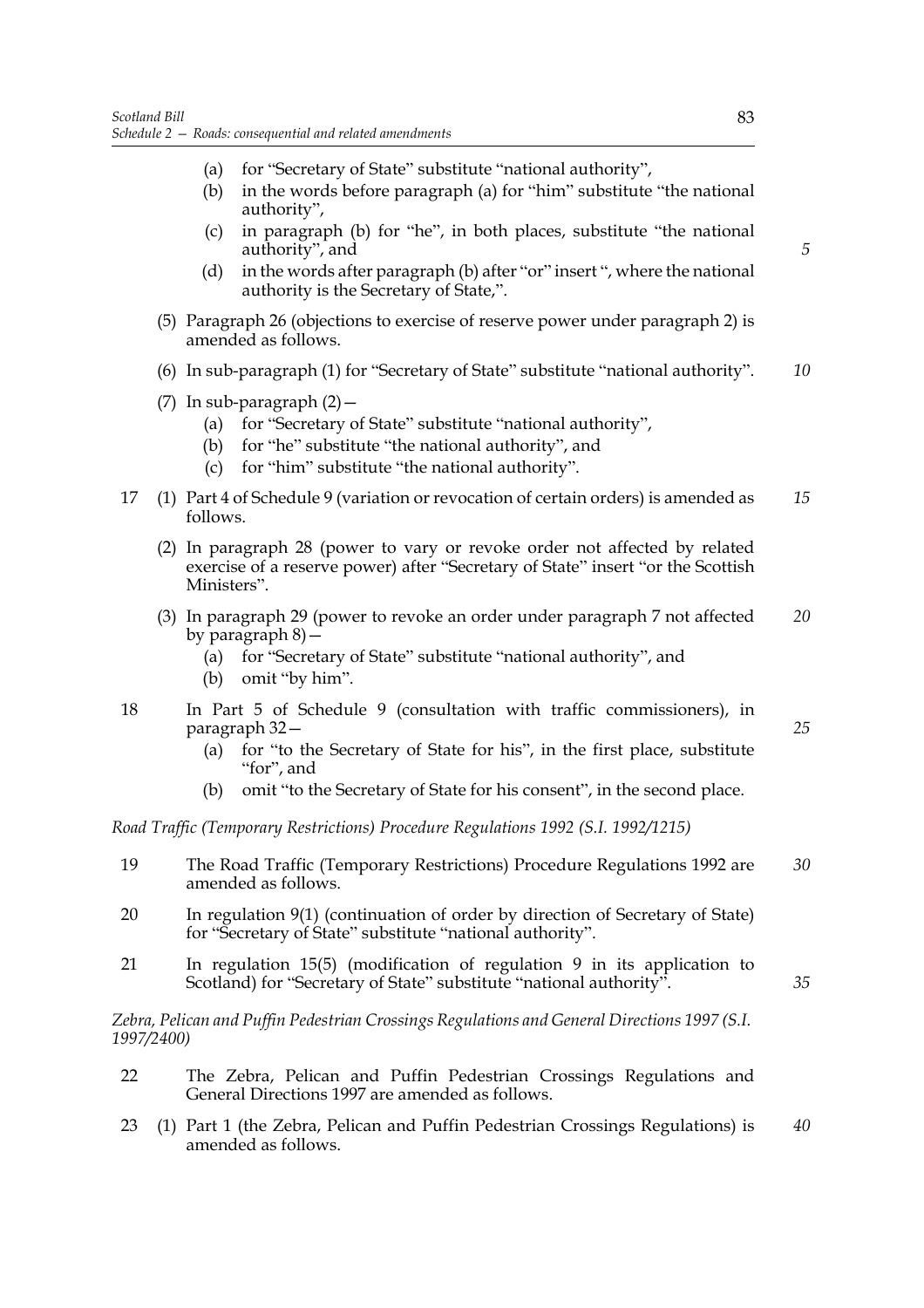- (2) In regulation 3(1) (interpretation), in paragraph (a) of the definition of "crossing" for "Secretary of State" substitute "national authority".
- (3) In paragraph 1(1)(c) of Schedule 1 (authorisation of steady light to illuminate zebra crossing globe) for "Secretary of State" substitute "national authority".
- 24 (1) Part 2 (the Pelican and Puffin Pedestrian Crossings General Directions 1997) is amended as follows. *5*
	- (2) In direction 9 (approval of equipment relating to crossings) for "Secretary of State", in each place, substitute "national authority".
	- (3) In direction 10 (special directions)—
		- (a) in the title omit "by the Secretary of State", and
		- (b) in the words that follow for "Secretary of State" substitute "national authority".

*National Assembly for Wales (Transfer of Functions) Order 1999 (S.I. 1999/672)*

- 25 In Schedule 1 to the National Assembly for Wales (Transfer of Functions) Order 1999—
	- (a) in paragraph (e)(i) of the entry relating to the Road Traffic Regulation Act 1984 for ""the Ministers"" substitute ""the national authority"", and
	- (b) in paragraph (b) of the entry relating to the Road Traffic Act 1988 omit "for Wales".

*Scotland Act 1998 (Transfer of Functions to the Scottish Ministers etc) Order 1999 (S.I. 1999/ 1750)*

- 26 The Scotland Act 1998 (Transfer of Functions to the Scottish Ministers etc) Order 1999 is amended as follows.
- 27 In Schedule 1 (enactments conferring functions transferred to the Scottish Ministers) omit the entries relating to the following— *25*
	- (a) the Road Traffic Regulation Act 1984;
	- (b) the Road Traffic (Temporary Restrictions) (Procedure) Regulations 1992;
	- (c) the Zebra, Pelican and Puffin Pedestrian Crossings Regulations and General Directions 1997. *30*
- 28 In Schedule 3 (enactments conferring functions to be exercised subject to agreement or consultation of Scottish Ministers) omit the entries relating to the following—
	- (a) the Road Traffic Regulation Act 1984;
	- (b) the Road Traffic Act 1988, section 36(5).

*Traffic Signs Regulations and General Directions 2002 (S.I. 2002/3113)*

- 29 The Traffic Signs Regulations and General Directions 2002 are amended as follows.
- 30 In Part 1 (the Traffic Signs Regulations 2002), in regulation 4 (interpretation), in the definition of "primary route" for "Secretary of State" substitute "national authority". *40*

*35*

*10*

*15*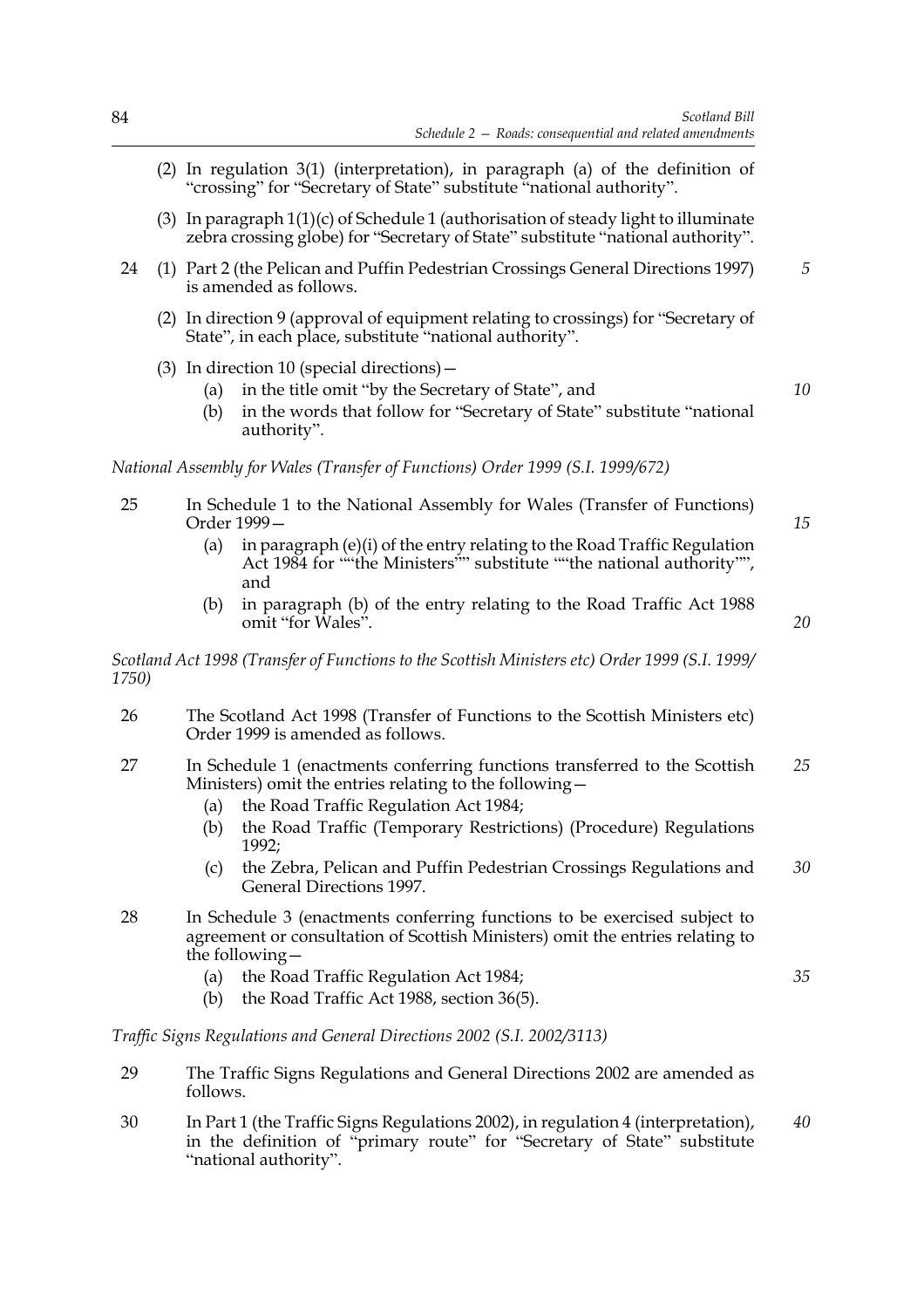- 31 (1) Part 2 (the Traffic Signs General Directions) is amended as follows.
	- (2) In the following directions for "Secretary of State", in each place, substitute "national authority"—
		- (a) direction 7(3) (signs indicating effect of statutory prohibitions);
		- (b) direction 28(a) (signs for migratory toad crossings);
		- (c) direction 38(1) (temporary signs);
		- (d) direction  $39(6)(c)$  (signs for road censuses);
		- (e) direction 57 (approvals relating to road studs);
		- (f) direction 58 (supplementary provision relating to approval of road studs).

## (3) In direction 56 (approval of types of sign and signals)—

- (a) in paragraph (3)(a) for "Secretary of State or the Scottish Ministers" substitute "national authority", and
- (b) in paragraphs (5) and (6) for "Secretary of State" substitute "national authority".

*Scotland Act 1998 (Transfer of Functions to the Scottish Ministers etc) Order 2005 (S.I. 2005/ 849)*

32 In the Schedule to the Scotland Act 1998 (Transfer of Functions to the Scottish Ministers etc) Order 2005, in the entry relating to the Road Traffic Regulation Act 1984, omit paragraph (d) (Schedule 9).

*5*

*10*